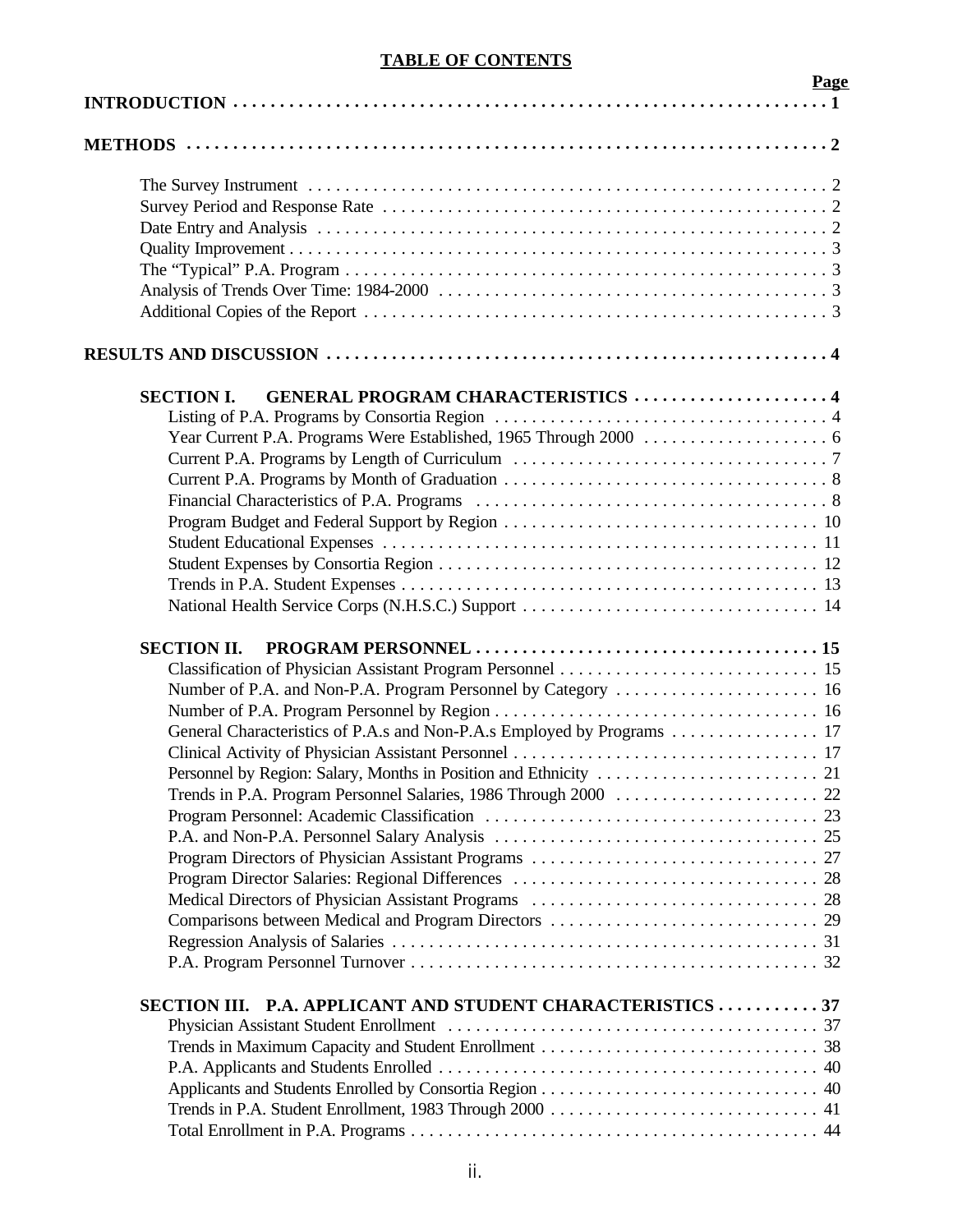# **TABLE OF CONTENTS (continued)**

|                                                                                     | Page |
|-------------------------------------------------------------------------------------|------|
|                                                                                     |      |
|                                                                                     |      |
|                                                                                     |      |
|                                                                                     |      |
|                                                                                     |      |
| Ethnic Representation of Applicants and Enrollees by Consortia Region 47            |      |
| Number of Programs versus Percent Minority Student Enrollment  48                   |      |
|                                                                                     |      |
|                                                                                     |      |
|                                                                                     |      |
|                                                                                     |      |
|                                                                                     |      |
|                                                                                     |      |
|                                                                                     |      |
|                                                                                     |      |
|                                                                                     |      |
|                                                                                     |      |
|                                                                                     |      |
|                                                                                     |      |
|                                                                                     |      |
|                                                                                     |      |
|                                                                                     |      |
|                                                                                     |      |
|                                                                                     |      |
| Trends in Medical Specialty Selection of Recent Graduates, 1985 Through 2000 63     |      |
| Employment of Recent Graduates in Primary & Non-Primary Care by Consortia Region 63 |      |
|                                                                                     |      |
|                                                                                     |      |
|                                                                                     |      |
|                                                                                     |      |
|                                                                                     |      |
|                                                                                     |      |
|                                                                                     |      |
|                                                                                     |      |
|                                                                                     |      |
|                                                                                     |      |
| Section I.                                                                          |      |
| Section II.                                                                         |      |
| Section III.                                                                        |      |
| Section IV.                                                                         |      |
|                                                                                     |      |
|                                                                                     |      |

|--|--|--|--|--|--|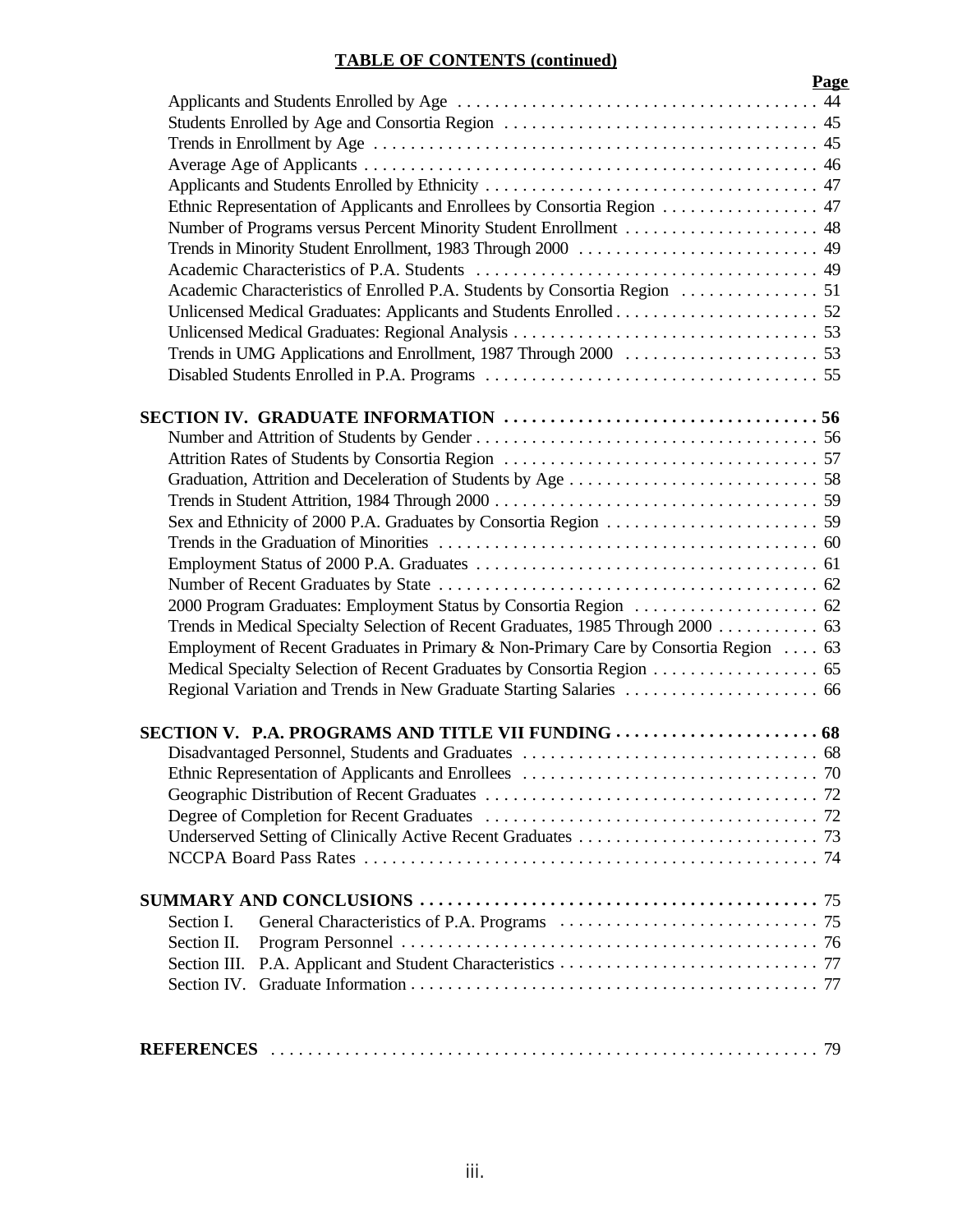# **LIST OF TABLES**

| <b>Table</b>   |                                                                                                   | Page |
|----------------|---------------------------------------------------------------------------------------------------|------|
| 1              |                                                                                                   |      |
| $\overline{2}$ |                                                                                                   |      |
| 3              |                                                                                                   |      |
| 4              | Total Program Budget and Federal Training Grant Support by Consortia Region 10                    |      |
| 5              |                                                                                                   |      |
| 6              |                                                                                                   |      |
| 7              |                                                                                                   |      |
| 8              |                                                                                                   |      |
| 9              |                                                                                                   |      |
| 10             |                                                                                                   |      |
| 11             |                                                                                                   |      |
| 12             |                                                                                                   |      |
| 13             |                                                                                                   |      |
| 14             |                                                                                                   |      |
| 15             | General Characteristics of Clinically Active Physician Assistant Personnel 18                     |      |
| 16             |                                                                                                   |      |
| 17             | Salary and Months in Position of Cat. I - III P.A. and Non-P.A. Personnel by Ethnicity and Sex 19 |      |
| 18             |                                                                                                   |      |
| 19             | Analysis of Salary, Percent Time & Months in Position of P.A. & Non-P.A. Personnel by Sex 20      |      |
| 20             |                                                                                                   |      |
| 21             | Analysis of Program Personnel Salary by Geographic Region and Ethnicity: Cat. I - III 21          |      |
| 22             | Analysis of Program Personnel Salary by Geographic Region and Ethnicity: Cat. IV 22               |      |
| 23             |                                                                                                   |      |
| 24             |                                                                                                   |      |
| 25             | Program Personnel: Classification and Tenure Track Status by Gender  24                           |      |
| 26             |                                                                                                   |      |
| 27             |                                                                                                   |      |
| 28             |                                                                                                   |      |
| 29             |                                                                                                   |      |
| 30             |                                                                                                   |      |
| 31             |                                                                                                   |      |
| 32             |                                                                                                   |      |
| 33             |                                                                                                   |      |
| 34             |                                                                                                   |      |
| 35             |                                                                                                   |      |
| 36             |                                                                                                   |      |
| 37             | Trends in Directors' Salaries and Months in Position from 1984 through 2000 30                    |      |
| 38             |                                                                                                   |      |
| 39             |                                                                                                   |      |
| 40             | Regression Equations for Salary and Months in Position for P.A. Program Personnel 32              |      |
| 41             |                                                                                                   |      |
| 42             |                                                                                                   |      |
| 43             |                                                                                                   |      |
| 44             |                                                                                                   |      |
| 45             |                                                                                                   |      |
| 46             |                                                                                                   |      |
| 47             |                                                                                                   |      |
| 48             | Maximum Class Capacity and Current Enrollment in Physician Assistant Program  37                  |      |
| 49             |                                                                                                   |      |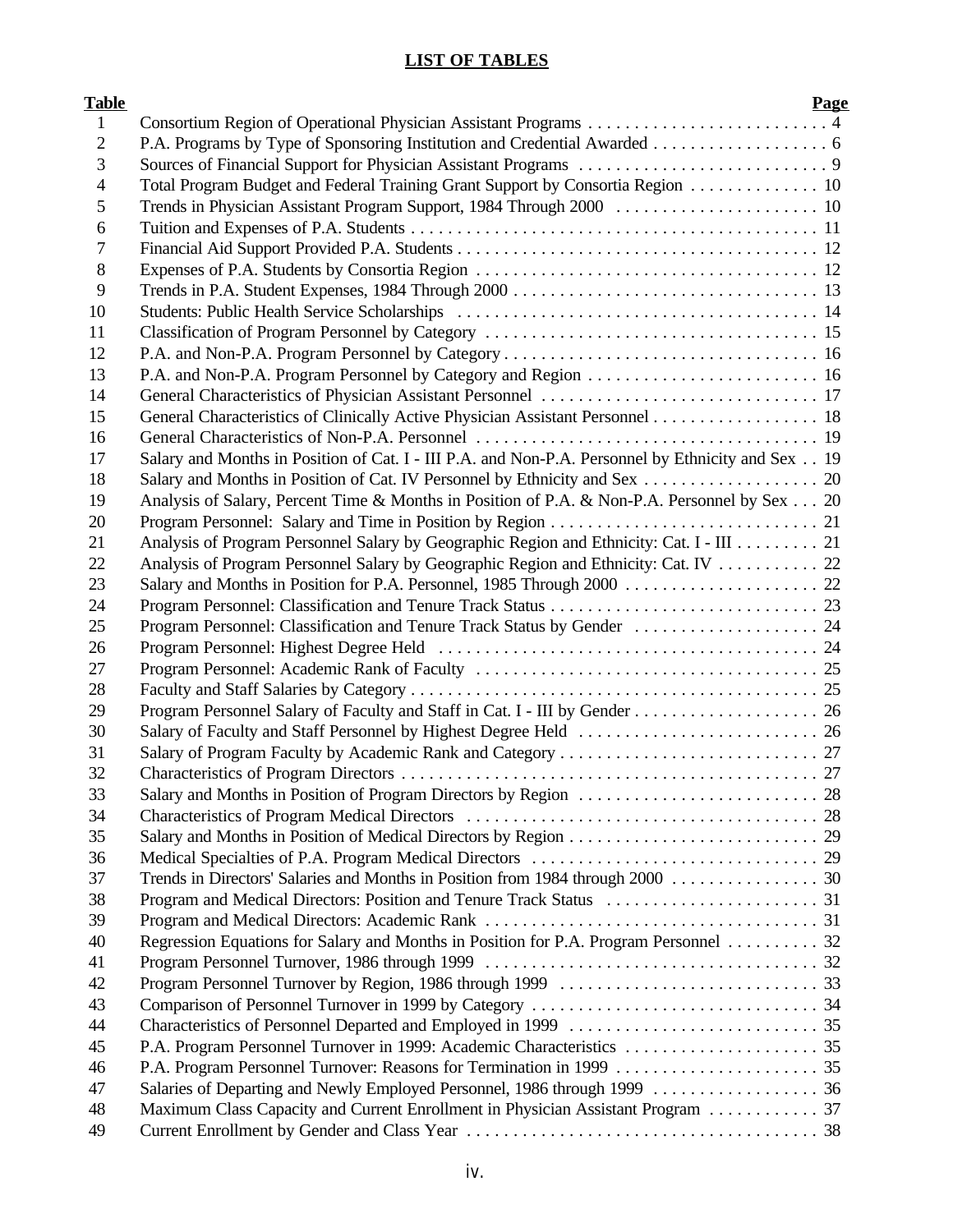# **LIST OF TABLES (continued)**

| 50 |                                                                                             |  |
|----|---------------------------------------------------------------------------------------------|--|
| 51 |                                                                                             |  |
| 52 |                                                                                             |  |
| 53 |                                                                                             |  |
| 54 |                                                                                             |  |
| 55 |                                                                                             |  |
| 56 |                                                                                             |  |
| 57 | Average Age of Applicants, Accepted Applicants and Enrollees by Region  46                  |  |
| 58 |                                                                                             |  |
| 59 |                                                                                             |  |
| 60 |                                                                                             |  |
| 61 |                                                                                             |  |
| 62 |                                                                                             |  |
| 63 |                                                                                             |  |
| 64 | GPA & Mean Number of Months of Health Care Experience by Region, Class of 2000-2001 52      |  |
| 65 |                                                                                             |  |
| 66 |                                                                                             |  |
| 67 | Number of Programs Reporting No Applicants and/or Enrollment of UMGs by Region  53          |  |
| 68 |                                                                                             |  |
| 69 |                                                                                             |  |
| 70 | Number of Graduates and Students Withdrawn or Decelerated in 2000-2001 by Gender  56        |  |
| 71 |                                                                                             |  |
| 72 |                                                                                             |  |
| 73 |                                                                                             |  |
| 74 |                                                                                             |  |
| 75 |                                                                                             |  |
| 76 |                                                                                             |  |
| 77 |                                                                                             |  |
| 78 |                                                                                             |  |
| 79 |                                                                                             |  |
| 80 | Employment of Recent Graduates in Primary & Non-Primary Care Medicine, 1985 - 2000 63       |  |
| 81 | Employment of 1999 Graduates in Primary & Non-Primary Care Med. by Consortia Region 63      |  |
| 82 | Trends in the Primary Care Medical Specialty Selection of Recent Graduates, 1990 - 2000 64  |  |
| 83 | Trends in Non-Primary Care Medicine Specialty Selection of Recent Graduates, 1990 - 2000 65 |  |
| 84 |                                                                                             |  |
| 85 |                                                                                             |  |
| 86 |                                                                                             |  |
| 87 | Program Directors' Perceptions of Starting Salaries for P.A. Grads by Consortia Region  66  |  |
| 88 |                                                                                             |  |
| 89 |                                                                                             |  |
| 90 |                                                                                             |  |
| 91 |                                                                                             |  |
| 92 |                                                                                             |  |
| 93 |                                                                                             |  |
| 94 |                                                                                             |  |
| 95 |                                                                                             |  |
| 96 |                                                                                             |  |
| 97 |                                                                                             |  |
| 98 |                                                                                             |  |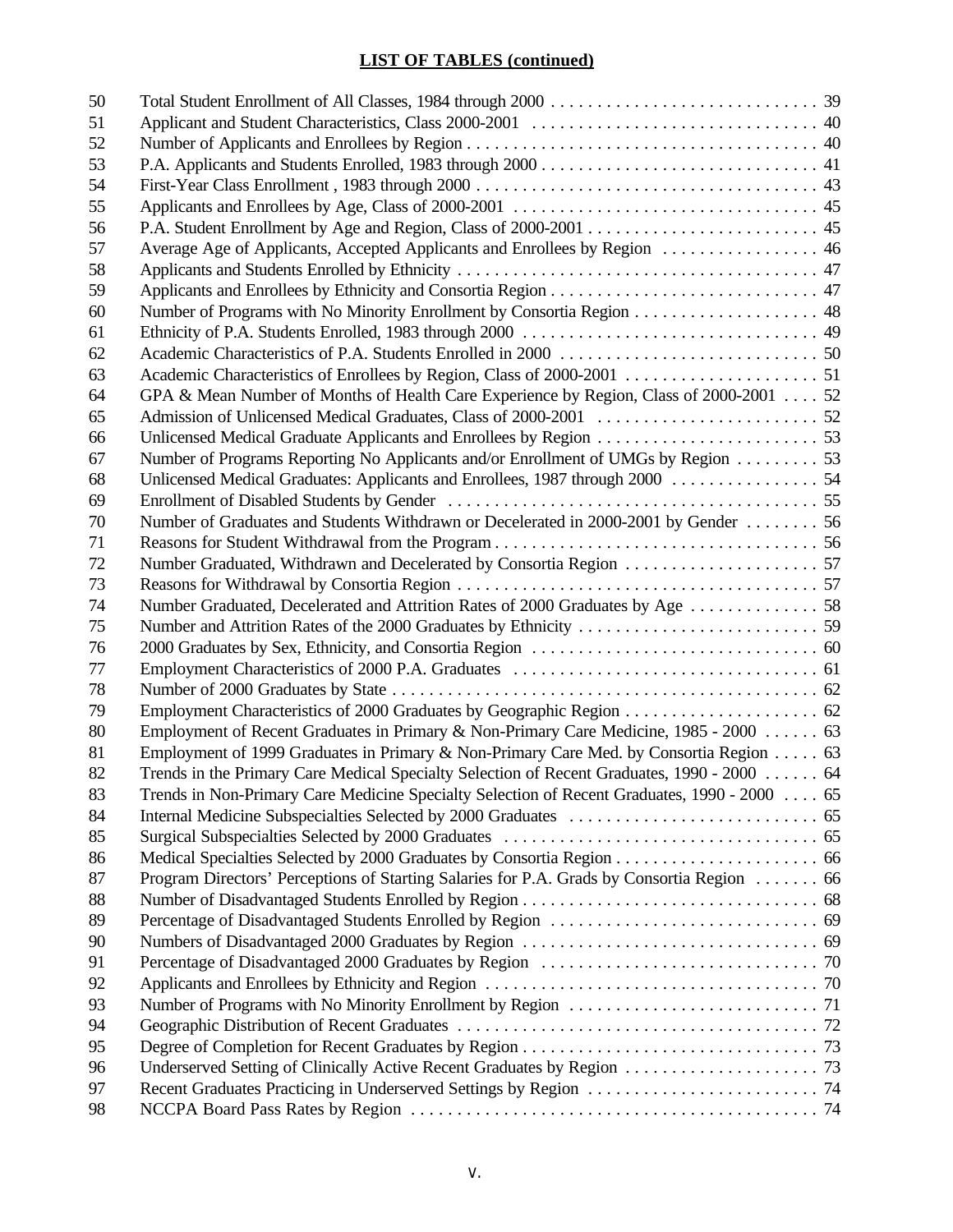# **LIST OF FIGURES**

| <u>Figure</u>  | Page                                                              |
|----------------|-------------------------------------------------------------------|
| 1              |                                                                   |
| $\overline{2}$ |                                                                   |
| 3              |                                                                   |
| $\overline{4}$ |                                                                   |
| 5              |                                                                   |
| 6              |                                                                   |
| 7              |                                                                   |
| 8              |                                                                   |
| 9              |                                                                   |
| 10             |                                                                   |
| 11             |                                                                   |
| 12             |                                                                   |
| 13             | Trends of Applicants and Students Enrolled: 1983 Through 2000  42 |
| 14             |                                                                   |
| 15             |                                                                   |
| 16             |                                                                   |
| 17             |                                                                   |
| 18             |                                                                   |
| 19             |                                                                   |
| 20             |                                                                   |
| 21             |                                                                   |
| 22             |                                                                   |
| 23             |                                                                   |
| 24             |                                                                   |
| 25             |                                                                   |
| 26             |                                                                   |
| 27             |                                                                   |

# **APPENDIX:**

Seventeenth Annual A.P.A.P. National Survey For The 2000-2001 Academic Year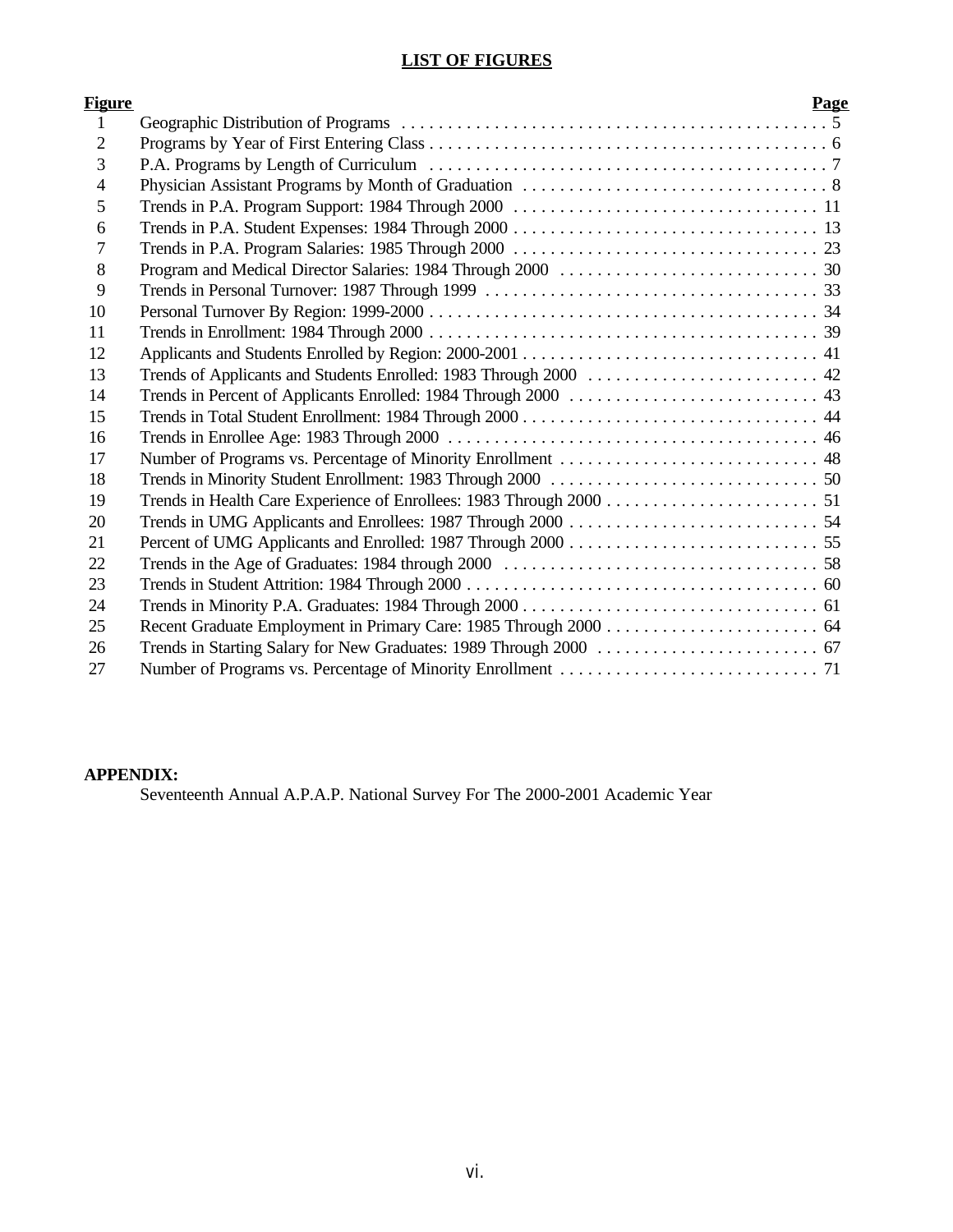# SEVENTEENTH ANNUAL REPORT ON PHYSICIAN ASSISTANT EDUCATIONAL PROGRAMS IN THE UNITED STATES, 2000-2001

#### INTRODUCTION

Founded in 1972, the Association of Physician Assistant Programs (APAP) serves as the national organization representing physician assistant (P.A.) educational programs in the United States. The Association serves as a conduit for communication among P.A. educators by sponsoring meetings, organizing research studies and providing a forum to conduct the business of the membership. Another important role for the Association is to serve as a resource for individuals and organizations interested in the aspects of the physician assistant profession that pertain to the selection and education of the P.A. students and the characteristics of physic ian assistant programs. In addition, APAP provides representation to various bodies that help to chart the course of the P.A. profession, including the Commission on Accreditation of Allied Health Education Programs (CAAHEP) and the National Commission on Certification of Physician Assistants (NCCPA), among others.

As the primary organ for collection and dissemination of data about its member physician assistant educational programs, the Association publishes the "Physician Assistant Programs Directory."<sup>1</sup> The Directory provides a listing and description of APAP member programs. Each listing provides comprehensive information concerning each program's admission requirements, curriculum, institutional affiliates, credentials awarded and other descriptive data. The Directory also provides a summary of postgraduate educational programs for P.A.'s, information about accreditation and P.A. certification. As of October, 2000, there were 126 physician assistant programs accredited (full or provisional) by the Commission on Accreditation of Allied Health Educational Programs in the United States.<sup>2</sup>

In 1984, the process of establishing a national database on P.A. programs was initiated by Denis Oliver, Ph.D., Director of The University of Iowa Physician Assistant Program and then Past-President of the Association. The first national survey was developed and administered in the fall of 1984. The questionnaire requested information on a variety of program "activities" including institutional sponsorship, financial support, program personnel (faculty and support staff), characteristics of applicants and students enrolled, curriculum, student attrition and graduate employment characteristics. The findings from the 1984 survey were published as the First Annual Report on Physician Assistant Educational Programs in the United States, 1984-85 and, to date, a total of seventeen Annual Reports<sup>3-19</sup> have been published, including the present Report.

Dr. Oliver retired as author after publication of the eleventh Report. In 1995, the APAP Board of Directors authorized individuals from the Saint Francis University Department of Physician Assistant Sciences to author future Reports. Data from the annual report has been published in numerous other venues where discussions of the P.A. profession are ongoing. Examples of these publications include the Journal of Medical Education, AAPA News and the Journal of the American Academy of Physician Assistants. Selected data have been published in the Annual Reports to the President and Congress on the States of Health Personnel in the United States and in a publication of the Association of Academic Health Centers.

The data presented in the Report over the years represents responses from greater than 90% of the P.A. programs surveyed. This high rate of response leads the authors to present the findings contained herein to be representative of the physician assistant educational programs in the United States. Given that the basic elements of the annual survey have remained consistent over its seventeen year history, a significant amount of data has been generated that can be used to depict the "typical" or "average" P.A. educational endeavor. The consistency in collection of data has also provided the ability to detect trends or document changes as they occur over time. Identified trends have been analyzed to generate reports on the following items:

- \* Characteristics of AMA-accredited P.A. Programs that have Closed.<sup>5</sup>
- \* Characteristics of Graduate-Level P.A. Programs.<sup>6,9</sup>
- \* Analysis of Alien and U.S. Unlicensed Medical Graduates Admitted to P.A. Programs.<sup>8</sup>
- \* Analysis of P.A. Program Personnel Turnover.<sup>10-19</sup>
- \* A Review of Program Characteristics by Sponsoring Institution.<sup>3</sup>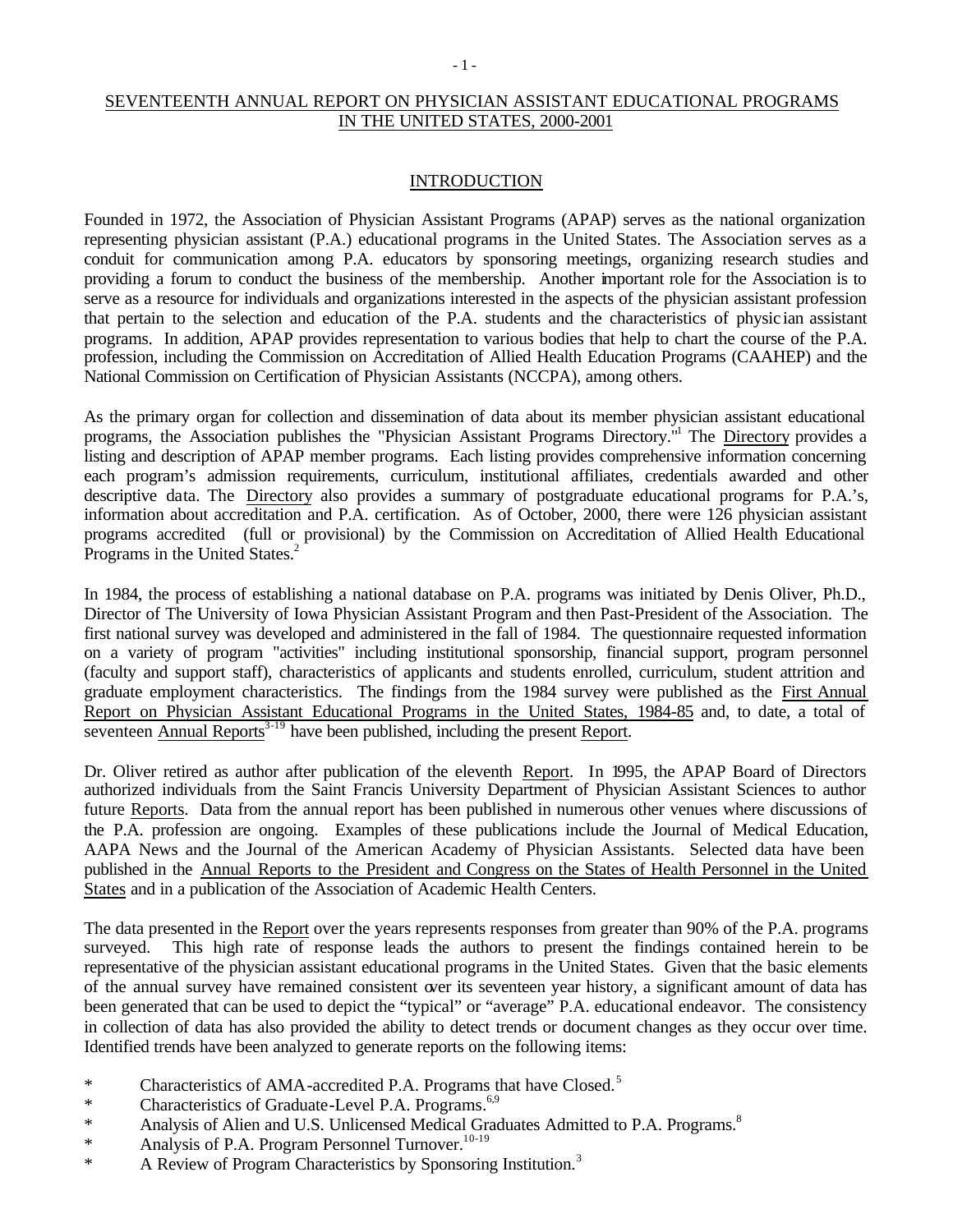## **METHODS**

# **The Survey Instruments**

Two questionnaires (surveys #1, #2) were administered. The first survey was a total of seven pages in length, mailed in October 2000, to 126 programs that were identified as accredited from databases maintained by APAP and the American Academy of Physician Assistants (AAPA). Survey #1 consisted of three major sections (see the Appendix for a copy of the questionnaires):

- A. General Program Information: Includes date of admission of first class, length of program, consortia membership, sponsoring institution, sources of financial support, student expenses and financial aid and credentials earned.
- B. Program Personnel: Includes characteristics of program faculty and staff, clinical activity of P.A. personnel, and an assessment of program personnel turnover, attrition and recruitment.
- C. Applicant/Student Information: Includes the number, gender, age, ethnicity, residency, academic and health care experience background of applicants and students enrolled, including the disabled. A section requesting information of unlicensed medical graduate (UMG) applicants and students enrolled is also included.

Survey #2 was four pages in length, was mailed in November and requested information on:

A. Graduate Information: includes information on student attrition and deceleration, characteristics of recent graduates, starting salary for recent graduates and the board pass rate of those recent graduates.

One of the goals of the current authors with the Annual Report was to make it more user friendly. To move closer to this end, the Annual Report application was moved "on-line" last year, allowing the member programs to enter data directly over the Internet, facilitating the collection and analysis of data. Fifty-four programs (54% of the Survey #1 respondents) submitted their program's data via this method for Survey #1.

## **Survey Period and Response Rate**

Survey #1 was mailed (10/3/2000) to 126 P.A. programs, including four programs enrolling students for the first time in the 2000-2001 academic year. An initial deadline of November 15, 2000 was established. A total of 105 responses were received for a response rate of 83.3%.

The second survey was mailed upon receipt of survey #1. If survey #1 was not received by the deadline, a followup letter was mailed, which included a copy of survey #2. Seventy-nine survey #2's were received.

A total of 117 programs returned some portion of survey #1 and/or survey #2, for an overall response rate of 92.9%.

# **Data Entry and Analysis**

In the process of editing each questionnaire, obvious misinterpretations or inconsistencies in the responses to specific items were resolved by telephoning or e-mailing the person completing the survey. A series of contingency checks were made to identify invalid characters or extreme values in any field.

In general, analyses of the data consisted of descriptive statistics on the variables of interest, e.g. arithmetic mean, standard deviation, median, and range of values. Medians were listed on tables when they differed significantly from the mean. T-tests were used to determine levels of statistical significance between groups. Regression equations were developed for program budget and student enrollment as well as various parameters associated with personnel salary and certain variables, which were expected to influence salary, i.e., gender, months of experience, academic credentials and academic rank. Data are not reported when only one person is represented in a category.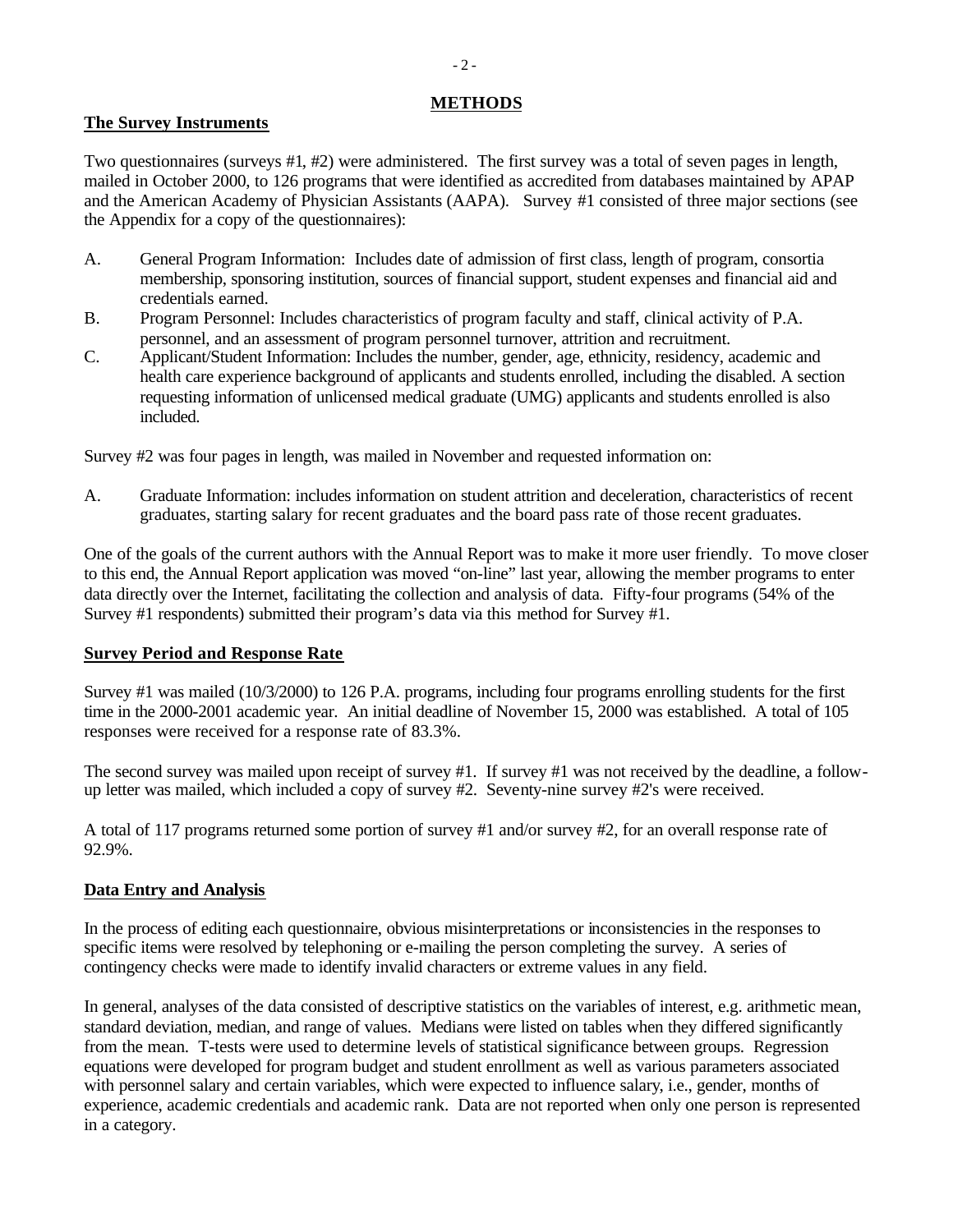Tables and figures presented in this report represent aggregate data from the respondents. Due to missing data and/or unusable answers, the number of respondents to a particular questionnaire item varied. In most cases, the maximum number of valid responses was 102, however, in some cases, data on nonrespondents was obtained from the APAP Directory or personal communication with nonrespondent programs, in which case a total of 126 programs were represented.

### **Quality Improvement**

Given that the Report is an ongoing enterprise, the authors are interested in improving its usefulness to our customers. In 1995, the APAP Board of Directors approved the formation of an advisory board to review the planning and direction of the Report and to help to continually improve the product.

Constructive comments on how to improve the Report or any of its survey instruments are welcome at any time. Please address any comments to: Albert Simon, M.Ed., PA-C (e-mail: BSimon@francis.edu) or Marie Link (email: MLink@francis.edu), Department of Physician Assistant Sciences, Saint Francis University, P.O. Box 600, Loretto, PA 15940.

### **The "Typical" P.A. Program**

The data reported herein represents our best estimate of the population value for the variables involved and were used to describe the characteristics of the "typical" P.A. program. Mean and/or median values were reported for each characteristic examined. In calculating mean values, entries with zero values were usually included while 'missing' values were uniformly excluded. When only partial data were available, the number of respondents was identified.

In some cases, totals reported for a given category may not reflect a simple summation of the subcategories. For example, in the table presenting data on applicant age (Table 55), one program may report the total number of applicants, but not report data for any of the age subcategories for applicants. In such a case, means for each of the age groups are reported based on the programs that provided information. The programs that reported only the total number of applicants were included in the "total" figure  $(N=80)$ , but not in the subcategory data  $(N=71)$ . Thus, the number of responding programs upon which the category or subcategory means were based may differ. In addition to reporting aggregate data for the "typical program," program respondents were also compared on the basis of consortia region.

## **Analysis of Trends Over Time: 1984-2000**

In comparing current data to similar data collected in previous years, trends occurring in various aspects of P.A. educational programs were identified. Specific variables for which comparisons have been made include program budget, student expenses and financial aid, salaries of program personnel, number of applicants and students enrolled, student characteristics (age, gender, ethnicity, health related experience, G.P.A. and attrition) and employment characteristics of program graduates (i.e., rate of employment, medical specialty, type of practice, starting salary).

## **Additional Copies of this Report**

Copies of this Report may be purchased by contacting: Association of Physician Assistant Programs, 950 N. Washington Street, Alexandria, VA 22314-1552 (703-548-5538).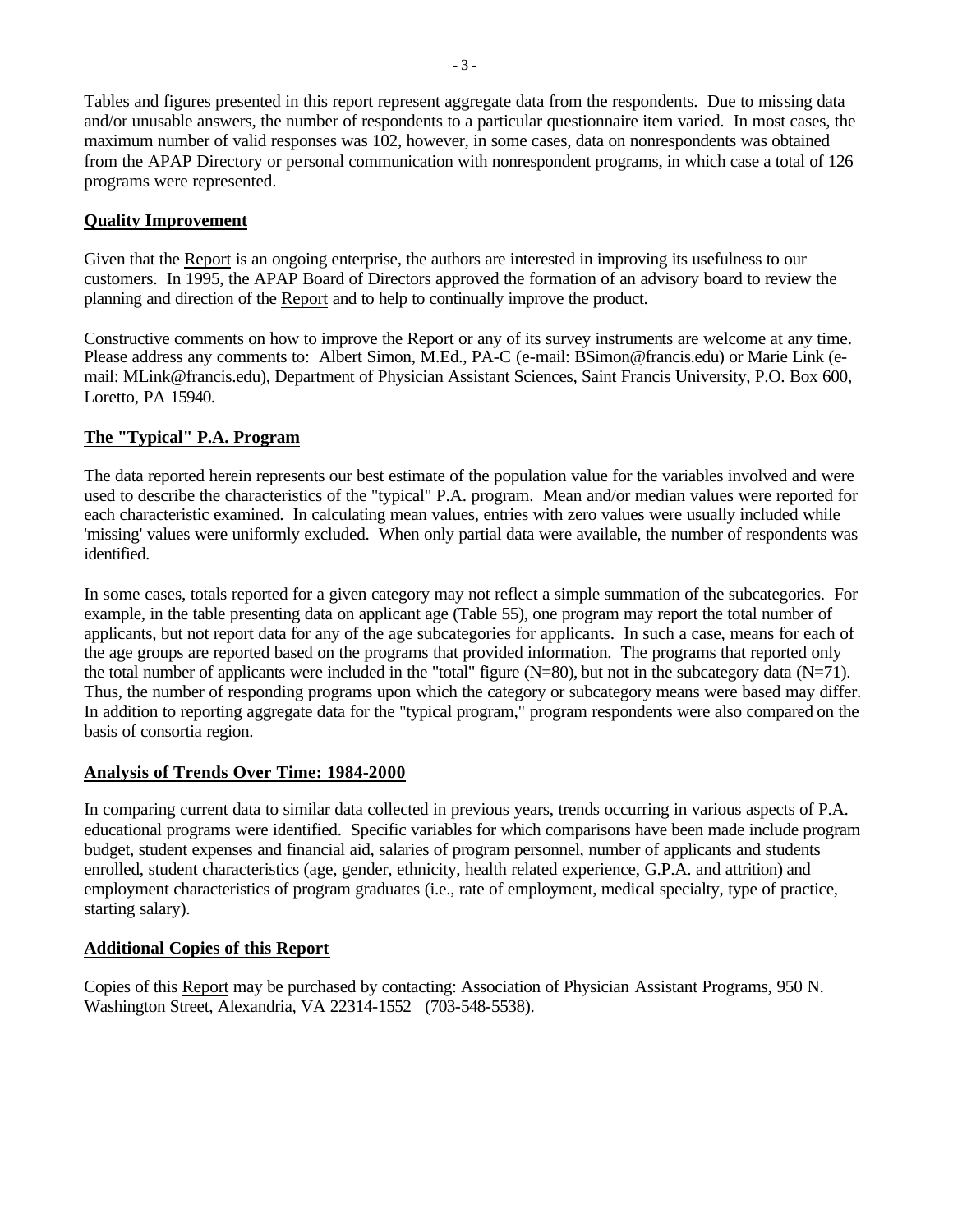### **SECTION I. GENERAL PROGRAM CHARACTERISTICS**

### **Listing of P.A. Programs by Consortia Region**

Operational programs are listed by state and APAP consortium in Table 1. The Northeastern (N=28) region had the largest number of programs, while the Heartland  $(N=13)$  had the fewest number of programs. In total, 42 states (including the District of Columbia) currently have an operational P.A. program.

Table 1. Consortium Regions of Operational Physician Assistant Programs

#### **NORTHEASTERN CONSORTIUM (N=28):**

#### **Connecticut, Maine, Massachusetts, New Hampshire, New Jersey, New York** Pharmacy

Mercy College

NY Institute of Technology Northeastern University **Notre Dame College** Quinnipiac College Pace University

Rochester Institute of Tech.

St. Vincent's Catholic Med Centers

Rutgers University

Albany-Hudson Valley **Bronx Lebanon Hosp. Center** Brooklyn Hosp/L.I. University Catholic Med. Ctr., Brooklyn CUNY/Harlem Hospital Cornell University D'Youville College Daemen College LeMoyne College Massachusetts College of

#### **EASTERN CONSORTIUM (N=18):**

#### **Maryland, Pennsylvania, District of Columbia**

Allentown Coll. St. Francis de Sales Anne Arundel Comm. College Beaver College Chatham College Duquesne University Community College of Balt. County Gannon University George Washington Univ. **Howard University** King's College Lock Haven University Marywood University

Seton Hall University Springfield College SUNY/Hlth Sci Brooklyn SUNY/Stony Brook Touro College - Bay Shores **Touro College - New York** Univ. Of New England Wagner College/Staten Isl Yale University

MCP - Hahnemann Univ Hlth Sci PA College of Technology Philadelphia University St. Francis College Seton Hill College Univ. of Sciences in Philadelphia

#### **SOUTHEASTERN CONSORTIUM (N=21):**

### **Alabama, Florida, Georgia, Kentucky, N.Carolina, S. Carolina, Tennessee, Virginia, West Virginia**

Alderson-Broaddus College Barry University College of Health Science **College of West Virginia** Duke University East Carolina University Eastern VA Medical School

Emory University James Madison University Medical College of Georgia Medical Univ South Carolina Methodist College Miami-Dade Community College Nova Southeastern University

South College Trevecca Nazarene University Univ. of Alabama - Birmingham University of Florida University of Kentucky University of South Alabama Wake Forest University

#### **MIDWESTERN CONSORTIUM (N=26):**

### **Illinois, Indiana, Iowa, Michigan, Minnesota, Missouri, North Dakota, Ohio, South Dakota, Wisconsin**

Augsburg College Butler U/Clarian Health Central Michigan Univ. Cook County/Malcolm X Cuyahoga (P.A. and S.P.A.) Finch Univ of Hlth Sci Grand Valley State University Kettering College Marquette University

Medical College of Ohio Midwestern University St. Louis University Southern Illinois University Southwest Missouri State Univ. University of Detroit Mercy University of Findlay University of Iowa Univ. of North Dakota

Univ of Osteopathic Med University of St. Francis Univ. of South Dakota **University of WI - LaCrosse University of WI-Madison** Wayne State University Western Michigan University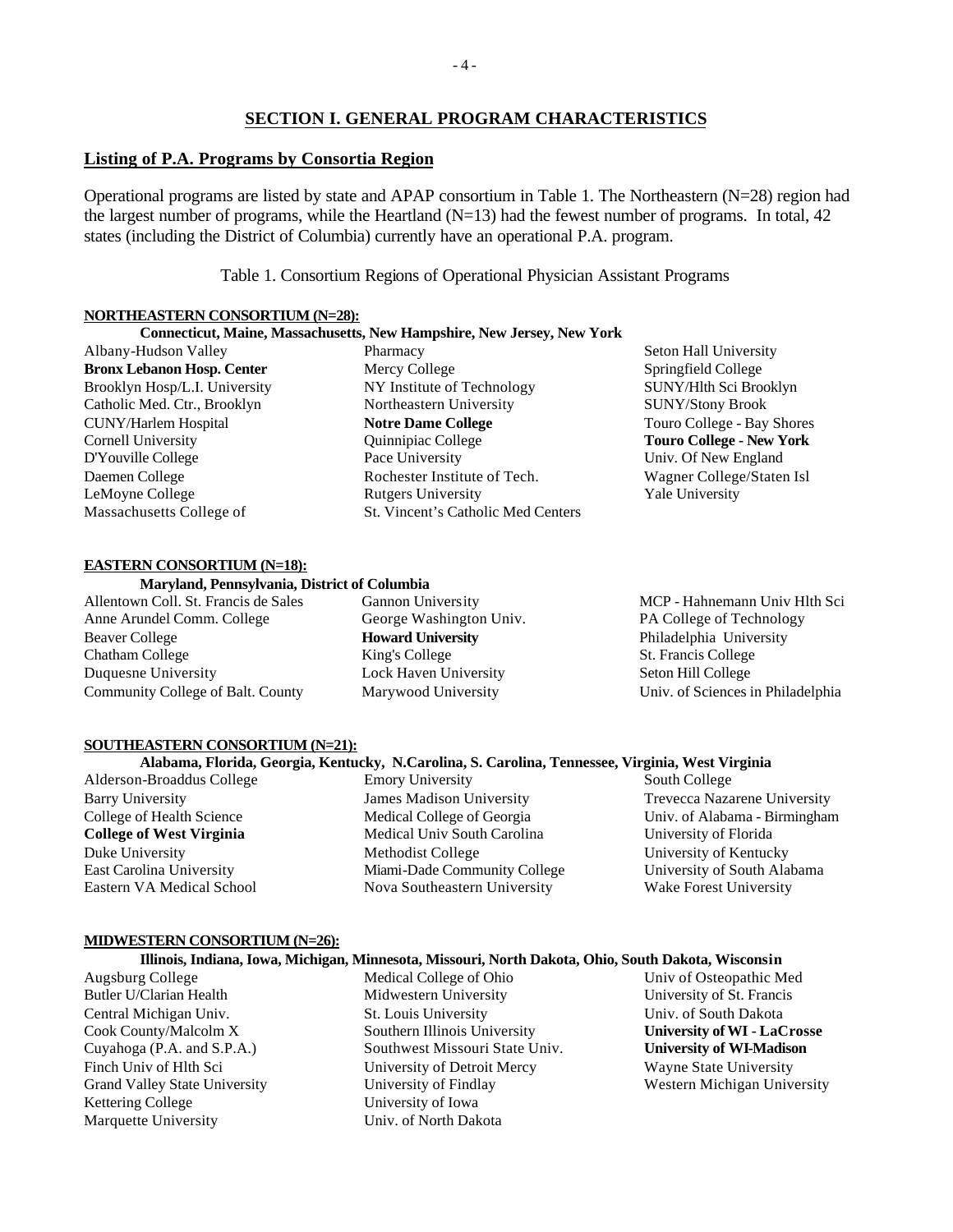## **HEARTLAND CONSORTIUM (N=13):**

## **Kansas, Louisiana, Nebraska, Oklahoma, Texas**

Baylor College of Medicine Interservice PA Program Louisiana St. University Texas Tech University Union College

University of Nebraska Univ. of North Texas Hlth Sci Cent University of Oklahoma University of Texas/Galveston University of Texas/Pan Am

University of Texas/San Antonio University of Texas/SW Med Ctr Wichita State University

#### **WESTERN CONSORTIUM (N=20):**

#### **Arizona, California, Colorado, Idaho, Montana, New Mexico, Oregon, Utah, Washington**

AZ School of Hlth Sci Charles Drew Univ Loma Linda University Idaho State Univ Midwestern University Oregon Hlth Sci Univ Pacific University

Red Rocks Community College **Riverside Community College Rocky Mountain College** Samuel Merritt College Stanford University Univ of California - Davis University of Colorado

University of New Mexico University of Saint Francis Univ of Southern California University of Utah University of Washington Western Univ. of Hlth Science

# **Nonrespondents to neither Survey #1 nor Survey #2; N=9**

The above listing is based upon the APAP Consortium guidelines. Each program responded as to which consortia they belonged. The geographic distribution of the 126 operational P.A. Programs is shown in Figure 1.



Figure 1. Geographic Distribution of Programs

A summary of P.A. programs by sponsoring institution and by highest credential awarded is shown in Table 2 (next page). The majority of P.A. programs were sponsored by either a university (67%) or 4-year college (24%). Eight programs were associated with a two-year college; three programs were sponsored by a hospital and one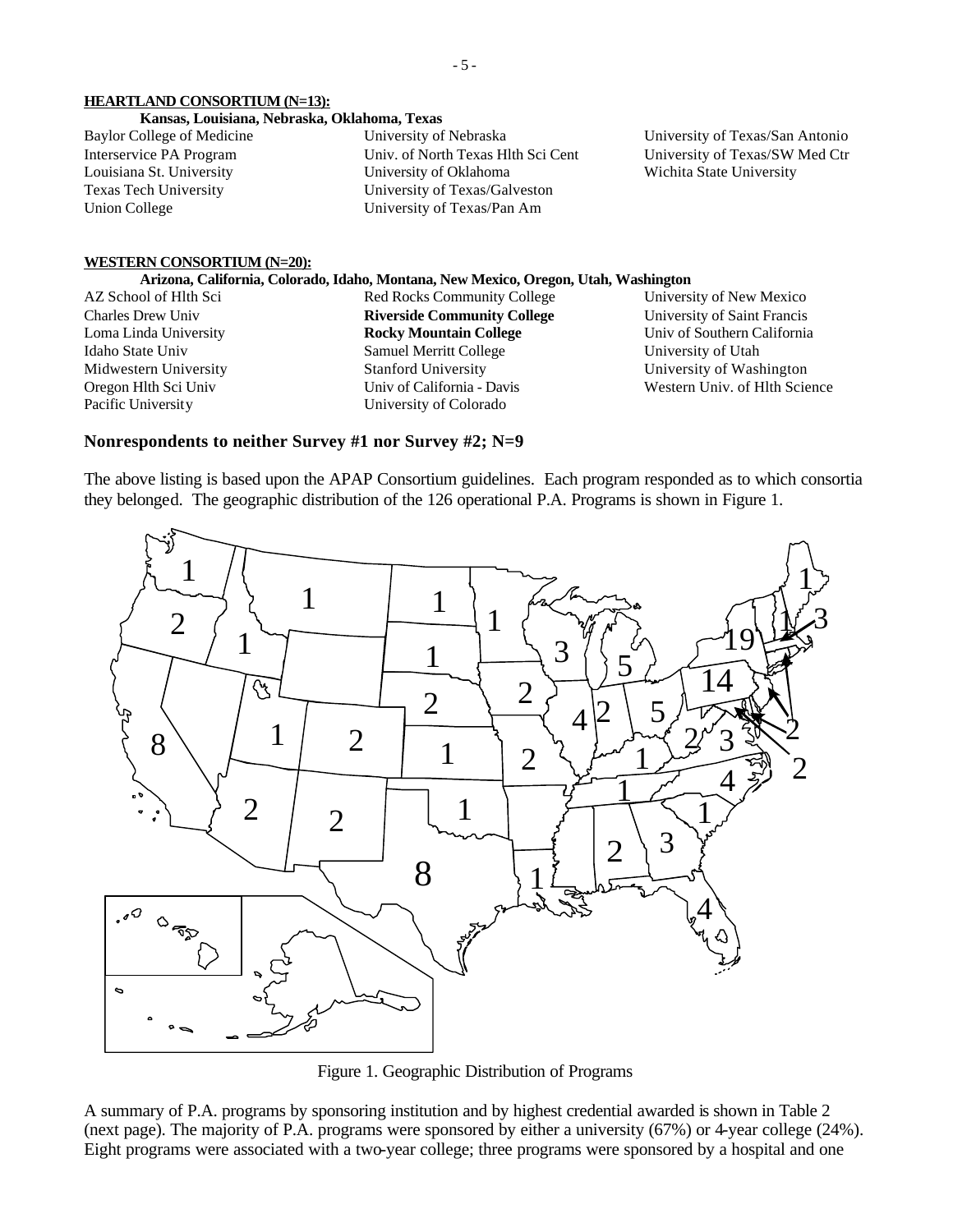was sponsored by the armed services. The number of programs awarding a masters degree was the same as the number awarding a baccalaureate degree upon graduation, N=54; 42.86%. The remaining programs (N=18; 14%) awarded either a certificate or an associate degree as the highest credential granted. Over the past 5 years, twentysix baccalaureate programs converted to masters programs, three programs converted from a certificate to a masters degree and one program converted from an associate to certificate program. Some programs offer a graduate degree on completion of additional courses (e.g., public health, preventive medicine, geriatrics, exercise science). These programs were not included as "entry-level" masters programs.

|              | $\underline{\text{N}}$ | $\frac{0}{0}$ | Awarded       |                         | $\underline{\text{N}}$                                                                | $\frac{0}{0}$ |
|--------------|------------------------|---------------|---------------|-------------------------|---------------------------------------------------------------------------------------|---------------|
|              | 84                     | 66.67         | Master        |                         | 54                                                                                    | 42.86         |
|              | 30                     | 23.81         | Baccalaureate |                         | 54                                                                                    | 42.86         |
|              | 8                      | 6.35          | Associate     |                         | 5                                                                                     | 3.97          |
|              | 3                      | 2.38          | Certificate   |                         | <u>13</u>                                                                             | 10.32         |
|              |                        | 0.79          |               | Total                   | 126                                                                                   | 100.00        |
| <b>Total</b> | 126                    | 100.00        |               |                         |                                                                                       |               |
|              | Type of Sponsoring     |               |               | and Credential Awarded* | Table 2. P.A. Programs by Type of Sponsoring Institution<br><b>Highest Credential</b> |               |

\* Nonrespondent information was drawn from APAP.

\*\* Degrees granted from University/College Affiliates.

## **Year Current P.A. Programs Were Established, 1965 Through 2000**

The distribution of respondent programs by year of their first entering class is shown in Figure 2.

**Figure 2. Programs By Year of First Entering Class**

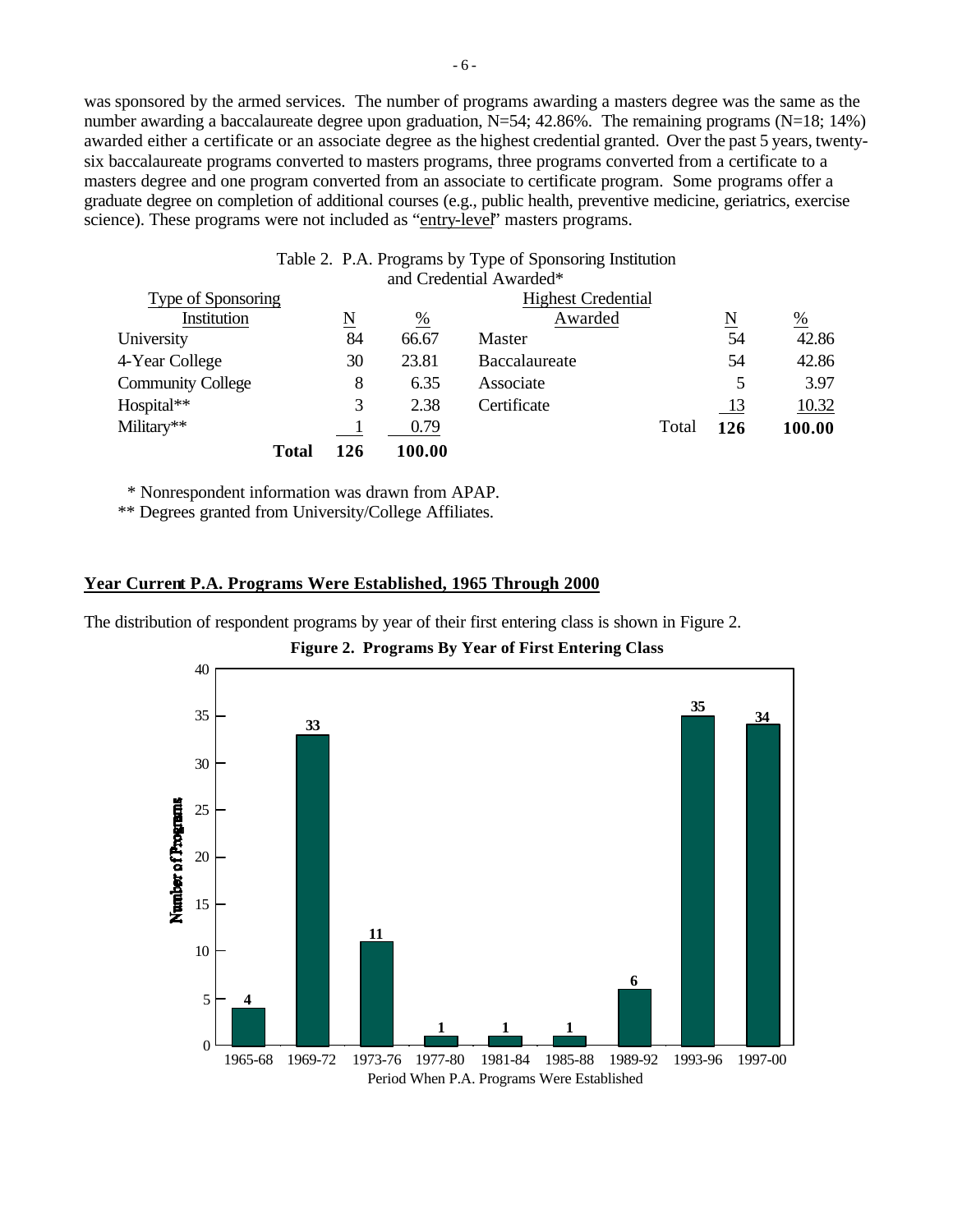One hundred twenty-six programs are represented, as the data for the nonrespondent programs were obtained from previous Report surveys or the Accredited Physician Assistant Programs<sup>2</sup> from AAPA/APAP. The first P.A. program was established in 1965 at Duke University Medical Center and over the next four years (1965-1968) three additional programs were developed. With the passage by Congress of the Comprehensive Health Manpower Act in 1971, federal training grant support provided the stimulus for the rapid development of the majority of current P.A. programs. Indeed, over the subsequent eight-year period (1969 through 1976), forty-four new programs were established. Over the next twelve years, from 1977 through 1988, only three additional programs were established. In the years 1993-1996, 35 new programs were established and from 1997 to 2000, 34 new programs enrolled students for the first time.

## **Current P.A. Programs by Length of Curriculum**

Historically, the length of the professional P.A. curriculum has varied across programs. For example, at some institutions, the P.A. program is a 4-year baccalaureate curriculum that admits students as freshmen. The first two years of this curriculum involves liberal arts and preparatory science courses followed by two years of professional P.A. studies. In some cases, these programs admit students with advanced standing at the beginning of the professional curriculum, typically two years in length. At the other extreme, graduate-level programs admit students who have completed all liberal arts and preparatory science courses and have earned a baccalaureate degree prior to admission. The graduate or master's level curriculum typically includes additional courses and/or experiences in research related activities in addition to the professional curriculum.

Figure 3 illustrates the diversity across programs relative to the length of the curriculum. The mean length of the curriculum was 25.5 months  $(N=126)$  with a range of 12 to 36 months. For convenience, the programs were organized into six groups. The majority of programs were between 22-24 months (62) and 25 to 27 months (39) in length. The median was 24 months. The length of the curriculum of P.A. programs has increased in the past several years, for example, in 1986 and 1990, the average length of the curriculum was reported as 23.7 and 24.0 months, respectively. The mean of 25.5 months represents a decrease of 2.3% from last year. Non-respondent information was obtained from the APAP Program Directory<sup>(1)</sup>.



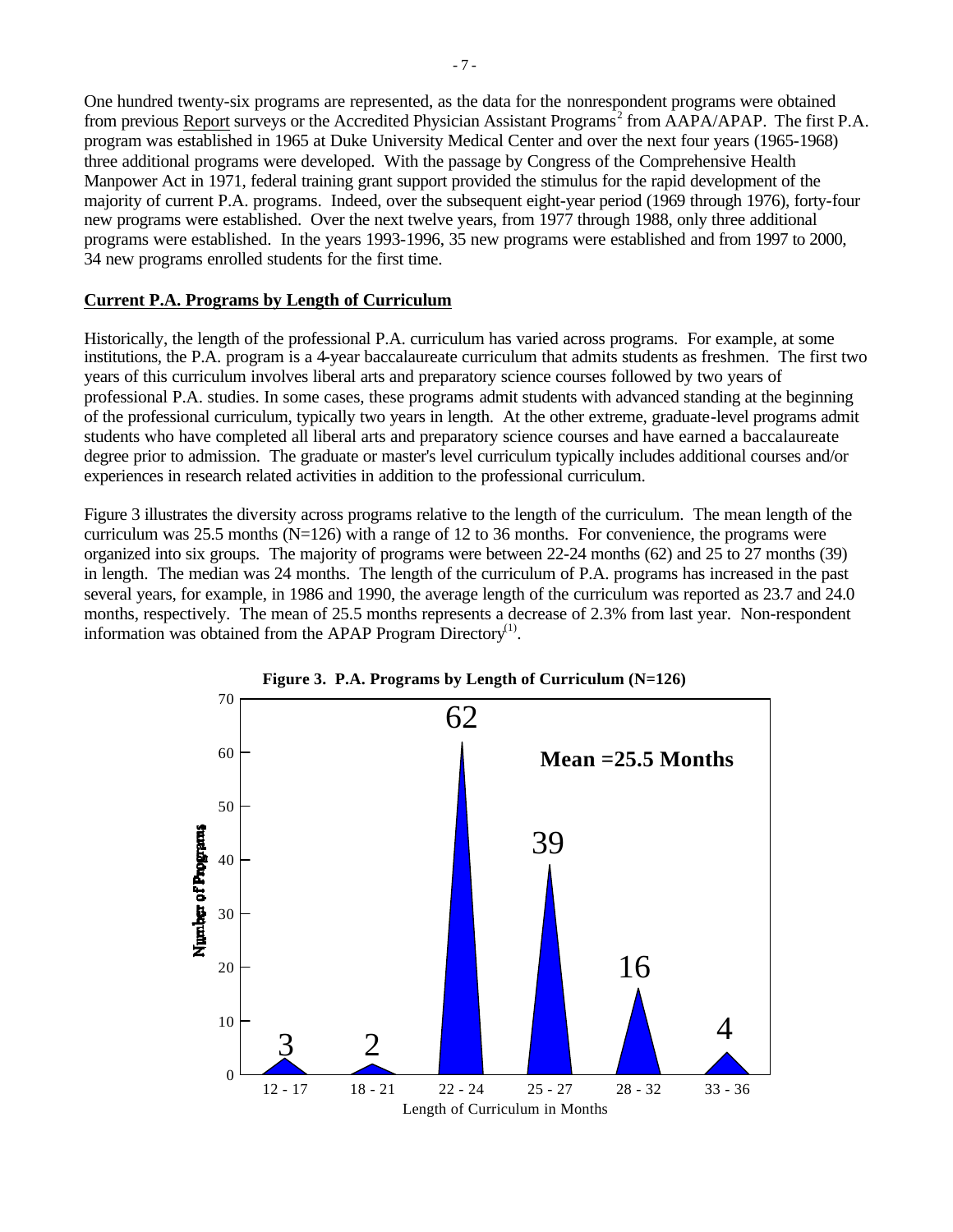# **Current P.A. Programs by Month of Graduation**

The distribution of P.A. programs by month of graduation is shown in Figure 4. Data for nonrespondent programs and those that have been newly established were supplemented by information from the 2000 P.A. Program Directory<sup>(1)</sup>.



Currently, a majority (N=106; 84.1%) of programs graduate students over two periods, (a) between May and June (N=37; 29.4%) and (b) July, August and September (N=69; 54.8%.). It should be noted that two programs graduate two classes per year and one program graduates three classes per year.

# **Financial Characteristics of P.A. Programs**

Information concerning the sources of financial support for P.A. programs is shown in Table 3 (next page). Only data from those programs reporting financial support from the sources indicated were used to calculate the sample mean and range for each category. The number of programs reporting no support from a particular source (last column) is also shown. Note, data presented in the latter column excludes those programs that did not respond to a specific item. Most programs (N=66) reported support from more than one source, for example, 34 programs reported two sources, 23 programs three sources, 5 programs four sources and 4 programs reported five or more sources of support.

The sources of financial support were classified as either internal or external. Internal support referred to funds available from within the sponsoring institution and/or tuition and fees retained by the program. External support included those funds available from outside the institution, such as federal or state grants, support from public or private foundations, and/or from private industry.

The primary source of internal financial support for the majority  $(N=89)$  of programs was the sponsoring institution, providing an average of \$487,739/year/program (S.D.=\$293,874). Ten programs reported that they received no financial support from their sponsoring institution. Thirty-nine respondents indicated that they received substantial support from student tuition and fees paid directly to the program (mean=\$767,404, S.D.=\$741,515). Sixty programs did not receive revenue from student tuition or fees.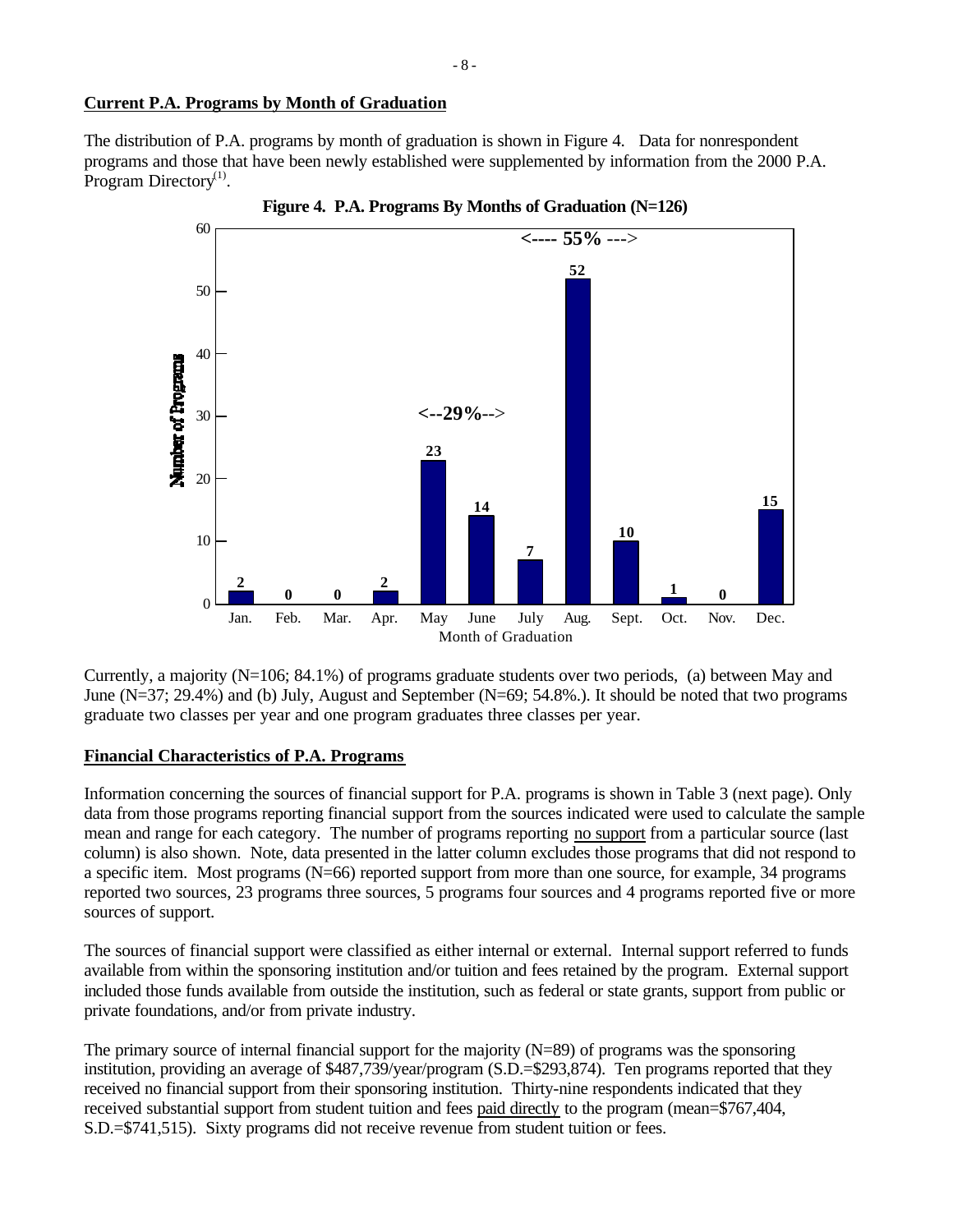| <b>Total Program Support</b>              | \$871,824    | \$708,000    | \$133,100 - 3,469,000                  | 99      | $\boldsymbol{0}$     |
|-------------------------------------------|--------------|--------------|----------------------------------------|---------|----------------------|
| Other                                     | \$127,429    | \$50,500     | $2,000 -$<br>978,000<br>\$             | 14      | 85                   |
| A.H.E.C. Support                          | \$28,364     | \$20,000     | $2,000 -$<br>\$<br>86,000              | 11      | 88                   |
| Industry                                  | \$39,000     | \$10,000     | $\mathbb{S}^-$<br>$3,000 -$<br>104,000 | 3       | 96                   |
| <b>Private Donation</b>                   | 19,000<br>S. | \$.<br>5,000 | $1,000 -$<br>\$.<br>80,000             | 7       | 92                   |
| <b>Foundations</b>                        | \$55,750     | \$10,000     | $2,000 -$<br>277,000<br>\$             | 8       | 92                   |
| <b>State Grants</b>                       | \$148,900    | \$142,000    | $1,000 -$<br>298,000<br>S.             | 10      | 89                   |
| External<br><b>Federal Grants</b>         | \$123,055    | \$116,712    | $$16,000 -$<br>285,000                 | 31      | 68                   |
| Tuition and Fees<br>(Retained by Program) | \$767,404    | \$565,000    | $5,000 - 2,893,000$<br>S.              | 39      | 60                   |
|                                           |              |              |                                        |         |                      |
| Internal<br>Sponsoring Institution        | \$487,739    | \$483,000    | $$25,000 - 2,428,000$                  | 89      | 10                   |
| Source of Financial Support               | Mean         | Median       | Range                                  | $N_{-}$ | # With<br>No Support |

|  |  | Table 3. Sources of Financial Support for Physician Assistant Programs |
|--|--|------------------------------------------------------------------------|
|  |  |                                                                        |

External financial support for programs was primarily from federal training grants from the Department of Health and Human Services, Division of Medicine, Bureau of Health Professions. Thirty-one programs (31% of the respondents to this item) received federal funds during the2000-2001 fiscal year. The amount of federal support ranged from \$16,000 to \$285,000, averaged \$123,055 per program (S.D.=\$62,866) and accounted for 14.1% of the total budget, lower than the figure (19.8%) reported last year. Sixty-eight programs indicated they did not receive federal grant support in 2000-2001. In addition to federal training grants, ten programs indicated they received state grants averaging \$148,900 per year and fourteen programs reported financial assistance received from other sources (e.g., rate appeals, teaching contracts, hospitals, training grant, clinical service, scholarships and Title III) averaging \$127,429 per program.

The total annual financial support from all sources for the 99 programs reporting averaged \$871,824 per program (median=\$708,000; S.D.=\$612,234). An analysis of the association between total budget and total student enrollment was examined. Two correlations were derived, the first using full-time (F.T.) students enrolled ( $r =$ 0.61; p<.001) and the other utilizing the sum of F.T. and  $\frac{1}{2}$  of the part-time (P.T.) students (r = 0.59; p<.001). The results demonstrated a statistically significant relationship between enrollment and program budget.

The following prediction equations were derived from the data using a least squares analysis, estimating program budget and total student enrollment:

(a) Total Program Budget =  $(621.673) + (3.25 \times # F.T.$  students enrolled) (in \$1,000's)

(b) Total Program Budget =  $(618.308) + (3.27 \times # (F.T. + P.T./2))$  students enrolled) (in \$1,000's)

Thus, using equation "a" for a program with an enrollment of 50 F.T. students, one would predict a budget of \$784,173 per year while equation "b" predicts, for a program with 50 F.T. and 10 P.T. students, a budget of \$798,158/year.

In terms of the reported program budget, the cost of training the average P.A. student for one year of professional training can be roughly estimated by dividing the program budget by the total number of students enrolled (F.T. + P.T./2). Thus, for the 2000 academic year, the cost for the typical program was approximately \$11,064 to educate each student (mean budget of \$871,824 divided by an average enrollment of 78.8 students/program). This figure is 12.1% higher than in the previous year.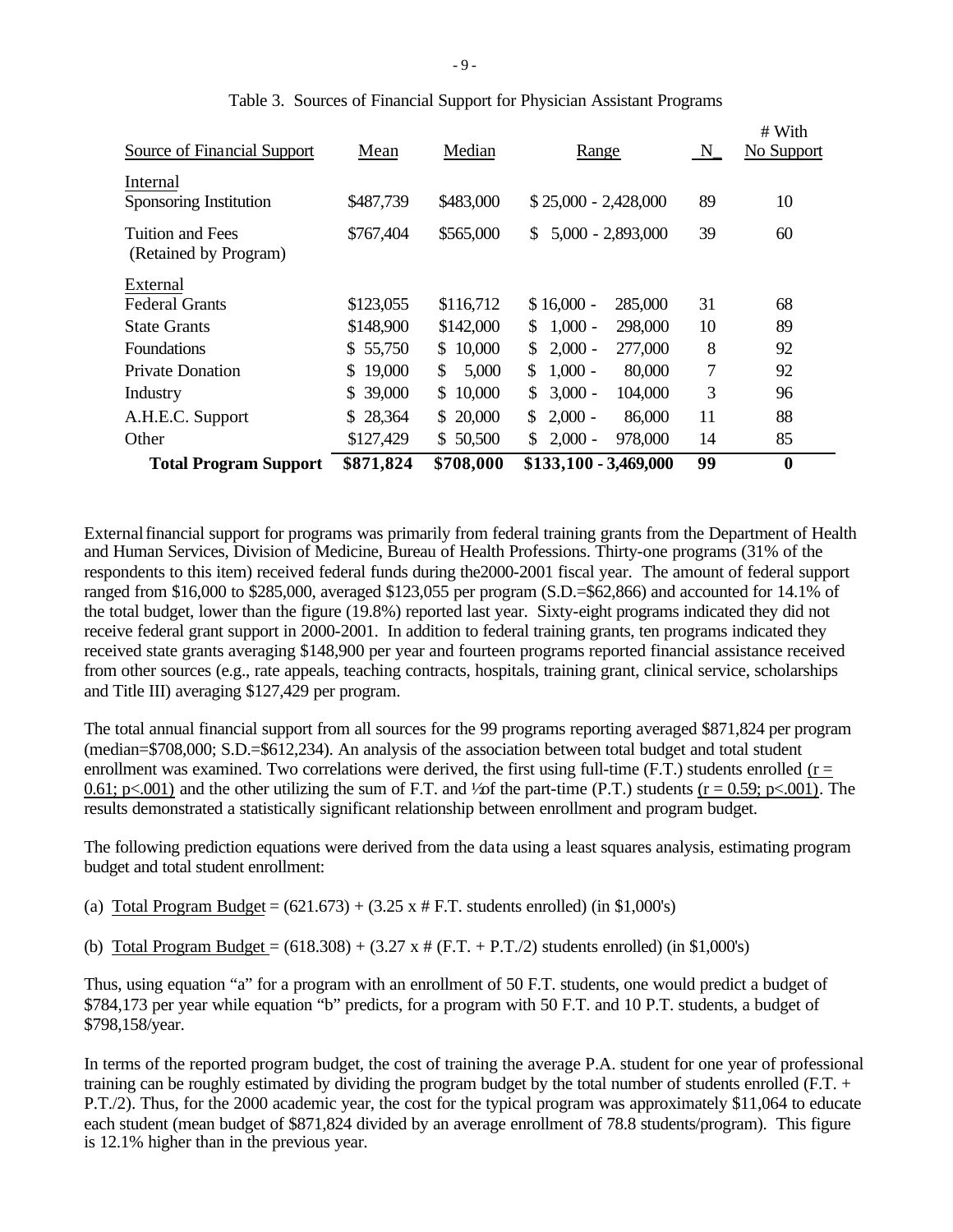The estimated cost/student is based on number of students enrolled and reported "program" budget. It should be noted, however, that these figures may exclude (1) overhead costs provided by the institution, (2) faculty, other than "core" program faculty (e.g., basic science faculty) that are supported by their respective departments and (3) preceptors responsible for the clinical training of P.A. students. Therefore, the values reported herein may be substantially underestimated.

#### **Program Budget and Federal Support by Region**

A comparison of federal support and total program budget by consortia region is shown in Table 4. Programs located in the Western region reported the largest total budget (\$1,215,996/program). The most federal grant support was located in the Northeastern region, averaging \$188,500/program. Programs in the Heartland region reported the smallest total budget (\$604,000/program). Programs in the Heartland region also had the least amount of support from federal training grants (\$67,500/program). The proportion of total program budget derived from federal funds was lowest (11%) in the Southeastern region, while programs in the Northeastern region derived over one-fifth of their total budgets from federal sources.

| Table 4. Total Program Budget and Federal Training Grant Support by Consortia Region |  |  |  |  |
|--------------------------------------------------------------------------------------|--|--|--|--|
|                                                                                      |  |  |  |  |

| Consortia    |                     | <b>Total Budget</b> |           | <b>Federal Grants</b> |          | $%$ of        | Fed. Support       |                 |
|--------------|---------------------|---------------------|-----------|-----------------------|----------|---------------|--------------------|-----------------|
| Region       | $\underline{\rm N}$ | Mean                | S.D.      | Mean                  | S.D.     | <b>Budget</b> | Yes                | No              |
| Northeastern | 21                  | 901,857<br>S        | \$562,263 | \$188,500             | \$91,500 | 20.9%         | 2                  | 19              |
| Eastern      | 14                  | 834,276<br>S        | \$623,242 | \$134,356             | \$17,644 | 16.1%         | 2                  | 12              |
| Southeastern | 16                  | 928,363<br>S        | \$618,928 | \$102,250             | \$42,151 | 11.0%         | 4                  | 12              |
| Midwestern   | 21                  | 760,095<br>S        | \$710,286 | \$113,444             | \$37,152 | 14.9%         | 9                  | 12              |
| Heartland    | 13                  | 604,000<br>S        | \$203,123 | \$67,500              | \$35,901 | 11.2%         | 6                  |                 |
| Western      | 14                  | \$1,215,996         | \$587,261 | \$166,750             | \$63,945 | 13.7%         | $_{\underline{8}}$ | $\overline{-6}$ |
| <b>Total</b> | 99                  | 871,824<br>S        | \$612,234 | \$123,055             | \$62,866 | 14.1%         | 31                 | 68              |

Trends in P.A. program support from 1984 through 2000 are shown in Table 5 and shown graphically in Figure 5 (next page). The total budget column is not a summation of institutional and federal grant support.

| 2000-01 | 89                  | \$487,739        | 31              | \$123,055        | 99              | \$871,824     | 31                       | 14%        |
|---------|---------------------|------------------|-----------------|------------------|-----------------|---------------|--------------------------|------------|
| 1999-00 | 92                  | \$466,641        | 36              | \$150,111        | 103             | \$756,946     | 36                       | 20%        |
| 1998-99 | 79                  | \$501,150        | 37              | \$173,030        | 90              | \$740,898     | 37                       | 23%        |
| 1997-98 | 85                  | \$441,129        | 34              | \$157,765        | 90              | \$679,096     | 34                       | 22%        |
| 1996-97 | 67                  | \$410,456        | 35              | \$152,300        | 77              | \$648,871     | 35                       | 22%        |
| 1995-96 | 65                  | \$373,957        | 37              | \$152,514        | 71              | \$673,975     | 37                       | 23%        |
| 1994-95 | 54                  | \$324,889        | 41              | \$144,926        | 58              | \$664,797     | 41                       | 22%        |
| 1993-94 | 47                  | \$315,085        | 35              | \$137,514        | 55              | \$568,564     | 35                       | 24%        |
| 1992-93 | 49                  | \$270,346        | 35              | \$143,514        | 55              | \$457,200     | 35                       | 31%        |
| 1991-92 | 44                  | \$257,182        | 37              | \$129,243        | 48              | \$470,063     | 37                       | 28%        |
| 1990-91 | 41                  | \$235,780        | 36              | \$128,222        | 47              | \$409,745     | 36                       | 31%        |
| 1989-90 | 35                  | \$211,400        | 33              | \$127,600        | 44              | \$381,978     | 34                       | 33%        |
| 1988-89 | 40                  | \$200,700        | 34              | \$125,118        | 44              | \$371,386     | 34                       | 34%        |
| 1987-88 | 39                  | \$178,590        | 35              | \$117,429        | 45              | \$328,444     | 35                       | 38%        |
| 1986-87 | 37                  | \$189,135        | 25              | \$126,457        | 42              | \$334,690     | 33                       | 39%        |
| 1985-86 | 35                  | \$181,171        | 31              | \$125,484        | 38              | \$305,868     | 31                       | 41%        |
| 1984-85 | 31                  | \$169,581        | 27              | \$130,889        | 37              | \$276,919     | 27                       | 35%        |
| Year    | $\underline{\rm N}$ | Mean             | $\underline{N}$ | Mean             | $\underline{N}$ | Mean          | $\underline{\mathbf{N}}$ | Mean       |
|         |                     | Sponsor. Instit. |                 | Federal<br>Grant | Total           | <b>Budget</b> |                          | Fed. Grant |
|         |                     |                  |                 |                  |                 |               |                          | % Budget   |

Table 5. Trends in Physician Assistant Program Support, 1984 Through 2000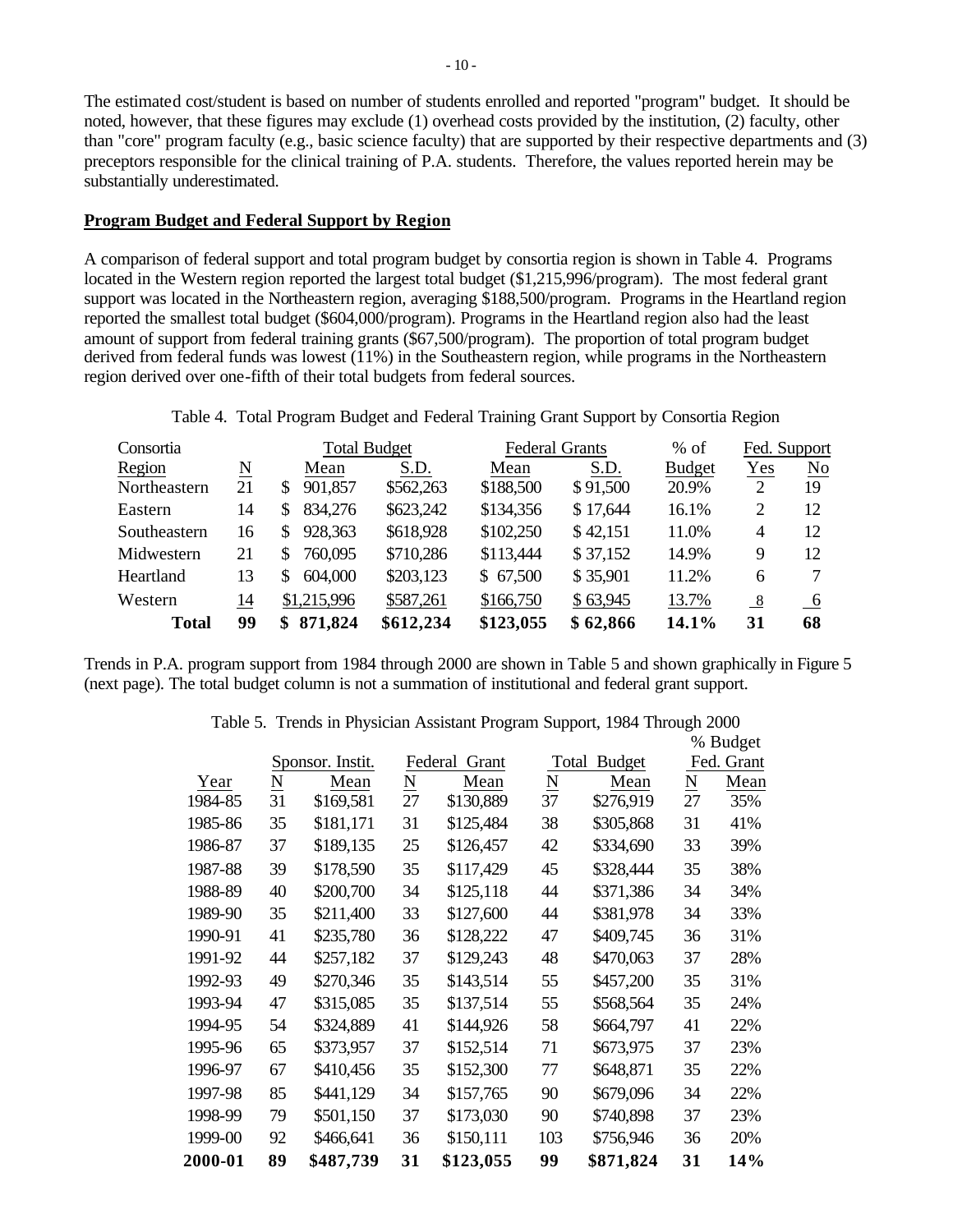The total budget for 2000 increased by \$114,878 from the previous year. The level of training grants accounted for 14% of the total budget, a decrease of 6% from 1999. Overall, the total program budget increased by an average of 7.7% annually and the program support from the sponsoring institution increased by an average of 7% annually from 1984 to 2000. Federal support decreased by 18% from 1999 to the second lowest federal grant budget since 1984. The proportion of the total budget from federal training grants has decreased from 41% in 1985 to 14% in 2000. As shown in Figure 5 there has been a sustained increase in both the total program budget and institutional support since 1984. Since 1984, total program budget increased by over 215% while support from the sponsoring institution increased 188%.





### **Student Educational Expenses**

For the class entering in 2000, respondents estimated student tuition and educational expenses for the entire length of the program. These results are shown in Table 6. No information was requested concerning living expenses.

| <b>Tuition for Entire Program</b>                      | Mean     | Range                      | N   | Mean/Month/Program |
|--------------------------------------------------------|----------|----------------------------|-----|--------------------|
| <b>Resident Student</b>                                | \$28,048 | \$2,000-100,000            | 101 | \$1,010            |
| Nonresident Student                                    | \$34,662 | \$6,100-141,000            | 101 | \$1,359            |
| Books, Fees, and Equipment                             | \$4,636  | 750-45.000<br><sup>S</sup> | 99  | 182                |
| Total Student Costs: (Tuition, Books, Fees, Equipment) |          |                            |     |                    |
| <b>Resident Student</b>                                | \$32,684 | \$8,100-106,000            | 101 | \$1,282            |
| Nonresident Student                                    | \$39,298 | \$9,000-148,000            | 101 | \$1,541            |

### Table 6. Tuition and Expenses of P.A. Students

It should be noted that for the first five Annual Reports, tuition was reported for the student's ENTIRE professional program, for the next eight Annual Reports tuition was reported for the current academic year, however, with the 14<sup>th</sup> Annual Report, tuition and other educational expenses (e.g., books, fees, equipment) were again reported for the entire professional program.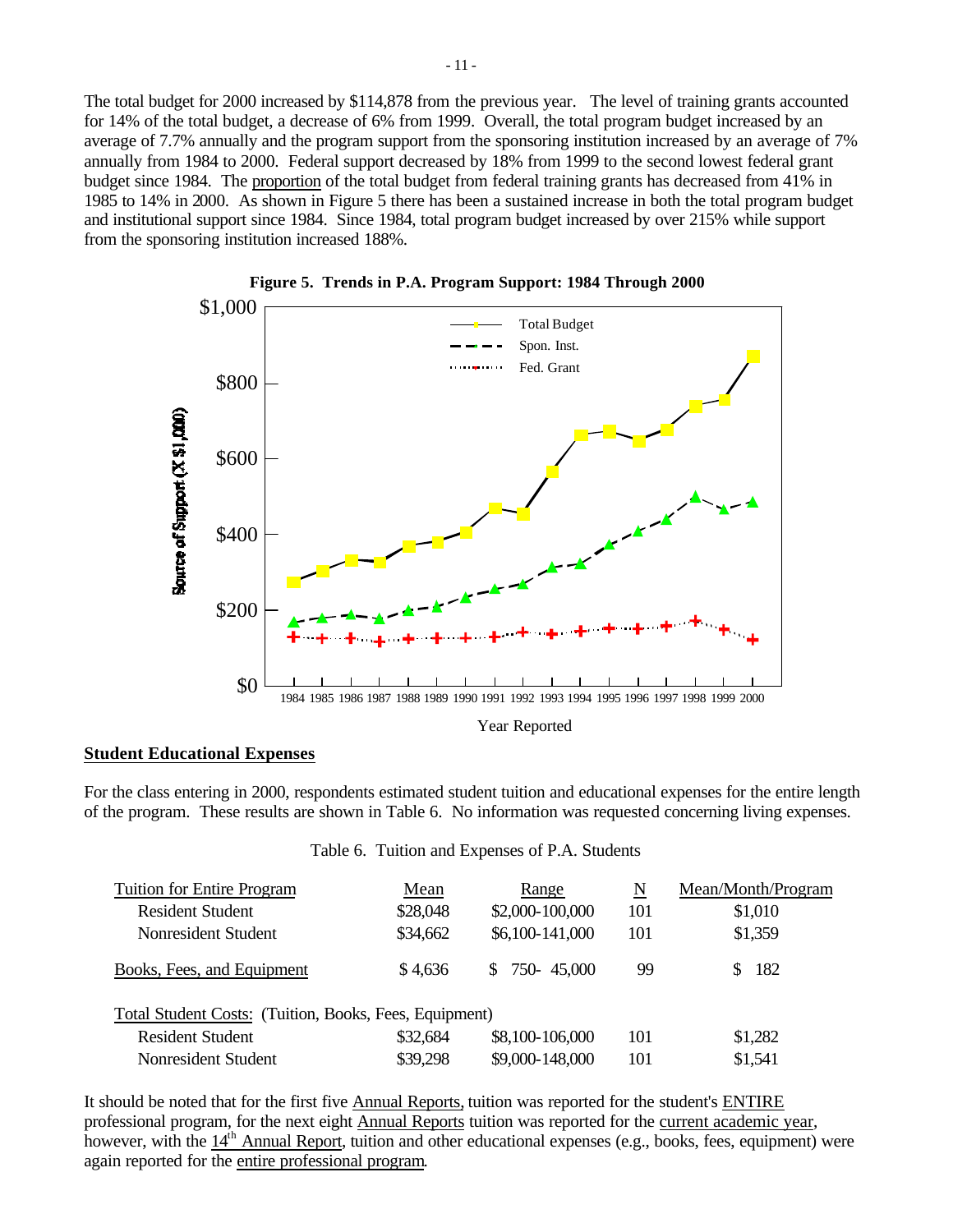On average, there was a \$6,614 difference between resident and nonresident tuition among the 101 programs responding. Data are also expressed as the mean cost per student per month. The results of this computation are shown in the right column of Table 6, and indicate that the typical resident student paid an average tuition of \$1,010 per month while the nonresident paid \$1,359 per month, a 35% difference.

Expenses associated with books, equipment and fees averaged \$4,636 per student for their entire professional training. These expenditures represented approximately 14.2% and 11.8% of the total educational expenses for resident and nonresident students, respectively. The total expenses incurred by the typical P.A. student for their entire P.A. education (includes tuition, books, equipment, and fees) averaged \$32,684 for residents and \$39,298 for nonresidents. The average total cost per month was \$1,282 for residents and \$1,541 for nonresident students.

As shown in Table 7, the majority of students (85.7%) received financial aid, which averaged \$16,930 per student per year and accounted for 104% of the costs of tuition, fees, books, and equipment (\$16,342) for the typical resident student. Using these values, one can estimate that the typical resident P.A. student would be indebted approximately \$33,860 (2 X \$16,930) at the conclusion of their professional education.

Table 7. Financial Aid Support Provided P.A. Students

| Financial Aid Characteristic | Mean     | Range          | Number |
|------------------------------|----------|----------------|--------|
| % Receiving Financial Aid    | 85.7%    | $25 - 100\%$   | 88     |
| Amount of Aid Received/Year  | \$16,930 | \$1,500-42,500 | 83     |

### **Student Expenses by Consortia Region**

Tuition (for the entire curriculum) and total costs for P.A. students during the 2000-2001 academic year are shown by consortia region in Table 8. The average resident tuition and total expenses incurred by P.A. students varied extensively across consortia region. Resident tuition was highest for students enrolled in programs located in the Eastern region (\$39,397/curriculum) and lowest for programs located in the Heartland region (\$12,035/curriculum). Nonresident tuition varied less across regions with a difference of approximately \$13,040 between the highest and lowest values. Total student expenses per month for both residents and nonresidents were highest among programs in the Eastern region. Total resident and nonresident student expenses were lowest in the Heartland region. The proportion of students receiving financial aid varied from 83.2% in the Midwestern region to 88.4% in the Southeastern region.

Table 8. Expenses of P.A. Students by Consortia Region

| Consortia    |                        |          | <b>Mean Tuition</b> |           | <b>Total Costs/Month</b> | % Receiving |
|--------------|------------------------|----------|---------------------|-----------|--------------------------|-------------|
| Region       | $\underline{\text{N}}$ | Resident | Nonresident         | Resident  | Nonresident              | Finan.Aid   |
| Northeastern | 20                     | \$30,453 | \$34,302            | \$1,194   | \$1,345                  | 84.2%       |
| Eastern      | 16                     | \$39,397 | \$40,716            | \$1,545   | \$1,597                  | 86.9%       |
| Southeastern | 16                     | \$26,468 | \$32,412            | \$1,038   | \$1,271                  | 88.4%       |
| Midwestern   | 24                     | \$25,737 | \$35,329            | \$1,009   | \$1,385                  | 83.2%       |
| Heartland    | 11                     | \$12,035 | \$27,676            | 472<br>S. | \$1,085                  | 83.9%       |
| Western      | 14                     | \$29,989 | \$35,177            | \$1,176   | \$1,379                  | 88.0%       |
| <b>Total</b> | 101                    | \$28,048 | \$34,662            | \$1,010   | \$1,335                  | 85.7%       |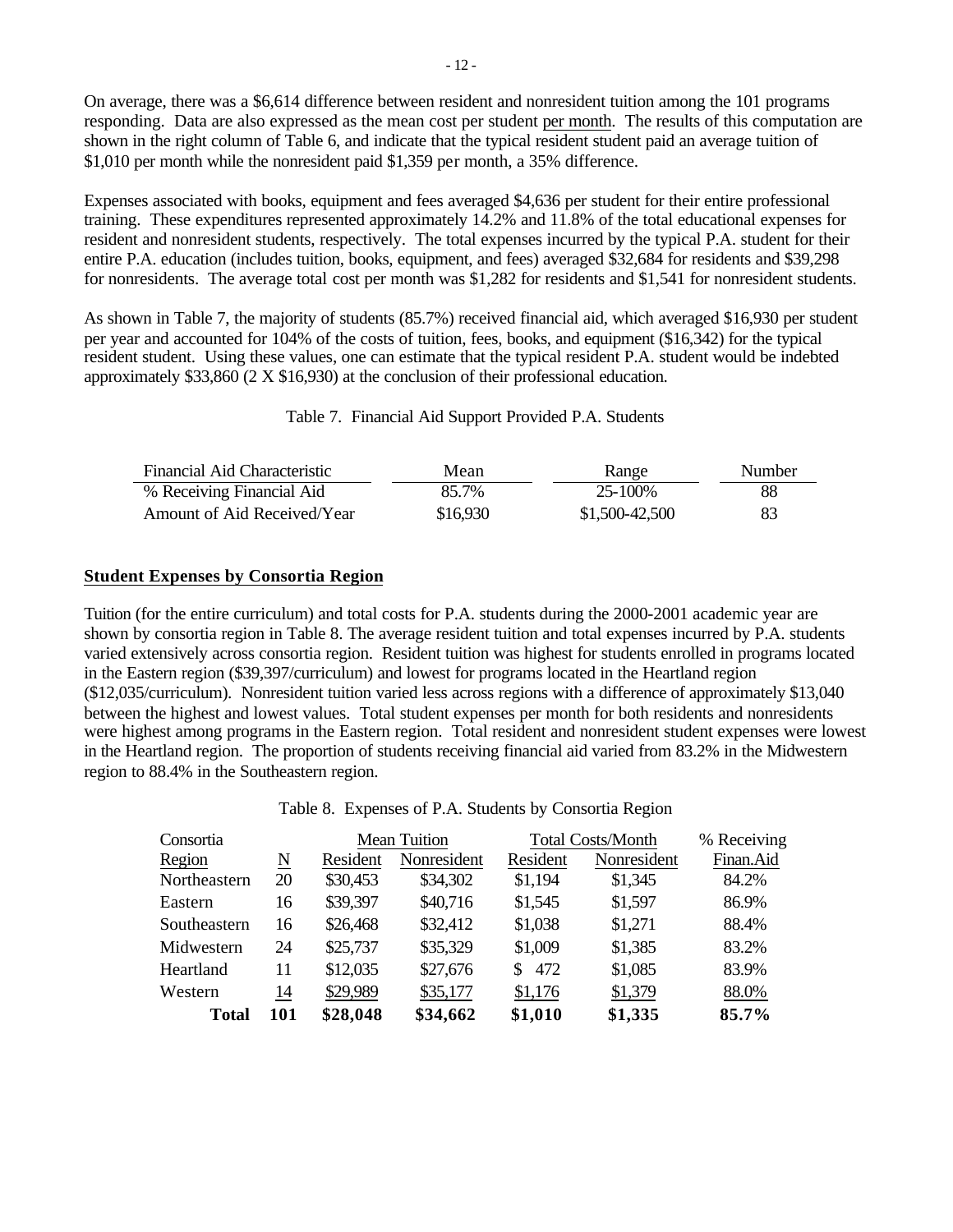Comparisons between tuition and student expenses, and the proportion of students receiving financial aid from 1984 through 2000, are shown in Table 9 and Figure 6.

| <b>Mean Tuition</b> |                          |          |                         |             | <b>Total Expenses</b>  |          |                          |             | % With                   |          |          |
|---------------------|--------------------------|----------|-------------------------|-------------|------------------------|----------|--------------------------|-------------|--------------------------|----------|----------|
| Academic            |                          | Resident |                         | Nonresident |                        | Resident |                          | Nonresident |                          | Fin. Aid | Fin. Aid |
| Year                | $\underline{\mathbf{N}}$ | Mean     | $\overline{\mathbf{N}}$ | Mean        | $\underline{\text{N}}$ | Mean     | $\underline{\mathrm{N}}$ | Mean        | $\underline{\mathrm{N}}$ | %        | Received |
| 1984-1985           | 37                       | \$6,378  | 36                      | \$8,986     | 35                     | \$7,669  | 34                       | \$9,962     | 33                       | 65%      | N/A      |
| 1985-1986           | 40                       | \$7,098  | 40                      | \$9,565     | 40                     | \$8,588  | 40                       | \$11,055    | 40                       | 65%      | N/A      |
| 1986-1987           | 46                       | \$7,626  | 43                      | \$10,451    | 45                     | \$9,247  | 42                       | \$12,155    | 39                       | 63%      | \$3,866  |
| 1987-1988           | 47                       | \$8,012  | 47                      | \$10,775    | 47                     | \$9,643  | 47                       | \$12,494    | 43                       | 63%      | \$4,060  |
| 1988-1989           | 47                       | \$9,472  | 47                      | \$13,660    | 47                     | \$11,485 | 47                       | \$15,681    | 43                       | 67%      | \$5,086  |
| 1989-1990           | 47                       | \$9,978  | 47                      | \$14,174    | 47                     | \$11,706 | 47                       | \$15,902    | 43                       | 69%      | \$5,663  |
| 1990-1991           | 47                       | \$10,620 | 47                      | \$14,614    | 47                     | \$12,495 | 46                       | \$16,511    | 42                       | 71%      | \$6,268  |
| 1991-1992           | 48                       | \$11,714 | 47                      | \$16,240    | 48                     | \$13,890 | 47                       | \$18,440    | 45                       | 71%      | \$6,860  |
| 1992-1993           | 55                       | \$13,092 | 55                      | \$17,772    | 55                     | \$15,694 | 55                       | \$20,375    | 51                       | 71%      | \$7,558  |
| 1993-1994           | 55                       | \$14,470 | 55                      | \$18,774    | 55                     | \$17,153 | 55                       | \$21,457    | 49                       | 71%      | \$8,755  |
| 1994-1995           | 59                       | \$16,030 | 59                      | \$21,106    | 59                     | \$18,676 | 59                       | \$23,752    | 53                       | 77%      | \$9,846  |
| 1995-1996           | 69                       | \$17,872 | 69                      | \$22,702    | 69                     | \$21,308 | 69                       | \$26,132    | 64                       | 79%      | \$11,251 |
| 1996-1997           | 76                       | \$20,132 | 76                      | \$25,088    | 76                     | \$23,695 | 76                       | \$28,775    | 68                       | 79%      | \$14,114 |
| 1997-1998           | 91                       | \$20,296 | 91                      | \$26,228    | 91                     | \$24,057 | 91                       | \$29,989    | 84                       | 85%      | \$13,890 |
| 1998-1999           | 92                       | \$22,428 | 92                      | \$27,922    | 92                     | \$26,653 | 92                       | \$32,147    | 83                       | 83%      | \$13,808 |
| 1999-2000           | 106                      | \$24,407 | 105                     | \$31,001    | 106                    | \$28,840 | 105                      | \$35,434    | 94                       | 84%      | \$15,909 |
| 2000-2001           | 101                      | \$28,048 | 101                     | \$34,662    | 101                    | \$32,684 | 101                      | \$39,298    | 88                       | 86%      | \$16,930 |

Table 9. Trends in P.A. Student Expenses, 1984 Through 2000



**Figure 6. Trends in P.A. Student Expenses: 1984 Through 2000**



Year Reported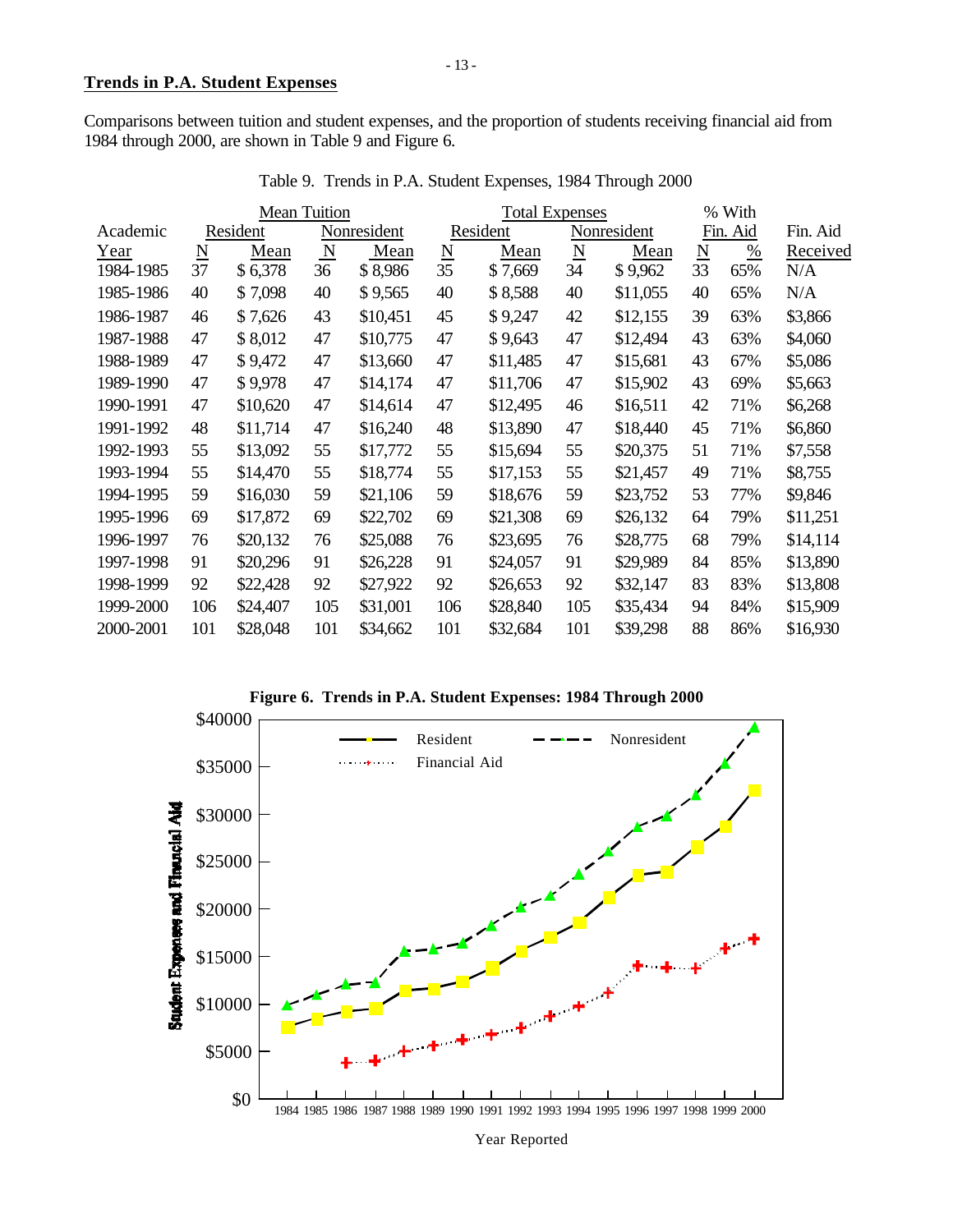Tuition has increased 340% and 286% over the past seventeen years for resident and nonresident students, respectively, an average of 9.8% and 8.9% per year, respectively. Similarly, total student expenses (which includes tuition, books, equipment, and fees over the entire program) increased by 326% and 294% over the seventeen-year period for resident and nonresident students, respectively.

The proportion of students receiving financial aid averaged 73% from 1984 through 2000 and has varied within a narrow range, i.e., 63% to 86%, over time. It should be noted that the data shown in Table 9 and Figure 6 represents the tuition and costs expended by the typical student for the entire professional program and does not include pre-program academic preparation or living expenses. Beginning with the 1986 annual survey, respondents were asked to estimate the amount of financial aid received per student. Inspection of Figure 6 illustrates that financial aid received by the typical student increased by approximately 338% since 1986; total expenses increased by 253% for resident and 223% for nonresident students during that same period.

### **National Health Service Corps (N.H.S.C.) Support**

The number and proportion of students receiving support from the National Health Service is shown in Table 10. Of the four types of support available, N.H.S. Corps Scholarships accounted for 82/88 (93%). In total, 26 scholarships were reported among the first year class and 51 among the second year class.

|              | N.H.S. Corps |        |   | COSTEP  |   | Loan Repay. |   | Comm. School |                          |
|--------------|--------------|--------|---|---------|---|-------------|---|--------------|--------------------------|
| Class        | N            | %      | N | %       | N | %           | N | %            | $\underline{\mathbf{N}}$ |
| 1st Year     | 22           | 84.6%  |   | 3.8%    |   | 11.5%       |   | $0.0\%$      | 26                       |
| 2nd Year     | 49           | 96.1%  |   | 3.9%    |   | 3.7%        |   | $0.0\%$      | 51                       |
| 3rd Year     | 11           | 100.0% |   | $0.0\%$ |   | $0.0\%$     |   | $0.0\%$      | 11                       |
| <b>Total</b> | 82           |        |   |         |   |             |   |              | 88                       |

#### Table 10. Students: Public Health Service Scholarships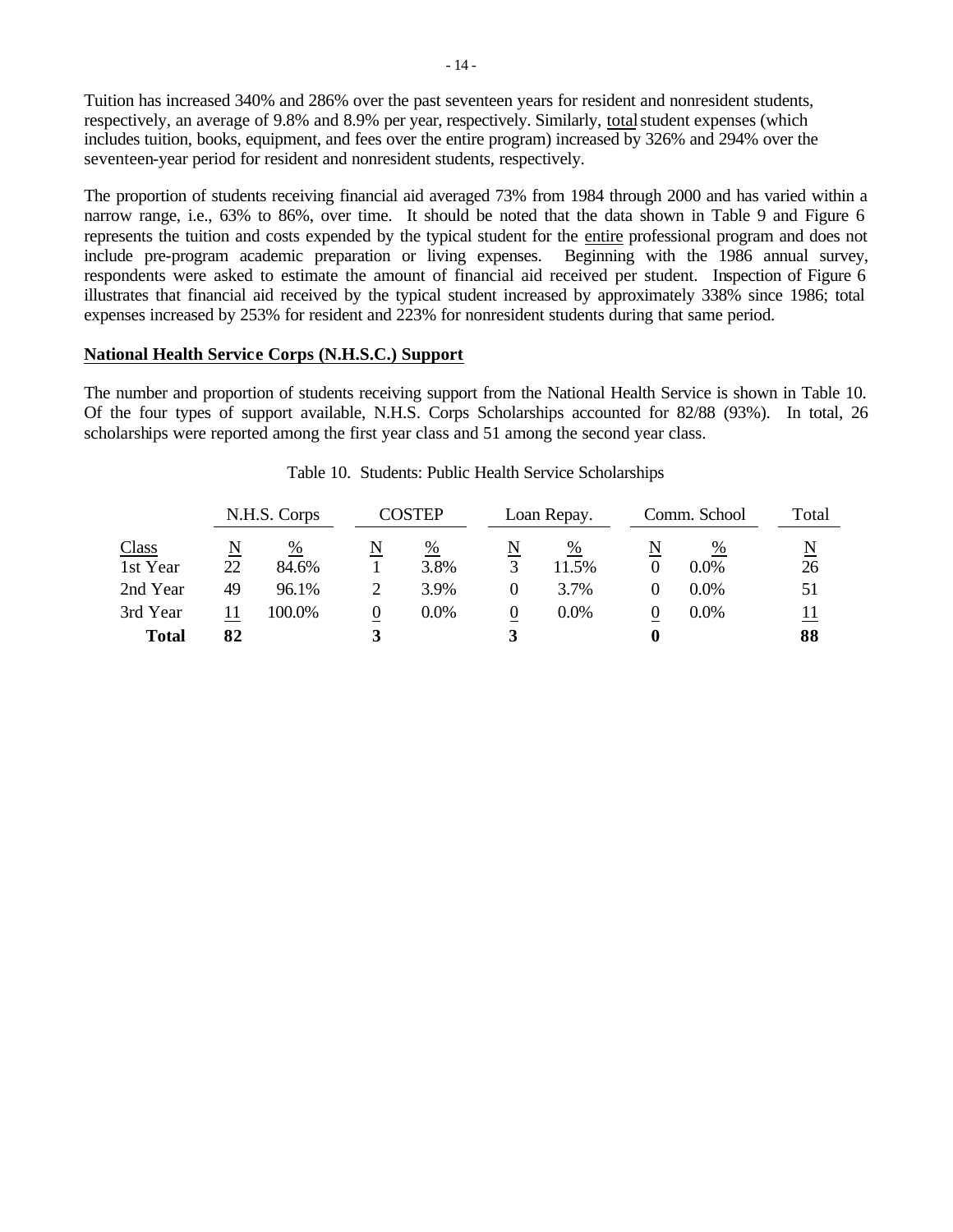## **SECTION II. PROGRAM PERSONNEL**

### **Classification of Physician Assistant Program Personnel**

In 1984, the first APAP survey yielded information on the "core" personnel employed by P.A. programs. Core personnel were defined as those who devoted at least 50% of their time directly to program-related activities. These findings indicated that a total of 258 individuals were employed by the 36 programs responding (7.2 individuals/program and 6.0 FTE's/program). At that time, the personnel were classified into four categories based on their position: administrative (106; 41%), clerical (45; 18%), educational (96; 37%), and research (11; 4%). The total number of employees per program ranged from 3 to 13 with an average of one employee for every 7.7 students enrolled in the typical program.

Program personnel (excluding clerical persons) were further classified into two groups, those that were credentialed as a P.A. and those that were not (herein referred to as non-P.A.'s). The reader is referred to previous Annual Reports for a more detailed description of these personnel for each year. Based on the personnel data over the past seventeen years, it has been shown that there are an average of 3.5 to 3.9 physician assistants (P.A.'s) employed per program. This figure excludes program directors, many of whom were P.A.'s.

For purposes of our present personnel analysis, program staff and faculty were divided into three groups: (a) program directors, (b) medical directors, (c) "program personnel" which included P.A.'s (excluding program directors) and non-P.A.'s (excluding program directors). The P.A. and non-P.A. groups were further subdivided into four categories (I, II, III, and IV) on the basis of their position titles as summarized in Table 11. Category I includes program personnel whose responsibilities were generally associated with the first-year curriculum, typically including courses in the basic and behavioral sciences and/or the curriculum associated with

| Category | <b>Typical Position Titles</b>                     |                                    |  |  |  |  |  |
|----------|----------------------------------------------------|------------------------------------|--|--|--|--|--|
|          | Lecturer/Instructor                                | <b>Educational Specialist</b>      |  |  |  |  |  |
|          | Educ./Acad. Coordinator                            | <b>Course Coordinator</b>          |  |  |  |  |  |
|          | <b>Clinical Coordinator</b><br>Clinical Instructor | <b>Clinical Skills Coordinator</b> |  |  |  |  |  |
| Ш        | Assoc. or Assist. Director<br>Program Assistant    | Executive Assistant<br>Co-Director |  |  |  |  |  |
| IV       | Admin. Secretary/Asst.<br>Office Supervisor        | Secretary<br>Data Manager          |  |  |  |  |  |

Table 11. Classification of Program Personnel by Category

history/physical examination skills as well as components of introduction to clinical medicine courses. Category II personnel were those involved in the second year or clinical rotation phase of the educational program. These individuals generally assumed clinical teaching or evaluation responsibilities and/or coordinated the students' clinical training assignments. Category III describes those individuals who had primarily administrative-level positions, but excluded those that were program or medical directors. Category IV included personnel who were mainly classified as support staff. Category IV personnel were not considered faculty.

It should be appreciated that program faculty and staff often share responsibilities across teaching, administrative and research activities. Despite this limitation, this classification is a useful way to describe and analyze core program personnel. The majority of the tables that follow in this section list Category IV personnel information, however it is not included in the total/mean columns. Please refer to each individual table to determine if it is included or not.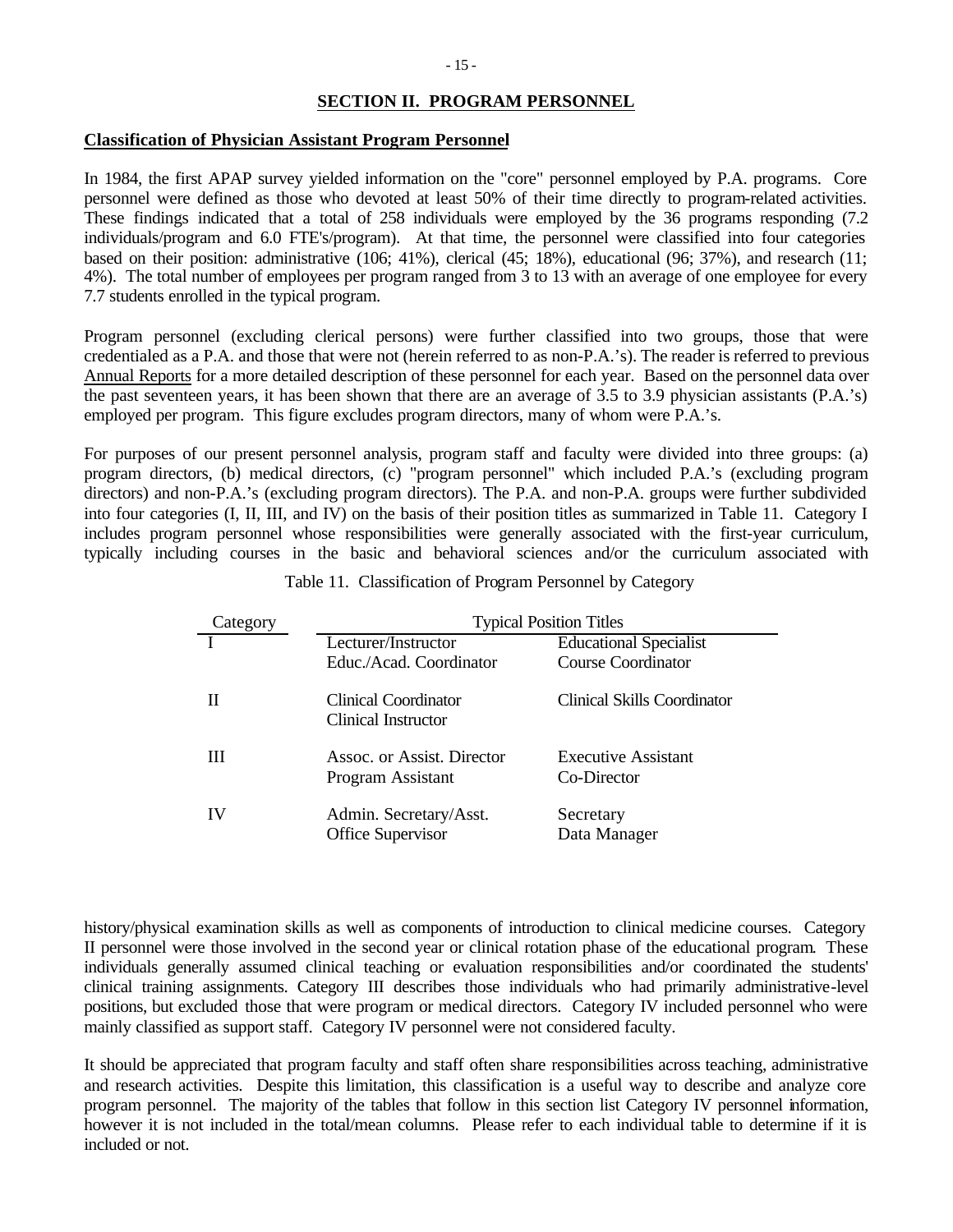### **Number of P.A. and Non-P.A. Program Personnel by Category**

The number of P.A. and non-P.A. program personnel by category is shown in Table 12. It should be noted that program directors are not included in Tables 12 through 31, unless specifically indicated. Across all four categories, there were 631 (188 Category IV) personnel reported by survey respondents (N=95; 6.6 per program), 355 P.A.'s and 276 non-P.A.'s. Eighty-eight programs indicated that they had at least one Category I - III P.A. (mean of 4.0/program) and 40 programs indicated that individuals without a P.A. credential were employed in at least one of the I - III categories (mean of 2.2/program).

|                                 |     | <b>Personnel Category</b> |     |                  | Categories |          |  |
|---------------------------------|-----|---------------------------|-----|------------------|------------|----------|--|
| Characteristic                  |     | П                         | Ш   | IV               | $I - III$  |          |  |
| <b>Physician Assistants</b>     |     |                           |     |                  |            |          |  |
| <b>Total Number</b>             | 177 | 147                       | 31  | $\theta$         | 355        | 355      |  |
| # of Programs*                  | 83  | 78                        | 25  | $\boldsymbol{0}$ | 88         | 95       |  |
| Mean #/Program                  | 2.1 | 1.9                       | 1.2 | 0.0              | $4.0^{**}$ | $3.7***$ |  |
| <b>Non-Physician Assistants</b> |     |                           |     |                  |            |          |  |
| <b>Total Number</b>             | 53  | 8                         | 27  | 188              | 88         | 88       |  |
| # of Programs*                  | 37  | 8                         | 19  | 77               | 40         | 95       |  |
| Mean #/Program                  | 1.4 | 1.0                       | 1.4 | 2.4              | $2.2^{**}$ | $0.9***$ |  |

|  |  | Table 12. P.A. and Non-P.A. Program Personnel by Category |  |  |
|--|--|-----------------------------------------------------------|--|--|
|  |  |                                                           |  |  |

\* Number of programs reporting at least one P.A. or non-P.A. in a category.

\*\* Mean is based on number of programs reporting personnel in a category.

\*\*\* Mean based on all (N=95) programs.

The majority of program personnel in Categories I - III were credentialed as P.A.'s (80%) as compared to non-P.A.'s (20%). Proportionately, there were relatively few non-P.A.'s in Category II positions (5.2% of Category II personnel). Across all programs (N=95), the mean per program is 3.7 P.A.'s and 0.9 non-P.A.'s.

## **Number of P.A. Program Personnel by Region**

The total number of personnel (P.A. and non-P.A. personnel) associated with P.A. programs by consortia region and category is shown in Table 13. Physician assistant programs located in the Western region of the United States employed the greatest number of Category I - III P.A.'s and non-P.A.'s per program.

Table 13. P.A. and Non-P.A. Program Personnel by Category and Region

|              |    | Mean per |        |         |        |           |               |
|--------------|----|----------|--------|---------|--------|-----------|---------------|
| Consortia    |    |          |        |         |        |           | Program       |
| Region       | N  |          | П      | Ш       | IV     | Total     | $(Cat I-III)$ |
| Northeastern | 22 | 23(11)   | 37(0)  | 10(3)   | 0(31)  | 70(45)    | 3.2/(0.6)     |
| Eastern      | 16 | 33(3)    | 28(0)  | 2(0)    | 0(20)  | 63(23)    | 3.9/(0.2)     |
| Southeastern | 14 | 33(11)   | 19(0)  | 5(3)    | 0(35)  | 57 (49)   | 4.1/(1.0)     |
| Heartland    | 10 | 23(5)    | 13(0)  | 5(4)    | 0(19)  | 41 (28)   | 4.1/(0.9)     |
| Midwestern   | 18 | 31(8)    | 26(4)  | 2(7)    | 0(33)  | 59 (52)   | 3.3/(1.1)     |
| Western      | 15 | 34(15)   | 24 (4) | 7(10)   | 0(50)  | 65 (79)   | 4.3/(1.9)     |
| <b>Total</b> | 95 | 177 (53) | 147(8) | 31 (27) | 0(188) | 355 (276) | 3.7/(0.9)     |

\* # of non-P.A. personnel are in parentheses, mean/program is based on N=95.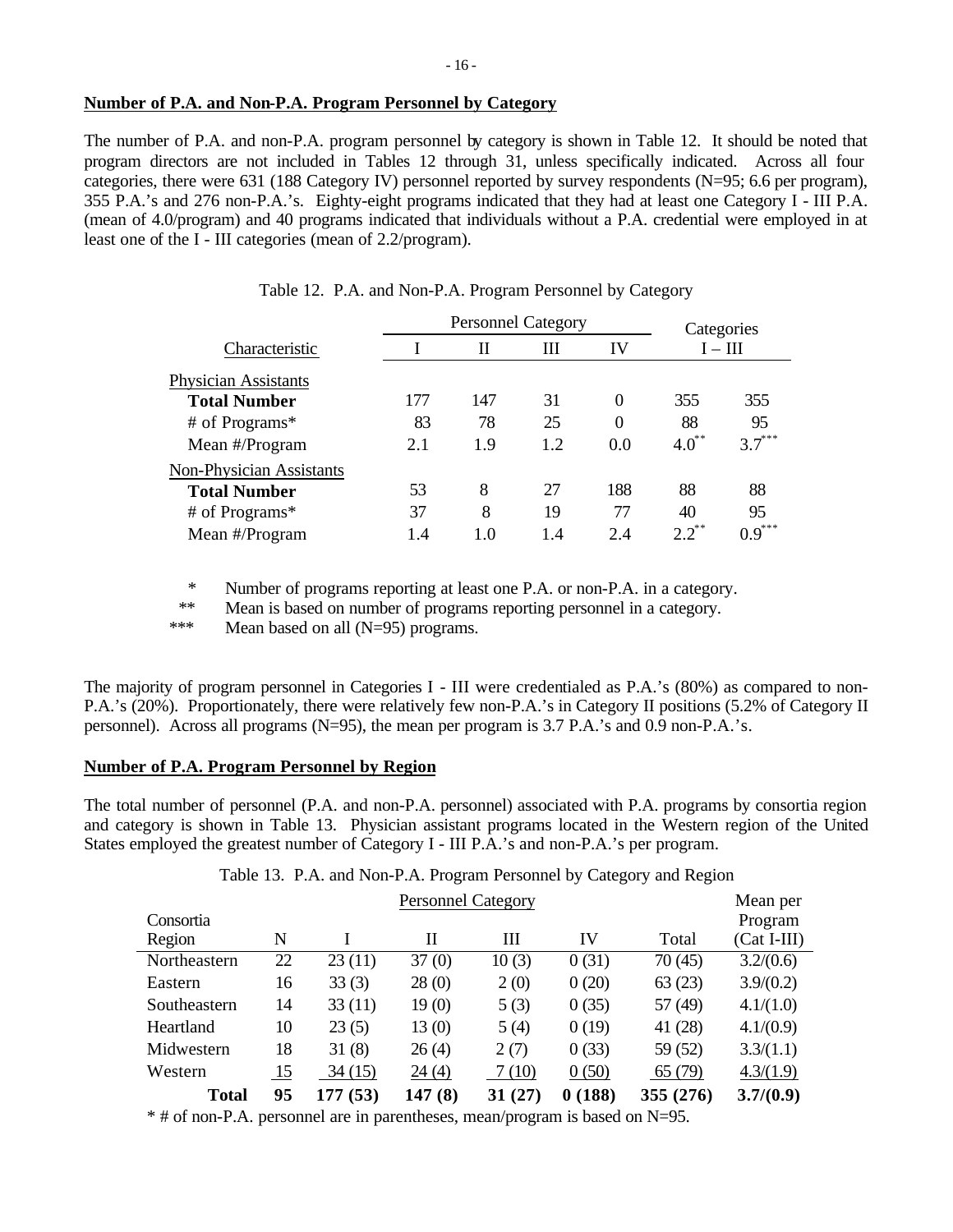Programs located in the Northeastern and Midwestern regions had the fewest P.A.'s associated with the program (mean of 3.2/program and 3.3/program, respectively). Programs in the Eastern region employed the least number of Category I-III non-P.A.'s (0.2/program). Programs in the Western region employed the greatest number of Category IV personnel per program (3.3/program), while programs in the Northeastern region employed the least (1.4/program).

### **General Characteristics of P.A.'s and Non-P.A.'s Employed by Programs**

The general characteristics of physician assistant personnel employed by P.A. programs, by category, excluding non-P.A. program personnel, are shown in Table 14. Across all categories, P.A.'s devoted an average of 91% of their time to the program; the majority was classified as full-time employees.

| Characteristic            | I<br>$N = 177*$     | Щ<br>$N = 147$      | Ш<br>$N = 31$     | Total<br>$N = 355$ |
|---------------------------|---------------------|---------------------|-------------------|--------------------|
| Mean % Time               | 90.9%               | 90.0%               | 91.8%             | 90.6%              |
| <b>Annual Salary</b>      | $N = 167$           | $N = 139$           | $N = 29$          | $N = 335$          |
| $Mean**$                  | \$59,848            | \$59,370            | \$71,153          | \$60,628           |
| Range                     | \$27,852 - \$92,514 | $$37,564 - $87,500$ | \$54,000-\$96,000 | \$27,852-\$96,000  |
| <b>Months in Position</b> | $N = 176$           | $N = 145$           | $N = 31$          | $N = 352$          |
| Mean                      | 50.6                | 42.7                | 94.8              | 51.2               |
| Median                    | 36.0                | 30.0                | 72.0              | 54.5               |
| Range                     | 1-292               | $1 - 251$           | 22-408            | $1 - 408$          |

#### Table 14. General Characteristics of Physician Assistant Personnel

\* Number of P.A.'s in category.

\*\* Salaries adjusted to 1 FTE

There were some differences between categories in the percent of time the P.A. worked. Twenty of the 31 P.A.'s in Category III were employed on a full-time basis, whereas P.A.'s in Categories I and II averaged 0.90 FTE. The mean annual salary across all categories was \$60,628 with a range from \$27,852 to \$96,000. On average, individuals had been in their position for 51.2 months (range 1-408 months). There was some difference in mean salary across categories, ranging from \$59,370 for Category II to \$71,153 for Category III, a 20% increase. P.A.'s in Category III had held their positions for the longest period of time, averaging 95 months, while the majority of P.A.'s in Category II had been associated with the program for the least amount of time (43 months).

# **Clinical Activity of Physician Assistant Personnel**

General characteristics of the clinical activity of P.A. personnel are shown in Table 15 (next page). Note, P.A. credentialed program directors were **also** included in this analysis, however medical directors **were not**. The following information was requested of respondents: the number of personnel that were clinically active, mean number of hours worked per week, number that were reimbursed for their clinical services, the amount paid for said services (mean hourly wage) and whether their clinical earnings were included in the salary reported in the personnel table. Based on the data reported, the amount and percent of annual salary derived from clinical service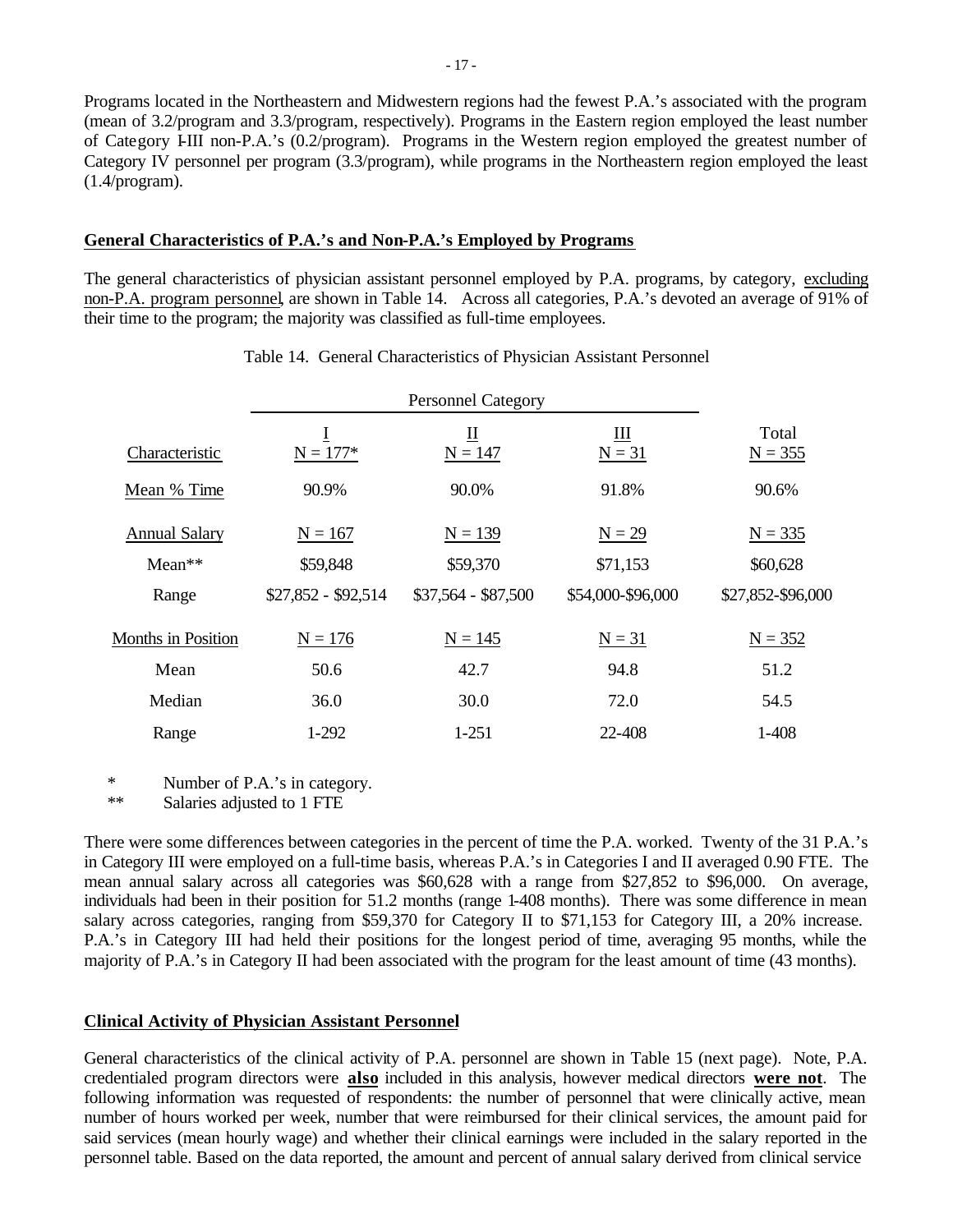was calculated. Lastly, for those personnel who received earnings through their clinical service in addition to their regular salary, a gross salary (combining program and clinical sources) was calculated. Over one-half (51%) of the program personnel that were credentialed as P.A.'s had clinical responsibilities, in addition to their program activities. This proportion varied across the three categories and was greatest for those in category I (61%). Twenty-seven percent of program directors (P.A.'s) also had clinical responsibilities.

|                                           |           | P.A. Personnel Category | Program     |                            |                    |
|-------------------------------------------|-----------|-------------------------|-------------|----------------------------|--------------------|
| Characteristic                            | $N = 177$ | П<br>$N = 147$          | Ш<br>$N=31$ | <b>Directors</b><br>$N=95$ | Total<br>$N = 450$ |
| Clinical P.A.'s                           | 108(61%)  | 78(53%)                 | 17(55%)     | 26(27%)                    | 229(51%)           |
| Hrs Worked/Week                           |           |                         |             |                            |                    |
| Mean                                      | 11.8      | 16.4                    | 9.7         | 10.4                       | 13.1               |
| (N)                                       | (91)      | (68)                    | (14)        | (20)                       | 193                |
| Range                                     | $1 - 36$  | $1-40$                  | $1 - 24$    | $1-40$                     | $1-40$             |
| Number (%) Paid<br>for Services           | 101(94%)  | 71(91%)                 | 15(88%)     | 21(81%)                    | 208(91%)           |
| Mean Wage/Hour                            | \$37.54   | \$38.12                 | \$39.93     | \$41.15                    | \$38.28            |
| (N)                                       | (91)      | (66)                    | (14)        | (19)                       | (190)              |
| Annual Amount*                            | \$21,263  | \$30,008                | \$18,591    | \$20,542                   | \$24,070           |
| Adjust. Salary**                          | \$71,423  | \$65,547                | \$63,714    | \$75,091                   | \$67,848           |
| % Salary From<br><b>Clinical Earnings</b> | 29.8%     | 45.8%                   | 29.2%       | 27.4%                      | 35.5%              |

|  | Table 15. General Characteristics of Clinically Active Physician Assistant Personnel |  |  |  |  |
|--|--------------------------------------------------------------------------------------|--|--|--|--|
|  |                                                                                      |  |  |  |  |

\* Estimated at 48 weeks per year.

\*\* Base Salary + Clinical Earnings for those clinically active.

On average, P.A.'s in Categories I-III spent 13.1 hours per week providing patient care; program directors who were P.A.'s spent an average of 10.4 hours per week. The range in time spent was very broad, from one hour per week to 40 hours per week. Ninety-one percent of P.A. personnel received additional compensation for their clinical services. The mean hourly wage averaged \$38.28/hour and varied from \$37.54 for Category I to \$41.15 per hour for program directors.

Given the mean number of hours worked per week, the average hourly wage and, assuming an average of 48 weeks were worked per year, the annual earnings from patient care services of the P.A.'s with clinical responsibility was estimated. On average, these individuals earned \$24,070 from their clinical activity. Category III personnel had the lowest additional income (\$18,591) and those in Category II had the highest (\$30,008).

An "adjusted" annual income (base salary + clinical earnings) was determined for those indicating they received earnings from both sources. On average, there was a 15.3% increase over base salary for those personnel that were clinically active. And, clinical earnings accounted for over one-fifth of the personnel salary. It would appear that the base salary for clinically active personnel is lower than those not in practice. In subsequent tables, salary figures will not include clinical earnings.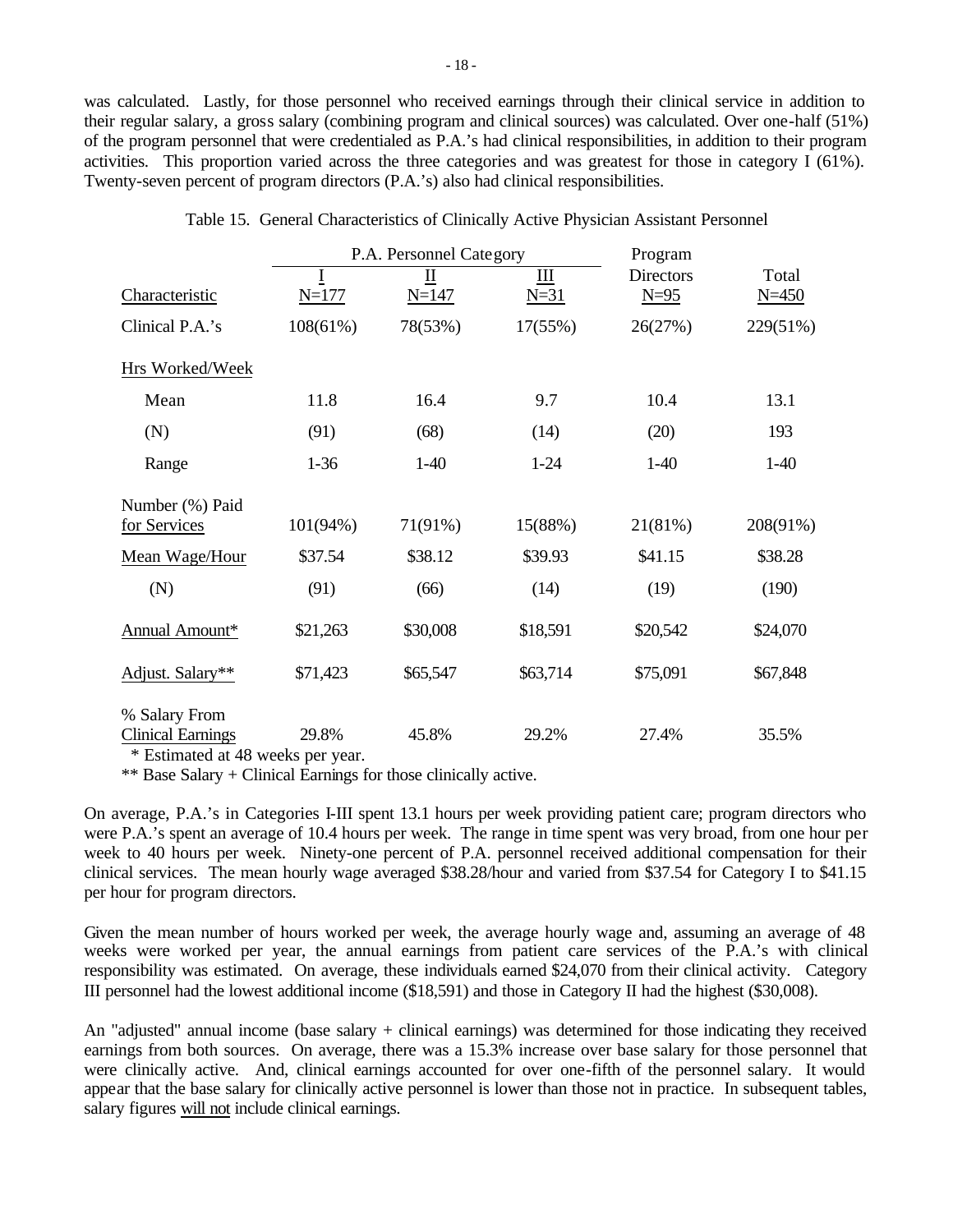General characteristics of non-P.A. credentialed personnel by category is shown in Table 16. Across categories, the typical non-P.A. in Categories I - III devoted 89% of their time to the program; the majority were classified as full-time employees.

Personnel Category  $\overline{\mathbf{I}}$   $\overline{\mathbf{I}}$   $\overline{\mathbf{I}}$   $\overline{\mathbf{I}}$   $\overline{\mathbf{I}}$   $\overline{\mathbf{I}}$   $\overline{\mathbf{I}}$ Total (Cat. I - III) Characteristic  $N = 53$   $N = 8$   $N = 27$   $N = 188$   $N = 88$ Mean % Time 85.4% 100.0% 92.4% 93.6% 88.9% Annual Salary\*  $N = 45$   $N = 7$   $N = 25$   $N = 180$   $N = 77$ Mean \$55,913 \$42,401 \$49,164 \$27,205 \$52,496 Median \$53,900 \$41,800 \$43,000 \$26,500 \$50,000 Range \$29,460-\$120,000 \$26,000- \$55,298 \$25,000- \$125,420 \$13,071 - \$52,537 \$25,000- \$125,420 Months in Position  $N = 49$   $N = 8$   $N = 27$   $N = 185$   $N = 84$ Mean 55.1 30.6 113.4 61.8 71.5 Median 28.0 13.5 60.0 35.0 44.0 Range 1 - 300 6 – 84 1 - 326 1 – 420 1 - 420 \* Salaries adjusted to 1 FTE

Table 16. General Characteristics of Non-P.A. Personnel

The mean salary for non-P.A.'s across Categories I - III was \$52,496, ranging from \$25,000 to \$125,420. On average, these individuals had been employed 71.5 months (median of 44, range of 1-420 months). Non-P.A.'s in Category I earned the highest average salary (\$55,913). Non-P.A.'s in Category II had the lowest average salary (\$42,401). Category II non-P.A.'s had been associated with the program for the shortest period of time, while Category III non-P.A.'s had been employed almost four times as long. Overall, non-P.A.'s had a lower average annual salary than did personnel who were P.A.'s. Category IV personnel had a mean salary of \$27,205 with a broad range of \$13,071 to \$52,537. Category IV personnel had been in their position an average of 61.8 months (median: 35 months).

Characteristics of program personnel in Categories I - III, by ethnicity and gender, are shown in Table 17. It should be noted that data on P.A. and non-P.A. program personnel were combined for the analyses in Tables 17 and 21.

> Table 17. Salary and Months in Position of Category I - III P.A. and Non-P.A. Personnel by Ethnicity and Sex

|                      | Number of Personnel |                          |          |          | <b>Mean Annual Salary</b> | Mean Months in Position |        |
|----------------------|---------------------|--------------------------|----------|----------|---------------------------|-------------------------|--------|
| Ethnicity            | Male                | Female                   | Total    | Male     | Female                    | Male                    | Female |
| White/Non-Hisp.      | 141                 | 232                      | 373      | \$63,538 | \$56,875                  | 53.5                    | 56.6   |
| Black/African-Amer.  | 15                  | 19                       | 34       | \$53,446 | \$58,597                  | 24.1                    | 57.3   |
| Latin/Hisp/Mex. Am.  | 7                   | 12                       | 19       | \$71,932 | \$51,330                  | 87.9                    | 33.8   |
| Asian                | 4                   | 7                        | 11       | \$59,740 | \$54,700                  | 94.8                    | 67.6   |
| Asian Subpopulation  | $\theta$            | $\theta$                 | 0        |          |                           |                         |        |
| Native Haw./Other PI | $\Omega$            | $\theta$                 | $\theta$ |          |                           |                         |        |
| Amer. Ind./Alaskan   | 0                   |                          |          |          |                           |                         |        |
| Other                |                     | $\overline{\phantom{0}}$ |          |          |                           |                         |        |
| Total                | 168                 | 271                      | 439      | \$62,796 | \$56,790                  | 52.8                    | 56.1   |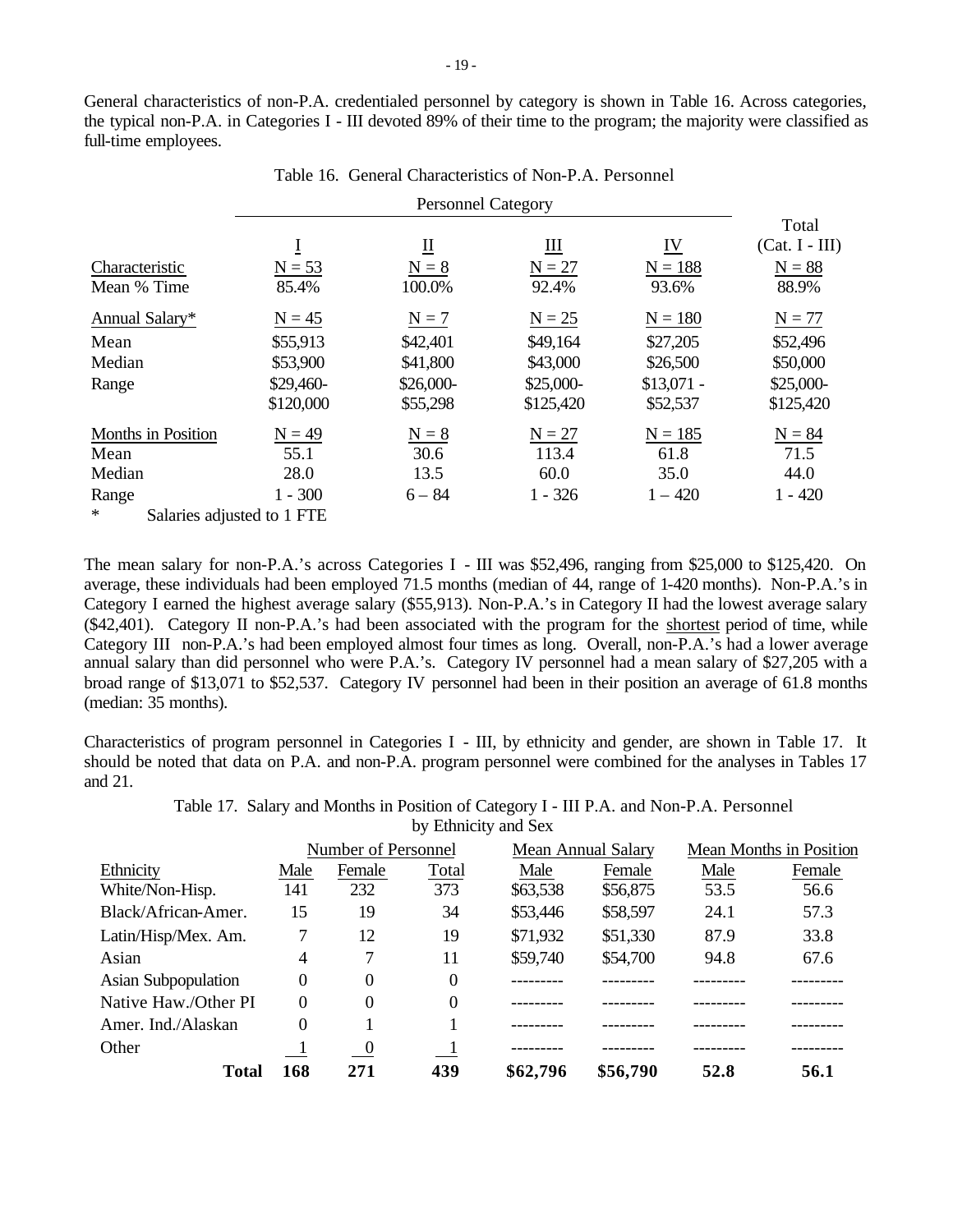Proportionately, there were more women (62%) among the P.A. and non-P.A. personnel; 62% of the white (232/373) and 59% of the non-white personnel (39/66) were women. In total, 66 P.A. program staff and/or faculty from 41 programs were identified as members of an ethnic minority (34 Black/African-American, 19 Latino/Hispanic, 11 Asian, one American Indian/Alaskan Native, and one Other). This constitutes 15% (66/439) of the total number of faculty and staff and 43% of the programs responding. In all categories except Black/African-American, males earned higher annual salaries than their female counterparts where comparisons were possible. Latino/Hispanic and Asian Females were employed longer in their current position than males.

Characteristics of program personnel in Category IV, by ethnicity and gender, are shown in Table 18. Category IV personnel consisted mainly of females (95.6%). Forty-nine (27%) Category IV P.A. program staff from 23 programs were identified as members of an ethnic minority. Females were employed longer in their current position than males, 62 and 57 months, respectively.

|                            |          | Number of Personnel        |                          |           | Mean Annual Salary | <b>Mean Months in Position</b> |        |  |
|----------------------------|----------|----------------------------|--------------------------|-----------|--------------------|--------------------------------|--------|--|
| Ethnicity                  | Male     | Female                     | Total                    | Male      | Female             | Male                           | Female |  |
| White/Non-Hisp.            | 4        | 129                        | 133                      | \$29,670  | \$26,945           | 37.5                           | 63.2   |  |
| Black/African-Amer.        | 2        | 23                         | 25                       | \$30,473  | \$28,194           | 133.5                          | 72.3   |  |
| Latin/Hisp/Mex. Am.        | 2        | 13                         | 15                       | \$20,000  | \$29,683           | 19.5                           | 73.8   |  |
| Asian                      | 0        |                            |                          | --------- | \$27,320           |                                | 40.7   |  |
| <b>Asian Subpopulation</b> | 0        | 2                          | 2                        |           | \$36,350           |                                | 10.5   |  |
| Native Haw./Other PI       | $\Omega$ | 0                          | 0                        |           |                    |                                |        |  |
| Amer. Ind./Alaskan         | 0        | $\overline{\phantom{0}}^0$ | $\overline{\phantom{0}}$ |           |                    |                                |        |  |
| <b>Total</b>               | 8        | 174                        | 182                      | \$27,453  | \$27,193           | 57.0                           | 62.1   |  |

Table 18. Salary and Months in Position of Category IV Personnel by Ethnicity and Sex

The relationship between salary, percent time, and months in position for P.A. and non-P.A. personnel by sex is shown in Table 19.

|  |  |  |  |  | Table 19. Analysis of Salary, Percent Time and Months in Position of P.A. and Non-P.A. Personnel by Sex |  |
|--|--|--|--|--|---------------------------------------------------------------------------------------------------------|--|
|  |  |  |  |  |                                                                                                         |  |

|              |          |                         | <b>Mean Annual Salary</b> |                 | Mean % Time |                 |        |                          | Mean Months in Position |                  |        |                          |
|--------------|----------|-------------------------|---------------------------|-----------------|-------------|-----------------|--------|--------------------------|-------------------------|------------------|--------|--------------------------|
| Categories   | Male     | $\overline{\mathbf{N}}$ | Female                    | $\underline{N}$ | Male        | $\underline{N}$ | Female | $\underline{\mathbf{N}}$ | Male                    | N                | Female | $\underline{\mathbf{N}}$ |
| Cat. I       |          |                         |                           |                 |             |                 |        |                          |                         |                  |        |                          |
| P.A.         | \$61,138 | 58                      | \$59,162                  | 109             | 93.4        | 61              | 89.5   | 116                      | 44.6                    | 61               | 53.8   | 115                      |
| Non-P.A.     | \$63,322 | 18                      | \$50,974                  | 27              | 85.2        | 23              | 85.5   | 30                       | 45.9                    | 21               | 56.8   | 28                       |
| Cat. II      |          |                         |                           |                 |             |                 |        |                          |                         |                  |        |                          |
| P.A.         | \$61,082 | 64                      | \$57,908                  | 75              | 92.4        | 67              | 88.1   | 80                       | 39.1                    | 66               | 45.8   | 79                       |
| Non-P.A.     |          | $\boldsymbol{0}$        | \$42,401                  | 7               | ------      | $\mathbf{0}$    | 100    | 7                        |                         | $\boldsymbol{0}$ | 30.6   | 8                        |
| Cat. III     |          |                         |                           |                 |             |                 |        |                          |                         |                  |        |                          |
| P.A.         | \$68,788 | 12                      | \$72,822                  | 17              | 99.2        | 12              | 87.2   | 19                       | 92.2                    | 12               | 96.4   | 19                       |
| Non-P.A.     | \$84,005 | 6                       | \$36,949                  | 18              | 89.3        | 7               | 93.5   | 20                       | 207.3                   | 7                | 80.5   | 20                       |
| Cat. IV      |          |                         |                           |                 |             |                 |        |                          |                         |                  |        |                          |
| Non-P.A.     | \$27,453 | 8                       | \$27,193                  | 174             | 87.5        | 8               | 93.8   | 180                      | 57.0                    | 8                | 62.1   | 176                      |
| Cat. I - III |          |                         |                           |                 |             |                 |        |                          |                         |                  |        |                          |
| P.A.         | \$61,797 | 134                     | \$59,850                  | 201             | 93.4        | 140             | 88.7   | 215                      | 46.1                    | 139              | 54.6   | 213                      |
| Non-P.A.     | \$68,153 | 24                      | \$44,965                  | 52              | 86.2        | 30              | 90.3   | 57                       | 86.2                    | 28               | 61.5   | 56                       |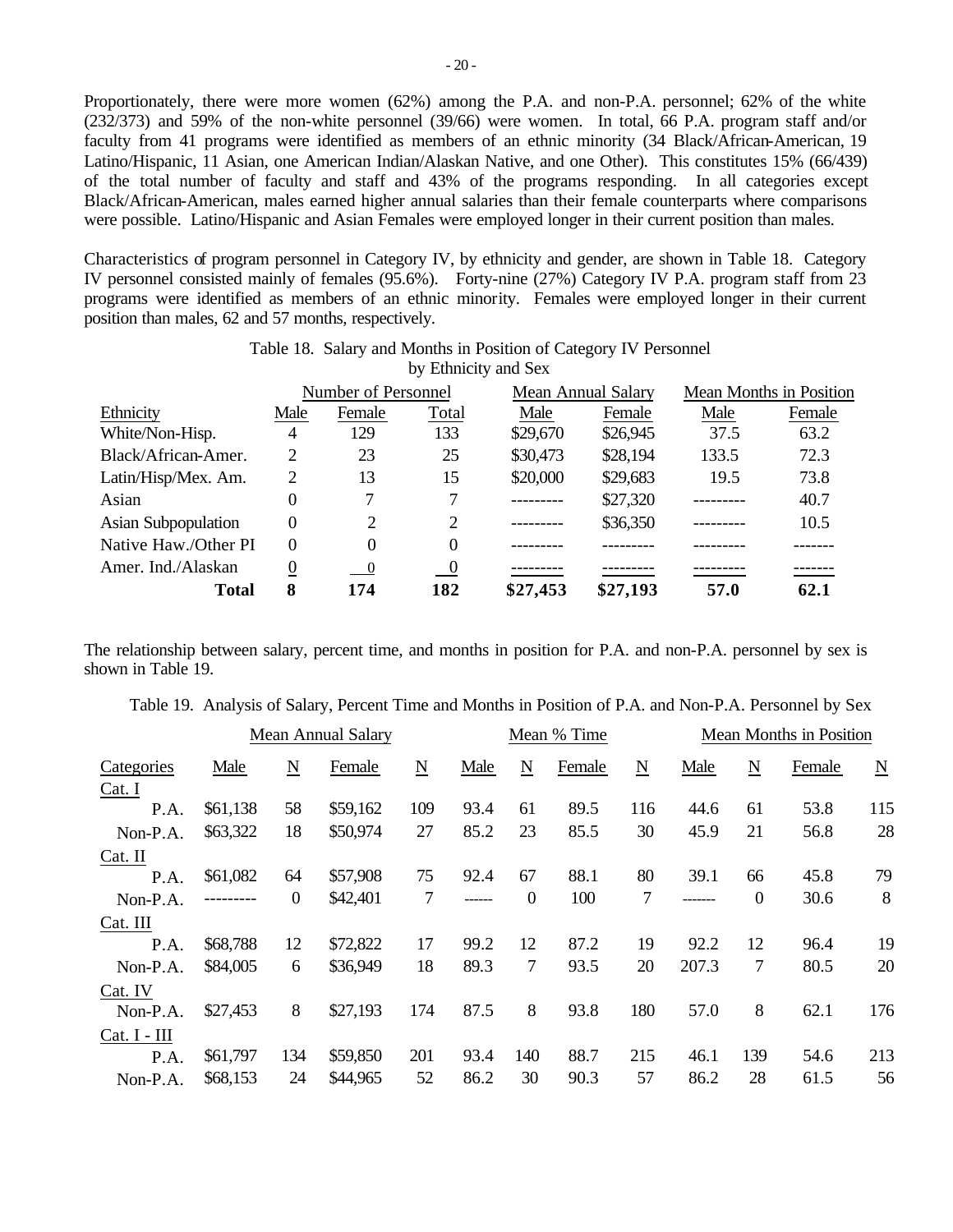Overall, male personnel earned higher annual salaries than female personnel. In one category, P.A. Category III, the women personnel earned more than the men. On average for Categories I - III, non-P.A. personnel had been in their positions substantially longer than P.A. personnel.

#### **Personnel by Region: Salary, Months in Position and Ethnicity**

Data regarding salary and time in position for P.A. and non-P.A. personnel by consortia region is presented in Table 20. P.A.'s associated with programs located in the Southeastern region reported the highest annual salaries. The lowest mean P.A. salary was in the Eastern region. Non-P.A.'s in the Eastern region had the highest salaries, while those in the Northeastern region had the lowest salaries. P.A.'s salaries were higher than Non-P.A.'s in four of the six regions. On average non-P.A.'s were employed for more months. There was not a statistically significant correlation ( $r = 0.234$ ;  $p > 0.05$ ) between time in position and salary.

Consortia **Mean Salary: Categories I** - III Months in Position

Table 20. Program Personnel: Salary and Time in Position by Region

| Non-P.A.<br>66.0 |               |
|------------------|---------------|
|                  |               |
|                  |               |
|                  |               |
| 69.1             |               |
| 40.3             |               |
|                  |               |
| 82.7             |               |
| 69.8             |               |
|                  | 32.3<br>113.0 |

The salaries of Category I - III P.A. program personnel (P.A.'s and non-P.A.'s) by ethnicity and consortia region are shown in Table 21. Mean salaries of White personnel were higher than their Black/African-American counterparts in each of the regions where comparison could be made. Latino/Hispanic personnel had salaries higher than Black/African-Americans in the Southeastern and Western region.

### Table 21. Analysis of Program Personnel by Consortia Region and Ethnicity Category I – III

|              | <b>Mean Annual Salary</b> |     |              |                  |          |                     |  |  |  |
|--------------|---------------------------|-----|--------------|------------------|----------|---------------------|--|--|--|
| Consortia    |                           |     | Black/       |                  |          |                     |  |  |  |
| Region       | White                     | N   | African-Amer | N                | Lat/Hisp | $\underline{\rm N}$ |  |  |  |
| Northeastern | \$61,632                  | 61  | \$56,500     | 8                | \$52,300 | 3                   |  |  |  |
| Eastern      | \$57,833                  | 51  |              |                  |          |                     |  |  |  |
| Southeastern | \$63,122                  | 52  | \$60,061     | 9                | \$61,667 | 3                   |  |  |  |
| Midwestern   | \$56,429                  | 71  | \$55,210     | 5                |          |                     |  |  |  |
| Heartland    | \$63,085                  | 43  |              | $\boldsymbol{0}$ | \$52,500 | 4                   |  |  |  |
| Western      | \$56,593                  | 70  | \$54,060     | $\overline{9}$   | \$61,944 | $\frac{8}{2}$       |  |  |  |
| <b>Total</b> | \$59,402                  | 348 | \$56,504     | 32               | \$59,342 | 18                  |  |  |  |

The salaries of Category IV P.A. program personnel (P.A.'s and non-P.A.'s) by ethnicity and consortia region are shown in Table 22 (next page). Mean salaries of Black/African-American personnel were higher than their White counterparts in four of the five regions were comparisons could be made.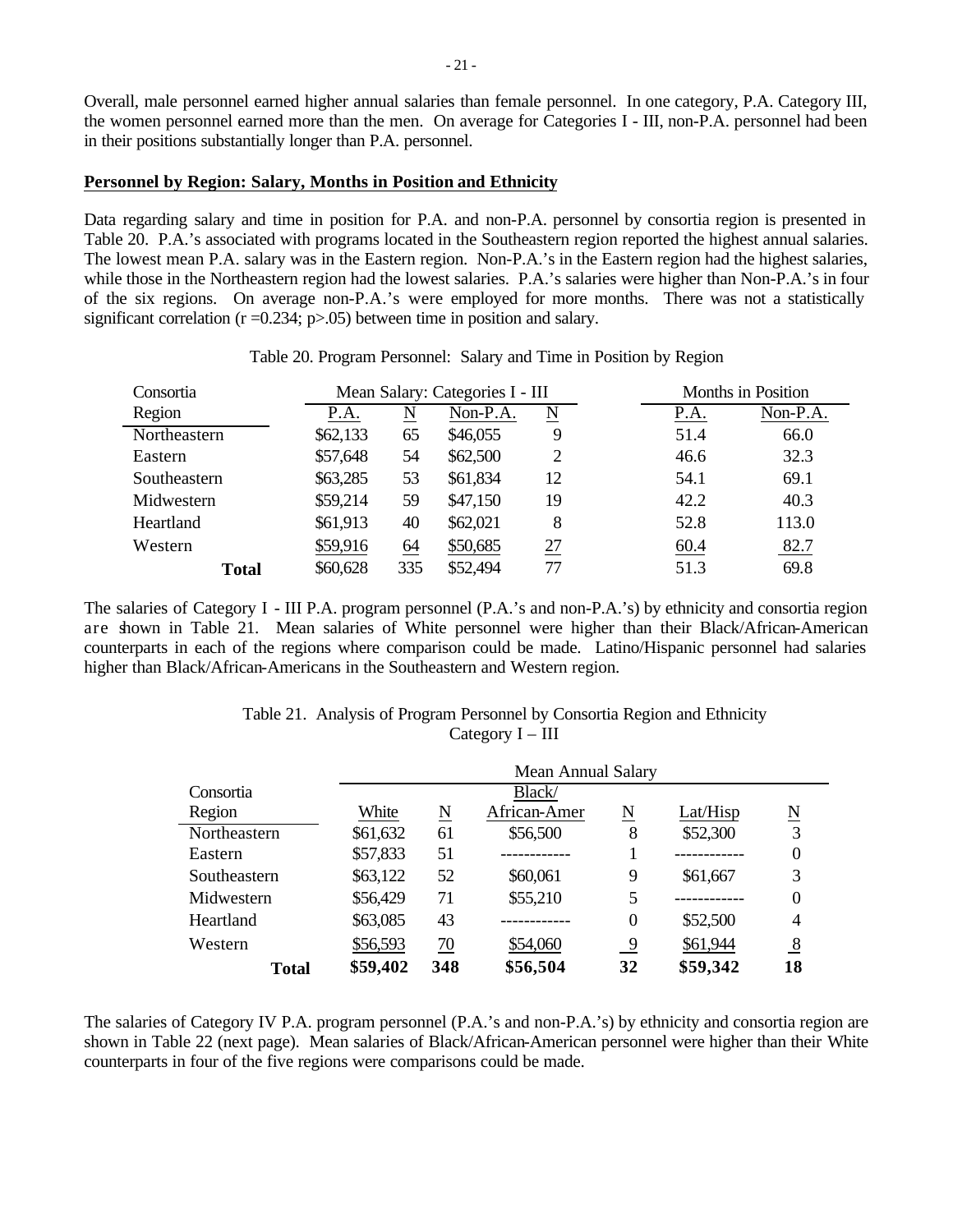| $-22-$        |  |
|---------------|--|
| rom Dorsonnal |  |

|              |          | Mean Annual Salary |                |                |          |    |  |  |  |  |
|--------------|----------|--------------------|----------------|----------------|----------|----|--|--|--|--|
| Consortia    |          |                    | Black/African- |                |          |    |  |  |  |  |
| Region       | White    | N                  | American       | N              | Lat/Hisp | N  |  |  |  |  |
| Northeastern | \$30,365 | 18                 | \$30,978       | 9              |          |    |  |  |  |  |
| Eastern      | \$23,225 | 16                 |                |                |          |    |  |  |  |  |
| Southeastern | \$23,488 | 27                 | \$28,300       | 5              |          |    |  |  |  |  |
| Midwestern   | \$27,131 | 29                 | \$30,473       | 2              |          |    |  |  |  |  |
| Heartland    | \$26,444 | 9                  | \$28,111       | $\overline{2}$ | \$22,422 | 4  |  |  |  |  |
| Western      | \$30,547 | 28                 | \$23,887       | $\overline{4}$ | \$31,574 |    |  |  |  |  |
| <b>Total</b> | \$27,031 | 127                | \$28,392       | 23             | \$28,392 | 15 |  |  |  |  |

# Table 22. Analysis of Program Personnel by Consortia Region and Ethnicity Category IV

# **Trends in P.A. Program Personnel Salaries from 1986 Through 2000**

Trends in P.A. personnel salary from 1986 through 2000 are shown in Table 23. Note, salary data was not available for 1987-88. There has been a 113% increase in P.A. salaries (all categories combined) from 1985-86 to 2000-2001, an average of 6% per year. Proportionately, the largest annual increase in salary (10.9%) for all categories occurred between 1989 and 1990.

| Table 23. Salary and Months in Position for P.A. Personnel, 1985 Through 2000 |  |  |  |  |  |  |  |  |  |  |
|-------------------------------------------------------------------------------|--|--|--|--|--|--|--|--|--|--|
|-------------------------------------------------------------------------------|--|--|--|--|--|--|--|--|--|--|

|            |          |          |          |          | Months in |
|------------|----------|----------|----------|----------|-----------|
| Categories | Cat. I   | Cat. II  | Cat. III | All Cat. | Position  |
| 1985-86    | \$27,264 | \$27,553 | \$31,298 | \$27,769 | 36.6      |
| 1986-87    | \$28,129 | \$29,060 | \$32,451 | \$29,010 | 36.3      |
| 1988-89    | \$31,362 | \$32,054 | \$35,547 | \$32,099 | 39.9      |
| 1989-90    | \$34,610 | \$32,300 | \$36,756 | \$33,723 | 43.9      |
| 1990-91    | \$38,547 | \$35,578 | \$40,661 | \$37,404 | 40.1      |
| 1991-92    | \$40,280 | \$36,807 | \$41,552 | \$39,192 | 51.4      |
| 1992-93    | \$41,689 | \$42,885 | \$42,719 | \$42,471 | 42.0      |
| 1993-94    | \$42,945 | \$44,127 | \$47,038 | \$43,956 | 41.6      |
| 1994-95    | \$46,498 | \$45,357 | \$52,578 | \$46,549 | 42.5      |
| 1995-96    | \$49,510 | \$49,589 | \$58,720 | \$50,469 | 39.0      |
| 1996-97    | \$51,662 | \$51,906 | \$60,973 | \$52,550 | 41.6      |
| 1997-98    | \$53,314 | \$53,730 | \$62,849 | \$54,164 | 38.9      |
| 1998-99    | \$55,964 | \$54,943 | \$57,878 | \$55,729 | 46.5      |
| 1999-00    | \$57,687 | \$56,164 | \$61,033 | \$56,539 | 44.3      |
| 2000-01    | \$59,013 | \$58,556 | \$60,973 | \$59,108 | 54.8      |
|            |          |          |          |          |           |

Months in position did not vary substantially, averaging 42.6 months over the 15-year period (range of 36.3 to 54.8). A thorough discussion of personnel turnover is presented at the end of Section II.

A three-way analysis of variance (ANOVA) of salary was conducted to investigate the effects of the following parameters: personnel category, gender and consortia region. Main effects were found for sex (F=24.63; p<0.001; men higher than women) and consortia region  $(F=14.01; p<0.001;$  the Southeast had higher salaries than any other category). The category of personnel demonstrated no significant main effects. No significant interactions were found. Taken together, category, gender and region accounted for 31.2% of the variance in salaries  $(R=0.559)$ .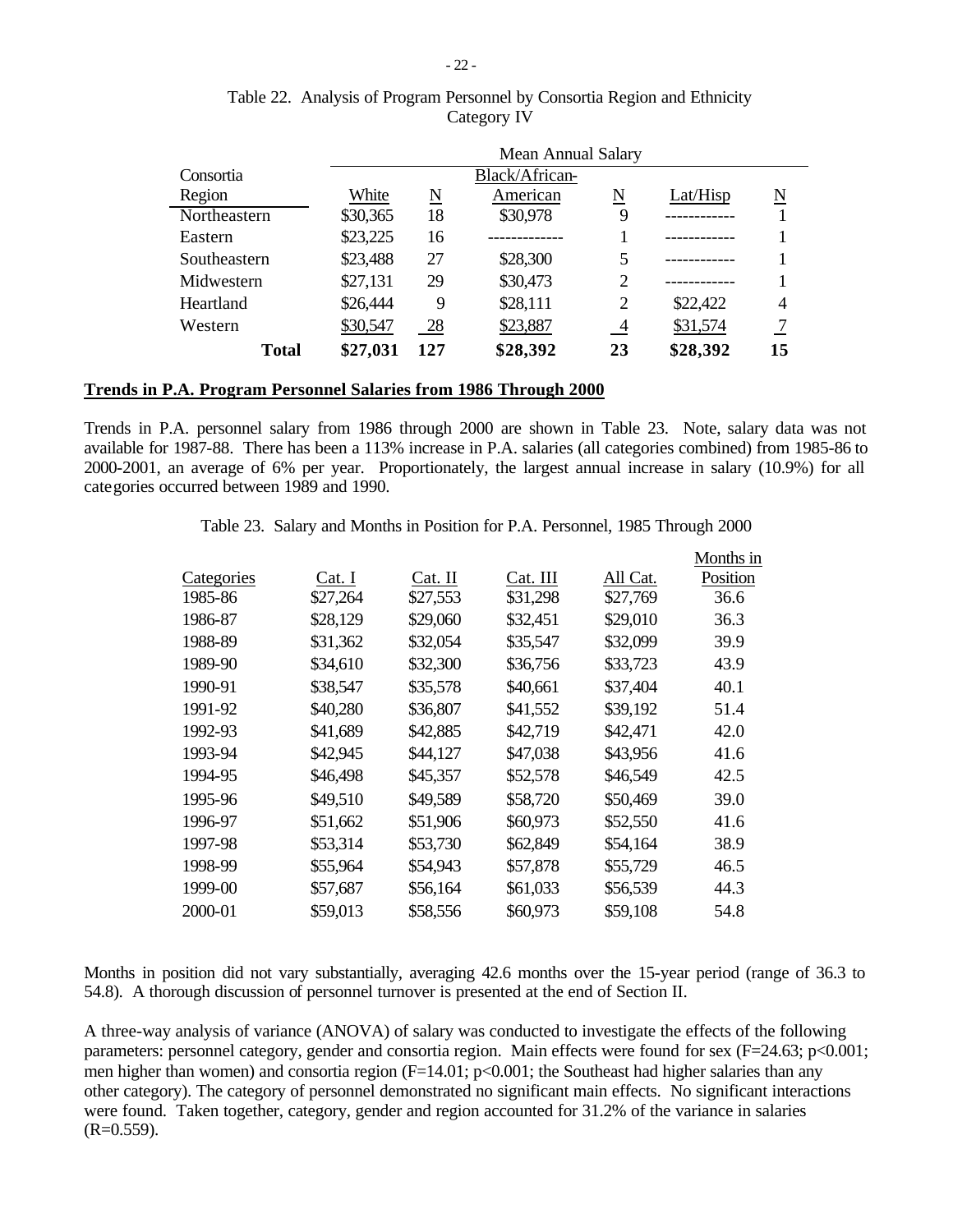Trends in salary for all categories of program personnel (data for P.A.'s and non-P.A.'s were combined) from 1985 through 2000 are illustrated in Figure 7. Salaries for personnel consistently increased each year with the largest increase occurring in 1990, with the exception of the 1998-99 year for Category III.



**Figure 7. Trends in P.A. Program Salaries: 1985 Through 2000**

## **Program Personnel: Academic Classification**

The number of Category I - III personnel (P.A.'s and non-P.A.'s) classified as faculty and staff, as well as the tenure track status of those in faculty positions, are shown in Table 24.

|        |       |        |       |                                |       | Total  |        |
|--------|-------|--------|-------|--------------------------------|-------|--------|--------|
| Number | (% )  | Number | (%)   | Number                         | (% )  | Number | $(\%)$ |
| 216    | 93.5% | 133    | 85.8% | 38                             | 65.5% | 387    | 87.2%  |
| 15     | 6.5%  | 22     | 14.2% | 20                             | 34.5% | 57     | 12.8%  |
|        |       |        |       |                                |       |        |        |
| 66     | 30.6% | 31     | 23.3% | 13                             | 34.2% | 110    | 28.4%  |
| 19     | 8.8%  |        | 0.8%  |                                | 18.4% | 27     | 7.0%   |
|        |       |        |       | <b>Personnel Category</b><br>П |       | Ш      |        |

Table 24. Program Personnel: Classification and Tenure Track Status

\* Percent of TOTAL faculty in tenure track not tenured.

\*\* Percent of TOTAL faculty tenured (e.g.,  $19/216 = 8.8\%$ )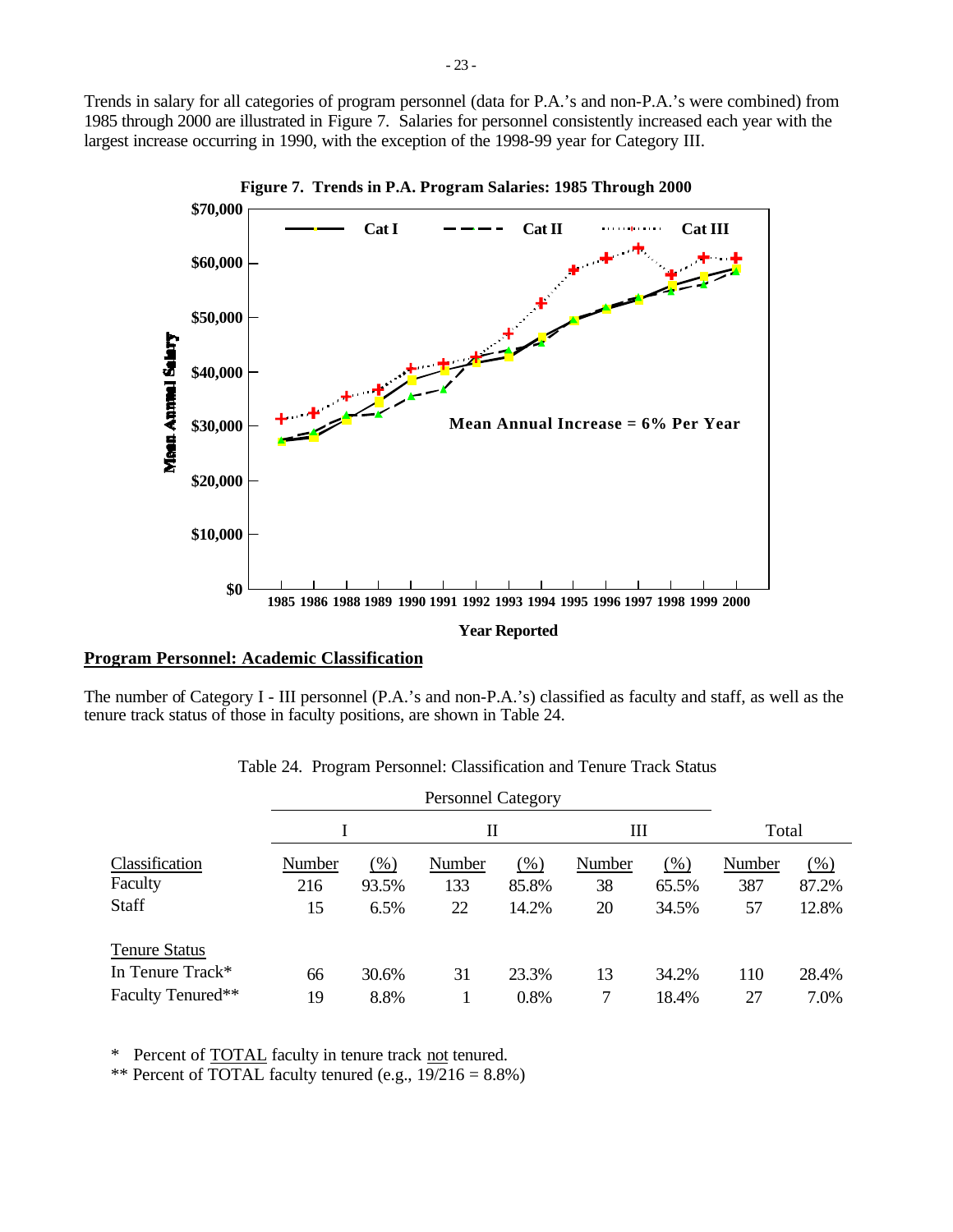For all categories combined, more than three fourths (N=387; 87%) of personnel were classified as faculty. This distribution of individuals classified as faculty varied greatly between 65.5% for Category III and 93.5% for Category I. Category III includes typically administrative-type personnel who may be less likely to be appointed to an academic level position.

Overall, more than one-fourth (28.4%) of the faculty were on the tenure track. However, only 7.0% of the faculty were tenured. Viewed in another way, 25% of those faculty in a tenure track were tenured, with the highest proportion of these tenured faculty in Category III (53.8%).

Table 25 shows the academic classification and tenure status of Category I - III personnel by gender. The proportion of men holding faculty rank was higher than the proportion of women (93.6% versus 83.0%, respectively). A larger proportion of male faculty were on tenure track compared to female faculty, 34.6% versus 24.0%, respectively. Although very few faculty were tenured (7.0%), more male faculty were tenured (8.0%) as compared to female faculty (6.2%).

| Table 25. Program Personnel: Classification and Tenure Track Status by Gender |  |  |
|-------------------------------------------------------------------------------|--|--|
|                                                                               |  |  |

| Personnel                   | Female |         | Male   |       | Total  |        |  |
|-----------------------------|--------|---------|--------|-------|--------|--------|--|
| Classification              | Number | $(\% )$ | Number | (% )  | Number | $(\%)$ |  |
| <b>Faculty Appointment</b>  | 225    | 83.0%   | 162    | 93.6% | 387    | 87.2%  |  |
| <b>Staff Appointment</b>    | 46     | 17.0%   | 11     | 6.4%  | 57     | 12.8%  |  |
|                             |        |         |        |       |        |        |  |
| <b>Tenure Status</b>        |        |         |        |       |        |        |  |
| <b>Tenure Track Faculty</b> | 54     | 24.0%   | 56     | 34.6% | 110    | 28.4%  |  |
| Tenured Faculty*            | 14     | $6.2\%$ | 13     | 8.0%  | 27     | 7.0%   |  |

\* Percent of TOTAL faculty tenured.

A summary of the highest degree held by each category of program personnel is shown in Table 26. All but 3% of Category I - III program personnel were reported to have earned a bachelors or higher degree. Less than onethird of the P.A. and non-P.A. personnel held a baccalaureate degree (31%) as their highest degree. Over one-half of the personnel held a master's degree ( $N=242$ ; 54.8%). Forty-eight individuals (11%) were identified as having earned a doctorate. Proportionately, Category I and III personnel tended to have more doctorate degrees than those in Category II.

Table 26. Program Personnel: Highest Degree Held

| Highest          | ∐        |        |     |        | Ш<br>IV |        |                  |        | Categories<br>$I - III$ |        |
|------------------|----------|--------|-----|--------|---------|--------|------------------|--------|-------------------------|--------|
| Degree           | <u>#</u> | $(\%)$ | #   | (% )   | #       | $(\%)$ | #                | (% )   | #                       | $(\%)$ |
| Doctorate        | 36       | 15.8%  | 3   | 1.9%   | 9       | 15.0%  |                  | 1.2%   | 48                      | 10.9%  |
| <b>Masters</b>   | 130      | 57.0%  | 79  | 51.3%  | 33      | 55.0%  | 12               | 14.1%  | 242                     | 54.8%  |
| <b>Bachelors</b> | 60       | 26.3%  | 66  | 42.9%  | 12      | 20.0%  | 48               | 56.5%  | 138                     | 31.2%  |
| Associate        |          | 0.9%   | 6   | 3.9%   | 6       | 10.0%  | $\underline{24}$ | 28.2%  | <u>14</u>               | 3.2%   |
| <b>Total</b>     | 228      | 100.0% | 154 | 100.0% | 60      | 100.0% | 85               | 100.0% | 442                     | 100.0% |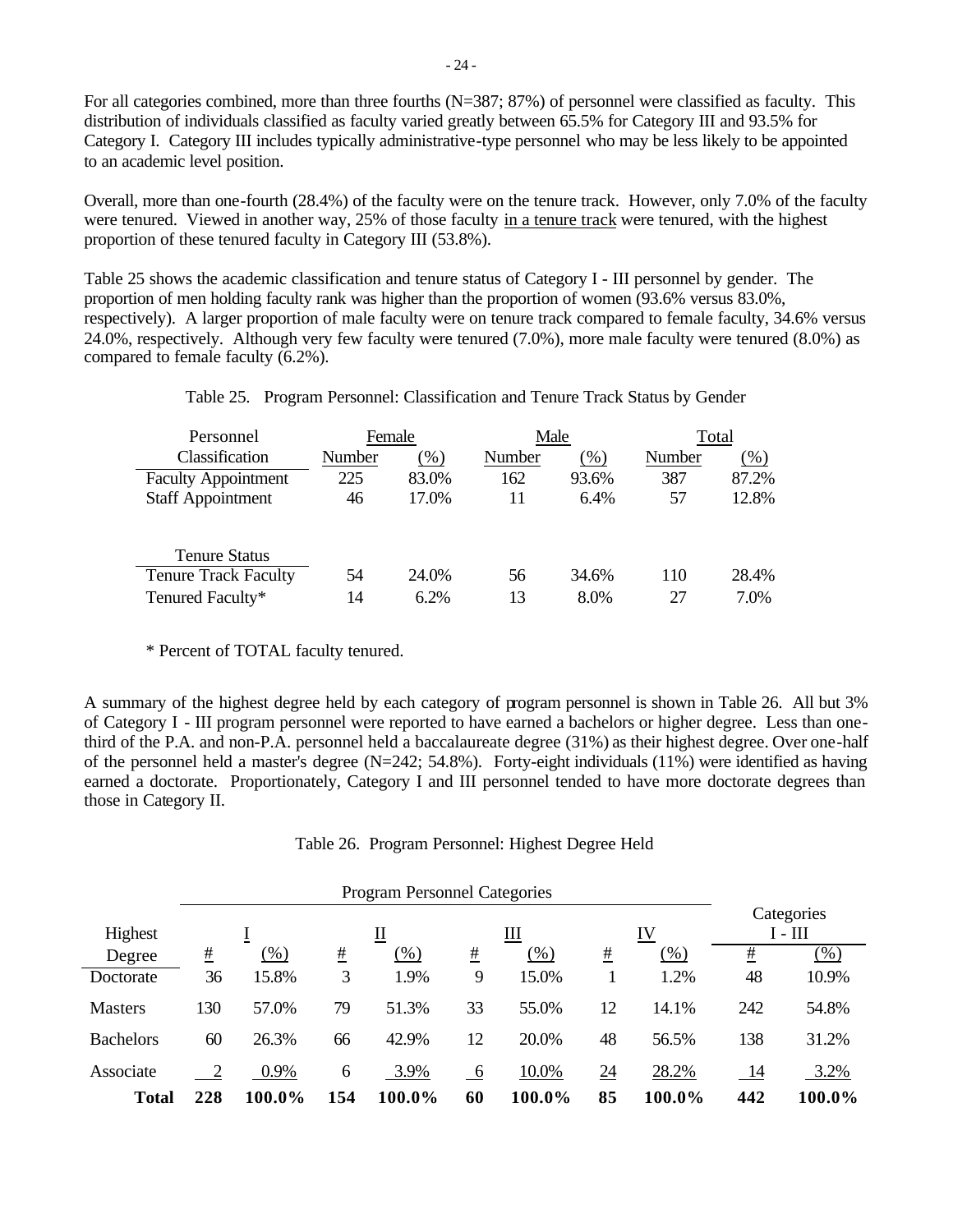The number and academic rank of program faculty, by category, are shown in Table 27. The percentage of P.A. and non-P.A. faculty holding the academic rank of instructor/lecturer (N=167; 44.8%) or assistant professor  $(N=155; 41.6%)$  was about the same.

|                           | <b>Program Personnel Categories</b> |                 |                  |                 |          |                 |            |                 |  |  |  |  |  |
|---------------------------|-------------------------------------|-----------------|------------------|-----------------|----------|-----------------|------------|-----------------|--|--|--|--|--|
|                           |                                     |                 | Н                |                 |          | Ш               | Total      |                 |  |  |  |  |  |
| Academic Rank             | N                                   | $(\% )$         | N                | $(\%)$          | N        | (% )            | N          | (% )            |  |  |  |  |  |
| <b>Full Professor</b>     | 4                                   | 1.9%            | 0                | 0.0%            | 3        | 7.0%            |            | 1.9%            |  |  |  |  |  |
| Associate Prof.           | 28                                  | 13.5%           | 6                | 4.9%            | 10       | 23.3%           | 44         | 11.8%           |  |  |  |  |  |
| Assistant Prof.           | 96                                  | 46.2%           | 49               | 40.2%           | 10       | 23.3%           | 155        | 41.6%           |  |  |  |  |  |
| Instructor/Lect.<br>Total | 80<br>208                           | 38.5%<br>100.0% | <u>67</u><br>122 | 54.9%<br>100.0% | 20<br>43 | 46.6%<br>100.0% | 167<br>373 | 44.8%<br>100.0% |  |  |  |  |  |

Table 27. Program Personnel: Academic Rank of Faculty

#### **P.A. and Non-P.A. Personnel Salary Analysis**

Salaries for Category I - III P.A. and non-P.A. program personnel by academic classification are shown in Table 28. The mean annual salary of faculty-level personnel was \$61,212 (N=358), 35.6% higher than those appointed to staff positions (\$45,157; N=54). In general, the annual salaries of non-P.A. personnel with faculty rank (\$62,643, N=48) were similar to the salaries of P.A. personnel with faculty appointments (\$60,991; N=310). Faculty salaries differed substantially between categories with Category III faculty earning the highest annual income.

Table 28. Faculty and Staff Salaries by Category

|                           |          |     | <b>Program Personnel Categories</b> |                          |          |             |                    |           |  |
|---------------------------|----------|-----|-------------------------------------|--------------------------|----------|-------------|--------------------|-----------|--|
|                           | Ī        | Ш   |                                     | Ш                        |          |             | Categories I - III |           |  |
| Classification<br>Faculty | Mean     | N   | Mean                                | $\underline{\mathbf{N}}$ | Mean     | $\mathbf N$ | Mean               | N         |  |
| P.A.                      | \$60,030 | 162 | \$60,089                            | 121                      | \$70,794 | 27          | \$60,991           | 310       |  |
| $Non-P.A.$                | \$60,778 | 36  | \$51,099                            | $\frac{3}{2}$            | \$73,949 | 9           | \$62,643           | <u>48</u> |  |
| <b>Total</b>              | \$60,166 | 198 | \$59,872                            | 124                      | \$71,583 | 36          | \$61,212           | 358       |  |
| Staff                     |          |     |                                     |                          |          |             |                    |           |  |
| P.A.                      | \$53,948 | 5   | \$54,531                            | 18                       | \$76,000 | 2           | \$56,132           | 25        |  |
| $Non-P.A.$                | \$36,454 | 9   | \$35,878                            | $\overline{4}$           | \$35,223 | 16          | \$35,695           | 29        |  |
| <b>Total</b>              | \$42,702 | 14  | \$51,140                            | 22                       | \$39,754 | 18          | \$45,157           | 54        |  |

Among the personnel classified as staff, those that were P.A.'s earned a substantially higher (57%) salary  $($56,132)$  than non-P.A.'s  $($35,695)$ . In comparison to the previous year (1999-2000), there was over a 5% increase in the faculty salaries and a 3.4% increase in staff salaries.

The relationship between salary and gender of P.A. and non-P.A. faculty and staff is summarized in Table 29 (next page). Salaries for male faculty were 5.7% higher than those of female faculty (\$63,192 versus \$59,801, respectively). Male staff earned substantially higher salaries than did female staff, \$56,898 vs. \$42,488, respectively.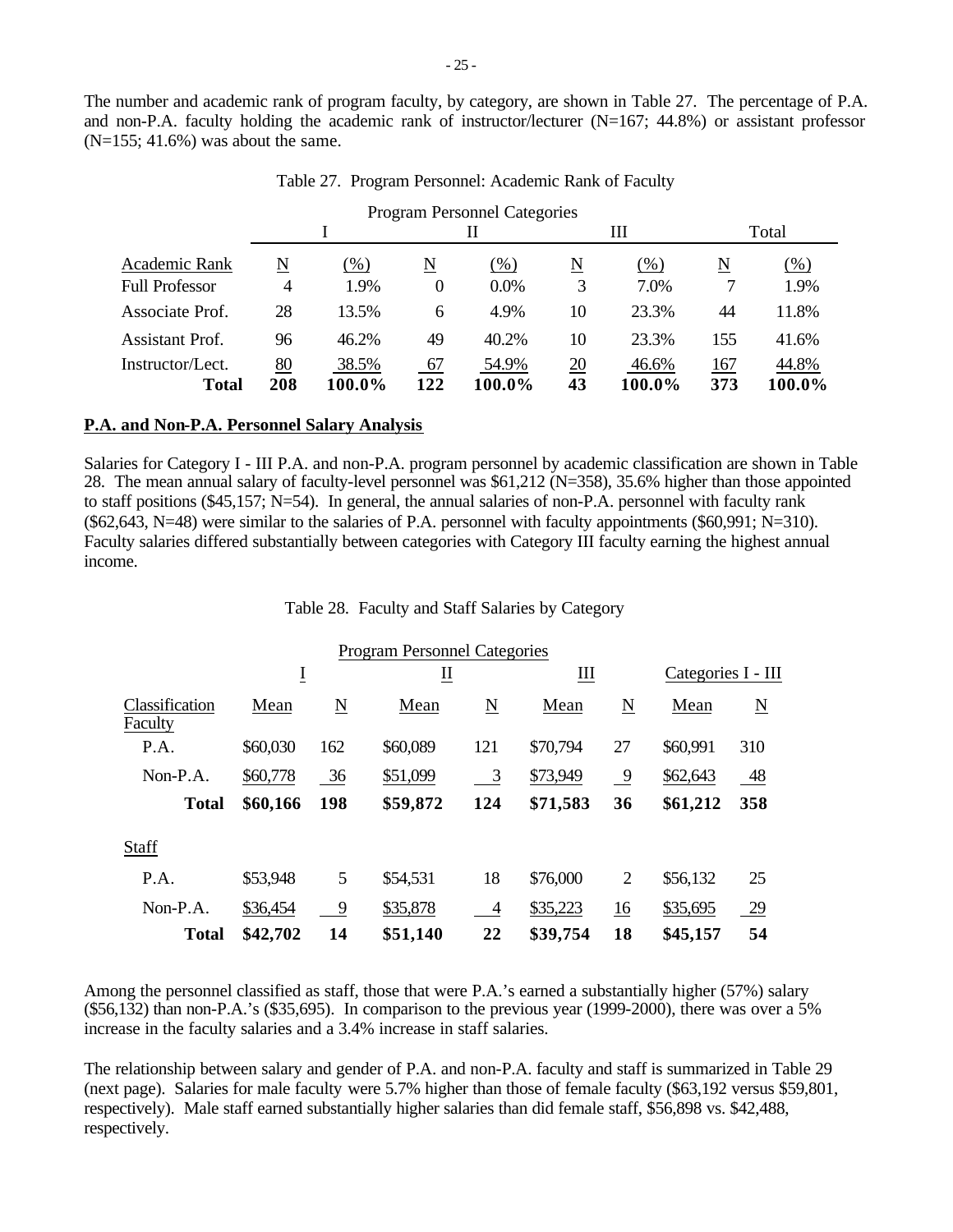|                           | Female   |     | Male     |     |  |
|---------------------------|----------|-----|----------|-----|--|
| Classification<br>Faculty | Mean     | N   | Mean     | N   |  |
| P.A.                      | \$60,232 | 185 | \$61,114 | 125 |  |
| $Non-P.A.$                | \$56,480 | 24  | \$68,805 | 24  |  |
| Total                     | \$59,801 | 209 | \$63,192 | 149 |  |
| Staff                     |          |     |          |     |  |
| P.A.                      | \$55,426 | 16  | \$57,387 | 9   |  |
| $Non-P.A$ .               | \$35,095 | 28  |          | 1   |  |
| Total                     | \$42,488 | 44  | \$56,898 | 10  |  |

# Table 29. Program Personnel Salary of Faculty and Staff in Categories I - III by Gender

Compared to the previous year (1999-2000), faculty salaries have increased 7.2% for females and 7.8% for males, while staff salaries increased by less 8.1% for males and decreased by 3.6% for females.

Annual salary of program personnel by highest degree earned for all categories is shown in Table 30. Doctorallevel personnel ( $N=45$ ) earn the highest salary (overall for Categories I - III = \$65,899) and associate degree level individuals the lowest (\$46,186). Category III individuals earned more at the doctorate and master's degree level; Category III personnel with doctorates earned the highest salary.

| Table 30. Salary of Faculty and Staff Personnel by Highest Degree Held |  |  |  |  |  |
|------------------------------------------------------------------------|--|--|--|--|--|
|                                                                        |  |  |  |  |  |

|                  |                  | <b>Program Personnel Categories</b> |          |                        |          |                |          |                     |          |                     |  |  |  |  |
|------------------|------------------|-------------------------------------|----------|------------------------|----------|----------------|----------|---------------------|----------|---------------------|--|--|--|--|
|                  | $\overline{\Pi}$ |                                     |          | Ш                      |          | IV             |          | Categories I - III  |          |                     |  |  |  |  |
| Highest          |                  |                                     |          |                        |          |                |          |                     |          |                     |  |  |  |  |
| Degree           | Mean             | $\underline{\text{N}}$              | Mean     | $\underline{\text{N}}$ | Mean     | N              | Mean     | $\underline{\rm N}$ | Mean     | $\underline{\rm N}$ |  |  |  |  |
| Doctorate        | \$65,379         | 32                                  | \$51,000 | 3                      | \$72,032 | 10             |          |                     | \$65,899 | 45                  |  |  |  |  |
| <b>Masters</b>   | \$59,897         | 117                                 | \$60,310 | 72                     | \$69,416 | 28             | \$33,579 | 12                  | \$61,262 | 217                 |  |  |  |  |
| <b>Bachelors</b> | \$54,812         | 59                                  | \$58,315 | 60                     | \$42,061 | 12             | \$29,114 | 45                  | \$55,248 | 131                 |  |  |  |  |
| Associate        | \$70,071         | 2                                   | \$47,827 | 8                      | \$30,961 | 4              | \$26,105 | 23                  | \$46,186 | 14                  |  |  |  |  |
| Not Reported     |                  |                                     |          |                        |          | $\overline{0}$ | \$25,877 | 99                  | \$52,500 | $\frac{2}{2}$       |  |  |  |  |
| <b>Total</b>     | \$59,375         | 211                                 | \$58,527 | 144                    | \$60,973 | 54             | \$27,321 | 180                 | \$59,287 | 409                 |  |  |  |  |

The salary of personnel classified as faculty is shown by academic rank and category in Table 31 (next page). Overall, there was an increase in mean salary with higher academic rank. The range of mean salaries was broad, \$56,868 at the rank of instructor in Category II to \$75,482 for those at the full professor level in Category III.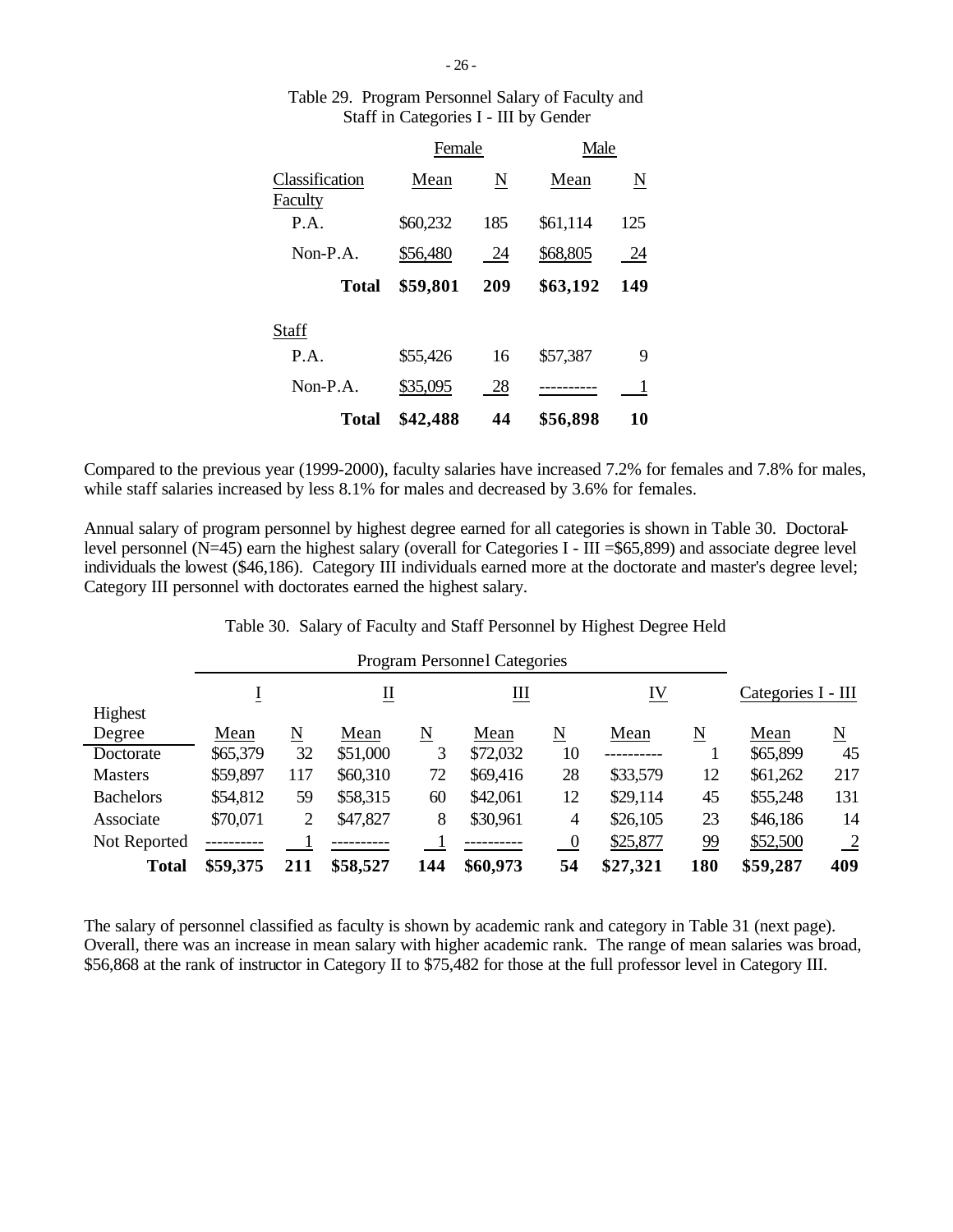|                                        |                  |        | Н        |               |                  | Ш      |                  | Total     |
|----------------------------------------|------------------|--------|----------|---------------|------------------|--------|------------------|-----------|
| Academic Rank<br><b>Full Professor</b> | Mean<br>\$64,746 | N<br>4 | Mean     | N<br>$\theta$ | Mean<br>\$75,482 | N<br>3 | Mean<br>\$69,347 | N         |
| Associate Prof.                        | \$65,001         | 25     | \$64,000 | 15            | \$67,781         | 10     | \$65,257         | 50        |
| <b>Assistant Prof.</b>                 | \$60,464         | 87     | \$61,779 | 48            | \$72,562         | 10     | \$61,734         | 145       |
| Instructor/Lect.                       | \$57,461         | 78     | \$57,123 | 60            | \$56,868         | 18     | \$57,263         | 156       |
| Not Reported                           | \$50,243         | 18     | \$55,650 | 33            | \$51,087         | 12     | \$53,236         | <u>63</u> |
| <b>Total</b>                           | \$59,107         | 212    | \$58,905 | 156           | \$61,633         | 53     | \$59,351         | 421       |

|  |  | Table 31. Salary of Program Faculty by Academic Rank and Category |  |
|--|--|-------------------------------------------------------------------|--|
|  |  |                                                                   |  |

### **Program Directors of Physician Assistant Programs**

The general characteristics of program directors are shown in Table 32 and include percent of time, annual salary and months in position for P.A. and non-P.A. directors by gender and highest degree held. On average, program directors devoted 96.5% of their time to program-related activities. While the percentage of time ranged from 50% to 100%, the majority of the directors (N=84; 88%) were working full-time. Eighty-three percent of the directors were P.A.'s (N=73).

### Table 32. Characteristics of Program Directors

| Characteristics<br>Percent Time | Mean<br>96.5% |               | S.D.<br>11.1 | Range<br>50% - 100% |                    | $\frac{N}{95}$   |
|---------------------------------|---------------|---------------|--------------|---------------------|--------------------|------------------|
| <b>Annual Salary</b>            | \$79,878      |               | \$13,466     | $$53,733 - 113,193$ |                    | 88               |
| P.A.                            | \$79,904      |               | \$12,508     | $$53,733 - 113,193$ |                    | 73               |
| Non-P.A.                        | \$79,749      |               | \$17,388     | \$56,960 - 110,000  |                    | 15               |
| Male                            | \$82,739      |               | \$14,648     | $$53,733 - 113,193$ |                    | 41               |
| Female                          | \$76,246      |               | \$11,196     | $$56,960 - 98,983$  |                    | 47               |
| Doctorate                       | \$83,685      |               | \$15,460     | $$53,733 - 113,193$ |                    | 35               |
| <b>Masters</b>                  | \$78,363      | \$11,390      |              | $$54,269 - 103,400$ |                    | 47               |
| <b>Bachelors</b>                | \$69,538      |               | \$9,861      |                     | $$61,000 - 86,000$ | 6                |
| Months in Position              | 75.55         |               | 84.05        | 1-354               |                    | $\underline{94}$ |
| P.A.                            | 72.56         |               | 79.74        |                     | $1 - 336$          | 78               |
| Non-P.A.                        | 90.13         |               | 101.27       |                     | 13-354             | 16               |
| Male                            | 65.71         |               | 79.27        |                     | 1-336              | 51               |
| Female                          | 88.12         |               | 89.11        | 4-354               |                    | 43               |
| <b>Highest Degree Held</b>      | Female        | $\frac{0}{6}$ | Male         | $\frac{0}{6}$       | <b>Total</b>       | $\frac{\%}{\%}$  |
| Doctorate*                      | 13            | 37.1%         | 22           | 62.9%               | 35                 | 36.8%            |
| <b>Masters</b>                  | 29            | 53.7%         | 25           | 46.3%               | 54                 | 56.8%            |
| Baccalaureate                   | 3             | 50.0%         | 3            | 50.0%               | 6                  | 6.3%             |

\* Includes Ph.D., Ed.D., J.D., Pharm.D. and M.D. Degrees

The mean average salary for program directors was \$79,878, ranging from \$53,733 to \$113,193. Program directors who were P.A.'s earned a similar salary in comparison to those who were non-P.A.'s (\$79,904 and \$79,749, respectively). The average months in position varied from 73 months for physician assistant to 90 months for non-physician assistant. The median months in position was 42.5 months.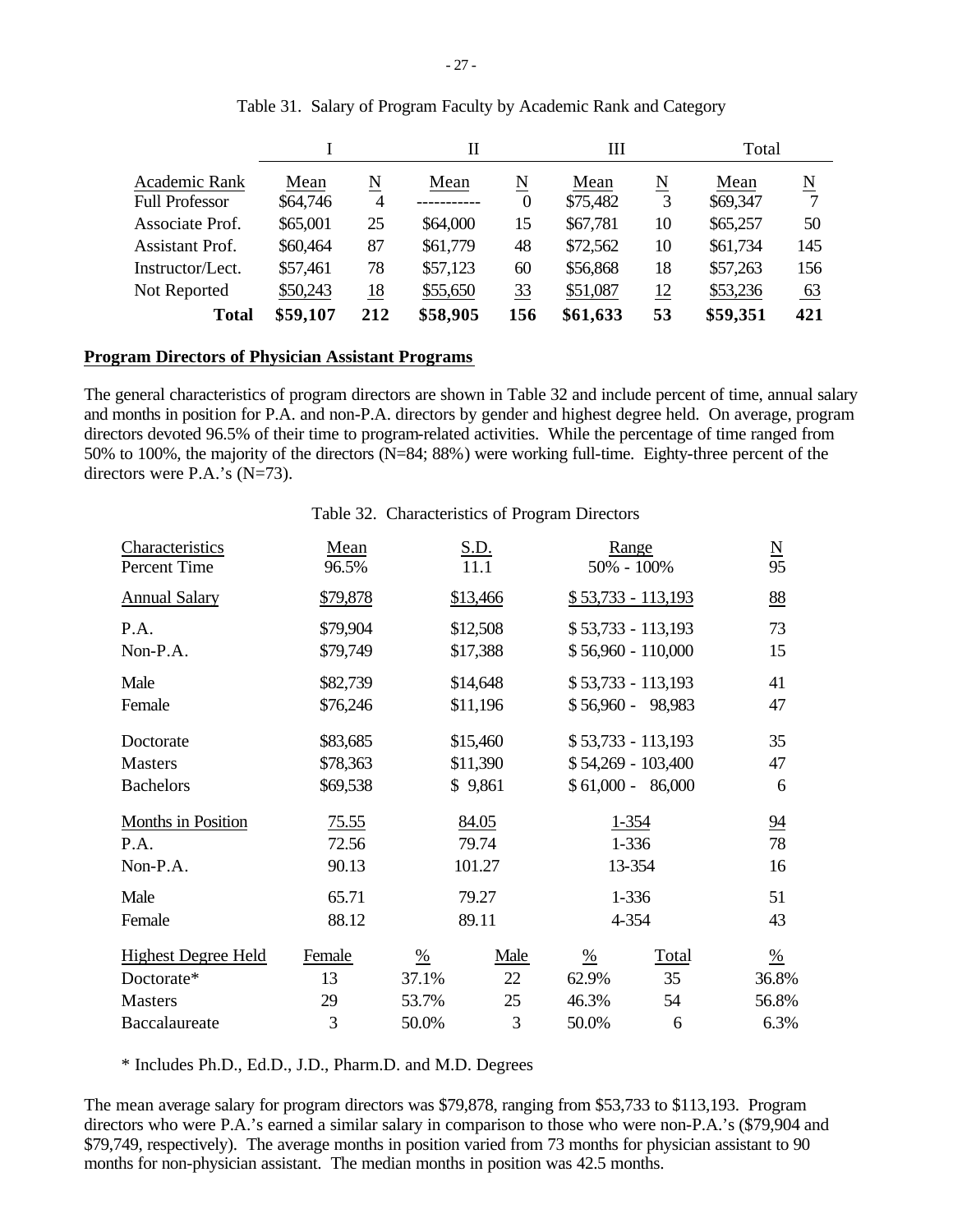Male program directors had higher average salaries (\$82,739) than did female directors (\$76,246). The mean time in position of female directors exceeded that of male directors by almost two years (88 versus 66 months, respectively). The median number of months in position for male and female program directors is 27 and 48.5 respectively. In comparison to the 1999-2000 data, mean salaries increased by 4.1% (\$79,878 versus \$76,709).

### **Program Director Salaries: Regional Differences**

A summary of program directors' salary and months in position by consortia region is shown in Table 33. Program directors associated with programs located in the Eastern region had lower mean salaries (\$75,704) compared with the rest of the United States. Directors in the Heartland and Western regions had the highest mean salaries (\$85,214 and \$83,100, respectively). The lowest individual salary for a program director was in the Western region (\$53,733) and the highest was in the Heartland region (\$113,193). Program directors in the Southeastern region had been employed in their positions the longest time, over eight years (97.4 months), and those in the Midwestern region the shortest period of time (50.0 months). Please note that the median months in position are listed on the table.

|                  |              |                             |          | <b>Program Director Salary</b> | Months in Position |      |        |           |  |
|------------------|--------------|-----------------------------|----------|--------------------------------|--------------------|------|--------|-----------|--|
| Consortia Region |              | $\underline{\underline{N}}$ | Mean     | Range                          | N                  | Mean | Median | Range     |  |
| Northeastern     |              | 18                          | \$78,411 | \$57,000-<br>93,780            | 21                 | 89.9 | 39.0   | $1 - 354$ |  |
| Eastern          |              | 14                          | \$75,704 | \$59,000-<br>98,000            | 15                 | 69.5 | 48.0   | $2 - 280$ |  |
| Southeastern     |              | 13                          | \$78,434 | \$54,269-110,900               | 14                 | 97.4 | 61.0   | 10-336    |  |
| Midwestern       |              | 18                          | \$79,867 | \$56,960-110,000               | 18                 | 50.0 | 39.5   | 14-115    |  |
| Heartland        |              | 11                          | \$85,214 | \$62,064-113,193               | 11                 | 77.5 | 52.0   | $4 - 300$ |  |
| Western          |              | $\overline{14}$             | \$83,100 | \$53,733-107,463               | 15                 | 70.3 | 50.0   | 4-336     |  |
|                  | <b>Total</b> | 88                          | \$79,878 | \$53,733-113,193               | 94                 | 75.6 | 48.0   | 1-354     |  |

Table 33. Salary and Months in Position of Program Directors by Region

#### **Medical Directors of Physician Assistant Programs**

The characteristics of P.A. program medical directors are shown in Table 34. Percent time data were available for 89 medical directors, of which seven were employed as such on a full-time basis, the remainder, on average, devoted less than one-quarter (22.9%) of their time to program-related activities. The mean annual salary of the medical directors reporting (N=72) was \$108,575 but varied extensively, ranging from \$36,000 to \$200,000. Female medical directors (N=17) earned a higher annual mean salary (\$109,547) than did male medical directors (\$108,274).

|                      | Mean      | S.D.     | Median    | Range            | N  |
|----------------------|-----------|----------|-----------|------------------|----|
| Percent Time         | 29.0      | 25.4     | 20.0      | 5%-100%          | 89 |
| <b>Annual Salary</b> | \$108,575 | \$37,138 | \$105,560 | \$36,000-200,000 | 72 |
| Female               | \$109,547 | \$37,024 | \$115,000 | \$54,233-176,800 | 17 |
| Male                 | \$108,274 | \$37,169 | \$102,000 | \$36,000-200,000 | 55 |
| Months in Position   | 64.0      | 66.1     | 52.0      | 2-349            | 85 |
| Female               | 68.2      | 75.0     | 54.5      | 3-349            | 22 |
| Male                 | 62.6      | 62.6     | 52.0      | $2 - 264$        | 63 |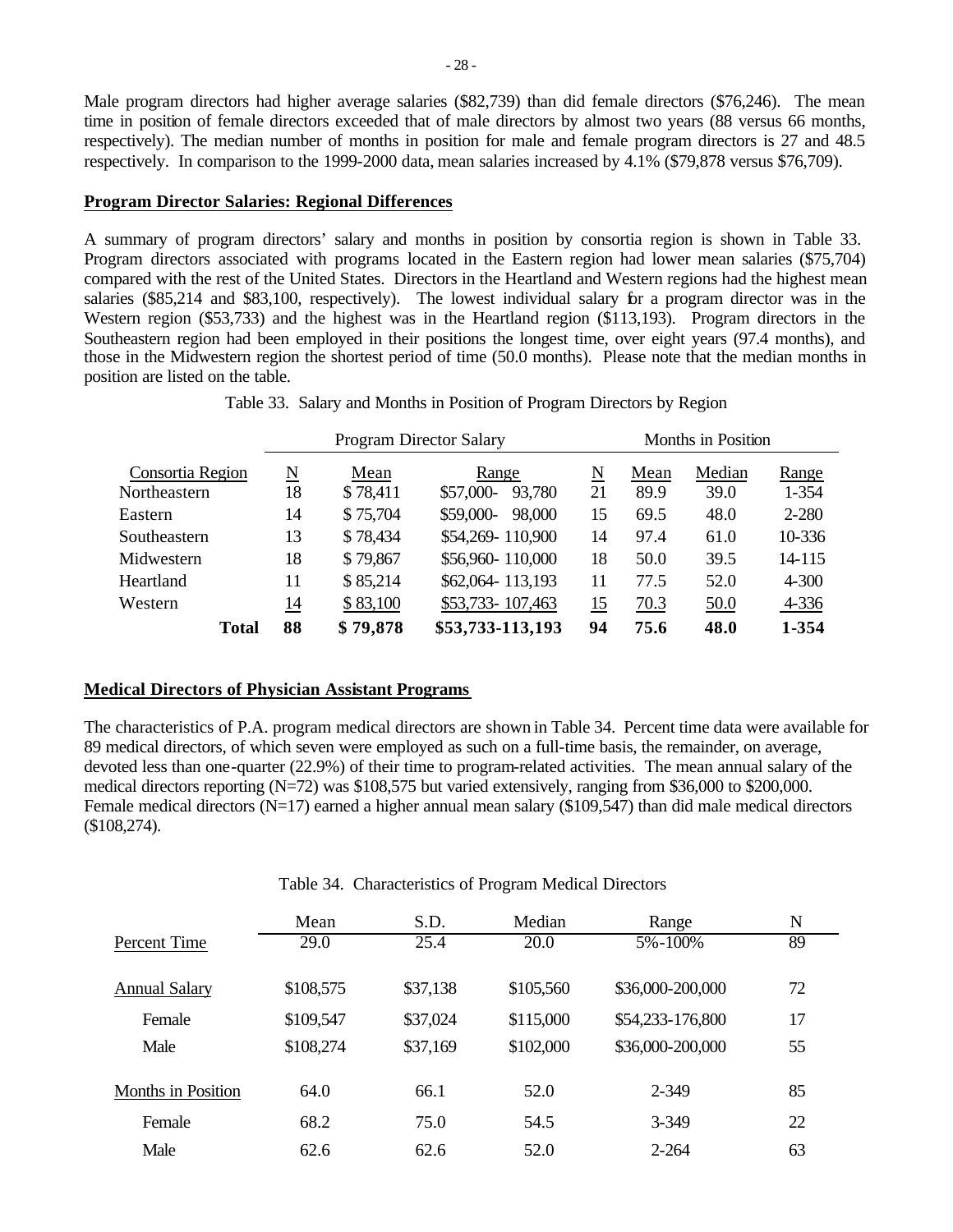Overall, medical director salaries increased by 10.5% from the previous year. Respondents which originally had not made corrections for full-time equivalent were contacted in order to clarify figures. The majority of medical directors were male (55; 76.4%). The average months in position is lower for male directors (62.6 months).

Data concerning medical director salaries, months in position and consortia region are shown in Table 35. Medical directors of those programs in the Northeastern region had the highest mean salaries (\$117,197). Those directors in the Midwestern had the lowest salaries (\$96,420). The Northeastern, Eastern and Heartland regions had the highest median salaries (\$120,000). Medical directors in the Northeastern region were in their positions for the longest period of time (82.4 months). It should be noted that the range in both salaries (range of \$36,000 to \$200,000) and months in position (from 2 to 349 months) was extensive. Please note that the mean months in position differ significantly from the median months in position.

|                  | Medical Director's Salary* |      |              |           | Months in Position |      |        |       |           |
|------------------|----------------------------|------|--------------|-----------|--------------------|------|--------|-------|-----------|
| Consortia Region | N                          | Mean | Median       | Range     | N                  | Mean | Median | Range |           |
| Northeastern     |                            | 12   | \$117,197    | \$120,000 | \$56,900-200,000   | 20   | 82.4   | 68.0  | 4-264     |
| Eastern          |                            | 13   | \$110,896    | \$120,000 | \$50,000-165,492   | 13   | 66.6   | 48.0  | $3 - 227$ |
| Southeastern     |                            | 10   | \$112,732    | \$106,610 | \$36,000-176,800   | 12   | 45.8   | 40.0  | $2 - 121$ |
| Midwestern       |                            | 15   | 96,420<br>S. | \$100,000 | \$45,000-170,000   | 16   | 45.9   | 45.0  | $2 - 112$ |
| Heartland        |                            | 9    | \$114,971    | \$120,000 | \$50,000-175,000   | 8    | 64.0   | 55.5  | 12-132    |
| Western          |                            | 13   | \$104,694    | \$100,000 | \$70,000-150,000   | 15   | 74.7   | 22.0  | 3-349     |
|                  | <b>Total</b>               | 72   | \$108,575    | \$105,560 | \$36,000-200,000   | 85   | 64.0   | 52.0  | 2-349     |

Table 35. Salary and Months in Position of Medical Directors by Region

\* Corrected for full-time equivalent.

The medical specialties of P.A. program medical directors are shown in Table 36. The majority of medical directors (N=65; 82.3%) were practicing in primary care specialties, predominantly family medicine (N=45; 57%) and internal medicine (N=15; 19%). Only fourteen medical directors were in non-primary care specialties.

| Primary Care             |                |        | Non-Primary Care         |                          |        |
|--------------------------|----------------|--------|--------------------------|--------------------------|--------|
| <b>Medical Specialty</b> | N              | $(\%)$ | <b>Medical Specialty</b> | N                        | $(\%)$ |
| <b>Family Medicine</b>   | 45             | 57.0%  | Cardiology               | 3                        | 3.8%   |
| <b>Internal Medicine</b> | 15             | 19.0%  | Emergency Med.           | 3                        | 3.8%   |
| Pediatrics               | $\overline{2}$ | 6.3%   | <b>General Surgery</b>   | 2                        | 2.5%   |
| <b>Total</b>             | 65             | 82.3%  | Psychiatry               |                          | 1.3%   |
|                          |                |        | Other                    | $\overline{\phantom{a}}$ | 6.3%   |
|                          |                |        | <b>Total</b>             | 14                       | 17.7%  |

## Table 36. Medical Specialties of P.A. Program Medical Directors

## **Comparisons between Medical and Program Directors**

A comparison between medical and program directors' salaries from 1984-85 through 2000-2001 is shown in Table 37 (next page). Note, information concerning the characteristics of medical directors was not available in 1987-88. Between 1984 and 2000, there has been a 113% increase in the mean salary for program directors and a 78% increase for medical directors. The mean time in position has increased for program directors over this period (64.5 to 75.6 months). This year there was an increase in the months in position for programs and medical directors from last year.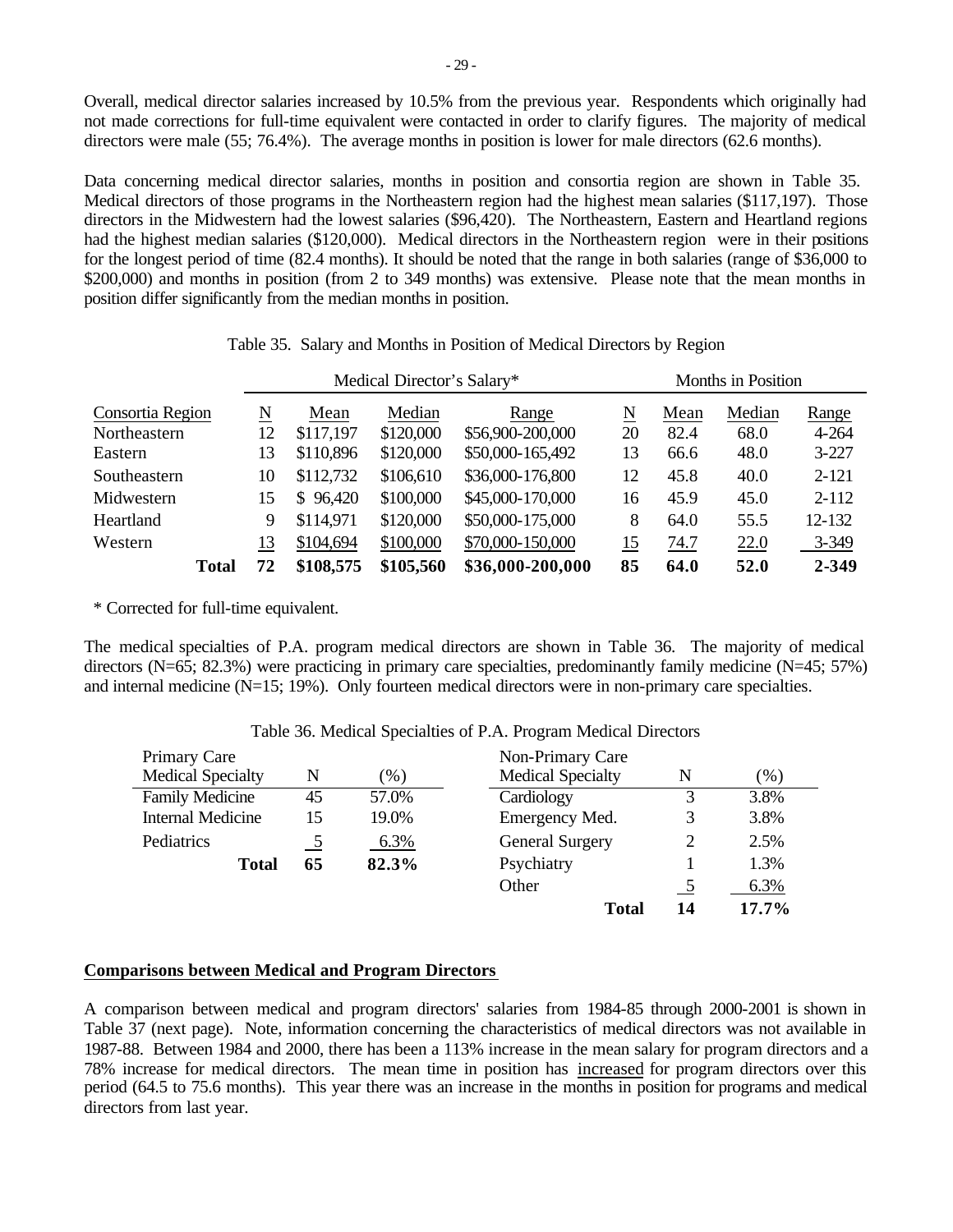| Academic   | Program Director |               |                     | <b>Medical Director</b> |        |          |  |
|------------|------------------|---------------|---------------------|-------------------------|--------|----------|--|
| Year       | Mean             | <b>Months</b> | $\underline{\rm N}$ | Mean                    | Months | <u>N</u> |  |
| 1984-1985  | \$37,499         | 64.5          | 31                  | 61,000<br>\$            | 69.1   | 23       |  |
| 1985-1986  | \$36,491         | 69.3          | 32                  | \$<br>66,900            | 70.1   | 21       |  |
| 1986-1987  | \$39,939         | 68.8          | 38                  | \$<br>66,300            | 63.9   | 29       |  |
| 1987-1988  | \$41,324         | 67.9          | 38                  | N/A                     |        |          |  |
| 1988-1989  | \$41,730         | 90.3          | 42                  | 74,056<br>\$            | 75.3   | 36       |  |
| 1989-1990  | \$42,800         | 88.8          | 36                  | 76,168<br>\$            | 78.8   | 32       |  |
| 1990-1991  | \$50,824         | 85.5          | 41                  | \$<br>85,646            | 69.1   | 36       |  |
| 1991-1992  | \$54,266         | 98.9          | 38                  | 75,071<br>\$            | 72.3   | 39       |  |
| 1992-1993  | \$56,206         | 91.4          | 51                  | 98,288<br>\$            | 69.3   | 39       |  |
| 1993-1994  | \$57,241         | 85.2          | 50                  | 95,882<br>\$            | 53.8   | 33       |  |
| 1994-1995  | \$63,115         | 89.9          | 55                  | \$107,617               | 67.3   | 32       |  |
| 1995-1996  | \$67,437         | 88.0          | 67                  | \$102,509               | 61.7   | 55       |  |
| 1996-1997  | \$69,808         | 91.7          | 72                  | 89,186<br>\$            | 64.5   | 55       |  |
| 1997-1998  | \$70,031         | 68.3          | 90                  | \$<br>99,372            | 54.8   | 75       |  |
| 1998-1999  | \$73,048         | 73.6          | 80                  | \$101,066               | 62.5   | 62       |  |
| 1999-2000  | \$76,709         | 70.3          | 88                  | 98,214<br>\$            | 62.2   | 71       |  |
| 2000-2001  | \$79,878         | 75.6          | 88                  | \$108,575               | 64.0   | 72       |  |
| 17-yr Mean | \$56,374         | 70.6          | 55                  | 87,560<br>\$            | 66.2   | 45       |  |

Table 37. Trends in Directors' Salaries and Months in Position from 1984 Through 2000

On average, in 2000, medical directors earned an annual salary approximately 36% higher than the typical program director (\$108,575 versus \$79,878). Over the seventeen-year period, the medical directors earned an annual salary of approximately 55% higher than the typical program director (\$87,560 versus \$56,374). Trends in salary for the program and medical directors from 1984 through 2000 are in Figure 8 and clearly illustrates the variation in directors' salaries since 1984.



**Figure 8. Program and Medical Directors' Salaries: 1984 Through 2000**

**Year Reported**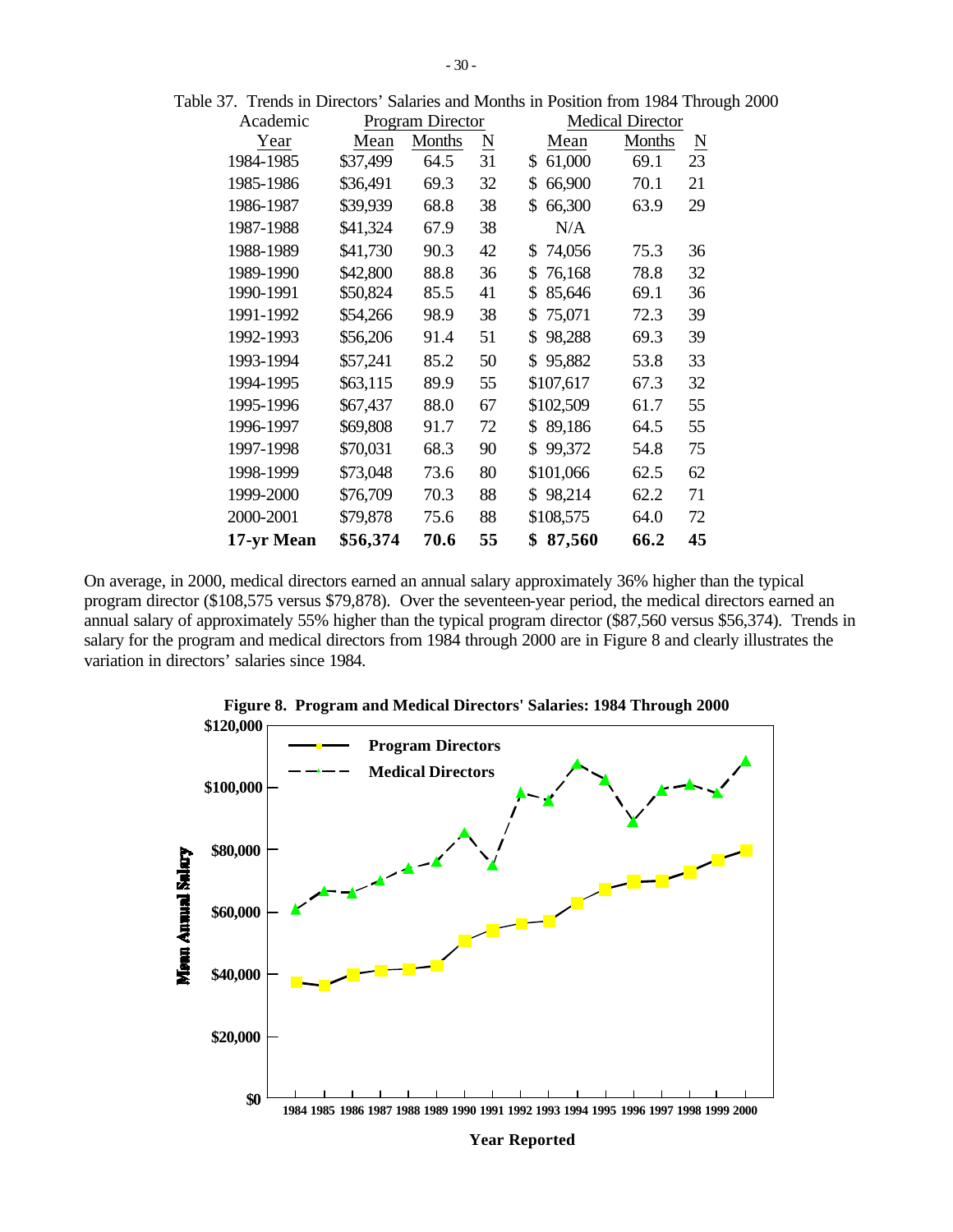A comparison of academic position and tenure status between the directors is shown in Table 38. The majority of medical and program directors held faculty level positions with 14% of these directors classified as staff. More program directors than medical directors in faculty-level positions were on a tenure track and less than one-fifth of the faculty directors were tenured.

|                                               |              | Program Director | <b>Medical Director</b> |                 |
|-----------------------------------------------|--------------|------------------|-------------------------|-----------------|
| Level of Position<br><b>Staff Appointment</b> | Number<br>12 | $(\%)$<br>12.6%  | Number<br>14            | $(\%)$<br>15.9% |
| <b>Faculty Appointment</b>                    | 83           | 87.4%            | 74                      | 84.1%           |
| <b>Total</b>                                  | 95           | 100.0%           | 88                      | 100.0%          |
| <b>Tenure Status</b>                          |              |                  |                         |                 |
| Tenure Track Faculty*                         | 35           | 42.2%            | 21                      | 28.4%           |
| Faculty Tenured*                              | 16           | 19.3%            | 13                      | 17.6%           |

### Table 38. Program and Medical Directors: Position and Tenure Track Status

### \* Percent of TOTAL faculty tenured

Since 1985-86, the proportion of program and medical directors classified as faculty has remained relatively constant, averaging 83.1%; in 2000 around 86% of the directors were faculty. The proportion of faculty directors on the tenure track has averaged about 36.7% over time, and was 42% and 28%, respectively in 2000. The proportion of directors achieving tenured status in 2000 was lower than the mean of 20.4%.

A comparison between the academic rank of medical and program director faculty is shown in Table 39. A higher percentage of program directors (89%) held professorial rank (Assistant to Full Professor) as compared to medical directors (82%). In both cases, there were less than 20% of the directors classified as instructors or lecturers.

Table 39. Program and Medical Directors: Academic Rank

|                                 |        | Program Director | <b>Medical Director</b> |        |  |
|---------------------------------|--------|------------------|-------------------------|--------|--|
| <b>Academic Rank of Faculty</b> | Number | $(\%)$           | Number                  | (% )   |  |
| <b>Full Professor</b>           | 12     | 14.6%            | 13                      | 18.6%  |  |
| <b>Associate Professor</b>      | 27     | 32.9%            | 24                      | 34.3%  |  |
| Assistant Professor             | 34     | 41.5%            | 20                      | 28.6%  |  |
| Instructor/Lecturer             | 9      | 11.0%            | 13                      | 18.6%  |  |
| Total                           | 82     | 100.0%%          | 70                      | 100.0% |  |

## **Regression Analysis of Salaries**

Linear regression analysis was used to describe the relationship between salary and months in position for all core program faculty and staff. The resulting regression equations provide a means of determining salary while correcting for months in position. Table 40 (next page) identifies regression equations for each of the four P.A. and non-P.A. personnel categories, and for program and medical directors.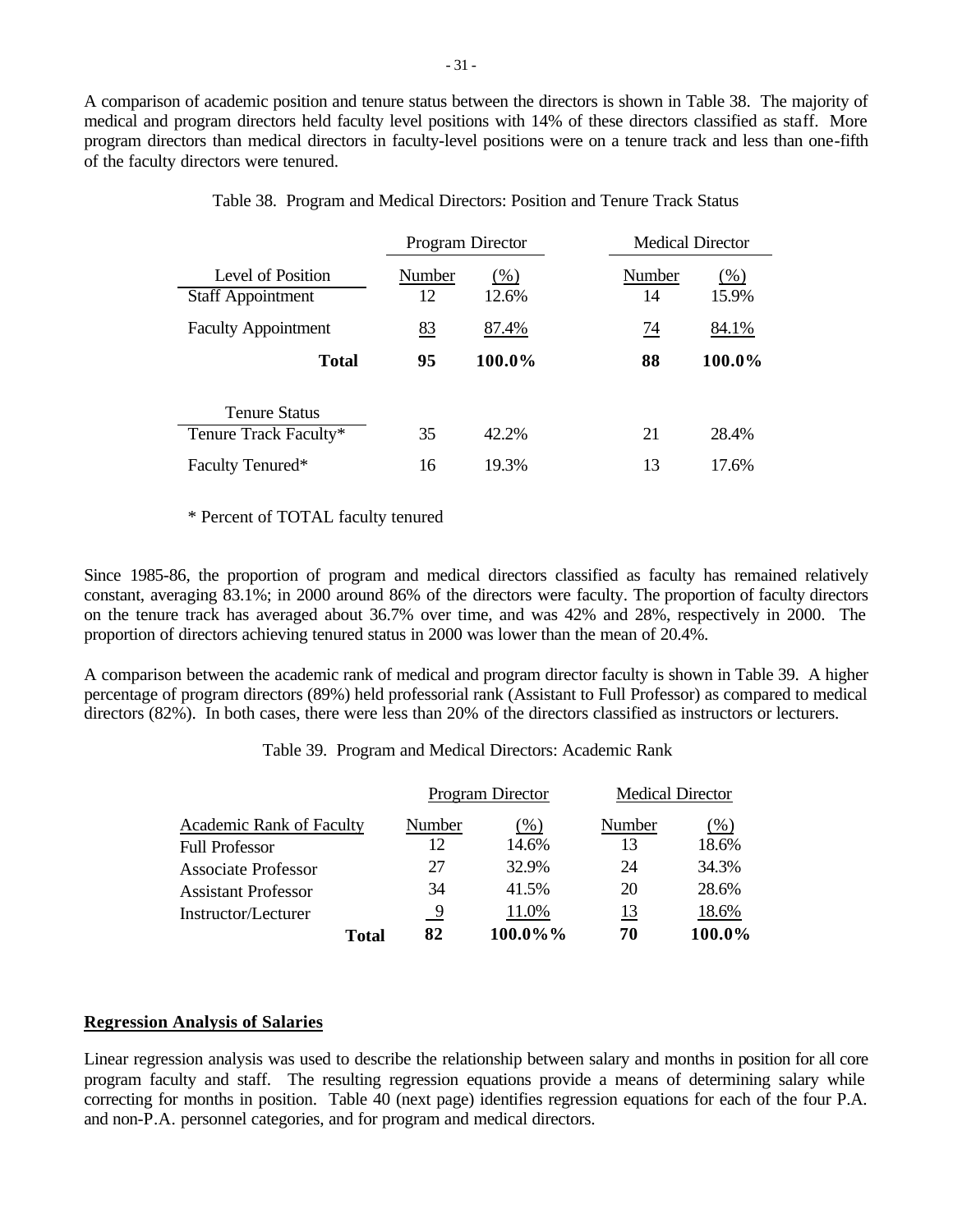Equations from Table 40 will "predict" salary within and across each category using the number of months as the independent variable. For example, one would predict that the salary of a Category I individual who has been in his or her position for 50.6 months would be around \$58,966 (i.e. \$57,024 + \$1942), a value similar to that reported in Table 14 for the average Category I individual (i.e. \$59,848) having been employed for a mean of 50.6 months.

# Table 40. Regression Equations for Salary and Months in Position for P.A. Program Personnel

| Characteristic           | Base      | $+$ (Constant    | x Months | N   |
|--------------------------|-----------|------------------|----------|-----|
| Category I               | \$57,024  | $+$ (\$38.37)    | X        | 212 |
| Category II              | \$56,967  | $+$ (\$36.61)    | X.       | 146 |
| Category III             | \$51,471  | $+$ (\$90.77)    | X        | 54  |
| Category IV              | \$24,288  | $+$ (\$30.90     | X        | 180 |
| Categories I- III        | \$55,772  | $+$ (\$59.80)    | X        | 412 |
| <b>Program Directors</b> | \$77,177  | $+$ (\$36.58)    | X        | 88  |
| <b>Medical Directors</b> | \$108,027 | 8.77<br>$+$ (\$) | X        | 72  |
|                          |           |                  |          |     |

## **P.A. Program Personnel Turnover**

The 2000 survey requested updated information on personnel turnover for the period September 1999 through August 2000. Program respondents were asked to provide data on the type, frequency and characteristics of personnel terminating and those employed to fill the position. Reported herein is the turnover activity for 1999- 2000 as well as the cumulative data for the fourteen-year period (1986-1999) in Table 41. Data are expressed as both total number and mean number of individuals per program for the time period identified. Over the fourteen year-period examined, respondents reported that 774 personnel left their positions, averaging 11.1/program. As shown in Figure 9 (next page), there has been an overall increase in turnover since 1986, with decreases in 1991, 1992, 1995, 1997 and 1998.

| Table 41. Program Personnel Turnover |
|--------------------------------------|
| 1986 Through 1999                    |

|               | <b>Total Number</b> |              |
|---------------|---------------------|--------------|
| Academic Year | Departing           | Mean/Program |
| 1986-1987     | 13                  | 0.3          |
| 1987-1988     | 16                  | 0.3          |
| 1988-1989     | 30                  | 0.6          |
| 1989-1990     | 45                  | 0.9          |
| 1990-1991     | 58                  | 1.2          |
| 1991-1992     | 45                  | 0.8          |
| 1992-1993     | 42                  | 0.8          |
| 1993-1994     | 53                  | 0.9          |
| 1994-1995     | 65                  | 0.9          |
| 1995-1996     | 57                  | 0.7          |
| 1996-1997     | 92                  | 1.0          |
| 1997-1998     | 83                  | 0.9          |
| 1998-1999     | 74                  | 0.7          |
| 1999-2000     | 101                 | 1.1          |
| 14-year Total | 774                 | 11.1         |
| 14-year Mean  | 55.4                | 0.8          |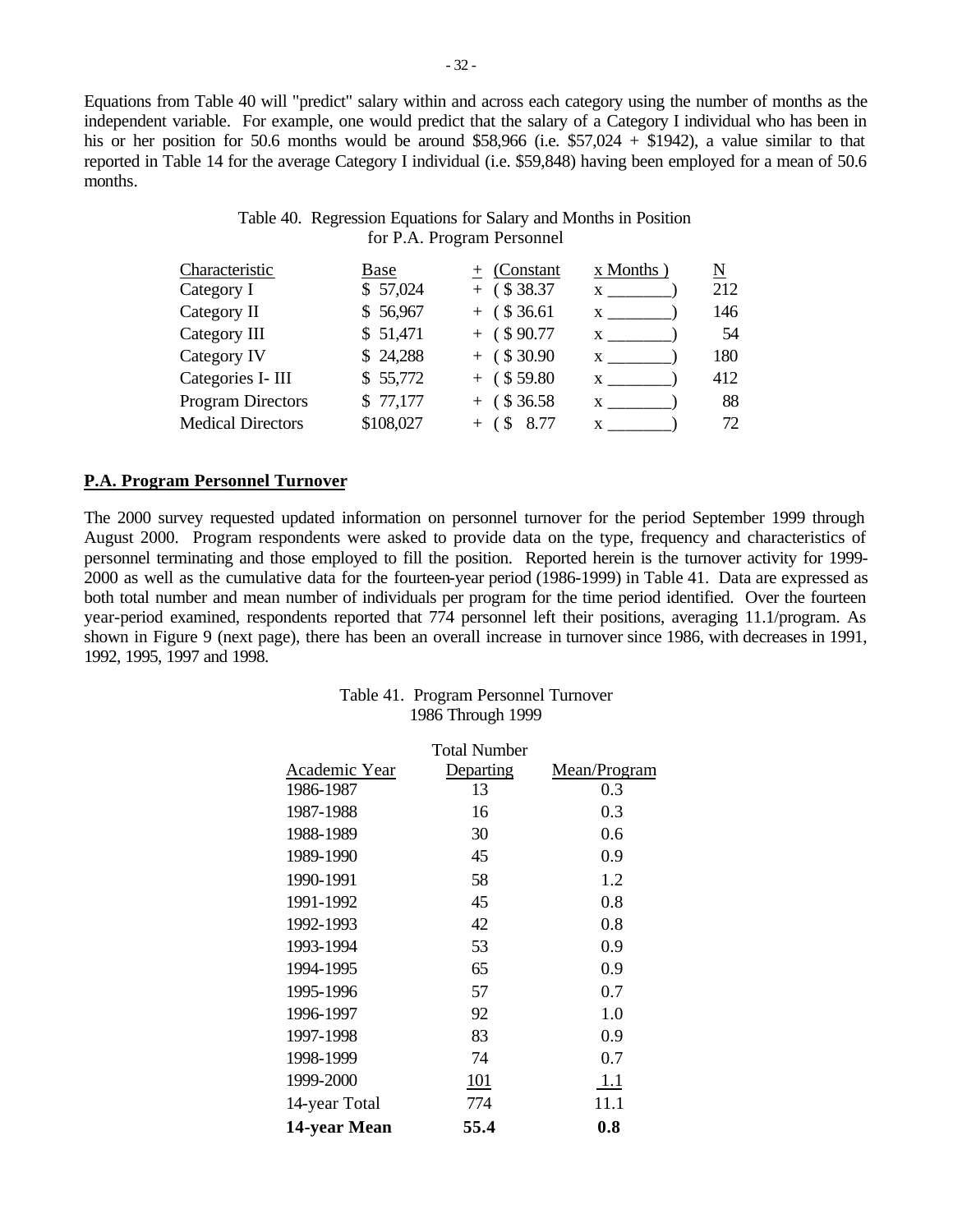During the 1999-2000 academic year, 101 P.A. program personnel departed (N=100 programs reported information) for an average of 1.1 per program. In 1999, personnel turnover per program was almost twice the overall 14-year mean of 55.4 personnel departing per year, an average of 0.8 persons departing/program.



Our best estimate of the mean number of core program personnel is 11 per program, and includes one program and medical director, 5.2 P.A.'s and 0.9 non-P.A.'s and 3.1 Category IV personnel. Given the average turnover per year we estimate that 10% of program personnel departed this year (1.1/11), lower than the rate of 7% the previous year.

The number of personnel (and mean/program) departing over the past fourteen years and those departing in 1999, by region, is shown in Table 42 and illustrated in Figure 10 (next page). Turnover varied by region. For example, programs in the Heartland region reported the highest turnover (1.50 per program) while programs in the Eastern region had the lowest rate of turnover (0.81 per program).

| Table 42. Program Personnel Turnover by Region, 1986 Through 1999 |  |  |  |  |
|-------------------------------------------------------------------|--|--|--|--|
|                                                                   |  |  |  |  |

| Consortia    | Number      | Number     | 1999 Mean/ |                          |
|--------------|-------------|------------|------------|--------------------------|
| Region       | in 14 Years | in 1999    | Program    | $\underline{\mathbf{N}}$ |
| Northeastern | 139         | 22         | 1.00       | 22                       |
| Eastern      | 102         | 13         | 0.81       | 16                       |
| Southeastern | 122         | 12         | 0.86       | 14                       |
| Midwestern   | 152         | 20         | 1.11       | 18                       |
| Heartland    | 112         | 15         | 1.50       | 10                       |
| Western      | 147         | <u> 19</u> | 1.27       | 15                       |
| <b>Total</b> | 774         | 101        | 1.06       | 95                       |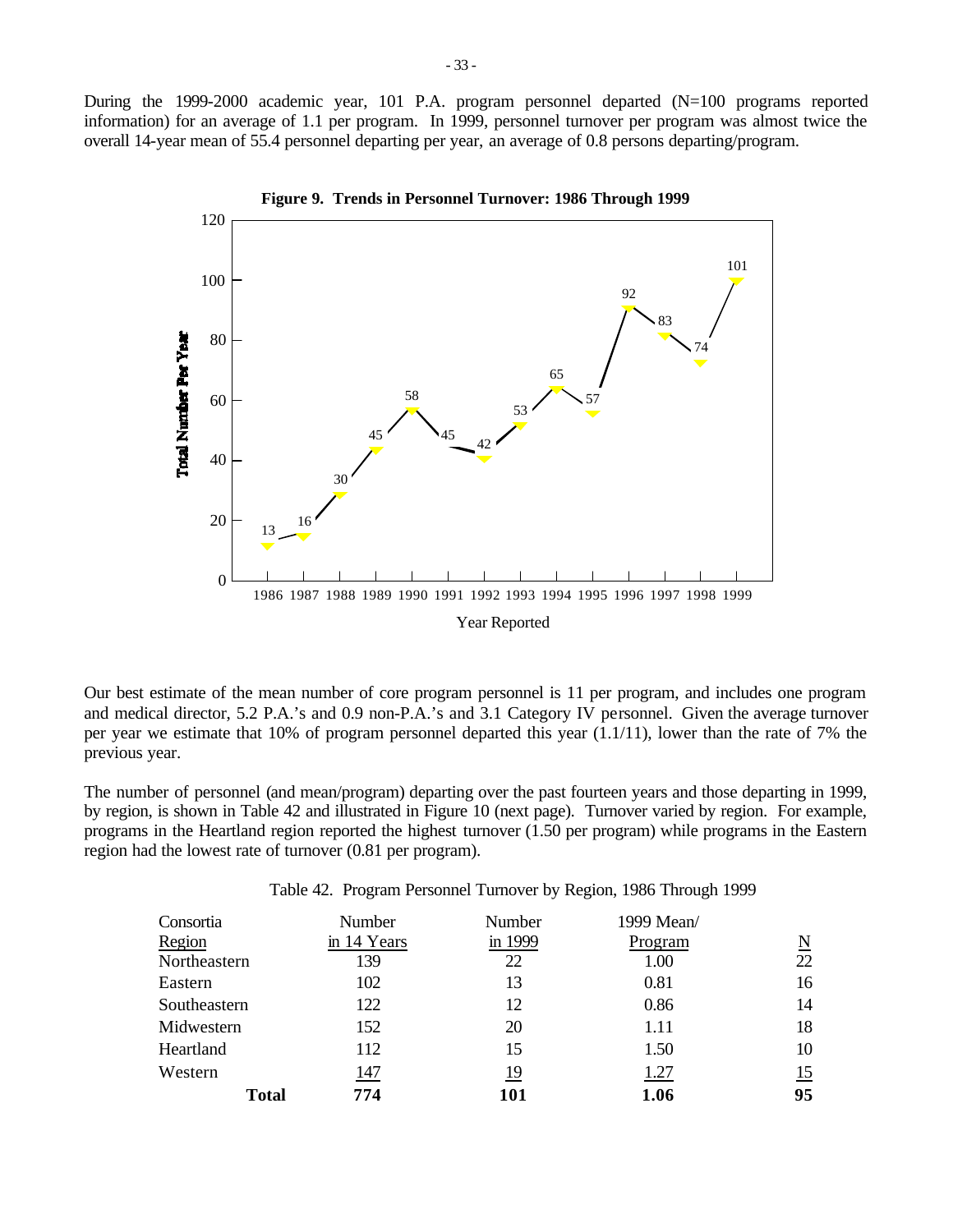

**(From 9/1/1999 Through 8/31/2000) Figure 10. Personnel Turnover By Region: 1999-2000**

A comparison of the number and category of personnel departing, those employed, percent of positions unfilled and mean number of weeks to fill the position are shown in Table 43. Overall, 101 program personnel (twenty Category IV) departed in 1999 with turnover highest among Category I personnel and least for Category III. On average 8.4 weeks were required to fill a position. Filling Category I positions averaged 5.7 weeks while 11.1 weeks were required to fill Category II positions.

| Category                | Number<br>Departed | Number<br>Employed | Percent<br>Unfilled | Weeks to Fill<br>Position |
|-------------------------|--------------------|--------------------|---------------------|---------------------------|
|                         | 39                 | 36                 | 7.7%                | 5.7                       |
| Н                       | 27                 | 26                 | 3.7%                | 11.1                      |
| Ш                       | 5                  | 5                  | 0.0%                | 7.2                       |
| IV                      | 20                 | 18                 | 10.0%               | 6.1                       |
| Program Director        | 4                  | 3                  | 25.0%               | 9.1                       |
| <b>Medical Director</b> | 5                  | $\overline{4}$     | 20.0%               | <u>8.4</u>                |
| Total                   | 101                | 92                 | 8.9%                | 8.4                       |

Table 43. Comparison of Personnel Turnover in 1999 by Category

Table 44 (next page) shows the characteristics of personnel departing and those employed. On average, personnel departed in 1999 were older (1.6 years) than those employed. A higher percentage of males were employed than departed. A higher percentage of non-white personnel were employed than departed.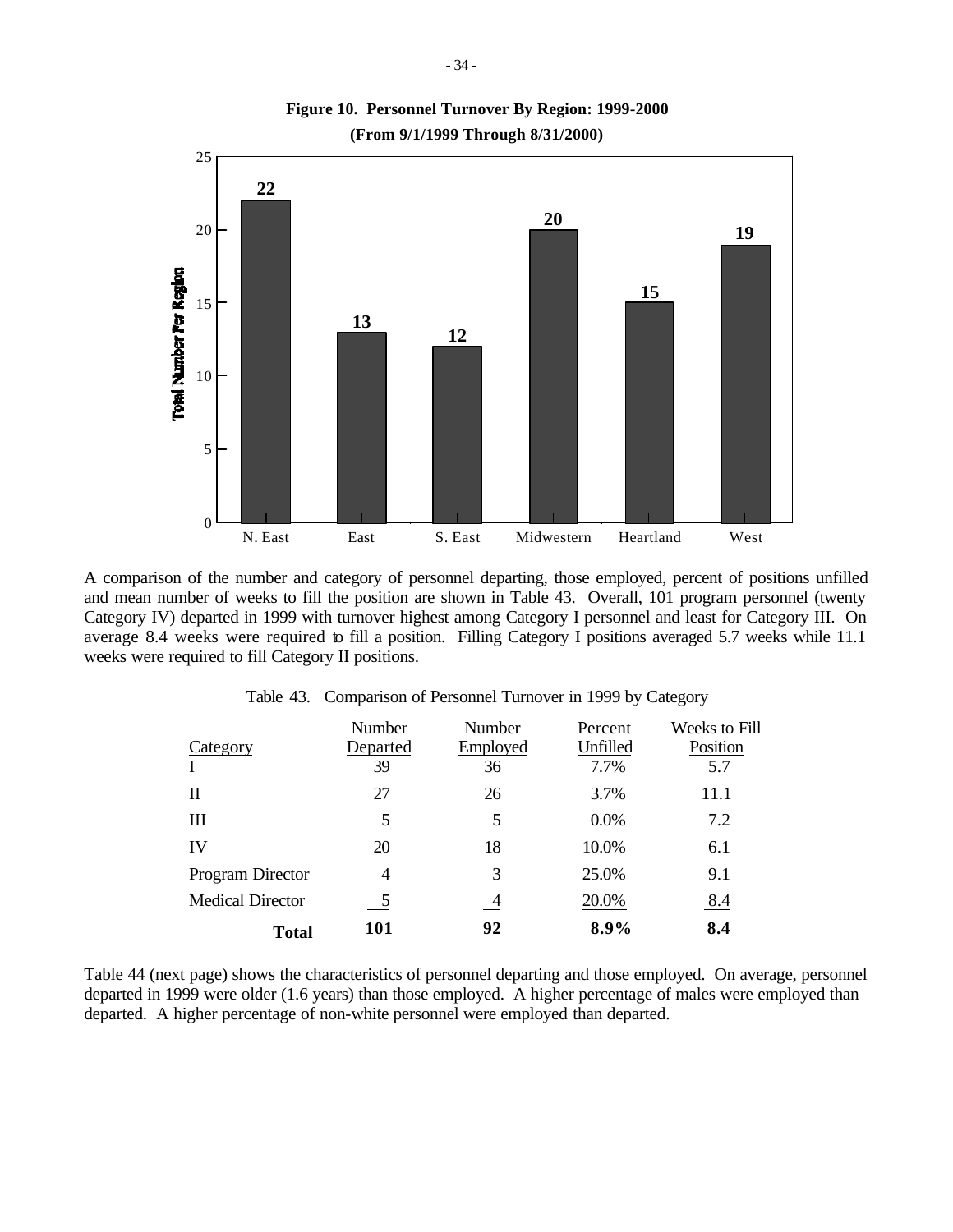|                | <b>Program Personnel</b> |                        |          |                     |  |
|----------------|--------------------------|------------------------|----------|---------------------|--|
| Characteristic | Departed                 |                        | Employed |                     |  |
| Mean Age (yrs) | 42.1                     |                        | 40.5     |                     |  |
| Range          | $21-65$                  |                        | 21-66    |                     |  |
| Gender         | (% )                     | $\underline{\text{N}}$ | $(\%)$   | $\underline{\rm N}$ |  |
| Male           | 33.7%                    | 34                     | 41.3%    | 38                  |  |
| Female         | 66.3%                    | 67                     | 58.7%    | 54                  |  |
| Ethnicity      |                          |                        |          |                     |  |
| White          | 83.2%                    | 84                     | 73.9%    | 68                  |  |
| Non-White      | 16.8%                    | 17                     | 26.1%    | 24                  |  |

| Table 44. Characteristics of Personnel Departed and Employed in 1999 |  |
|----------------------------------------------------------------------|--|
| Drogram Dorsonnal                                                    |  |

The academic characteristics of personnel departing and those filling the vacated positions are shown in Table 45. Doctorate includes Ph.D., Ed.D., M.D and J.D. As indicated in Table 45, the majority of personnel employed held a masters degree (43%) as their highest credential, of those departing, 40 held a baccalaureate degree (44.9%) and 34 held a masters degree (38.2%). In addition, the majority of personnel departing were P.A.'s (62.4%) and those employed to fill these positions were also P.A.'s (80.4%).

|                       | Program Personnel |          |               |          |  |
|-----------------------|-------------------|----------|---------------|----------|--|
| <b>Highest Degree</b> | N                 | Departed | N             | Employed |  |
| Associate/Certificate | 3                 | 3.4%     | $\mathcal{D}$ | 2.9%     |  |
| <b>Baccalaureate</b>  | 40                | 44.9%    | 28            | 40.0%    |  |
| <b>Masters</b>        | 34                | 38.2%    | 30            | 42.9%    |  |
| Doctoral              | 12                | 13.5%    | 10            | 14.3%    |  |
|                       |                   |          |               |          |  |
| P.A. Credentialed     | 63                | 62.4%    | 74            | 80.4%    |  |

Table 45. P.A. Program Personnel Turnover in 1999: Academic Characteristics

The reasons cited for personnel turnover during 1999 and the fourteen-year totals, are shown in Table 46. In 1999, almost one-fourth (23%) of the individuals departing did so for geographic relocation. Eleven cited career advancement as the reason for leaving their position. The "Other" category includes reasons such as unknown, travel, family and illness. Over the fourteen-year period, career advancement was the primary reason for departing followed by geographic relocation and a return to clinical practice.

# Table 46. P.A. Program Personnel Turnover: Reasons for Termination in 1999 Compared to the Fourteen -Year Totals

|                                    |          | 1999  |     | 14-Year Totals |
|------------------------------------|----------|-------|-----|----------------|
| <b>Reasons for Terminating</b>     | <u>N</u> | (%)   | N   | $(\%)$         |
| Career Advancement                 | 11       | 14.9% | 174 | 25.2%          |
| Geographic Relocation              | 17       | 23.0% | 132 | 19.1%          |
| <b>Return to Clinical Practice</b> | 10       | 13.5% | 117 | 16.9%          |
| Retired                            | 2        | 2.7%  | 39  | 5.6%           |
| <b>Job Dissatisfaction</b>         | 3        | 4.1%  | 33  | 4.8%           |
| Returned to School                 | 4        | 5.4%  | 30  | 4.3%           |
| Termination                        | 11       | 14.9% | 25  | 3.6%           |
| <b>Salary Dissatisfaction</b>      | 1        | 1.4%  | 23  | 3.3%           |
| <b>Family Obligations</b>          | 4        | 5.4%  | 11  | 1.6%           |
| Other                              | 11       | 14.9% | 107 | 15.5%          |
| Total                              | 74       | 100%  | 691 | 100.0%         |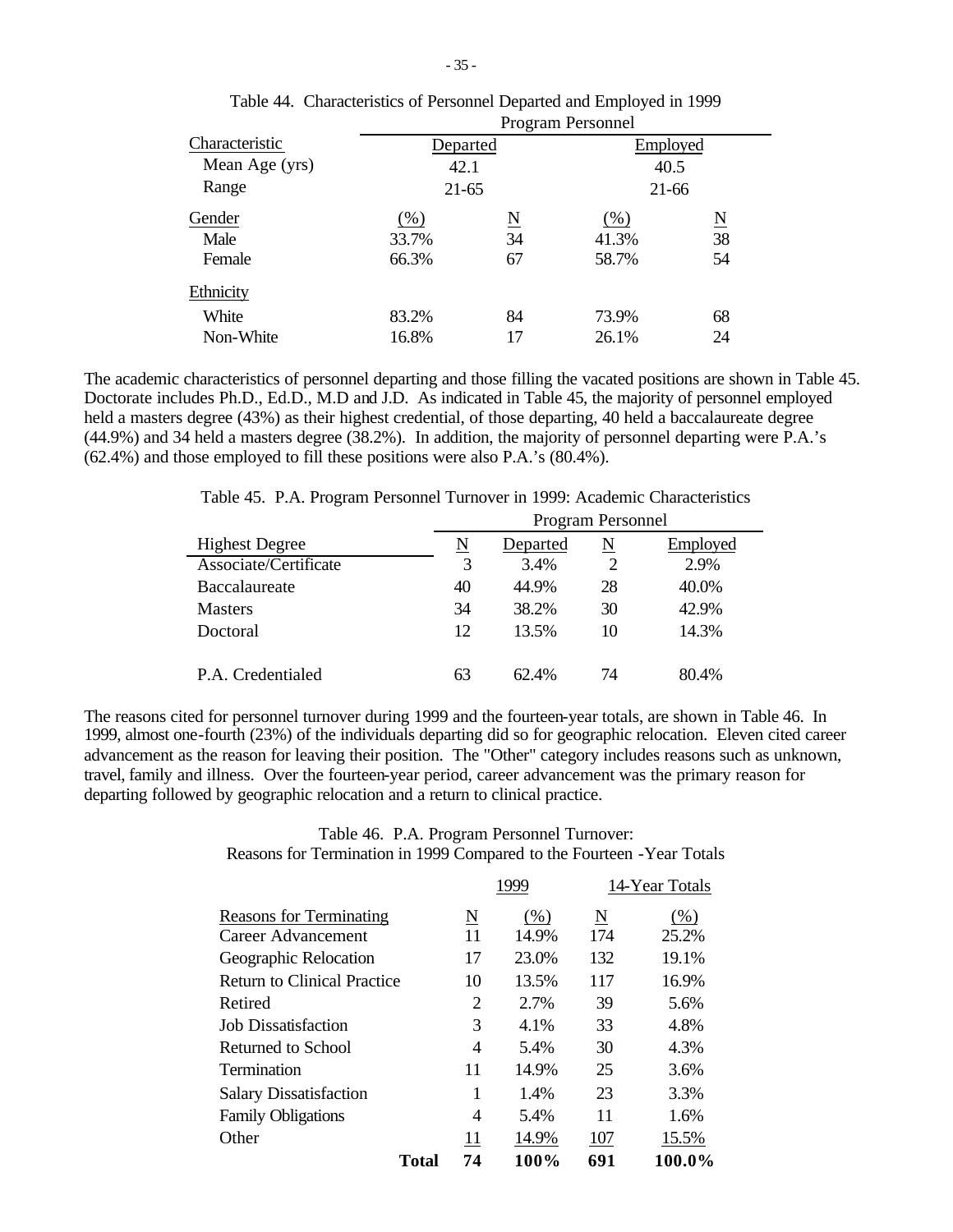A comparison of sala ries and months in position between personnel departing and those employed is shown for each year in Table 47. On average, over the fourteen-year period, there has been a mean salary increase of 3.1% for newly employed individuals as compared to those departing.

|               |                     | Salary    | 1980 THrough 1999<br>Months in | <b>Salary New</b> | <b>Months Prior</b> |
|---------------|---------------------|-----------|--------------------------------|-------------------|---------------------|
| Academic Year | $\underline{\rm N}$ | Departing | Position                       | Employee          | Position            |
| 1986-1987     | 13                  | \$30,868  | 41.3                           | \$30,000          | 35.0                |
| 1987-1988     | 16                  | \$30,900  | 73.1                           | \$33,500          | 57.4                |
| 1988-1989     | 30                  | \$33,000  | 43.5                           | \$34,000          | 38.1                |
| 1989-1990     | 45                  | \$34,000  | 41.8                           | \$38,000          | 55.5                |
| 1990-1991     | 58                  | \$38,200  | 22.7                           | \$40,000          | 52.3                |
| 1991-1992     | 45                  | \$38,960  | 39.4                           | \$38,450          | 47.2                |
| 1992-1993     | 40                  | \$44,748  | 48.1                           | \$43,151          | 54.7                |
| 1993-1994     | 46                  | \$43,857  | 31.5                           | \$44,667          | 52.3                |
| 1994-1995     | 58                  | \$44,118  | 48.4                           | \$45,536          | 45.3                |
| 1995-1996     | 43                  | \$46,771  | 35.0                           | \$51,127          | 39.6                |
| 1996-1997     | 78                  | \$47,523  | 48.9                           | \$51,533          | 46.6                |
| 1997-1998     | 75                  | \$48,926  | 42.0                           | \$53,366          | 45.7                |
| 1998-1999     | 64                  | \$51,402  | 46.4                           | \$55,479          | 40.1                |
| 1999-2000     | 94                  | \$48,523  | 42.1                           | \$47,899          | 26.5                |
| 14-Year Mean  | 604                 | \$43,124  | 41.1                           | \$44,476          | 46.0                |

| Table 47. Salaries of Departing and Newly Employed Personnel, |
|---------------------------------------------------------------|
| 1986 Through 1999                                             |

The greatest salary differences between departing and newly employed personnel were in 1989-90 (11.8%) and 1995-96 (9.3%). Overall, personnel departing had been in their positions an average of 41 months, while those employed had been in their previous position five months longer (46 months).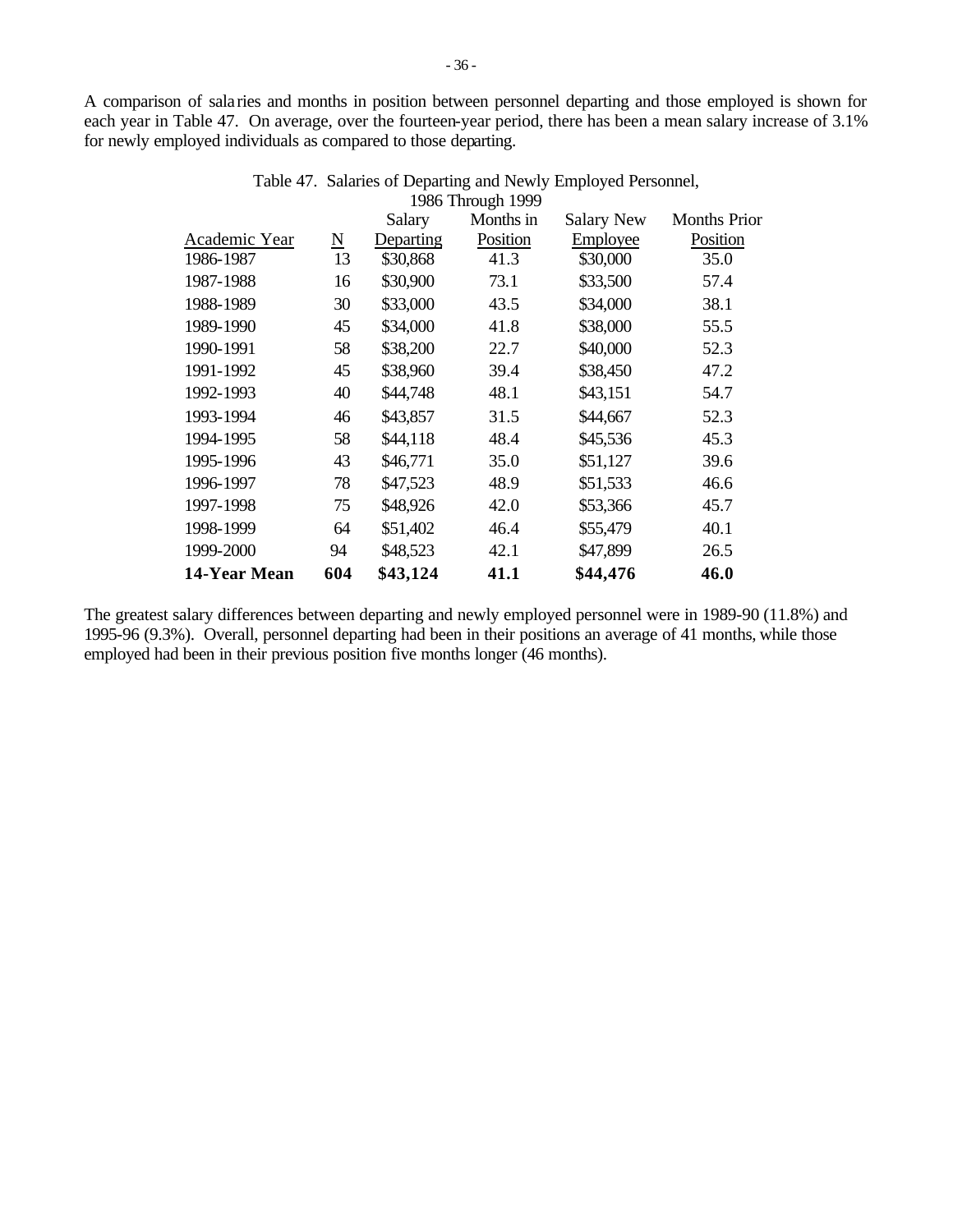# **SECTION III. P.A. APPLICANT AND STUDENT CHARACTERISTICS**

## **Physician Assistant Student Enrollment**

The maximum capacity and current enrollment of P.A. students in the most recently enrolled classes, 2000-2001 (first-year class), 1999-2000 (second-year class) and 1998-1999 (third-year class) are shown in Table 48. The proportion of maximum capacity that remained unfilled and the resident status of the students are also presented. The dates in parentheses indicate the academic year of admission and the number indicates the programs responding.

| First-Year Class  | Mean   | Maximum<br>Capacity<br>39.6 | Current<br>Enrollment<br>38.2 | % Capacity<br>Unfilled<br>4.0% | % Residents<br>71.9% |
|-------------------|--------|-----------------------------|-------------------------------|--------------------------------|----------------------|
| $(2000-2001)$     | Median | 35.5                        | 35.0                          | 3.5%                           | 65.0%                |
|                   | Range  | $(10-186)$                  | $(10-186)$                    | $(0-42\%)$                     | $(0-100\%)$          |
|                   | Number | 102                         | 102                           | 102                            | 87                   |
| Second-Year Class | Mean   | 41.3                        | 37.1                          | 7.5%                           | 73.4%                |
| $(1999 - 2000)$   | Median | 35.0                        | 33.0                          | 7.0%                           | 70.0%                |
|                   | Range  | $(9-244)$                   | $(9-204)$                     | $(0-43%)$                      | $(0-100\%)$          |
|                   | Number | 99                          | 99                            | 47                             | 85                   |
| Third-Year Class  | Mean   | 39.1                        | 33.1                          | 20.6%                          | 71.9%                |
| $(1998-1999)$     | Median | 36.0                        | 29.0                          | 12.5%                          | 70.0%                |
|                   | Range  | $(4-120)$                   | $(4-75)$                      | $(0-37.5%)$                    | $(0-100\%)$          |
|                   | Number | 18                          | 17                            | 17                             | 15                   |
| All Classes       | Mean   | 86.5                        | 78.8                          | 7.1%                           | 71.6%                |
|                   | Median | 75.0                        | 71.0                          | 4.5%                           | 60.0%                |
|                   | Range  | $(15-390)$                  | $(15-390)$                    | $(0-61\%)$                     | $(0-100\%)$          |
|                   | Number | 102                         | 102                           | 102                            | 90                   |
|                   |        |                             |                               |                                |                      |

Table 48. Maximum Class Capacity and Current Enrollment in Physician Assistant Programs

\* Includes both full- and part-time students.

The mean maximum capacity for the first-year class remained about the same as last year (39.9) and is reported as 39.6; the mean maximum capacity for the second-year class increased from last year (from 38.9 to 41.3); and the mean maximum capacity for the third-year class increased from 36.8 to 39.1 students. The maximum capacity for all classes increased by 3.2 students per program from last year. It should be noted that some of the programs with students in a "third year" were cases where there was a 1-6 month overlap between the second and third year of the curriculum (i.e., programs that were 25, 28, 30 months in length). It should also be noted that four of the newly established programs had not matriculated students to the second-year at the time data was collected.

The medians for the maximum capacity and current enrollment of the classes are listed on the table. Note that the medians are lower than the mean in each category.

The percent of capacity unfilled for the first-year class was 4.0% and 7.5% for the senior class (the latter figure likely reflects factors like attrition during the previous year). Maximum capacity of P.A. programs varied extensively for both first- and second-year classes, ranging from 9 to 244. The maximum capacity for all classes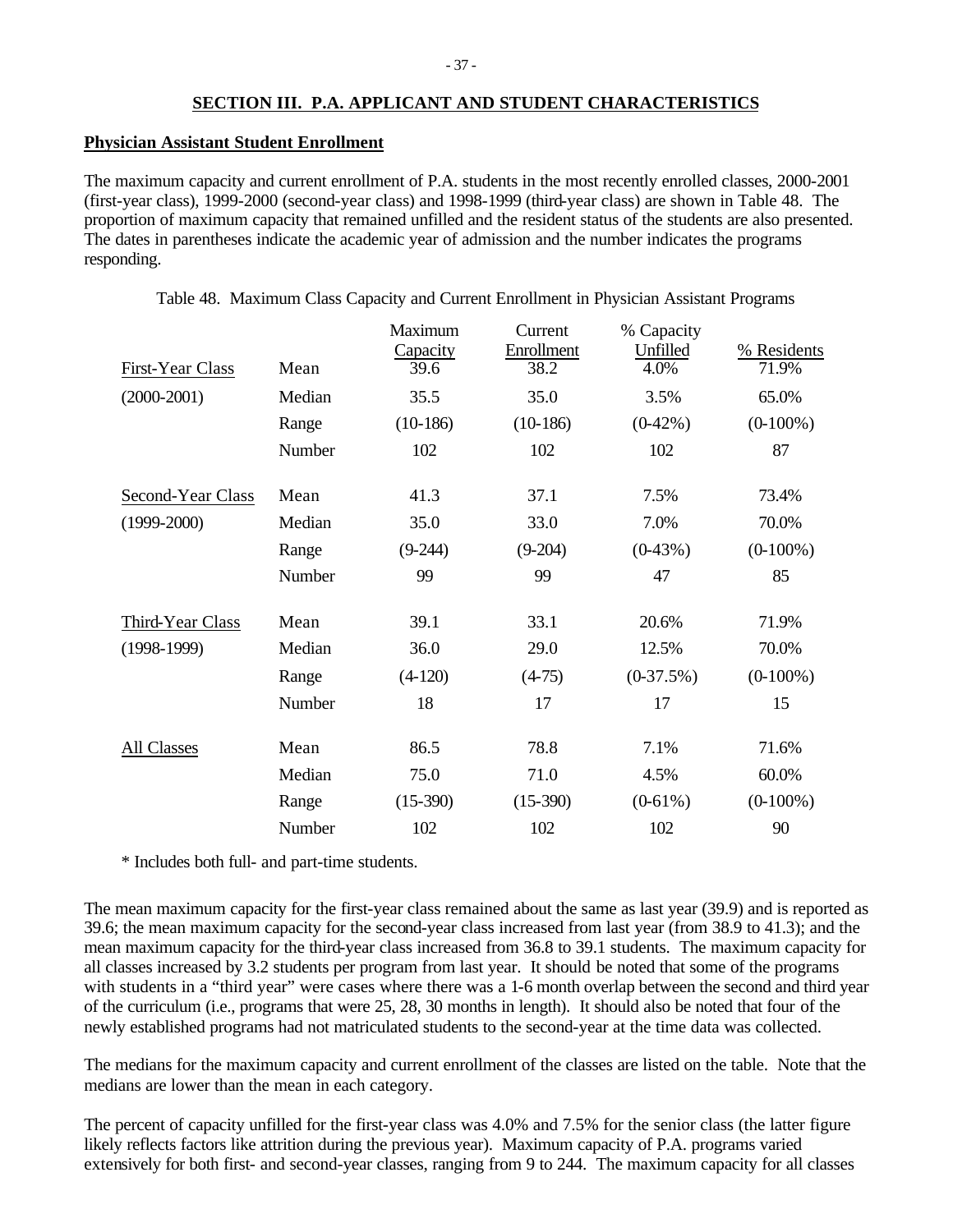averaged 86.5 students and with a mean enrollment of 78.8 students, approximately 7.1% of the maximum capacity (all classes) remained unfilled.

Current enrollment in the first-year class averaged 38.2 students per program (102 programs; range 10 to 186) and 37.1 students/program in the second-year class. In comparison, the number of first- and second-year students in the previous year was 38.2 and 36.6, respectively. It should be noted that the enrollment figures include both fulltime and part-time students, the latter accounting for only 2.3% of the enrollment. On average, approximately 72% of the students in the first-year and 73% of the second-year class were residents of the state in which the program was located.

The current enrollment for all classes by gender and full- and part-time student status is shown in Table 49. The majority of both full-time and part-time students were female, averaging around 64%. Sixteen programs reported that a "third-year class" was enrolled.

|                   |              | $1st$ Year Class (N=102) |                    |              | $2nd$ Year Class (N=99) |                    |             | $3rd$ Year Class (N=16) |                   |
|-------------------|--------------|--------------------------|--------------------|--------------|-------------------------|--------------------|-------------|-------------------------|-------------------|
| Full-Time<br>Male | Mean<br>13.4 | (% )<br>35.1%            | Range<br>$1 - 136$ | Mean<br>13.7 | $(\%)$<br>36.9%         | Range<br>$3 - 170$ | Mean<br>9.0 | (%)<br>27.2%            | Range<br>$1 - 22$ |
| Female            | 24.8         | 64.9%                    | $5 - 61$           | 23.4         | 63.1%                   | $6 - 68$           | 24.1        | 72.8%                   | $3-61$            |
| <b>Total</b>      | 38.2         | 100%                     |                    | 37.1         | 100%                    |                    | 33.1        | 100%                    |                   |
|                   |              | $1st$ Year Class (N=6)   |                    |              | $2nd$ Year Class (N=4)  |                    |             | $3rd$ Year Class (N=0)  |                   |
| Part-Time         | Mean         | (% )                     | Range              | Mean         | $(\%)$                  | Range              | Mean        | (% )                    | Range             |
| Male              | 4.3          | 47.8%                    | -7<br>$1 -$        | 2.5          | 27.8%                   | $1 - 5$            | N/A         | N/A                     | N/A               |
| Female            | 4.7          | 52.2%                    | $1 - 18$           | 6.5          | 72.2%                   | $3-16$             | N/A         | N/A                     | N/A               |
| <b>Total</b>      | 9.0          | 100%                     |                    | 9.0          | 100%                    |                    |             |                         |                   |

It should be noted that respondents were asked to identify only those classes enrolled in the "professional" component of the curriculum, thus, a 4-year program may only have two years of "P.A.-specific" curriculum. Six programs reported they enrolled part-time students in the first year; four programs also indicated they had parttime students in the second year of the program and no programs reported part-time students in the third-year.

## **Trends in Maximum Capacity and Student Enrollment**

The mean maximum class capacity, total student enrollment and percent of capacity unfilled from 1984 through 2000 are shown in Table 50 (next page). Maximum capacity over the past seventeen years averaged 72 students for all classes and ranged from 56.1 to 87.4. The percent of capacity that remained unfilled varied around a mean of 11.9%, however has remained below the mean since 1991. The trends in enrollment, maximum and unfilled capacity are illustrated in Figure 11 (next page). Total enrollment from 1984 through 1988 averaged 47.1 students/program and varied little during that period. In the subsequent twelve years (1989-2000) enrollment averaged 71.4 and showed an overall increase of 64%, from 50.2 students to 82.5 students. This current year has seen an increase in the current enrollment/program by 3%.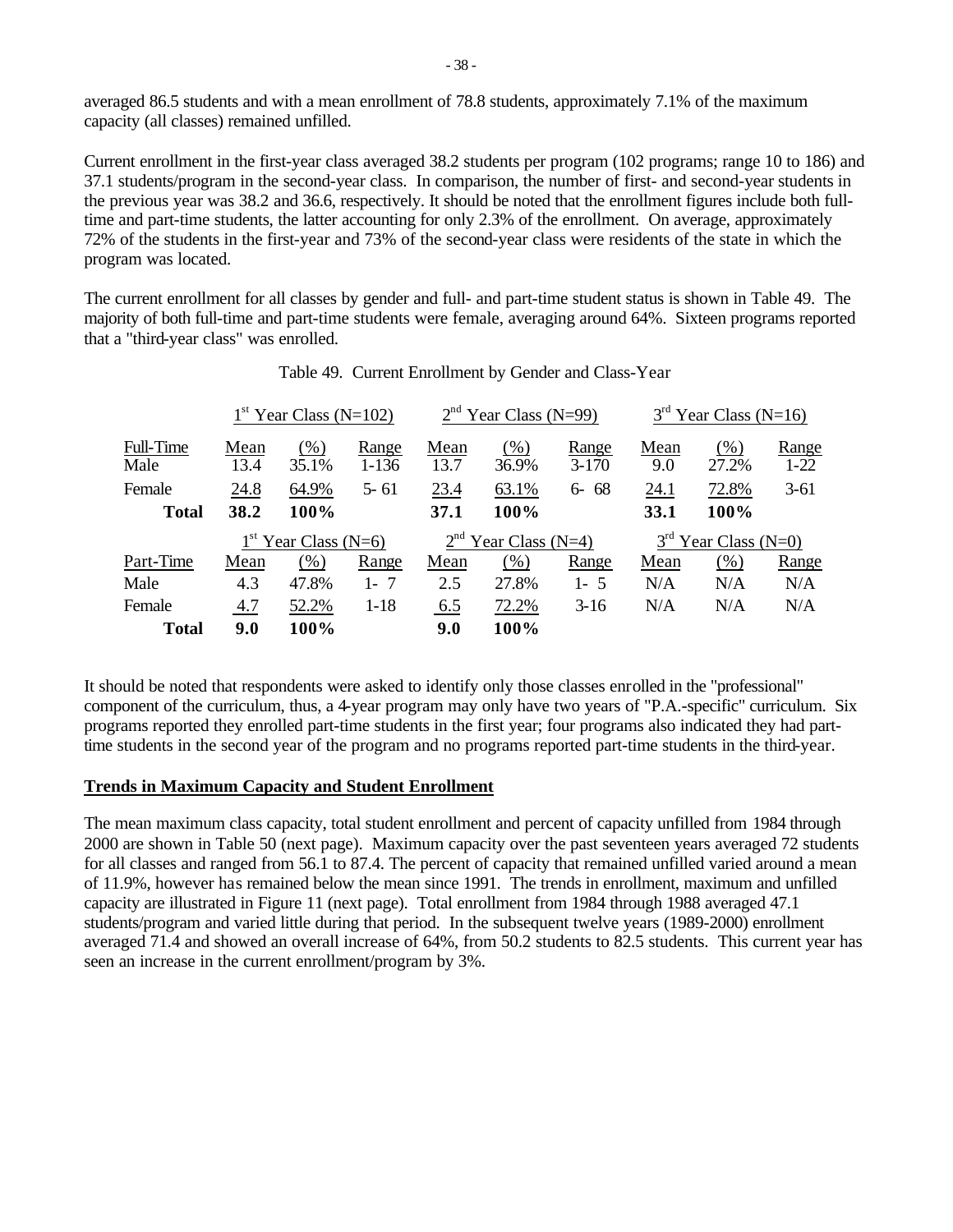|             |            | Maximum     | Current            | Percent  |
|-------------|------------|-------------|--------------------|----------|
| Academic    | Programs   | Capacity    | Enrollment         | Capacity |
| Year        | Responding | All Classes | <b>All Classes</b> | Unfilled |
| 1984-1985   | 39         | 58.2        | 47.0               | 17.8%    |
| 1985-1986   | 44         | 60.4        | 46.7               | 21.3%    |
| 1986-1987   | 47         | 61.9        | 49.1               | 18.8%    |
| 1987-1988   | 48         | 57.4        | 47.3               | 19.6%    |
| 1988-1989   | 48         | 56.1        | 45.6               | 16.3%    |
| 1989-1990   | 45         | 58.9        | 50.2               | 14.8%    |
| 1990-1991   | 50         | 68.1        | 56.6               | 16.9%    |
| 1991-1992   | 50         | 69.7        | 62.1               | 9.2%     |
| 1992-1993   | 57         | 71.8        | 65.1               | 8.9%     |
| 1993-1994   | 56         | 72.7        | 67.9               | 5.1%     |
| 1994-1995   | 61         | 85.4        | 78.6               | 5.5%     |
| 1995-1996   | 68         | 83.2        | 79.4               | 6.1%     |
| 1996-1997   | 77         | 83.6        | 77.3               | 7.3%     |
| 1997-1998   | 95         | 84.1        | 81.3               | 9.8%     |
| 1998-1999   | 96         | 87.4        | 82.5               | 8.5%     |
| 1999-2000   | 105        | 83.3        | 76.7               | 9.0%     |
| 2000-2001   | 102        | 86.5        | <u>78.8</u>        | 7.1%     |
| 17-Yr. Mean | 64.1       | 72.3        | 64.3               | 11.9%    |

Table 50. Total Student Enrollment of All Classes, 1984 Through 2000

**Figure 11. Trends in Enrollment: 1984 Through 2000**



Year Reported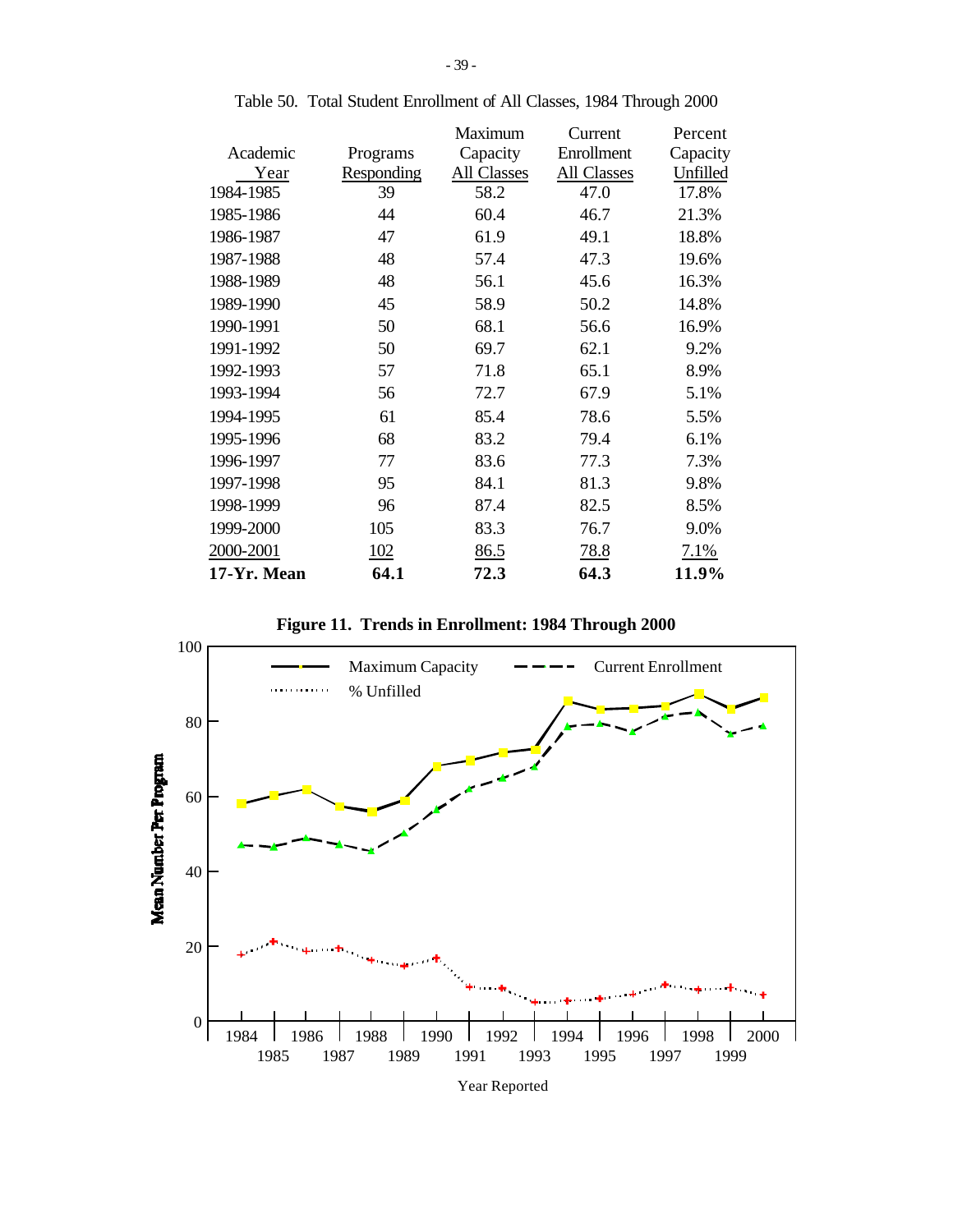# **P.A. Applicants and Students Enrolled**

The number of applicants and those enrolled in the most recent P.A. class (2000-2001) is shown in Table 51. In addition, information on those accepted and the mean number of full- and part-time students is also provided. The typical program received 199.7 applications for the class entering in 2000-2001, ranging from 25 to 621 applicants. This represented a 16.3% decrease (39 applicants/program) from the 239 applicants per program the previous year.

|            | Number     | Number   |         | Number Enrolled |              |
|------------|------------|----------|---------|-----------------|--------------|
|            | Applicants | Accepted | $F.T.*$ | $P.T.*$         | <b>Total</b> |
| Mean       | 199.7      | 48.5     | 39.6    | 0.5             | 40.1         |
| Median     | 165.0      | 40.0     | 32.0    | 0.0             | 32.0         |
| Range      | 25-621     | 10-186   | 10-186  | $0-23$          | 10-186       |
| # Programs | 80         | 91       | 101     | 101             | 101          |

Table 51. Applicant and Student Characteristics, Class of 2000-2001

 $*$  F.T. = Full-Time; P.T. = Part-Time

On average, 48.5 students were accepted and 40.1 students per program were enrolled in the first-year class (101 programs; range from 10-186); only 1.2% were part-time students (0.5/program). These findings mark an increase (22%) in first-year enrollment over the 17-year average (i.e., 40.1/program versus an average of 32.8/program). Twenty-four percent of the applicant pool was accepted (48.5/199.7) and of these, 82% were enrolled (39.6/48.5), thus an average of 18% of those accepted elected not to enroll in a particular program. Overall, 20% of the applicants were enrolled in 2000 (40/200). The ratio of applicants to enrollees was over 5.0:1, a lower ratio than the 6.1:1 value in the previous year.

# **Applicants and Students Enrolled by Consortia Region**

A comparison between the mean number of applicants by consortia region is shown in Table 52 and Figure 12 (next page), 'N' indicates the number of programs responding. Programs in the Southeastern region averaged 248 applicants per program, while programs in the Heartland region, 153 per program. The Heartland region had the largest decrease in the number of applicants from last year (29.3%). The Eastern and Southeastern regions showed slight increases in the average number of applicants.

|              |    | Applicants |             |     | Enrollees |       |
|--------------|----|------------|-------------|-----|-----------|-------|
| Consortia    |    |            | % Change    |     |           |       |
| Region       | N  | Total      | Prev. Year  | N   | Total     | Ratio |
| Northeastern | 16 | 215.1      | $-23.8%$    | 21  | 39.3      | 5.5:1 |
| Eastern      | 11 | 162.6      | $+$ 1.6%    | 16  | 36.1      | 4.5:1 |
| Southeastern | 15 | 248.3      | 0.6%<br>$+$ | 15  | 43.1      | 5.8:1 |
| Midwestern   | 17 | 161.3      | $-10.7\%$   | 22  | 35.0      | 4.6:1 |
| Heartland    | 9  | 152.9      | $-29.3%$    | 12  | 45.8      | 3.3:1 |
| Western      | 12 | 241.8      | $-25.3%$    | 15  | 45.1      | 5.4:1 |
| <b>Total</b> | 80 | 199.7      | $-16.4%$    | 101 | 40.1      | 5.0:1 |

Table 52. Number of Applicants and Enrollees by Region

The largest number of enrollees was in the Heartland region (45.8) and the smallest number was in the Midwestern region (35.0).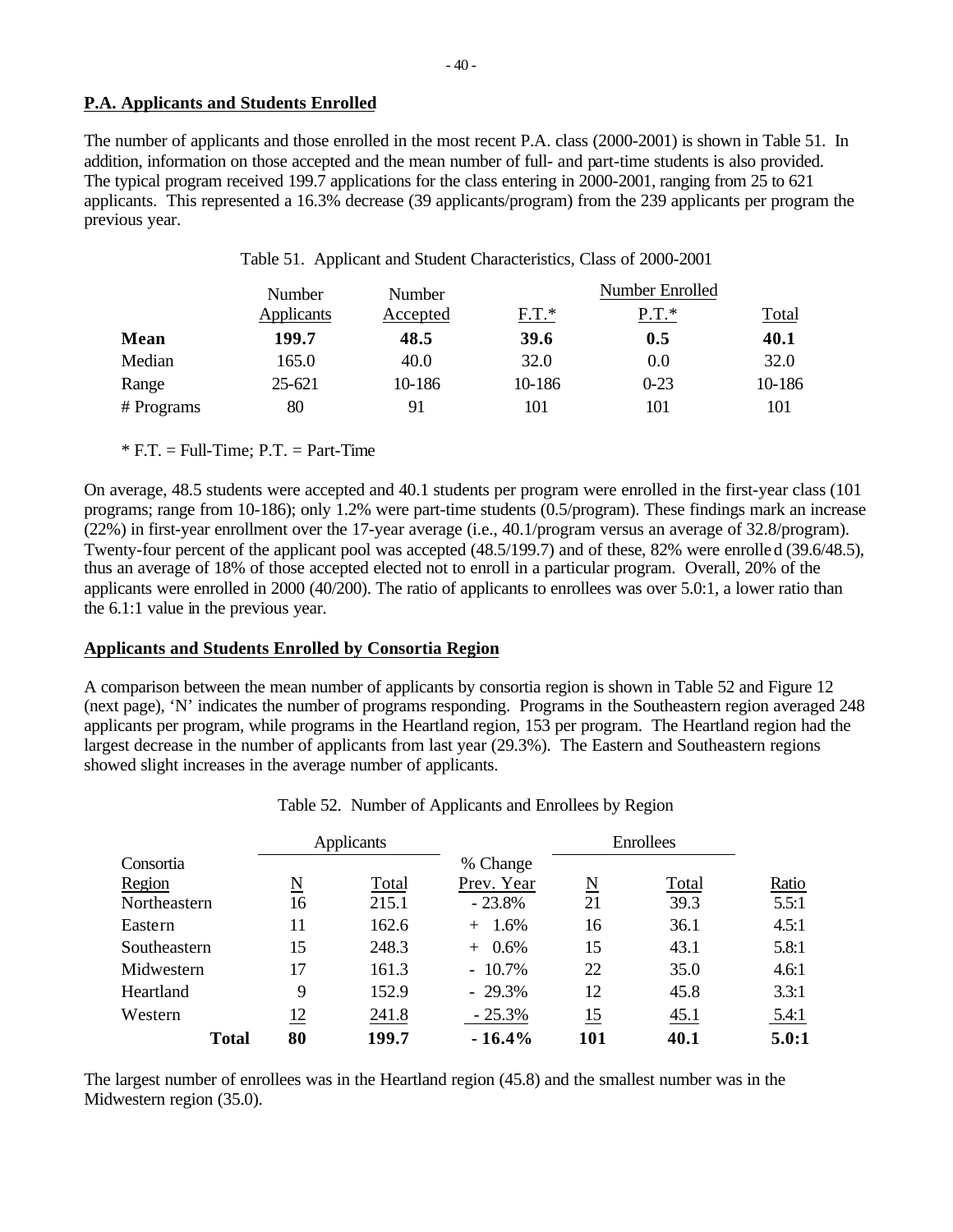

# **Trends in P.A. Student Enrollment, 1983 Through 2000**

The number of applicants and students enrolled in P.A. programs for the eighteen-year period from 1983 through 2000 are shown in Table 53 and Figure 13 (next page).

| Academic    | Mean Number |                   | Mean Number |            | Mean Number |     | Mean Ratio   |
|-------------|-------------|-------------------|-------------|------------|-------------|-----|--------------|
| Year        | Applicants  | $(\underline{N})$ | Accepted    | <u>(N)</u> | Enrolled    | (N) | Appl./Enroll |
| 1983-1984   | N/A         | --                | N/A         |            | 24.0        | 43  | N/A          |
| 1984-1985   | 98.4        | 32                | 30.4        | 35         | 24.1        | 43  | 4.0:1        |
| 1985-1986   | 101.8       | 25                | 44.5        | 35         | 24.3        | 42  | 4.0:1        |
| 1986-1987   | 86.5        | 30                | 31.2        | 40         | 24.9        | 47  | 3.5:1        |
| 1987-1988   | 84.7        | 31                | 30.2        | 42         | 25.6        | 47  | 3.3:1        |
| 1988-1989   | 86.1        | 36                | 30.2        | 39         | 25.9        | 46  | 3.3:1        |
| 1989-1990   | 90.2        | 33                | 33.0        | 40         | 26.1        | 46  | 3.5:1        |
| 1990-1991   | 106.5       | 37                | 35.6        | 45         | 29.6        | 49  | 3.6:1        |
| 1991-1992   | 133.2       | 33                | 36.8        | 41         | 32.2        | 47  | 4.1:1        |
| 1992-1993   | 203.2       | 51                | 40.6        | 49         | 35.0        | 57  | 5.8:1        |
| 1993-1994   | 275.7       | 52                | 39.6        | 46         | 37.0        | 55  | 7.4:1        |
| 1994-1995   | 379.6       | 54                | 44.9        | 55         | 41.4        | 58  | 9.2:1        |
| 1995-1996   | 419.5       | 53                | 44.7        | 62         | 42.9        | 71  | 9.8:1        |
| 1996-1997   | 383.3       | 57                | 45.6        | 71         | 39.6        | 76  | 9.7:1        |
| 1997-1998   | 338.6       | 74                | 46.0        | 83         | 40.5        | 91  | 8.4:1        |
| 1998-1999   | 290.4       | 73                | 48.0        | 83         | 42.6        | 92  | 6.8:1        |
| 1999-2000   | 238.8       | 80                | 42.6        | 96         | 39.3        | 105 | 6.1:1        |
| 2000-2001   | 199.7       | 80                | 48.5        | 91         | 40.1        | 101 | 5.0:1        |
| 18-Yr. Mean | 206.9       | 48                | 39.5        | 56         | 33.0        | 62  | 6.0:1        |

Table 53. P.A. Applicants and Students Enrolled, 1983 Through 2000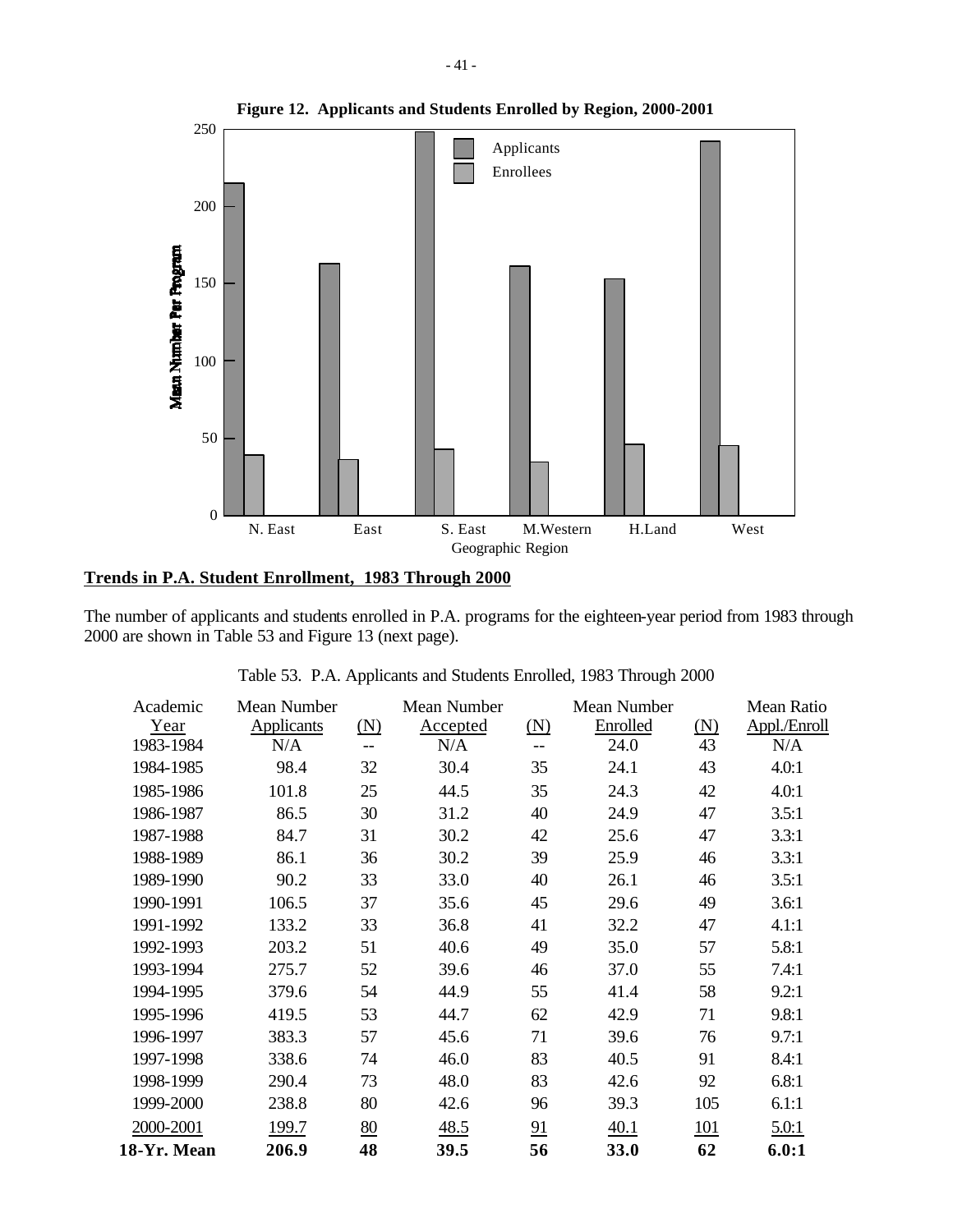From 1984 through 2000 the number of the applicants ranged from 84.7 to 419.5 persons, and averaged 207.3 over the seventeen-year period. Figure 13 illustrates the trends in the number of applicants and students enrolled from 1984 through 1999.



**Figure 13. Trends of Applicants and Students Enrolled: 1983 Through 2000**

The mean number of applicants/program remained relatively constant from 1984 through 1989, then increased systematically by over 350% until 1995. Since 1995, the number of applicants/program has decreased by 52%. There had also been a systematic increase in enrollees from 1984 through 1995. Since then, the mean number enrolled has fluctuated between 39 and 43. The average number of enrolle es over the eighteen-year period is 33.0 students/program.

The mean number and relative proportion of male and female students enrolled in P.A. programs over the past eighteen years are shown in Table 54 (next page). The proportion of female and male P.A. students enrolled from 1983 through 2000 remained relatively constant, averaging 61.1% and 39.2%, respectively. These figures include part-time students.

Trends in the percent of applicants enrolled are illustrated in Figure 14 (next page). The proportion of applicants enrolled systematically decreased from a high of 31% in 1987 to a low of 10% in 1995, with an increase to 20% in 2000.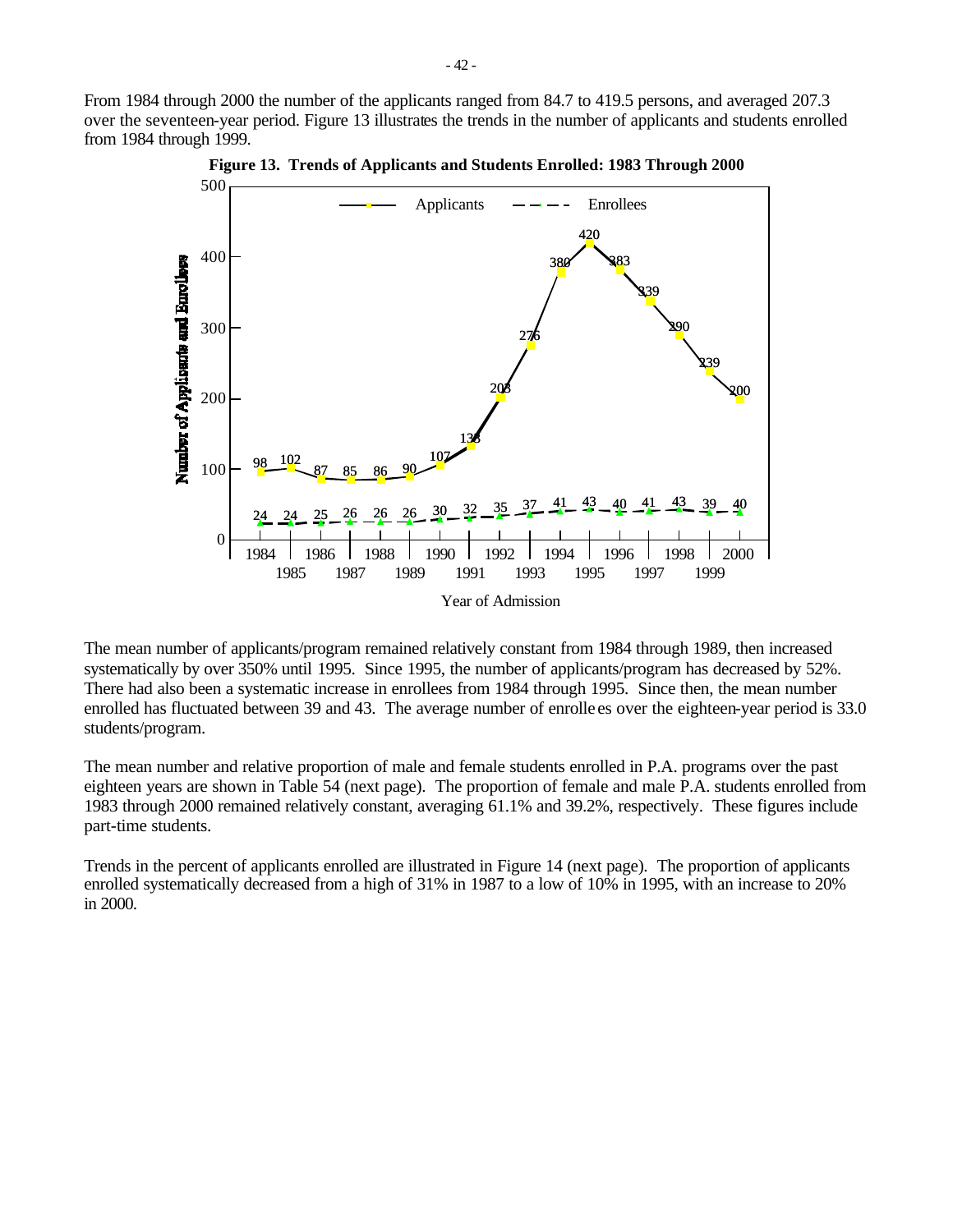| Academic   |                          |             | Female  |      | Male   | Total |                             |
|------------|--------------------------|-------------|---------|------|--------|-------|-----------------------------|
| Year       | $\underline{\mathbf{N}}$ | Mean        | $(\% )$ | Mean | $(\%)$ | Mean  | $\underline{\underline{N}}$ |
| 1983-1984  | 39                       | 13.6        | 58.4%   | 9.7  | 41.6%  | 24.0  | 43                          |
| 1984-1985  | 39                       | 14.6        | 61.6%   | 9.1  | 38.4%  | 24.1  | 43                          |
| 1985-1986  | 42                       | 15.3        | 63.0%   | 9.0  | 37.0%  | 24.3  | 41                          |
| 1986-1987  | 44                       | 15.5        | 62.2%   | 9.4  | 37.8%  | 24.9  | 47                          |
| 1987-1988  | 47                       | 15.7        | 61.6%   | 9.9  | 38.4%  | 25.6  | 47                          |
| 1988-1989  | 46                       | 16.2        | 62.3%   | 9.8  | 37.7%  | 25.9  | 46                          |
| 1989-1990  | 46                       | 16.4        | 62.8%   | 9.7  | 37.2%  | 26.1  | 46                          |
| 1990-1991  | 47                       | 16.3        | 55.1%   | 13.3 | 44.9%  | 29.6  | 49                          |
| 1991-1992  | 47                       | 19.4        | 60.2%   | 12.8 | 39.8%  | 32.2  | 47                          |
| 1992-1993  | 55                       | 20.7        | 59.8%   | 13.9 | 40.2%  | 35.0  | 56                          |
| 1993-1994  | 55                       | 22.2        | 61.5%   | 13.9 | 38.5%  | 37.0  | 55                          |
| 1994-1995  | 60                       | 24.4        | 60.2%   | 16.1 | 39.8%  | 41.1  | 55                          |
| 1995-1996  | 71                       | 22.8        | 58.2%   | 16.4 | 41.8%  | 39.2  | 71                          |
| 1996-1997  | 77                       | 23.5        | 61.4%   | 14.8 | 38.6%  | 38.3  | 77                          |
| 1997-1998  | 95                       | 24.4        | 61.9%   | 15.0 | 38.1%  | 39.4  | 95                          |
| 1998-1999  | 91                       | 25.0        | 62.5%   | 15.0 | 37.5%  | 40.0  | 91                          |
| 1999-2000  | 103                      | 24.0        | 62.8%   | 14.2 | 37.2%  | 40.2  | 103                         |
| 2000-2001  | 102                      | <u>24.8</u> | 64.9%   | 13.4 | 35.1%  | 38.2  | 102                         |
| 18-Yr Mean | 61                       | 19.7        | 61.1%   | 12.6 | 39.2%  | 32.5  | 62                          |

Table 54. First-Year Class Enrollment, 1983 Through 2000

**Figure 14. Trends in Percent of Applicants Enrolled: 1984 Through 2000**

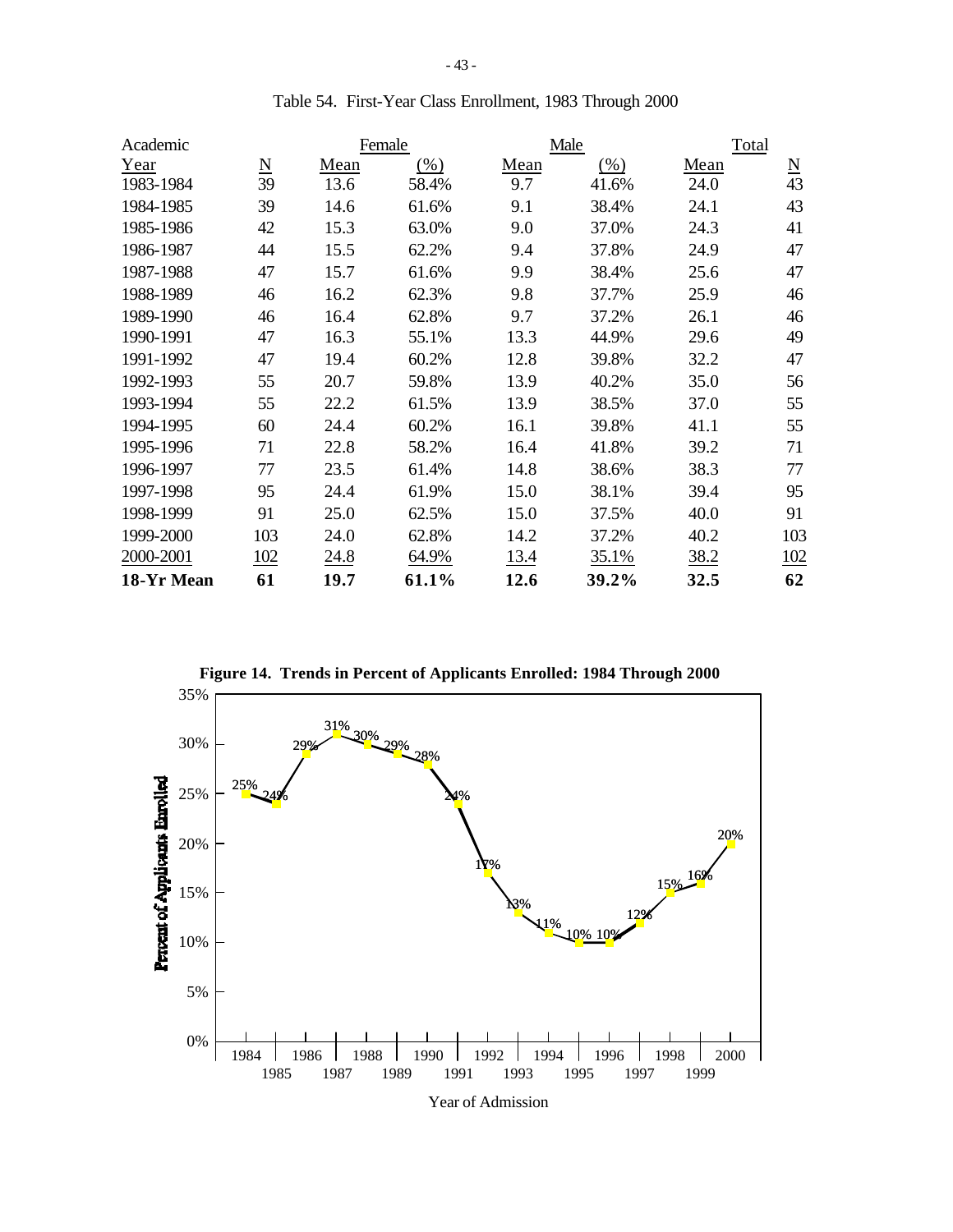### **Total Enrollment in P.A. Programs**

Figure 15 illustrates the trends in total student enrollment from 1984 through 2000. Estimates of total enrollment are based on summing mean values for enrollment in the 1st, 2nd and 3rd year classes, then multiplying by the number of programs represented. For the 102 programs we estimate total enrollment to be 8,132 in 2000. (The calculations were as follows, 1<sup>st</sup> yr. 102x38.2=3,896, 2<sup>nd</sup> yr. 99x37.1=3,673 and 3<sup>rd</sup> yr.17 x 33.1=563). If one would estimate 1<sup>st</sup> year enrollment based upon 126 programs, first year enrollment would be126x38.2=4,813, an increase of 917 students.



Total enrollment remained relatively constant from 1984 through 1989. Subsequently, there had been a linear and relatively steep sustained increase until 1996. In 1997, there was a dramatic increase of 30%. The two factors influencing the number of P.A. students enrolled have been, (a) a larger number of first-year students enrolled and (b) an increase in the total number of programs.

In addition, since 1984 the number of P.A. programs has changed as follows: 53 (1984); 51 (1985); 49 (1986); 50 (1987); 51 (1988 and 1989); 55 (1990 and 1991) 59 (1992); 63 (1993); 67 (1994); 81 (1995); 89 (1996); 104 (1997); 107 (1998); 120 (1999); and 126 in 2000.

## **Applicants and Students Enrolled by Age**

The age distribution of applicants, students accepted and those enrolled for the first-year class is shown in Table 55 (next page). The data are expressed as the mean number of individuals per program within each of the age categories examined. Over one-fourth (28%) of the number of applicants was less than 24 years of age. Approximately 42% of the applicants were between 24-29 years. Over one-third of the students enrolled in the first-year class were over 30 years of age; over one-half were between the ages of 20 and 29 and less than 3% were under 20 years of age.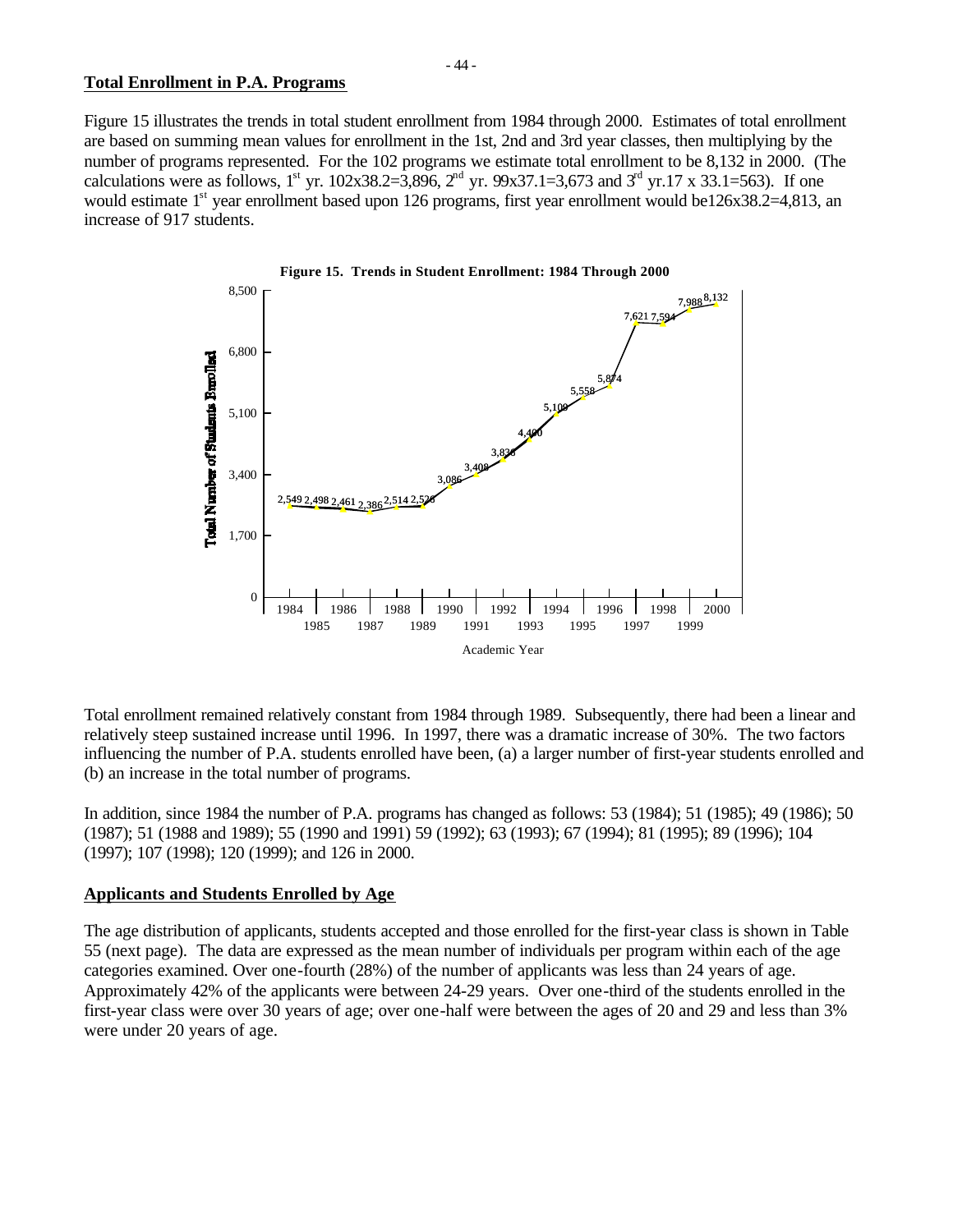|              |           | All Applicants |      | Number Accepted | Number Enrolled |          |  |
|--------------|-----------|----------------|------|-----------------|-----------------|----------|--|
|              | Mean      | $(\% )$        | Mean | $(\% )$         | Mean            | $(\%)$   |  |
| Age          |           | $(N=71)$       |      | $(N=87)$        |                 | $(N=98)$ |  |
| Under 20     | 2.6       | 1.4%           | 2.1  | 4.5%            | 1.0             | 2.5%     |  |
| $20 - 23$    | 50.5      | 27.9%          | 11.2 | 23.9%           | 9.5             | 24.2%    |  |
| 24-26        | 48.7      | 26.9%          | 10.9 | 23.2%           | 9.0             | 22.9%    |  |
| 27-29        | 28.1      | 15.5%          | 7.4  | 15.8%           | 6.5             | 16.5%    |  |
| $30 - 33$    | 19.2      | 10.6%          | 6.2  | 13.2%           | 5.3             | 13.5%    |  |
| Over 33      | 31.8      | 17.6%          | 9.1  | 19.4%           | 8.0             | 20.4%    |  |
| <b>Total</b> | 199.7     | 100.0%         | 48.5 | 100.0%          | 40.1            | 100.0%   |  |
|              | $(N=80)*$ |                |      | (N=91)          | $(N=101)$       |          |  |

|  | Table 55. Applicants and Enrollees by Age, Class of 2000-2001 |
|--|---------------------------------------------------------------|
|  |                                                               |

\* Number of programs reporting.

#### **Students Enrolled by Age and Consortia Region**

The distribution of students enrolled in the 2000-2001 class by age and consortia region is shown in Table 56. The table reports the percentage of students per program (N=98 programs) in each age category. Students enrolled in those programs located in the Eastern region tended to be younger than those in other regions, 35% were 23 years of age or less. Conversely, students in the Western region were notably older than P.A. students in other regions, 30.1% were over 33 years of age.

|              |         |           |       | Age at Application |           |        |
|--------------|---------|-----------|-------|--------------------|-----------|--------|
| Consortia    | < 20    | $20 - 23$ | 24-26 | 27-29              | $30 - 33$ | >33    |
| Region       | $(\%)$  | (% )      | (% )  | (% )               | (% )      | $(\%)$ |
| Northeastern | 1.7%    | 29.5%     | 28.2% | 14.4%              | 14.8%     | 11.4%  |
| Eastern      | 8.4%    | 26.8%     | 24.7% | 13.7%              | 13.2%     | 11.2%  |
| Southeastern | 0.3%    | 24.2%     | 25.0% | 16.4%              | 16.5%     | 17.6%  |
| Midwestern   | 1.4%    | 30.5%     | 20.6% | 12.3%              | 12.3%     | 22.9%  |
| Heartland    | 0.0%    | 23.8%     | 21.6% | 15.6%              | 11.9%     | 17.1%  |
| Western      | $0.0\%$ | 13.6%     | 22.3% | 16.1%              | 18.0%     | 30.1%  |
| <b>Total</b> | 2.5%    | 24.2%     | 22.9% | 16.5%              | 13.5%     | 20.4%  |

Table 56. P.A. Student Enrollment by Age and Region, Class of 2000-2001

## **Trends in Enrollment by Age**

Trends in the age of enrolled students from 1983 to 2000 are shown in Figure 16 (next page). The data were grouped into the following three age categories: under 24 years of age, those between 24 and 29 years and those over 29 years of age. The proportion of enrollees less than 24 years of age increased to 27% in 2001, from a pattern of decrease through 1995. Those between the ages of 24 and 29 initially decreased from 1983 to 1992; since then, there has been a gradual increase to the current value of 39.4%. The enrollment of students that were over 29 years of age had systematically increased over time beginning at 32% of the enrollees in 1983, peaking in 1992 (56%) and then decreasing to the current level of 34% of enrollees. This is the third year since 1986 that the percentage of students over 29 years of age was less than the 24 to 29 year old group.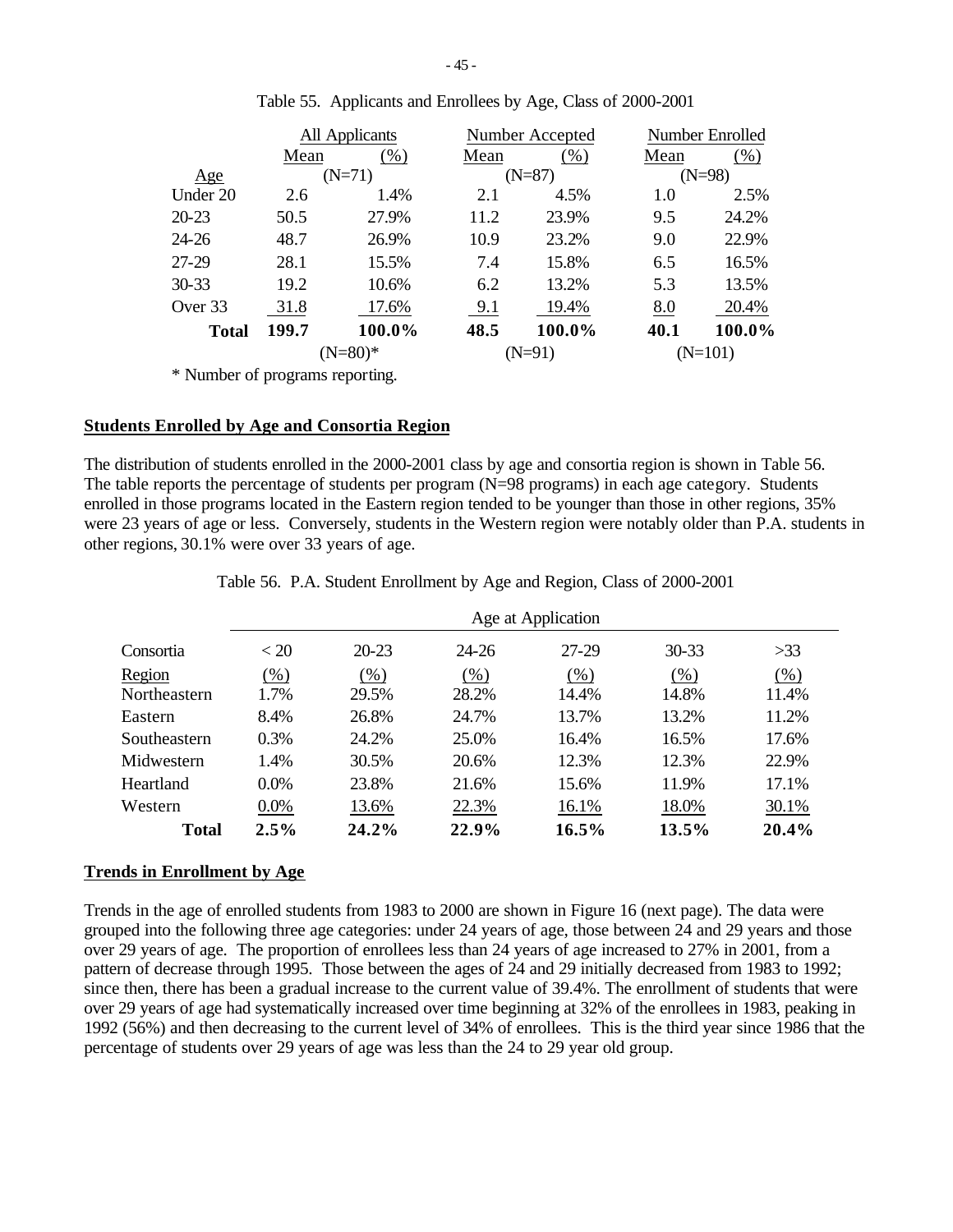

## **Average Age of Applicants**

The survey included questions asking the average age of all of the programs' applicants, accepted applicants and currently enrolled full- and part-time students. As a result of these questions, the average applicant age was 27.9, accepted applicant age was 28.2, full-time student age was 28.1 and the average age for the part-time student was 35.3.

Table 57 lists average ages of these categories by consortia region. The Western region had the highest average age of applicants (30.7). The Western region had the highest average age of accepted applicants (31.7) and fulltime students (31.9). The Eastern region had the lowest average age of applicants (25.8), accepted applicants (26.0) and full-time students (25.2).

|              |                     |            |                     | Accepted          |                     | Enrollees   |                  | Enrollees |
|--------------|---------------------|------------|---------------------|-------------------|---------------------|-------------|------------------|-----------|
|              |                     | Applicants |                     | <b>Applicants</b> |                     | Full-Time   |                  | Part-Time |
| Consortia    |                     | Average    |                     | Average           |                     | Average     |                  | Average   |
| Region       | $\underline{\rm N}$ | <u>Age</u> | $\underline{\rm N}$ | <u>Age</u>        | $\underline{\rm N}$ | Age         | N                | Age       |
| Northeastern | 17                  | 27.8       | 19                  | 27.3              | 21                  | 27.6        |                  |           |
| Eastern      | 11                  | 25.8       | 13                  | 26.0              | 15                  | 25.2        |                  |           |
| Southeastern | 12                  | 27.8       | 14                  | 27.8              | 15                  | 27.8        |                  |           |
| Midwestern   | 13                  | 28.0       | 19                  | 29.0              | 20                  | 28.7        | 2                | 29.8      |
| Heartland    | 7                   | 27.2       | 11                  | 27.4              | 12                  | 27.6        | $\boldsymbol{0}$ |           |
| Western      | 12                  | 30.7       | <u>12</u>           | 31.7              | <u>14</u>           | <u>31.9</u> | $\boldsymbol{0}$ |           |
| <b>Total</b> | 72                  | 27.9       | 88                  | 28.2              | 97                  | 28.1        | 5                | 35.3      |

|  | Table 57. Average Age of Applicants, Accepted Applicants and Enrollees by Region |  |  |  |
|--|----------------------------------------------------------------------------------|--|--|--|
|  |                                                                                  |  |  |  |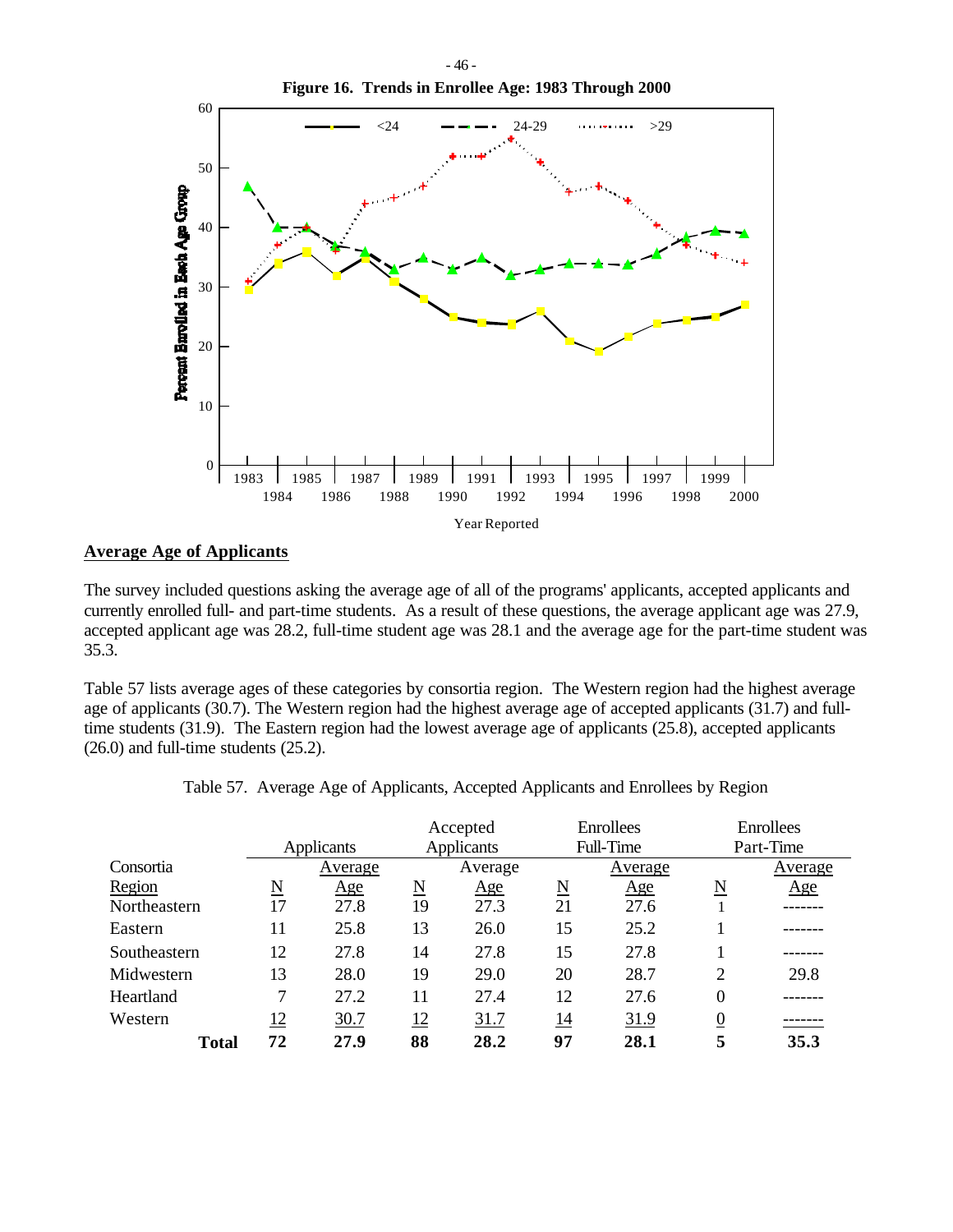## **Applicants and Students Enrolled by Ethnicity**

The ethnicity of applicants and students enrolled in the first-year class is shown in Table 58. The data are expressed as the mean number and percentage of applicants and enrollees per program from each ethnicity category. Almost three-fourths of the applicants (72.9%) were White/Non-Hispanic; 7.0% were Black/African-American, 6.4% were Latino/Hispanic, 8.7% were Asian.

|                            |          | All Applicants |      | Number Enrolled | # of Programs  |  |
|----------------------------|----------|----------------|------|-----------------|----------------|--|
|                            | Mean     | (% )           | Mean | (% )            | w/o Minorities |  |
| Ethnicity                  | $(N=78)$ |                |      | $(N=102)$       | $(N=102)$      |  |
| White/Non-Hispanic         | 138.4    | 72.9%          | 30.2 | 75.1%           | O              |  |
| Black/African-American     | 13.3     | 7.0%           | 2.5  | 6.2%            | 38             |  |
| Latino/Hispanic/Mex. Am.   | 12.1     | 6.4%           | 2.8  | 7.0%            | 31             |  |
| Asian                      | 16.5     | 8.7%           | 2.4  | 6.0%            | 27             |  |
| <b>Asian Subpopulation</b> | 1.2      | 0.6%           | 0.4  | 1.0%            | 82             |  |
| Native Hawaiian/Other P.I. | 2.0      | 1.1%           | 0.5  | 1.2%            | 76             |  |
| American Ind./Alaskan      | 0.2      | 0.1%           | 0.1  | 0.2%            | 93             |  |
| Other                      | 6.2      | 3.3%           | 1.3  | 3.2%            | $\frac{75}{2}$ |  |
| Total $(N=80)$             | 199.7    | 100%           | 39.6 | 100%            | 3              |  |

## Table 58. Applicants and Students Enrolled by Ethnicity

Overall, 27% of the applicants were members of an ethnic minority, 26% of whom were Black/African-American. Among those enrolled, 75.1% were White/Non-Hispanic and the remainder (24.9%) was from an ethnic minority. A comparison between the proportion of minority applicants and those enrolled suggests that preference is not given to applicants on the basis of ethnicity, for example, 27% of the applicants and 25% of those enrolled were described as an ethnic minority. Thirty-eight of the 102 program respondents (37.3%) did not enroll any Black/African-American students and thirty-one programs did not enroll any Hispanic students. Three programs (2.9%) did not enroll any type of minority student in 2000.

# **Ethnic Representation of Applicants and Enrollees by Consortia Region**

The mean number and proportion of P.A. applicants and students enrolled in the first-year class on the basis of both ethnicity and consortia region is in Table 59.

Table 59. Applicants and Enrollees by Ethnicity and Consortia Region

|              |              | <b>Applicants</b> |                 |           |               |       | Enrollees     |           |               |  |
|--------------|--------------|-------------------|-----------------|-----------|---------------|-------|---------------|-----------|---------------|--|
| Consortia    |              | White             |                 | Non-White |               | White |               | Non-White |               |  |
| Region       |              | Mean              | $\frac{\%}{\%}$ | Mean      | $\frac{0}{0}$ | Mean  | $\frac{0}{0}$ | Mean      | $\frac{0}{0}$ |  |
| Northeastern |              | 138.0             | 65.6%           | 72.3      | 34.4%         | 29.4  | 71.4%         | 11.8      | 28.6%         |  |
| Eastern      |              | 136.7             | 80.3%           | 33.5      | 19.7%         | 32.4  | 86.6%         | 5.0       | 13.4%         |  |
| Southeastern |              | 179.5             | 72.3%           | 68.8      | 27.7%         | 30.9  | 75.7%         | 9.9       | 24.3%         |  |
| Midwestern   |              | 112.4             | 84.8%           | 20.2      | 15.2%         | 29.2  | 86.1%         | 4.7       | 13.9%         |  |
| Heartland    |              | 104.4             | 77.7%           | 29.9      | 22.3%         | 33.9  | 74.0%         | 11.9      | 26.0%         |  |
| Western      |              | 150.8             | 63.7%           | 85.9      | 36.3%         | 27.4  | 58.2%         | 19.7      | 41.8%         |  |
|              | <b>Total</b> | 138.4             | 72.9%           | 51.5      | 27.1%         | 30.2  | 75.1%         | 10.0      | 24.9%         |  |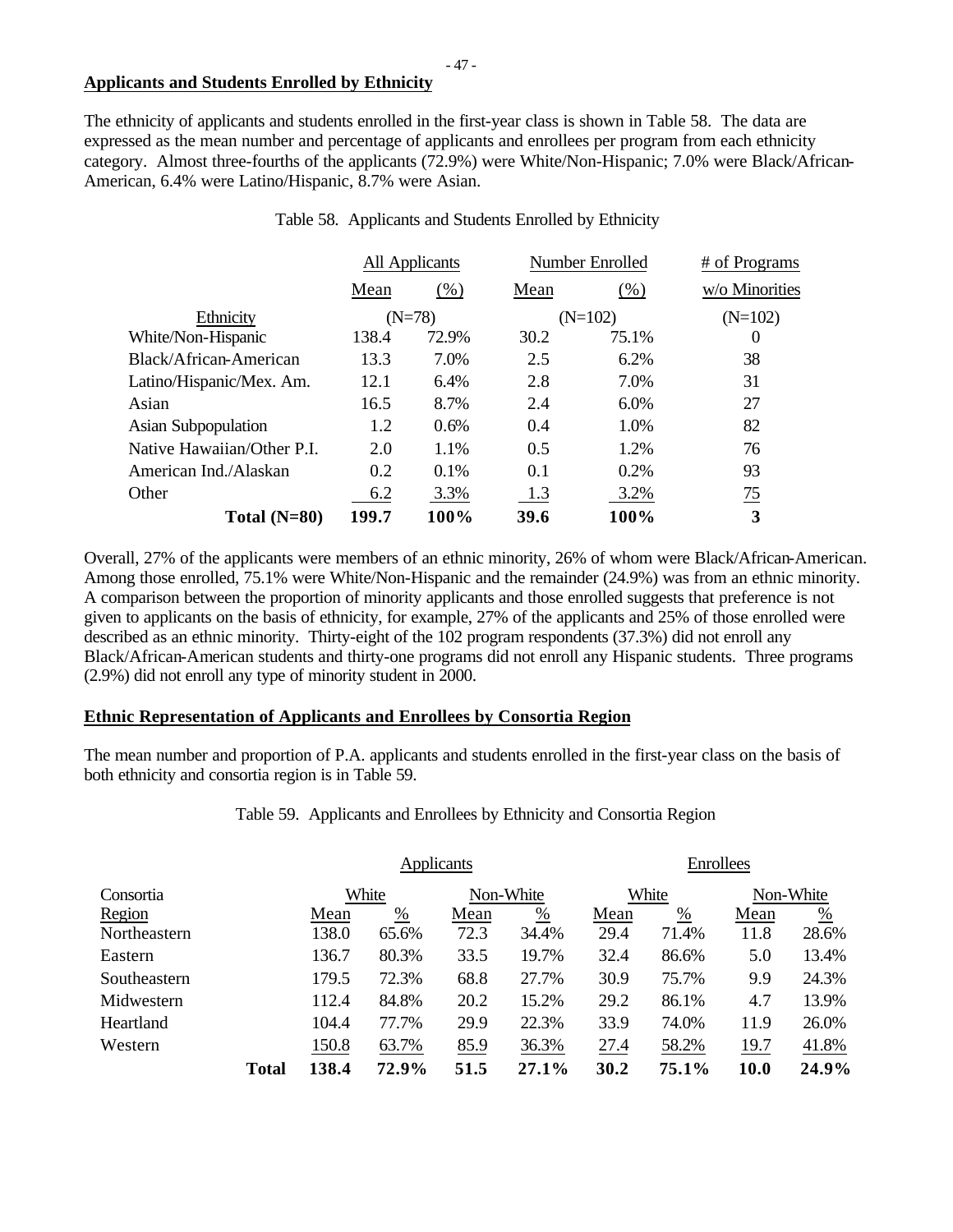For purposes of comparing across regions, minorities were grouped into a single category and designated nonwhite. There was considerable variation in the proportion of minorities applying to, and enrolled in, programs across regions. Programs in the Western region had the largest proportion of non-white applicants at 36% and the Midwestern region the least number, with only 15% being non-white. The Western region enrolled the largest percentage (42%) of non-white students. Programs in the Eastern region had the fewest number of non-white enrollees (13.4%).

The number and percent of programs reporting no minority students enrolled in the first-year class is shown in Table 60. Three programs, in separate regions, had no minority students enrolled.

|                  | Total | 102 | 3             | 2.9%    |
|------------------|-------|-----|---------------|---------|
| Western          |       | 15  |               | 0.0%    |
| Heartland        |       | 12. |               | $0.0\%$ |
| Midwestern       |       | 22  |               | 4.5%    |
| Southeastern     |       | 17  |               | 5.9%    |
| Eastern          |       | 15  |               | 0.0%    |
| Northeastern     |       | 21  |               | 4.8%    |
| Consortia Region |       | N   | # of Programs | %       |
|                  |       |     |               |         |

# Table 60. Number of Programs with No Minority Enrollment by Consortia Region

# **Number of Programs versus Percent Minority Student Enrollment**

Figure 17 represents the number of programs with certain percentages of minority enrollment. There are 31 programs who have a larger percentage of minority enrollment than the mean of 24.9%; 71 programs have less. The average minority enrollment for programs with greater than 20% is 43.0%; for programs with less than 20% minority enrollment, 10.8%.



**Figure 17. Number of Programs vs. Percentage of Minority Enrollment**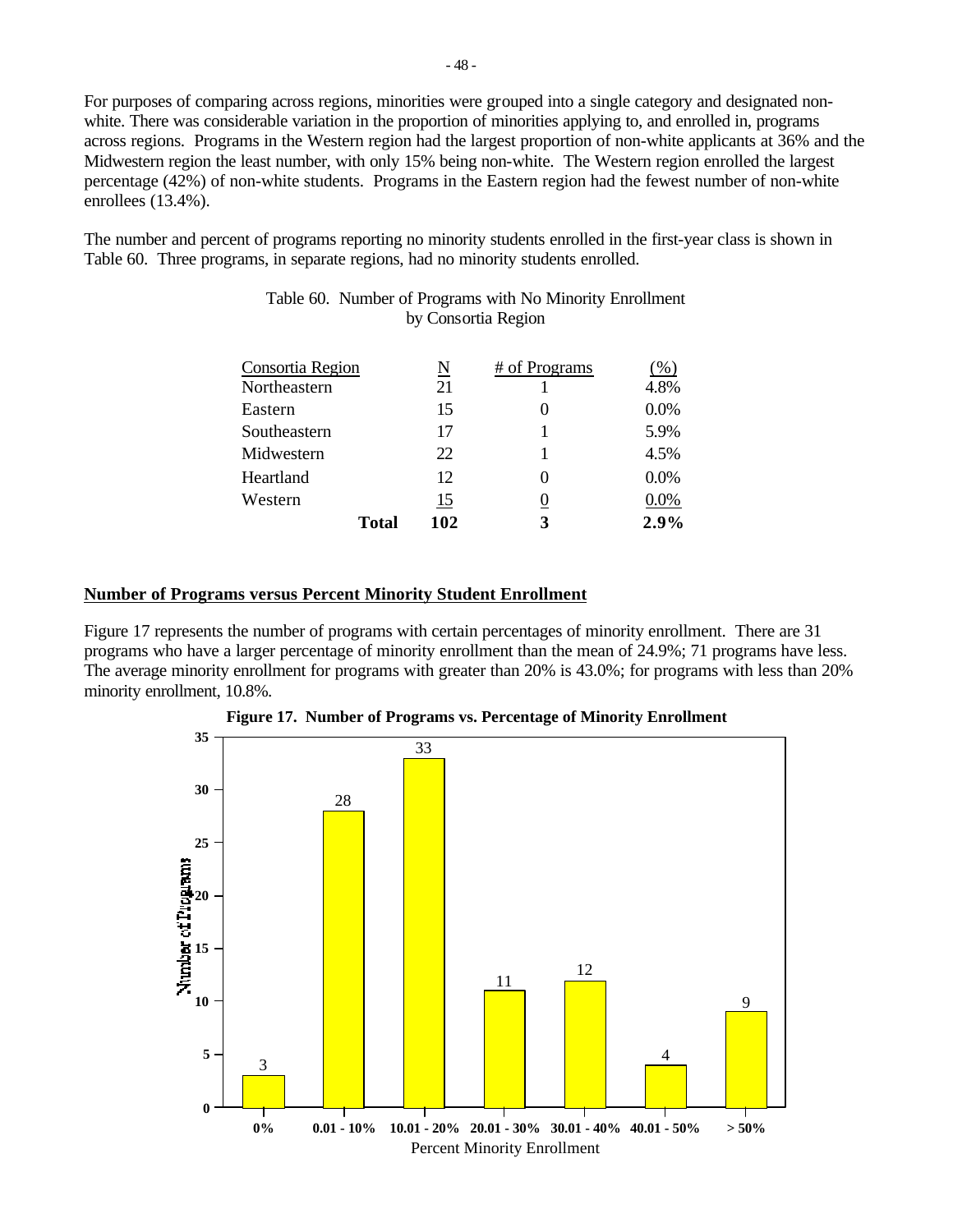## **Trends in Minority Student Enrollment, 1983 Through 2000**

The proportion of minority and non-minority students enrolled in P.A. programs over a eighteen-year period (1983-84 through 2000-2001) is shown in Table 61 and Figure 18 (next page). The proportion of non-white students in the first-year class fluctuated between 14% in 1983 and 25% in 2000-2001. Expressed differently, the number of minority students has more than doubled from a mean of 4.0/program in 1983 to 10.0/program in 2000.

| Table 61. Ethnicity of P.A. Students Enrolled from 1983 Through 2000 |  |  |  |  |
|----------------------------------------------------------------------|--|--|--|--|
|                                                                      |  |  |  |  |

| Academic    |     |      | White |      | Non-White     | First Yr.  |
|-------------|-----|------|-------|------|---------------|------------|
| Year        | N   | Mean | %     | Mean | $\frac{0}{0}$ | Enrollment |
| 1983-1984   | 39  | 20.7 | 86.2% | 4.0  | 13.8%         | 24.0       |
| 1984-1985   | 39  | 20.3 | 83.4% | 4.1  | 16.6%         | 24.5       |
| 1985-1986   | 41  | 20.9 | 85.3% | 3.6  | 14.7%         | 24.6       |
| 1986-1987   | 47  | 19.6 | 78.8% | 5.3  | 21.1%         | 24.9       |
| 1987-1988   | 47  | 19.7 | 77.7% | 5.9  | 22.3%         | 25.6       |
| 1988-1989   | 46  | 20.8 | 79.7% | 5.3  | 20.3%         | 25.9       |
| 1989-1990   | 46  | 20.9 | 80.1% | 5.2  | 19.9%         | 26.1       |
| 1990-1991   | 48  | 24.6 | 82.3% | 5.3  | 17.7%         | 29.9       |
| 1991-1992   | 47  | 26.0 | 81.0% | 6.1  | 19.0%         | 32.1       |
| 1992-1993   | 56  | 26.9 | 82.5% | 5.7  | 17.5%         | 32.6       |
| 1993-1994   | 55  | 29.3 | 82.3% | 6.3  | 17.7%         | 35.6       |
| 1994-1995   | 58  | 33.2 | 77.5% | 8.8  | 20.9%         | 42.0       |
| 1995-1996   | 69  | 32.4 | 77.7% | 9.3  | 22.3%         | 41.5       |
| 1996-1997   | 76  | 31.3 | 79.6% | 8.0  | 20.4%         | 39.6       |
| 1997-1998   | 91  | 32.4 | 79.2% | 8.5  | 20.8%         | 40.6       |
| 1998-1999   | 89  | 32.9 | 78.9% | 8.8  | 21.1%         | 42.6       |
| 1999-2000   | 103 | 30.7 | 77.9% | 8.7  | 22.1%         | 39.3       |
| 2000-2001   | 102 | 30.2 | 75.1% | 10.0 | 24.9%         | 40.1       |
| 18-yr. Mean | 61  | 26.3 | 79.7% | 6.7  | 20.3%         | 32.8       |

Minority student enrollment over eighteen years has averaged 20.3% per year (mean of 6.7 students/program). It should be noted that values for the 1992-93 and 1993-94 period may be under represented because some programs with large minority enrollments were non-respondents in both years.

# **Academic Characteristics of P.A. Students**

The academic profile of students at the time of enrollment are shown in Table 62 (next page). Almost threefourth (70.7%) of the students enrolled in 2000 had earned at least a baccalaureate degree (64% as their highest degree) while less than one-fifth (17.4%) entered with no academic degree. Only 12% of the enrollees had earned an associate level degree prior to entry. Of the full-time students, 6.3% were admitted with a graduate-level degree, predominantly a masters degree (5.0%).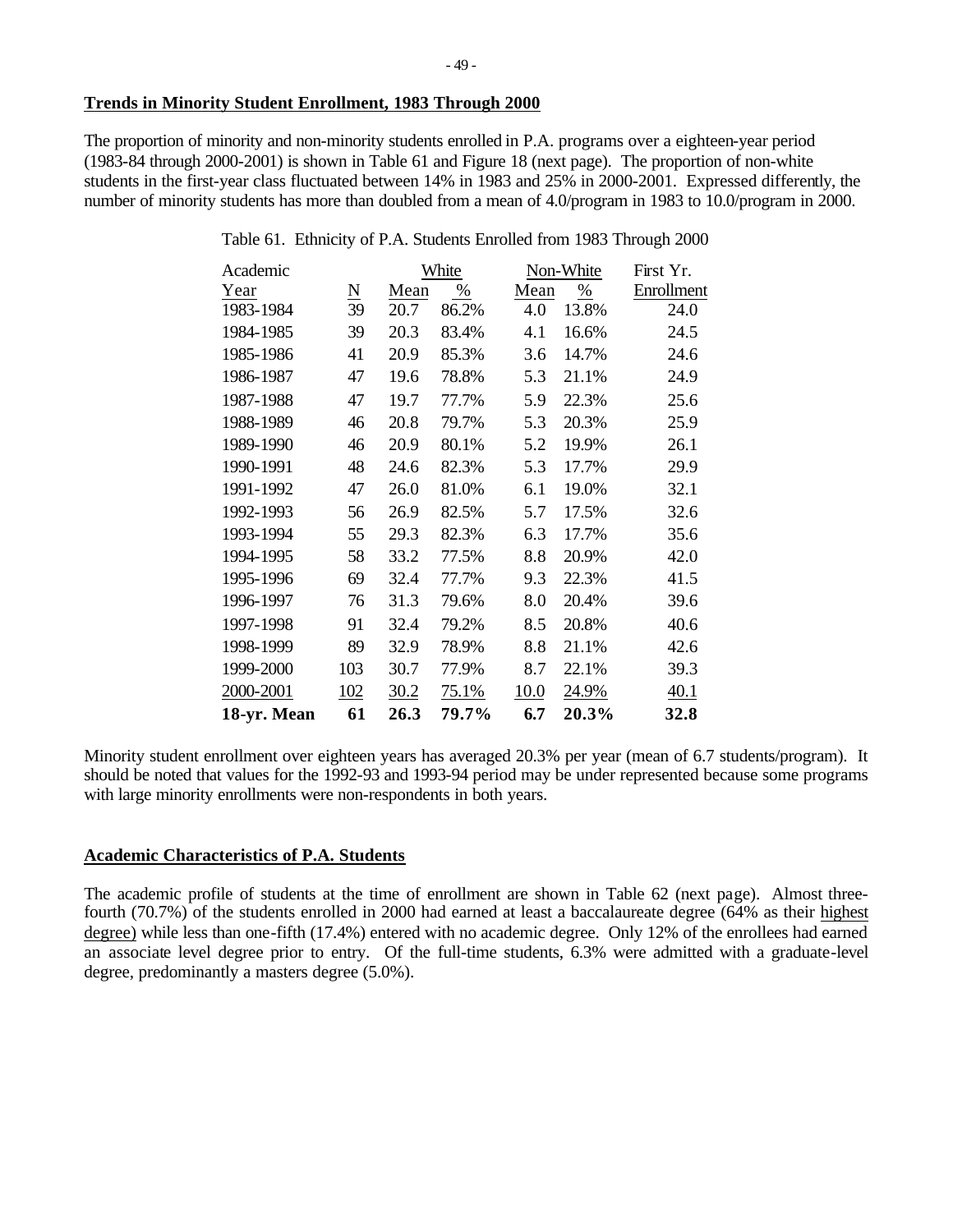

Table 62. Academic Characteristics of P.A. Students Enrolled in 2000

| <b>Highest Academic</b>     |      | Full-Time     | Part-Time |         |      | Total         |
|-----------------------------|------|---------------|-----------|---------|------|---------------|
| <b>Credential Earned</b>    | Mean | $\frac{0}{0}$ | Mean      | %       | Mean | $\frac{0}{0}$ |
| No Academic Degree          | 6.7  | 17.6%         | 0.0       | $0.0\%$ | 6.7  | 17.4%         |
| <b>Associate Degree</b>     | 4.5  | 11.8%         | 0.1       | 20.0%   | 4.6  | 11.9%         |
| <b>Baccalaureate Degree</b> | 24.5 | 64.3%         | 0.3       | 60.0%   | 24.8 | 64.2%         |
| <b>Masters Degree</b>       | 1.9  | 5.0%          | 0.1       | 20.0%   | 2.0  | 5.2%          |
| Doctoral Degree             | 0.5  | 1.3%          | 0.0       | $0.0\%$ | 0.5  | 1.3%          |
| Total                       | 36.4 | 100.0%        | 0.5       | 100.0%  | 38.6 | 100.0%        |

The mean number of months of health care experience (H.C.E.) of students at the time of enrollment for 2000- 2001 is 43.2 months. As shown in Figure 19 (next page), the months of health care experience systematically increased from 1983 through 1992 to a high of 56 months. Since that time, H.C.E. has had an overall decrease to 43 months in 2000.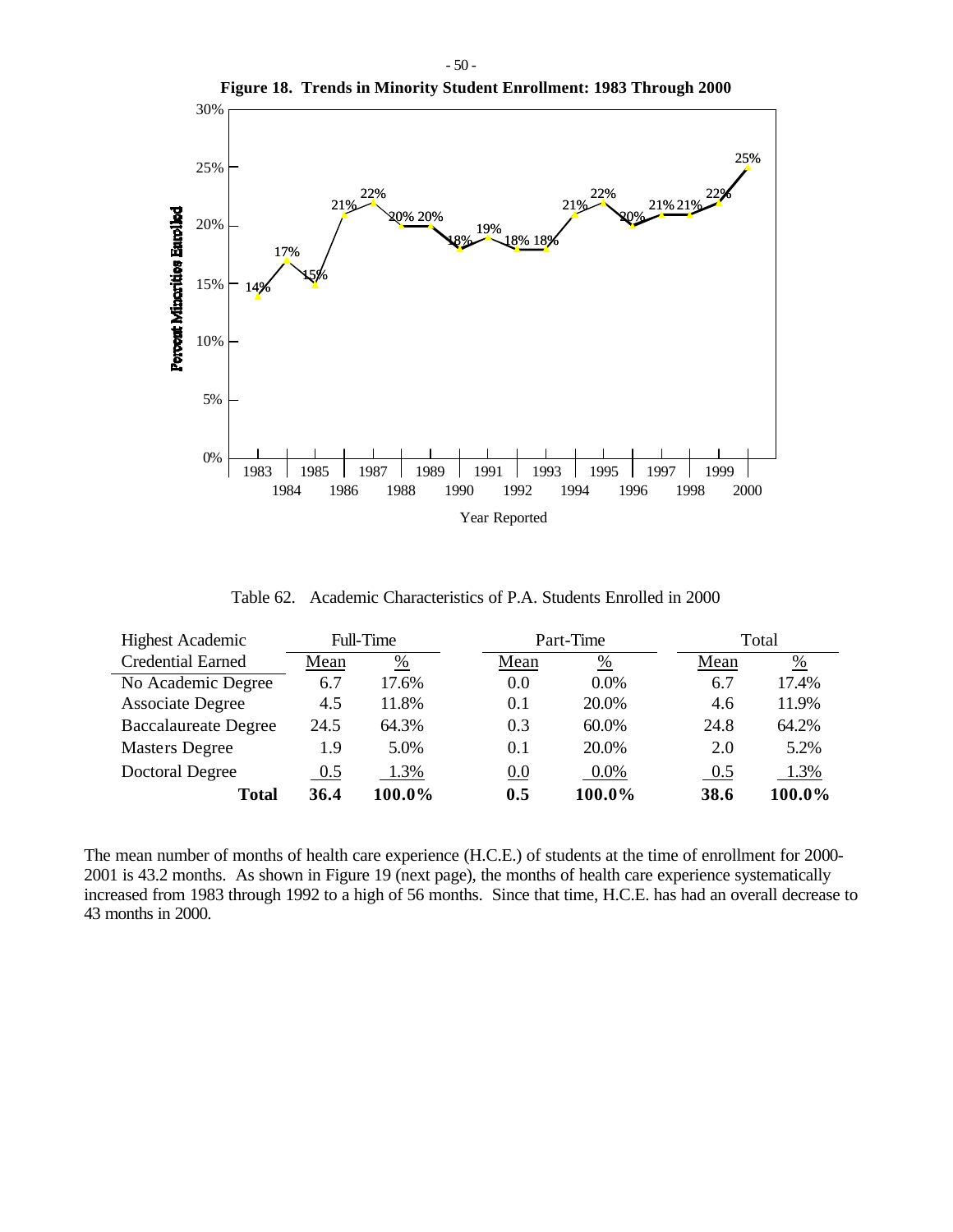

**Figure 19. Trends in Health Care Experience of Enrollees: 1983 Through 2000**

## **Academic Characteristics of Enrolled P.A. Students by Consortia Region**

A comparison of the academic degrees earned by entering students across regions is shown in Table 63. The data are expressed as the percentage of students per program in each degree category. Each of the regions had more than 50% of students entering with a baccalaureate degree. The Eastern region had the largest number of enrollees with no degree (34%). The Eastern region had 2.8% of its enrollees with a doctoral degree.

|              |                        | Degree Characteristics |           |        |                |          |       |  |
|--------------|------------------------|------------------------|-----------|--------|----------------|----------|-------|--|
| Consortia    |                        | No                     | Associate | Bacc.  | <b>Masters</b> | Doctoral | Total |  |
| Region       | $\underline{\text{N}}$ | Degree                 | Degree    | Degree | Degree         | Degree   | Mean  |  |
| Northeastern | 20                     | 27.7%                  | 9.3%      | 57.8%  | 4.8%           | 0.4%     | 37.0  |  |
| Eastern      | 14                     | 33.8%                  | $6.0\%$   | 52.3%  | 5.1%           | 2.8%     | 36.5  |  |
| Southeastern | 16                     | 12.5%                  | 14.6%     | 66.3%  | 4.9%           | 1.7%     | 40.8  |  |
| Midwestern   | 23                     | 13.0%                  | 14.9%     | 66.8%  | 4.2%           | 1.1%     | 33.3  |  |
| Heartland    | 11                     | 19.5%                  | 9.1%      | 66.6%  | 4.4%           | 0.4%     | 36.4  |  |
| Western      | 14                     | 5.5%                   | 11.5%     | 72.7%  | 7.9%           | 2.4%     | 47.1  |  |
| <b>Total</b> | 98                     | 17.4%                  | 11.9%     | 64.2%  | $5.2\%$        | $1.3\%$  | 38.1  |  |

Table 63. Academic Characteristics of Enrollees by Region, Class of 2000-2001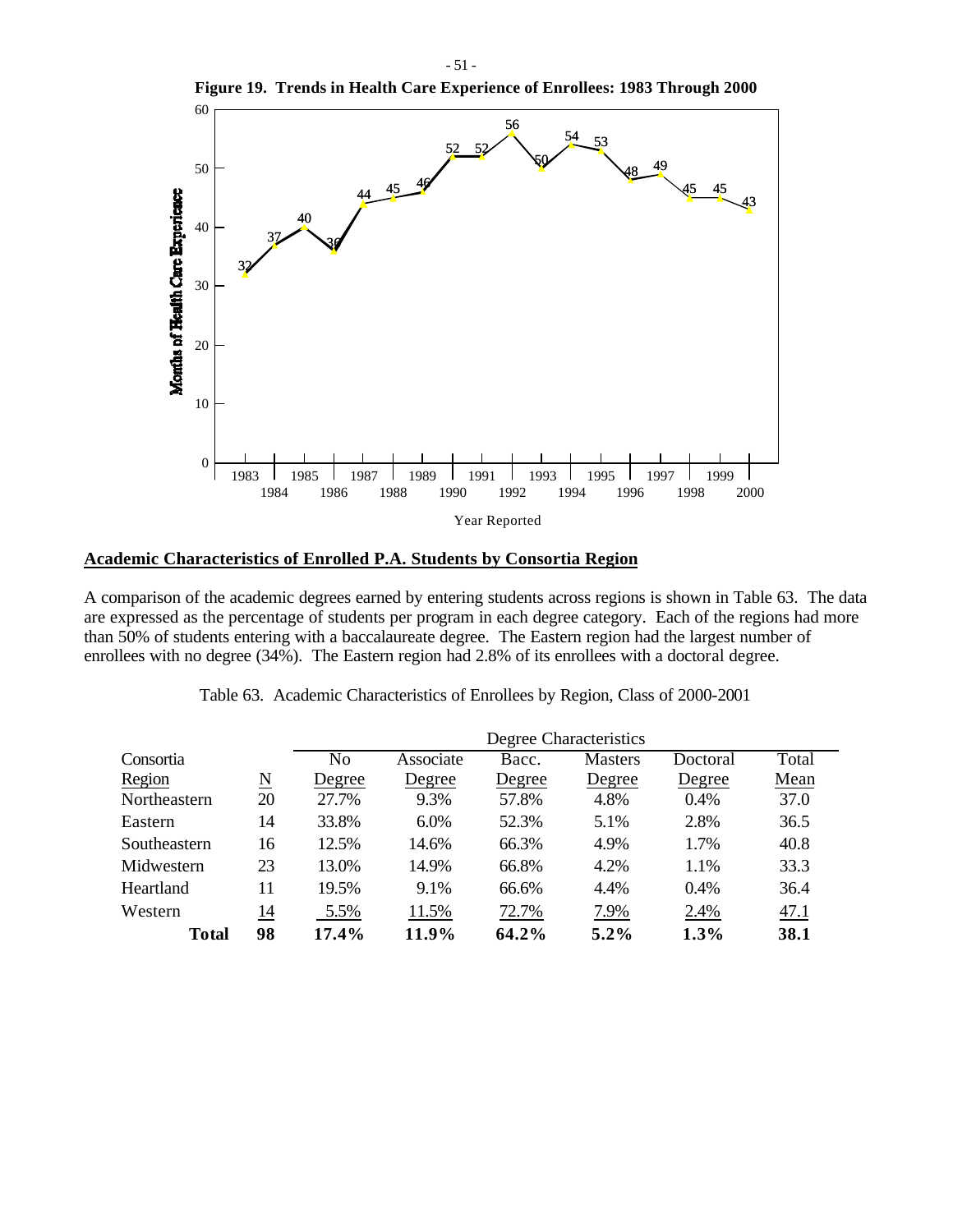An analysis of grade point average (GPA) and mean number of months of health care experience by consortia region is shown in Table 64.

| Consortia    |           | Grade Point Average |             |    | Months of H.C.E. |             |  |
|--------------|-----------|---------------------|-------------|----|------------------|-------------|--|
| Region       |           | Mean                | <u>S.D.</u> | N  | Mean             | <u>S.D.</u> |  |
| Northeastern | 20        | 3.26                | 0.16        | 17 | 31.8             | 16.9        |  |
| Eastern      | 14        | 3.45                | 0.20        | 12 | 42.6             | 22.0        |  |
| Southeastern | 15        | 3.40                | 0.11        | 15 | 37.9             | 17.1        |  |
| Midwestern   | 23        | 3.40                | 0.20        | 22 | 51.8             | 32.3        |  |
| Heartland    | 10        | 3.46                | 0.20        | 8  | 33.6             | 15.7        |  |
| Western      | <u>12</u> | 3.30                | 0.24        | 11 | 62.0             | 29.6        |  |
| Total        | 94        | 3.37                | 0.18        | 86 | 43.2             | 26.3        |  |

Table 64. Grade Point Average and Mean Number of Months of Health Care Experience by Region, Class of 2000-2001

The cumulative GPA of entering students ranged from 3.26 to 3.46 with a mean of 3.37. Programs in the Heartland regions reported the highest GPA for entering students. The average number of months of health related experience prior to admission varied extensively across regions. For example, students in programs located in the Northeastern region had completed an average of 32 months of health-related experience while those entering programs in the Western regions had 62 months of health care experience. The average for all programs was under four years (43.2 months).

## **Unlicensed Medical Graduates: Applicants and Students Enrolled**

The total number, mean number/program and proportion of unlicensed medical graduates (designated as UMG's) who applied to, and enrolled in, P.A. programs for the 2000-2001 class is shown in Table 65. The total number of UMG applications to P.A. programs increased from 170 in 1999 to 286 in 2000. The number per program also increased from 2.2/program in 1999 to 3.6/program in 2000. There were 28 programs that received applications from UMG's in 2000. Seventy-two percent of the applicants were U.S. Citizen UMG's.

Table 65. Admission of Unlicensed Medical Graduates

 $\overline{C}$   $\overline{C}$   $\overline{C}$   $\overline{C}$   $\overline{C}$   $\overline{C}$   $\overline{C}$   $\overline{C}$   $\overline{C}$   $\overline{C}$   $\overline{C}$   $\overline{C}$   $\overline{C}$   $\overline{C}$   $\overline{C}$   $\overline{C}$   $\overline{C}$   $\overline{C}$   $\overline{C}$   $\overline{C}$   $\overline{C}$   $\overline{C}$   $\overline{C}$   $\overline{C}$   $\overline{$ 

|               |          |            | Class Entering in $2000 - 2001$ |          |          |               |  |
|---------------|----------|------------|---------------------------------|----------|----------|---------------|--|
| Citizenship   |          | Applied    |                                 |          | Enrolled |               |  |
| <b>Status</b> | $N(N)^*$ | $Mean**$   | %                               | $N(N)^*$ | Mean     | $\frac{0}{0}$ |  |
| U.S. Citizen  | 207(33)  | 2.6        | 72.2%                           | 88(29)   | 0.94     | 63.1%         |  |
| Alien         | 79(20)   | <u>1.0</u> | 27.8%                           | 52(17)   | 0.55     | 36.9%         |  |
| Total**       | 286(28)  | 3.6        | 100.0%                          | 140(18)  | 1.49     | 100.0%        |  |

 $* N =$  Number of UMG applicants or enrollees; (N) = Number of programs with at least one UMG applicant or enrollee.

\*\* Mean based on the total number of programs responding, including those with no UMG applicants or enrollees

One hundred forty UMG's were enrolled in 2000, double the enrollees in 1999 (65). Forty-nine percent of the UMG applicants were enrolled in a P.A. program in 2000, where only 38% were enrolled in 1999. This year, a higher percentage of alien UMG's were admitted (65.8%) as compared to the U.S.-citizen UMG's (42.5%).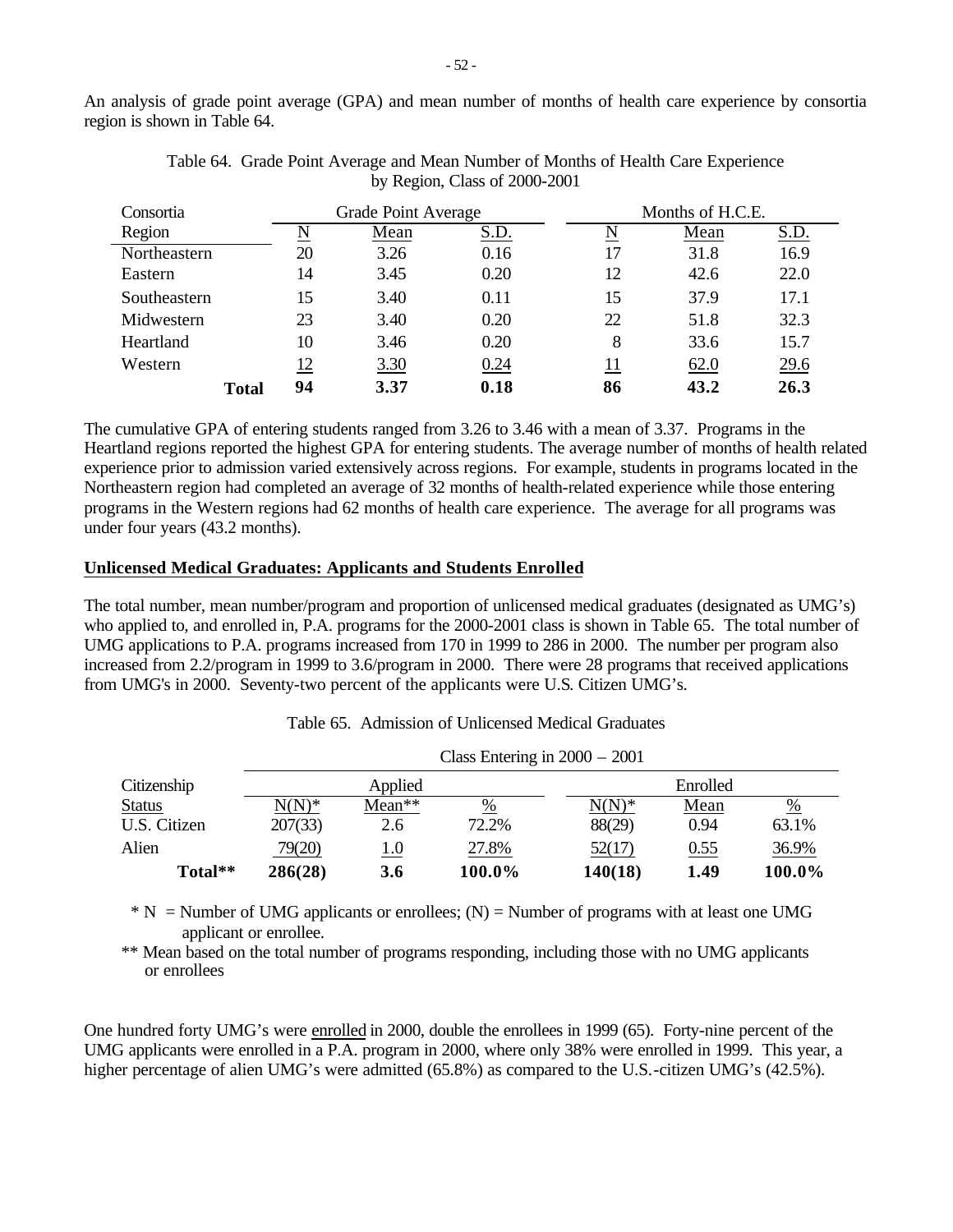# **Unlicensed Medical Graduates: Regional Analysis**

The mean number of UMG applicants and enrollees by consortia region is shown in Table 66. Programs located in the Western region received the largest number of UMG applications (mean of 5.64/program) while programs in the Midwestern region averaged 0.83/program UMG applicants.

| Applied          |              |             | Enrolled |      |                          |
|------------------|--------------|-------------|----------|------|--------------------------|
| Consortia Region |              | Mean        | N        | Mean | $\underline{\mathbf{N}}$ |
| Northeastern     |              | 2.74        | 17       | 0.65 | 18                       |
| Eastern          |              | 3.33        | 12       | 1.00 | 15                       |
| Southeastern     |              | 5.33        | 15       | 1.06 | 16                       |
| Midwestern       |              | 0.83        | 17       | 1.68 | 20                       |
| Heartland        |              | 4.22        |          | 0.17 | 11                       |
| Western          |              | <u>5.64</u> | 11       | 4.00 | <u>14</u>                |
|                  | <b>Total</b> | 3.60        | 79       | 1.49 | 94                       |

Table 66. Unlicensed Medical Graduate Applicants and Enrollees by Region, 2000-2001

Programs in the Western region enrolled the largest proportion of UMG's enrolled (4.00/program/region) and those in the Heartland region had 0.17/program UMG's enrolled. With respect to the total applicant ly 1.8% (3.6/200) of all applicants and less than 3.9% (1.5/38) of all first-

year enrollees in 2000.

The number and location of programs, by region, reporting no UMG applicants and/or enrollees for the most recently enrolled class are shown in Table 67. In total, there was a majority of programs that did not receive an application from an UMG (41/79; 52%) and a majority did not enroll an UMG (60/94; 63.8%) in the 2000-2001 class.

> Table 67. Number of Programs Reporting No Applications and/or Enrollment of Unlicensed Medical Graduates by Region, 2000-2001

| Consortia    |              | Applied<br>Enrolled |               |         |               |
|--------------|--------------|---------------------|---------------|---------|---------------|
| Region       |              | $N/N^*$             | $\frac{0}{0}$ | $N/N^*$ | $\frac{0}{0}$ |
| Northeastern |              | 9/17                | 52.9%         | 15/18   | 83.3%         |
| Eastern      |              | 5/12                | 41.7%         | 9/15    | 60.0%         |
| Southeastern |              | 7/15                | 46.7%         | 10/16   | 62.5%         |
| Midwestern   |              | 13/17               | 76.5%         | 11/20   | 55.0%         |
| Heartland    |              | 3/7                 | 42.9%         | 10/11   | 90.9%         |
| Western      |              | 4/11                | 36.4%         | 5/14    | 35.7%         |
|              | <b>Total</b> | 41/79               | 51.9%         | 60/94   | 63.8%         |

\* N/N = number of programs with no UMG's/total number of programs reporting.

# **Trends in UMG Applications and Enrollment, 1987 Through 2000**

Data concerning UMG applicants and UMG students enrolled from 1987 through 2000 is shown in Table 68 (next page). The total number and mean number per program of UMG applicants and UMG students enrolled, as well as the proportion of UMG's relative to the total pool of UMG applicants and enrollees is presented for each year examined. In addition, the proportion of UMG applicants that were enrolled is also included. These data are also illustrated in Figures 20 and 21 (next pages).

Overall there has been a total of 2,214 UMG applicants (averaging 158/year) over the fourteen-year period examined. UMG applicants accounted for an average of 1.5% of the total applicant pool. Over the same period of time, there were 462 UMG's enrolled (33/year) which accounted for 1.4% of the total number of students enrolled. On average, only 20% of the UMG applicants were enrolled. This is only the second year since 1990 that there has been over 35% of the UMG applicants enrolled.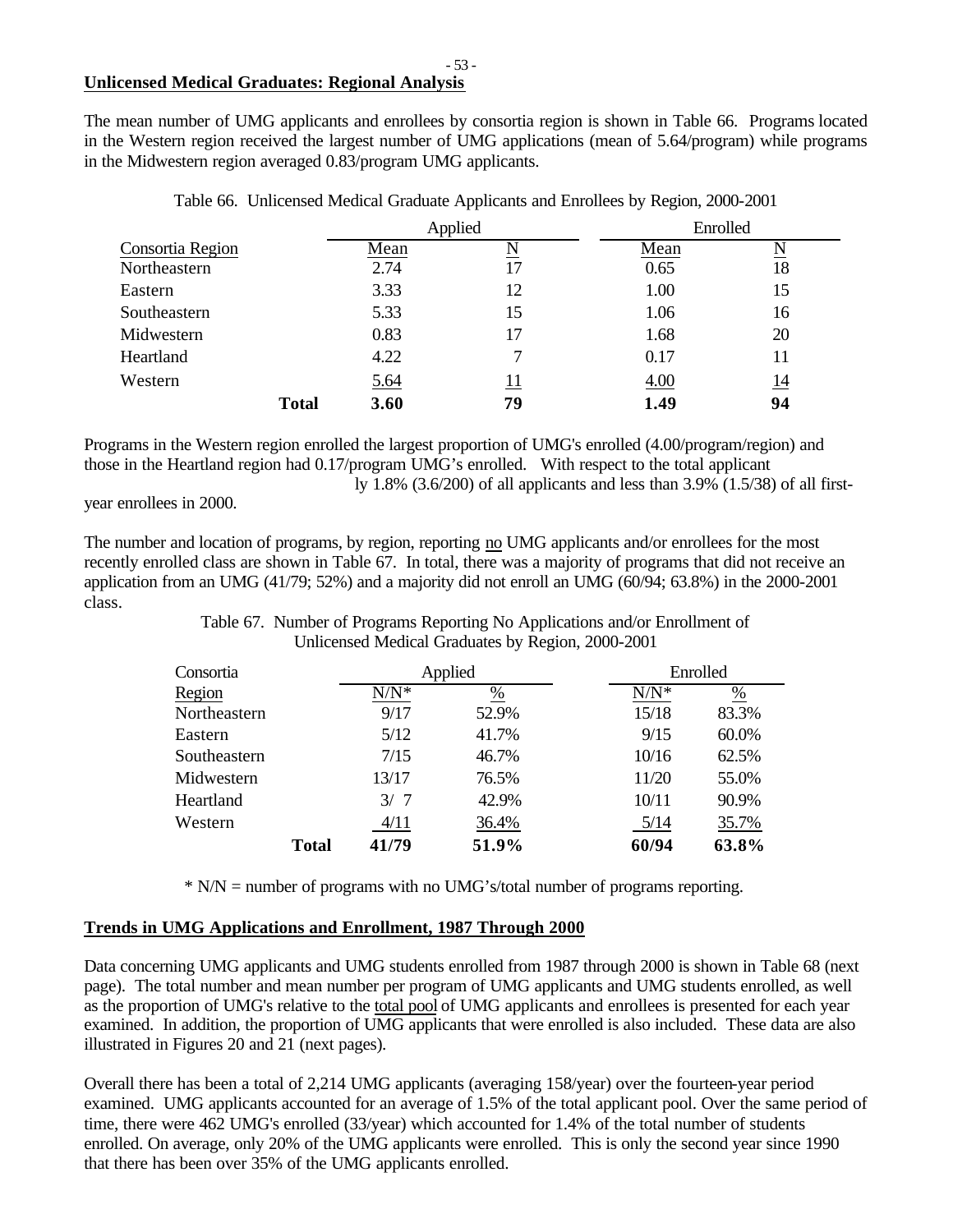|             |       | <b>UMG</b> Applications |        |       | UMG's Enrolled |                 | % of UMG   |
|-------------|-------|-------------------------|--------|-------|----------------|-----------------|------------|
| Academic    | Total | Mean/                   |        | Total | Mean/          |                 | Applicants |
| Year        | N     | Program                 | $\% *$ | N     | Program        | $\frac{9}{6}$ * | Enrolled   |
| 1987-1988   | 55    | 1.4                     | 1.3%   | 17    | 0.40           | 1.4%            | 30.9%      |
| 1988-1989   | 142   | 3.6                     | 3.4%   | 23    | 0.51           | 1.9%            | 16.2%      |
| 1989-1990   | 121   | 3.1                     | 3.4%   | 18    | 0.39           | 1.5%            | 14.9%      |
| 1990-1991   | 73    | 1.6                     | 1.5%   | 26    | 0.51           | 1.7%            | 35.6%      |
| 1991-1992   | 167   | 4.1                     | 3.1%   | 18    | 0.40           | 1.2%            | 10.7%      |
| 1992-1993   | 161   | 2.9                     | 1.4%   | 13    | 0.20           | 0.6%            | 8.1%       |
| 1993-1994   | 109   | 2.0                     | 0.7%   | 12    | 0.20           | 0.5%            | 11.0%      |
| 1994-1995   | 143   | 3.0                     | 0.8%   | 22    | 0.39           | 1.0%            | 15.4%      |
| 1995-1996   | 123   | 2.1                     | 0.5%   | 24    | 0.33           | 1.0%            | 19.5%      |
| 1996-1997   | 217   | 3.3                     | 0.8%   | 20    | 0.29           | 0.8%            | 9.2%       |
| 1997-1998   | 204   | 3.5                     | 1.0%   | 37    | 0.40           | 1.0%            | 18.1%      |
| 1998-1999   | 243   | 3.2                     | 1.1%   | 27    | 0.29           | 0.8%            | 11.1%      |
| 1999-2000   | 170   | 2.2                     | 0.9%   | 65    | 0.67           | 1.8%            | 38.2%      |
| 2000-2001   | 286   | 3.6                     | 1.8%   | 140   | 1.49           | 3.9%            | 41.4%      |
| 14-Yr. Mean | 158   | 2.9                     | 1.5%   | 33    | 0.46           | 1.4%            | 20.0%      |

Table 68. Unlicensed Medic al Graduates: Applicants and Enrollees, 1987 Through 2000

\* Proportion of UMG's to total applicants and enrollees, respectively.

Figure 20 shows the mean number of UMG applicants and enrollees per program since 1987. Although the mean number of applicants has varied substantially over time, the mean number of UMG's enrolled per program has not fluctuated to the same extent.



**Figure 20. Trends in U.M.G. Applicants and Enrollees: 1987 Through 2000**

Year of Admission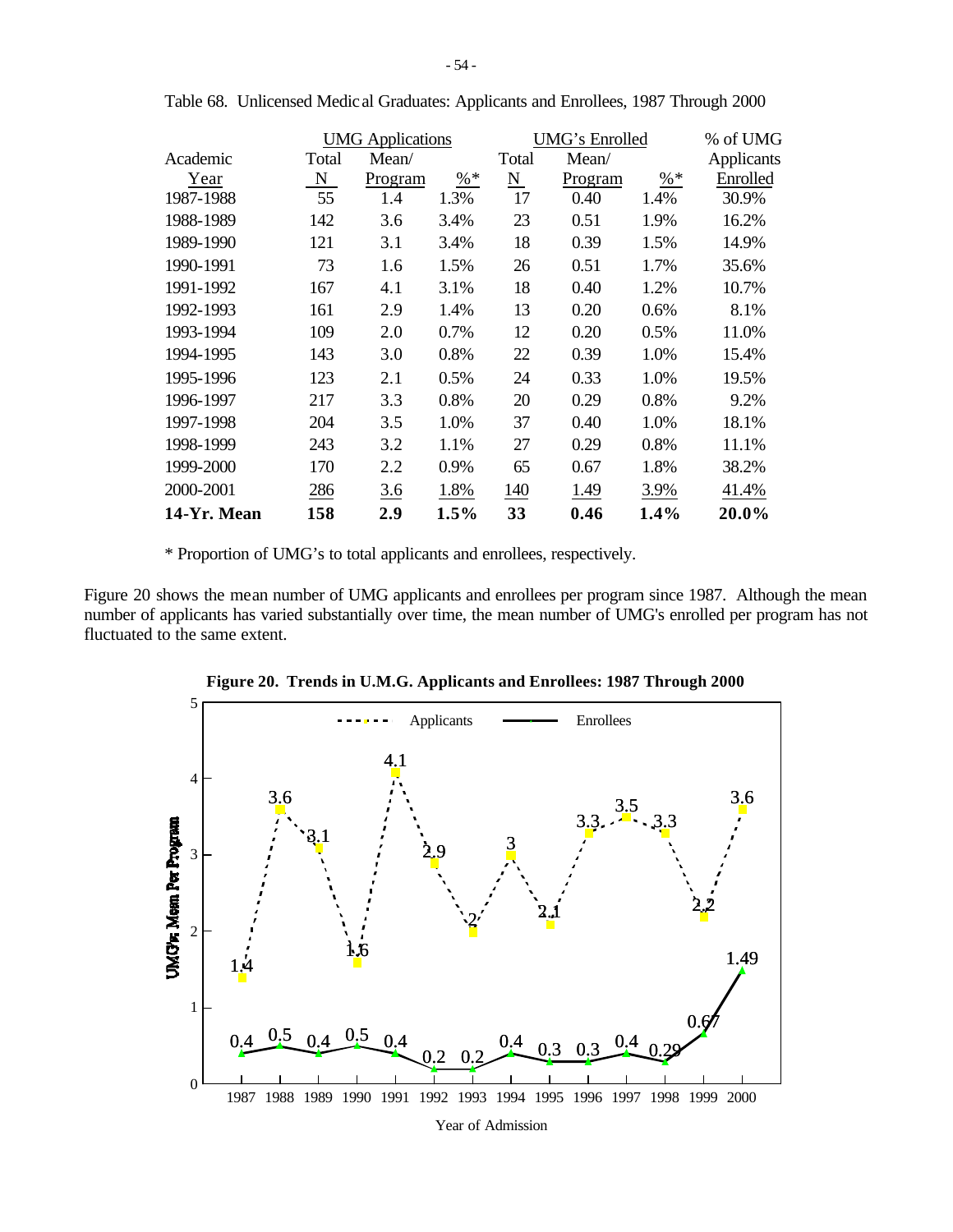



**Figure 21. Percent of U.M.G. Applicants Enrolled: 1987 Through 2000**

## **Disabled Students Enrolled in P.A. Programs**

The number and proportion of students with a disability that were enrolled in the 2000-2001 class is presented in Table 69. The number and proportion of enrollees who were classified as disabled was very small for the entering class (approximately 1.5% of the total number of students enrolled).

|  | Table 69. Enrollment of Disable d Students by Gender, 2000-2001 |  |  |  |  |
|--|-----------------------------------------------------------------|--|--|--|--|
|--|-----------------------------------------------------------------|--|--|--|--|

|        |      | 1st Year Enrolled |    | Disabled | Number of   |
|--------|------|-------------------|----|----------|-------------|
| Gender |      | %                 | N  | %        | Programs    |
| Male   | 1352 | 34.6%             | 30 | 50.0%    | 102         |
| Female | 2558 | 65.4%             | 30 | 50.0%    | <u> 102</u> |
| Total  | 3910 | 100.0%            | 60 | 100.0%   | 102         |

There were the same number of disabled female students and disabled male students. It should be noted that some students may have had an undetectable disability, thus, the figures reported herein may under-represent the actual number of disabled individuals.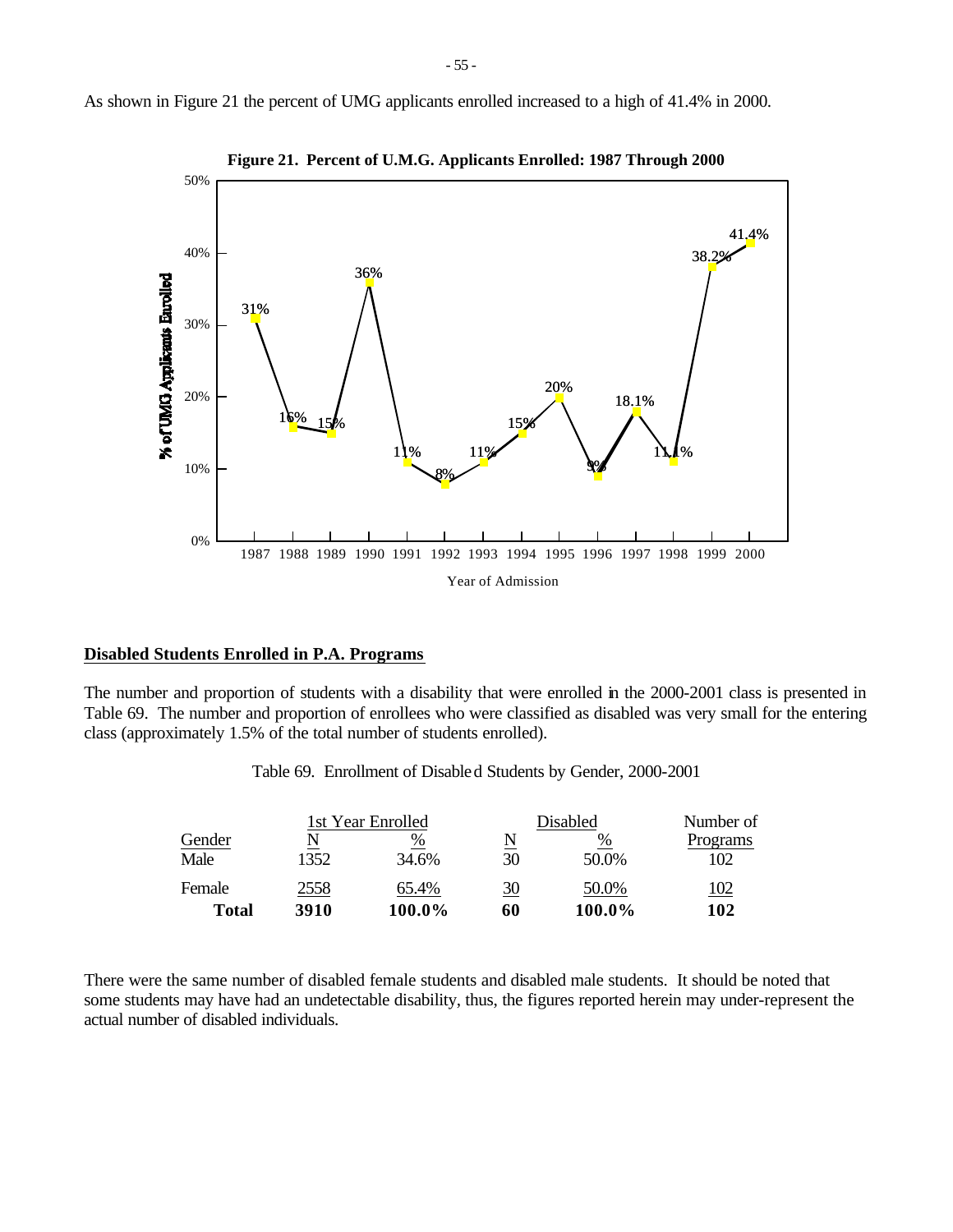## **SECTION IV. GRADUATE INFORMATION**

#### **Number and Attrition of Students by Gender**

The number and gender of students graduating during the 2000-2001 academic year, and those withdrawing and decelerating prior to graduation, are shown in Table 70. The mean number of 2000 graduates was 38.2/program and represented 93% of the students originally enrolled in this class. We estimate that there was a total of 4,393 P.A.'s graduated from all programs graduating class in 2000 (115 programs x 38.2/program). It should be noted that eleven of the new programs did not graduate students in 2000. Our estimated value for 2000 graduates was similar to the number reported as takers of the 2000 National Certifying Examination (i.e., N=3,936). As in previous years, the majority (62%) of 2000 graduates were women.

Table 70. Number of Graduates and Students Withdrawn or Decelerated in 2000-2001 by Gender

|                      |      | Number Graduated |      | <b>Attrition of Students</b> | <b>Students Decelerated</b> |      |  |
|----------------------|------|------------------|------|------------------------------|-----------------------------|------|--|
| Gender               | Mean | %                | Mean | %                            | Mean                        | %    |  |
| Female               | 23.7 | 92.9%            |      | 4.3%                         | 0.7                         | 2.7% |  |
| Male                 | 14.5 | 94.2%            | 0.6  | 3.9%                         | 0.3                         | 1.9% |  |
| <b>Total/Program</b> | 38.2 | 93.4%            | 1.7  | $4.2\%$                      | 1.0                         | 2.4% |  |

\* Proportion withdrawing or decelerating was calculated as:

$$
(\stackrel{\scriptscriptstyle{N}}{\underset{\scriptscriptstyle{P=1}}{\bigoplus}}W_p~\textrm{or}~D_p)/(\stackrel{\scriptscriptstyle{N}}{\underset{\scriptscriptstyle{P=1}}{\bigoplus}}G_p+W_p+\ D_p)
$$

where:  $G_p =$  number graduated from program "p".  $W_p$  = number withdrew from program "p".  $D_p$  = number decelerated from program "p".

The mean number of students withdrawing prior to graduation was 1.7 students/program for an overall attrition rate of 4.2%. The attrition rate for males was lower than the attrition rate for females, 3.9% and 4.3% respectively. The attrition rate was higher than in 1999 (3.9%) and considerably lower than the average of 7.8% over the previous seventeen years.

On average, the rate of deceleration was 2.4%. A decelerated student was defined as one who was enrolled, experienced academic, personal, and/or financial difficulty, but remained a student in the program on a part-time basis and/or was on a temporary leave of absence. The reasons cited for withdrawal are presented in Table 71. There were a total of 132 students withdrawing from the 2000 graduating class (as reported by 46 programs). The most common reasons for withdrawal were academic (55.3%) and personal (26.5%). It should be noted that program staff provided the reasons cited for withdrawal, rather than the students involved.

Table 71. Reasons for Student Withdrawal from the Program

| Reason Given<br>Academic | N<br>73 | $($ %)<br>55.3% | Reason Given<br>Career Change | N   | $(\%)$<br>5.3% |
|--------------------------|---------|-----------------|-------------------------------|-----|----------------|
| Personal                 | 35      | 26.5%           | Medical                       | 3   | 2.3%           |
| Financial                | 8       | $6.1\%$         | Other                         |     | 4.5%           |
|                          |         |                 | Total                         | 132 | 100.0%         |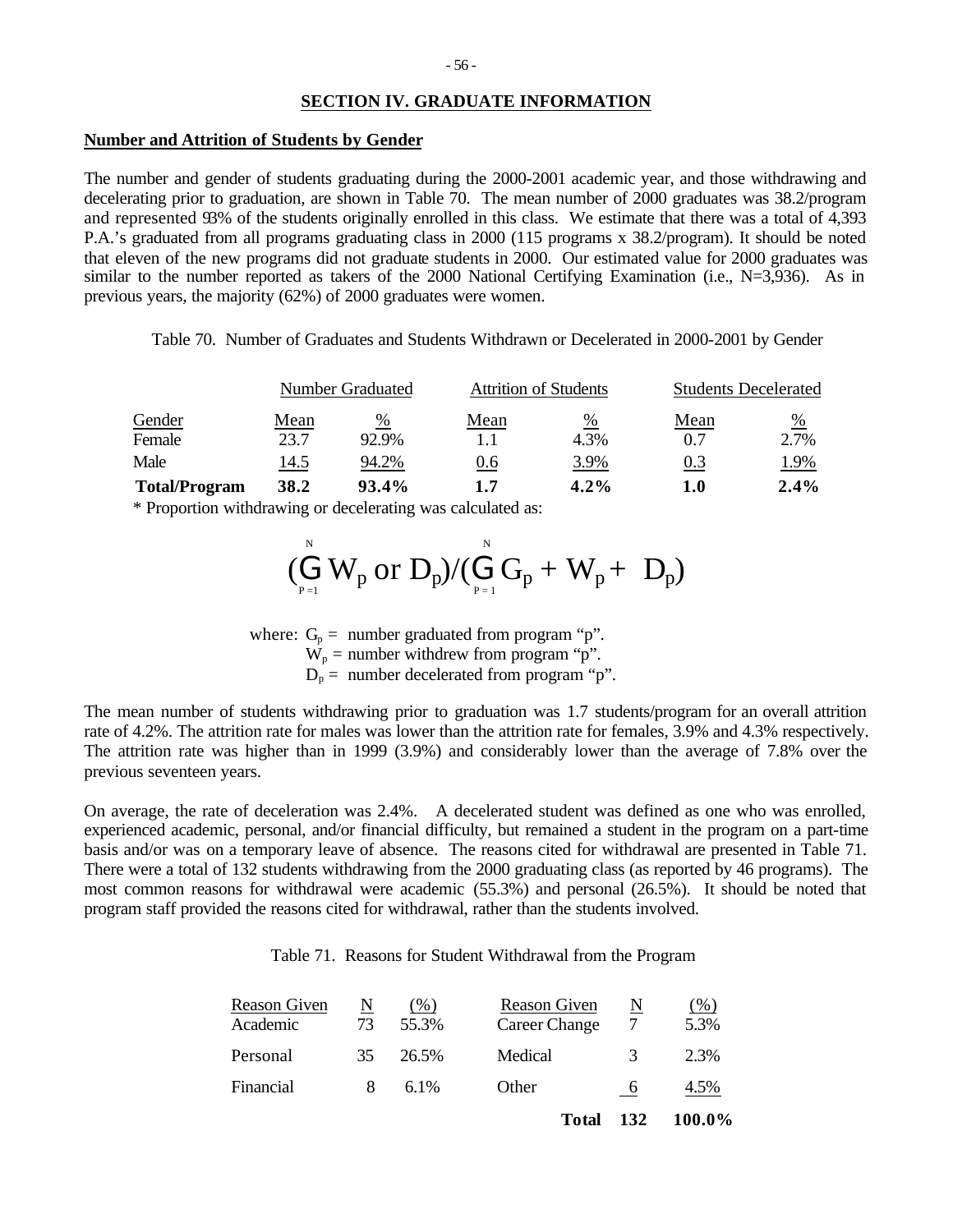## **Attrition Rates of Students by Consortia Region**

The mean number of graduates, attrition rates, and students decelerated by consortia region are shown in Table 72. Programs in the Heartland region had the largest graduating classes with a mean of 58.3 students per program, while programs in the Midwestern regions had the smallest graduating class (34.5/program).

| Consortia    |          | Mean #    |     | Mean and Rate |     | Mean and Rate   |
|--------------|----------|-----------|-----|---------------|-----|-----------------|
| Region       | <u>N</u> | Graduated |     | of Attrition  |     | of Deceleration |
| Northeastern | 19       | 34.9      | 1.5 | 4.0%          | 1.2 | 3.2%            |
| Eastern      | 12       | 36.0      | 2.7 | 6.7%          | 1.6 | 4.0%            |
| Southeastern | 12       | 34.8      | 1.2 | 3.3%          | 0.1 | 0.3%            |
| Midwestern   | 17       | 34.5      | 1.9 | 5.1%          | 0.9 | 2.4%            |
| Heartland    |          | 58.3      | 2.1 | 3.4%          | 1.3 | 2.1%            |
| Western      | 12       | 42.1      | 0.8 | 1.8%          | 0.8 | 1.8%            |
| Total        | 79       | 38.2      | 1.7 | 4.2%          | 1.0 | 2.4%            |

Table 72. Number Graduated, Withdrawn and Decelerated by Consortia Region

The highest attrition rates occurred in those programs located in the Eastern region (6.7%) while programs in the Western region had the lowest attrition rates (1.8%). In comparison to the previous year, the number graduated/program in 2000 has increased (7.0%). The rate of attrition increased in two of the six regions (Eastern and Midwestern); deceleration increased in two regions (Northeastern and Western). Programs in the Eastern region reported the largest rate of deceleration (4.0%), while programs in the Southeastern region had the lowest rate of deceleration (0.3%).

The reasons for withdrawal by region are shown in Table 73. Programs in the Eastern region had the highest percentage of students withdraw for academic reasons (68.8%) while programs in the Heartland region cited academic reasons for withdrawal 26.7% of the time. In the Heartland region, 73.3% of the programs cited personal reasons for student withdrawal as compared with 9.7% in the Midwestern region.

|  |  | Table 73. Reasons for Withdrawal by Consortia Region |  |  |
|--|--|------------------------------------------------------|--|--|
|--|--|------------------------------------------------------|--|--|

|              |       | Reasons for Withdrawal from Program |               |                     |          |                                      |               |       |  |
|--------------|-------|-------------------------------------|---------------|---------------------|----------|--------------------------------------|---------------|-------|--|
| Consortia    |       |                                     | Academic      |                     | Personal |                                      | Other         |       |  |
| Region       |       | N                                   | $\frac{0}{0}$ | $\underline{\rm N}$ | %        | $\underline{\underline{\mathrm{N}}}$ | $\frac{0}{0}$ | Total |  |
| Northeastern |       | 16                                  | 55.2%         |                     | 24.1%    | 6                                    | 20.7%         | 29    |  |
| Eastern      |       | 22                                  | 68.8%         | 5                   | 15.6%    | 5                                    | 15.6%         | 32    |  |
| Southeastern |       | 8                                   | 57.1%         | 3                   | 21.4%    | 3                                    | 21.4%         | 14    |  |
| Midwestern   |       | 19                                  | 61.3%         | 3                   | 9.7%     | 9                                    | 29.0%         | 31    |  |
| Heartland    |       | 4                                   | 26.7%         | 11                  | 73.3%    | $\Omega$                             | 0.0%          | 15    |  |
| Western      |       | $\overline{4}$                      | 36.4%         | 6                   | 54.5%    |                                      | 9.1%          | 11    |  |
|              | Total | 73                                  | 55.3%         | 35                  | 26.5%    | 24                                   | 18.2%         | 132   |  |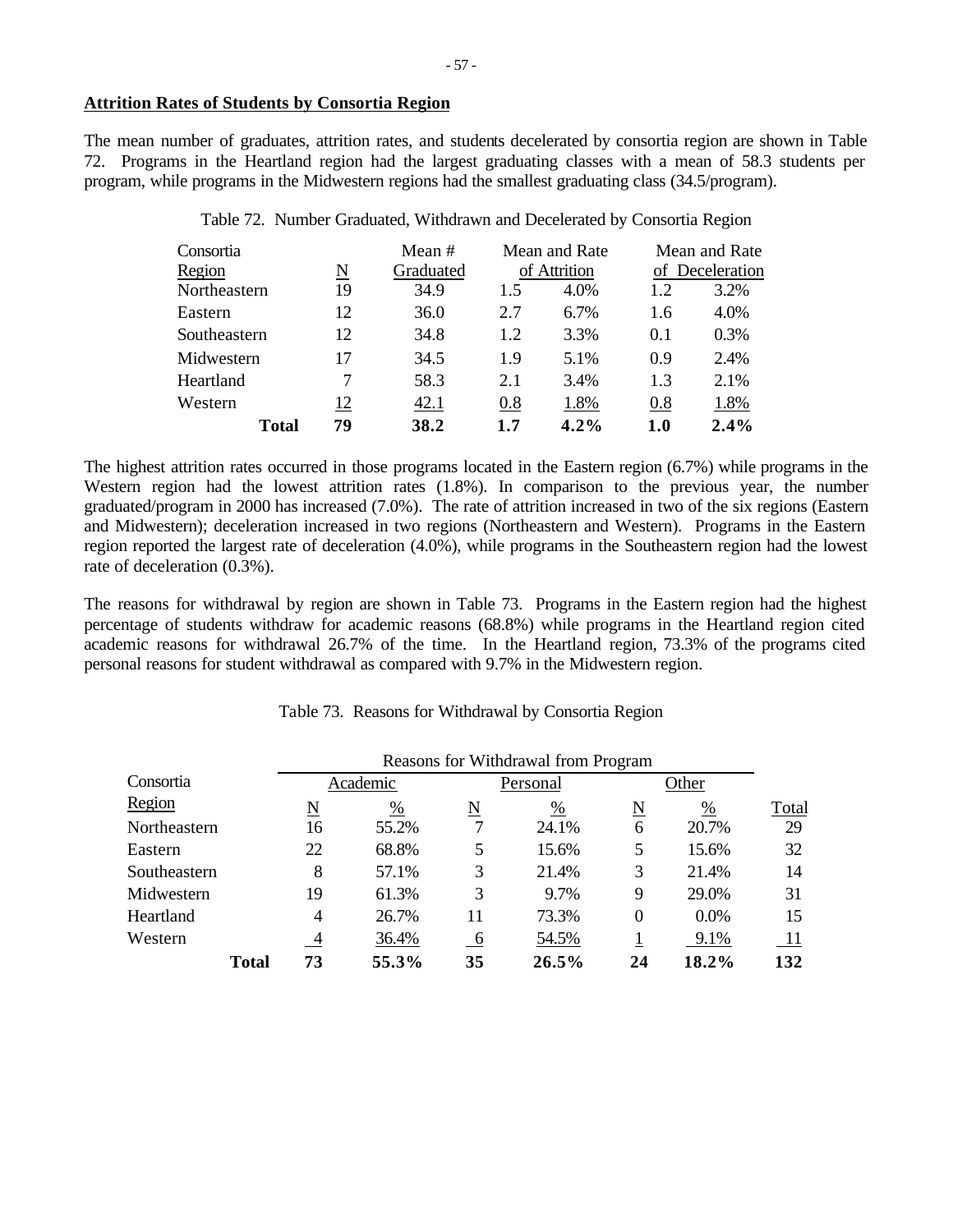# **Graduation, Attrition, and Deceleration of Students by Age**

The mean number of graduates, attrition rates, and students decelerated for each age category is shown in Table 74. More than one-fourth (30.4%) of the graduates were between the ages of 20 and 26 upon graduation; 50% were 30 years of age or older and none were under the age of 20. Attrition was highest for those between 20 and 23 years of age; lowest for those between 30 and 33. Deceleration rates were highest for students over 33 years of age and least for those under 23 years.

Table 74. Number Graduated, Decelerated and Attrition Rates of 2000 Graduates by Age

|                      |           |      | Number                     |      | <b>Withdrew Prior</b> |               | <b>Students</b> |             |  |
|----------------------|-----------|------|----------------------------|------|-----------------------|---------------|-----------------|-------------|--|
|                      |           |      | Graduated<br>To Graduation |      |                       | Rate          |                 | Decelerated |  |
| Age at Graduation    | N         | Mean | $\frac{0}{0}$              | Mean | $\frac{0}{0}$         | $\frac{0}{0}$ | Mean            | Rate        |  |
| Under 20             | 79        | 0.0  | $0.0\%$                    | 0.0  | $0.0\%$               | $0.0\%$       | 0.0             | $0.0\%$     |  |
| $20 - 23$            | 79        | 3.5  | 9.2%                       | 0.4  | 23.5%                 | 10.3%         | 0.0             | $0.0\%$     |  |
| $24 - 26$            | 79        | 8.1  | 21.2%                      | 0.3  | 17.6%                 | 3.5%          | 0.1             | 1.2%        |  |
| 27-29                | 79        | 7.5  | 19.6%                      | 0.3  | 17.6%                 | 3.8%          | 0.1             | 1.3%        |  |
| $30 - 33$            | 79        | 6.6  | 17.3%                      | 0.2  | 11.8%                 | 2.9%          | 0.1             | 1.4%        |  |
| Over 33              | <u>79</u> | 12.5 | 32.7%                      | 0.5  | 29.4%                 | 3.6%          | 0.7             | 5.1%        |  |
| <b>Total/Program</b> | 79        | 38.2 | 100%                       | 1.5  | 100.0%                | $4.2\%$       | 1.0             | 2.4%        |  |

Figure 22 shows the trends in age from 1984 through 2000. The proportion of recent graduates in the youngest age group (<24) has generally decreased over time, with a slight increase over the previous four years. Conversely, the middle age group (24 - 29) has increased 31% since 1994. The graduates in the older age group (>30) have decreased 19% since 1994.



**Figure 22. Trends in the Age of Graduates: 1984 Through 2000**

Year Reported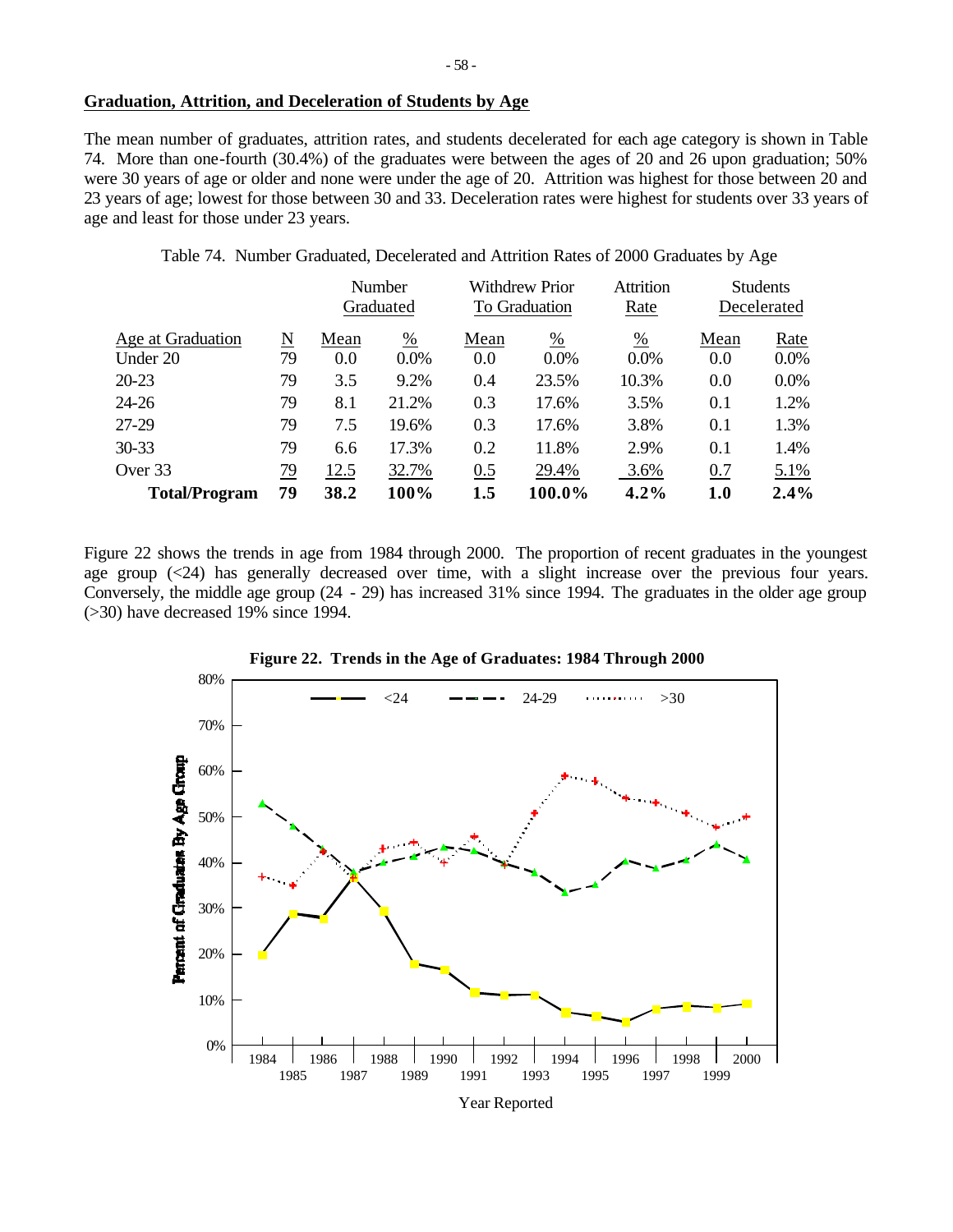The mean number of graduates, withdrawals, decelerated students and attrition rates for the 2000 graduating class by ethnicity is shown in Table 75. The majority of the recent graduates were White/Non-Hispanic (82.7%) and less than one-fifth (17.3%) were minorities.

|                             |                     |      | Mean Number<br>Graduated |      | <b>Withdrew Prior</b><br>to Graduation | <b>Attrition</b><br>Rate |      | <b>Students</b><br>Decelerated |
|-----------------------------|---------------------|------|--------------------------|------|----------------------------------------|--------------------------|------|--------------------------------|
| Ethnicity                   | $\underline{\rm N}$ | Mean | $\frac{\%}{\%}$          | Mean | $\frac{0}{0}$                          | $\frac{0}{0}$            | Mean | Rate                           |
| White/Non-Hispanic          | 79                  | 31.6 | 82.7%                    | 1.2  | 70.6%                                  | 3.6%                     | 0.6  | 1.8%                           |
| Black/African-Amer.         | 79                  | 1.6  | 4.2%                     | 0.2  | 11.8%                                  | 10.5%                    | 0.1  | 5.3%                           |
| Latino/Hispanic/Mex. Am.    | 79                  | 2.0  | 5.2%                     | 0.1  | 5.9%                                   | 4.5%                     | 0.1  | 4.5%                           |
| Asian                       | 79                  | 1.7  | 4.5%                     | 0.1  | 5.9%                                   | 5.3%                     | 0.1  | 5.3%                           |
| <b>Asian Subpopulations</b> | 79                  | 0.3  | 0.8%                     | 0.0  | $0.0\%$                                | $0.0\%$                  | 0.0  | $0.0\%$                        |
| Native Haw./Other P.I.      | 79                  | 0.1  | 0.3%                     | 0.0  | $0.0\%$                                | $0.0\%$                  | 0.0  | 0.0%                           |
| American Ind./Alaskan       | 79                  | 0.3  | 0.8%                     | 0.1  | 5.9%                                   | 25.0%                    | 0.0  | 0.0%                           |
| Other/Unknown               | <u>79</u>           | 0.6  | 1.6%                     | 0.1  | 5.9%                                   | 12.5%                    | 0.1  | 12.5%                          |
| <b>Total/Program</b>        | 79                  | 38.2 | 100.0%                   | 1.7  | 100.0%                                 | $4.2\%$                  | 1.0  | 2.4%                           |

Table 75. Number and Attrition Rates of 2000 Graduates by Ethnicity

Within the minority groups graduating, 24.2% were Black/African-American, 30.3% were Latino/Hispanics, 25.8% were Asian and the remainder were cla ssified as Asian Subpopulation, Alaskan/Native American or Other/Unknown. Fifty-nine percent (N=47) of the 79 programs reported at least one Black/African-American among their 2000 graduates. Forty (50.6%) programs also graduated at least one Latino/Hispanic.

The American Indian/Alaskan students had the highest rate of attrition (25.0%), followed by Black/African-American students (10.5%). The White/Non-Hispanics had an attrition rate of 3.6%. Proportionately, minority students were more likely to be decelerated, particularly the Black/African-American and Asian students (5.3%) as compared to White students (1.8%).

# **Trends in Student Attrition: 1984 Through 2000**

Figure 23 (next page) shows the relative attrition rates from 1984 through 2000 for all students and for white and non-white students. Attrition rates have averaged 7.8% over the past seventeen years, ranging from a high of 14% in 1988 to a low of 3.9% in 1999. The 2000 attrition rate for white students was 3.6% and 7.9% for non-white students; the latter represents an increase from 1999. Before 1990, decelerated students were included in the attrition rates. If decelerated students were included this year, the adjusted attrition rate would be 6.2%. The rate of attrition has been over twice as high for non-white students, averaging 14.9% as compared to 6.8% for white students.

# **Sex and Ethnicity of 2000 P.A. Graduates by Consortia Region**

The mean number and proportion of 2000 graduates by gender, ethnicity, and consortia region are shown in Table 76 (next page). Proportionately, more minority students graduated from programs in the Western region (25%) than from programs located in the Eastern region (7.4%). The Western region had the highest proportion of male graduates (39%) and the Midwestern region the highest proportion of female graduates (69%).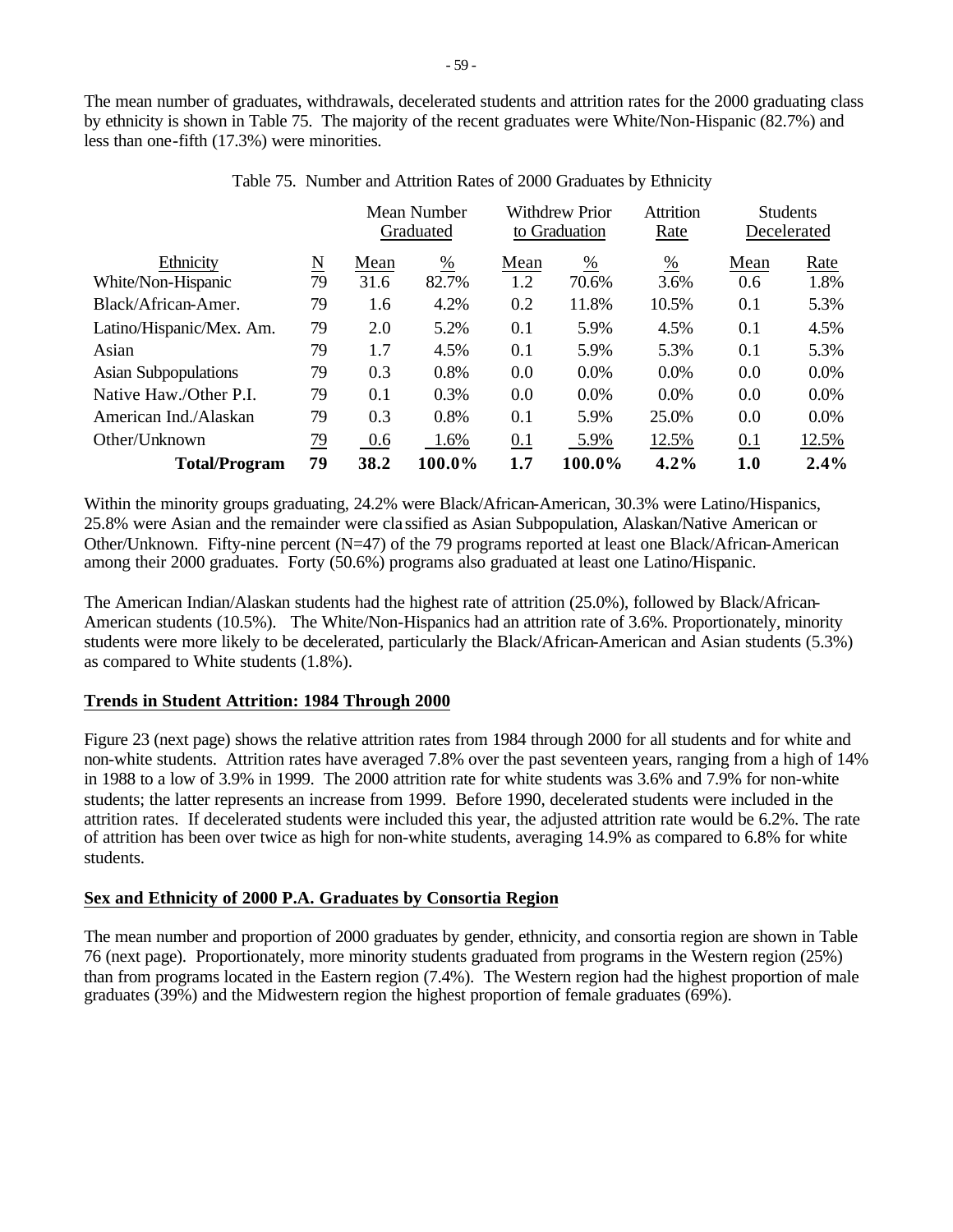

Table 76. 2000 Graduates by Sex, Ethnicity, and Consortia Region

| Consortia    |    | Mean # of |       | Gender |       |              | Ethnicity |       |       |
|--------------|----|-----------|-------|--------|-------|--------------|-----------|-------|-------|
| Region       | N  | Graduates | Male  | Female | White | <b>Black</b> | Hispanic  | Asian | Other |
| Northeastern | 19 | 34.9      | 35.7% | 64.3%  | 81.2% | 5.7%         | 3.8%      | 5.9%  | 3.4%  |
| Eastern      | 12 | 36.0      | 37.0% | 63.0%  | 92.6% | 1.6%         | 0.8%      | 4.0%  | 1.0%  |
| Southeastern | 12 | 34.8      | 38.2% | 61.8%  | 86.9% | 5.0%         | 2.8%      | 3.3%  | 2.0%  |
| Midwestern   | 17 | 34.5      | 31.3% | 68.7%  | 89.4% | 3.0%         | 2.2%      | 2.4%  | 3.0%  |
| Heartland    |    | 58.3      | 34.9% | 65.1%  | 82.1% | 1.7%         | 9.3%      | 3.9%  | 3.0%  |
| Western      | 12 | 34.5      | 39.0% | 61.0%  | 74.6% | 5.0%         | 12.5%     | 5.5%  | 2.4%  |
| Total        | 79 | 38.2      | 38.0% | 62.0%  | 82.7% | 4.2%         | 5.2%      | 5.3%  | 2.7%  |

## **Trends in the Graduation of Minorities**

The graduation of minority P.A.'s has been monitored since 1984. Figure 24 (next page) shows the proportion of non-white P.A. graduates over the past seventeen years. During the seventeen-year period for which data was available, the graduation of non-white students averaged 16.7%, ranging from a high of 19.7% in 1998 to a low of 9.0% in 1984. The reader is referred to Figure 18 concerning enrollment of minority students, which over the past eighteen years, has averaged 20% (Table 61).

- 60 -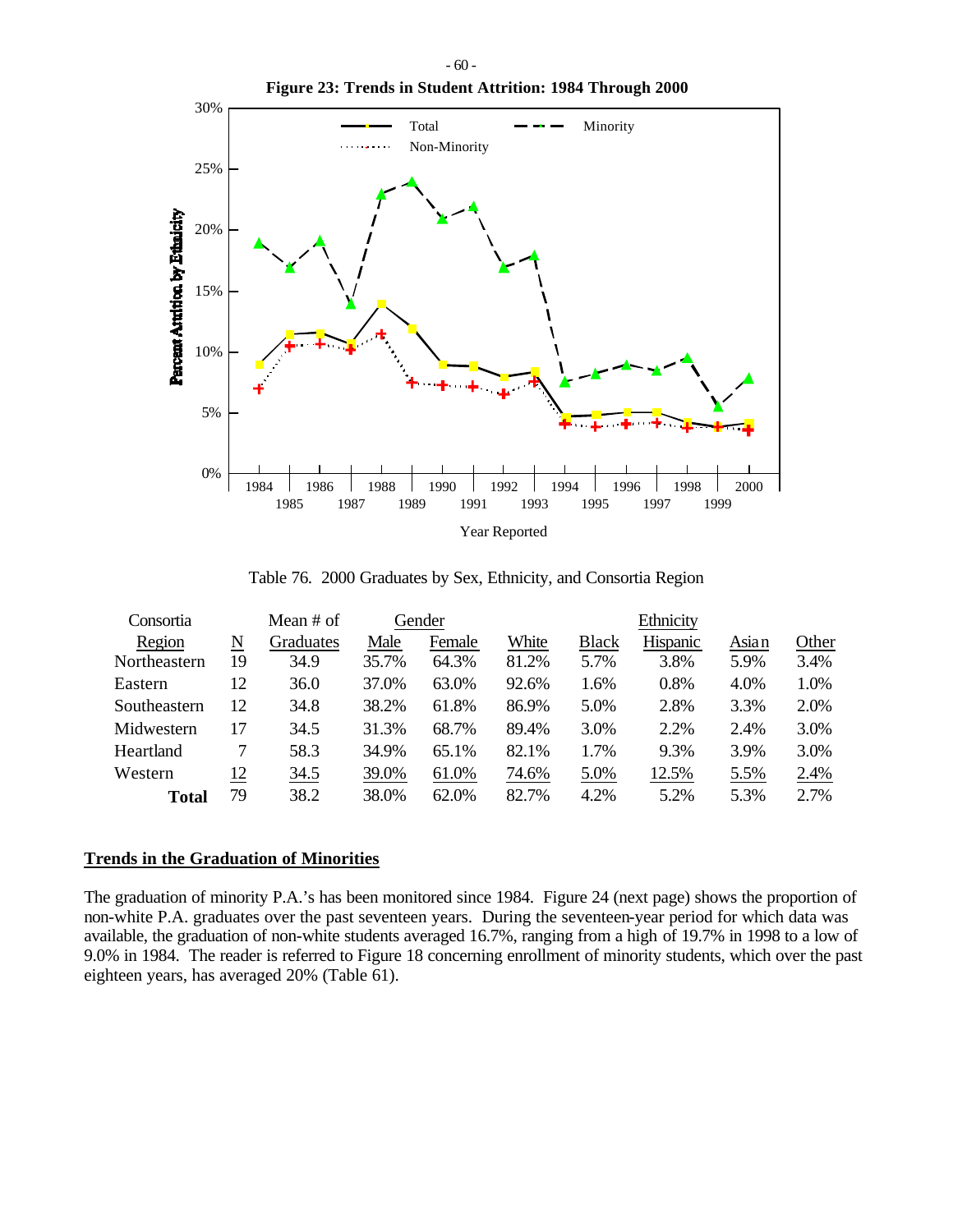

# **Employment Status of 2000 P.A. Graduates**

A summary of the employment status of the recent graduates, as reported by 76 programs, is shown in Table 77. It should be noted that the time elapsed between a program's graduation date and the date the survey was completed varied.

|                          | Mean Number |      | Relative  |  |
|--------------------------|-------------|------|-----------|--|
| <b>Employment Status</b> | Per Program | S.D. | Frequency |  |
| Employed:                |             |      |           |  |
| As a $P.A.$              | 28.6        | 12.4 | 74.1%     |  |
| Not as a P.A.            | 0.4         | 0.7  | 1.0%      |  |
| Unemployed               | 2.6         | 5.7  | 6.7%      |  |
| Continued with Education | 0.3         | 0.7  | 0.8%      |  |
| Unknown                  | 6.7         | 9.4  | 17.4%     |  |
| Total $(N=76)$           | 38.6        | 25.7 | 100.0%    |  |

Table 77. Employment Characteristics of 2000 P.A. Graduates

The majority (74.1%) of recent graduates were employed as a physician assistant, a 1.2% increase from 1999 graduates (73.2%). Less than one-fourth of the graduates were either unemployed or their employment status was unknown.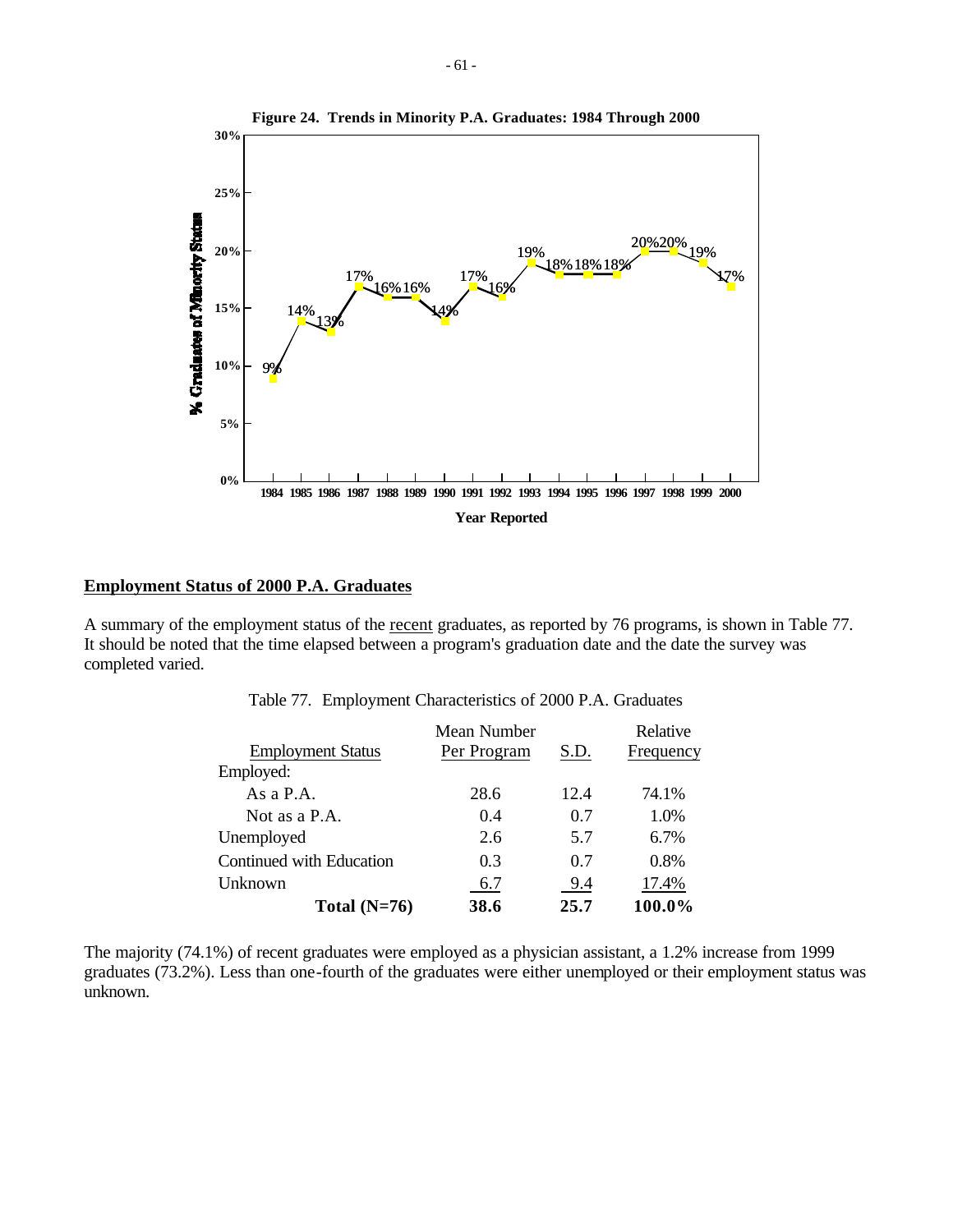## **Number of Recent Graduates by State**

The number of 2000 graduates, by state, is shown in Table 78 and includes the number of programs reporting from each state. Those states with the largest number of programs are those with the largest number of graduates, e.g., CA, NY, PA, TX. A total of 2,899 students from 77 programs completed their training in 2000. However, if we consider all programs that graduated P.A.'s in 2000 (i.e., 115 programs) we estimate that the total number of graduates would be approximately 4,393 (115 x 38.2).

|              | Number         | Number |              | Number         | Number |              | Number       | Number |
|--------------|----------------|--------|--------------|----------------|--------|--------------|--------------|--------|
| <b>State</b> | Prog.          | Grads  | <b>State</b> | Prog.          | Grads  | <b>State</b> | Prog.        | Grads  |
| AL           | $\overline{2}$ | 55     | LA           |                | 34     | OK           |              | 41     |
| AZ           | $\overline{2}$ | 90     | MA           | $\overline{2}$ | 52     | <b>OR</b>    |              | 18     |
| CA           | 4              | 237    | <b>MD</b>    | 1              | 32     | PA           | 10           | 364    |
| CO           |                | 26     | MI           | 4              | 77     | <b>SC</b>    | 1            | 36     |
| <b>CT</b>    | $\overline{2}$ | 76     | <b>MO</b>    | 1              | 29     | <b>SD</b>    |              | 19     |
| DC           |                | 51     | NC           | 4              | 129    | <b>TN</b>    |              | 32     |
| FL           |                | 59     | <b>ND</b>    | 1              | 80     | <b>TX</b>    | 5            | 327    |
| <b>GA</b>    |                | 51     | <b>NE</b>    |                | 40     | UT           |              | 31     |
| IA           |                | 26     | <b>NJ</b>    | $\overline{2}$ | 30     | WA           |              | 72     |
| ID           |                | 22     | <b>NM</b>    |                | 9      | WI           | $\mathbf{I}$ | 30     |
| $\mathbb{L}$ | 3              | 151    | <b>NY</b>    | 12             | 457    |              |              |        |
| IN           |                | 29     | <b>OH</b>    | 4              | 87     |              |              |        |
|              |                |        |              |                |        | <b>Total</b> | 77           | 2899   |

## Table 78. Number of 2000 Graduates by State

## **2000 Program Graduates: Employment Status by Consortia Region**

The employment of recent graduates varied depending on the region where their program was located. Employment data are shown in Table 79. Programs located in the Heartland region reported that over 85% of their 2000 graduates had secured employment at the time the program reported. Programs in the Northeastern region had the lowest proportion of graduates employed (67.6%). The overall proportion of recent graduates who were unemployed, including the "Other" category, averaged 25% across the regions.

Table 79. Employment Characteristics of 2000 Graduates by Consortia Region

| Consortia    |    |      | Employed      |      | Unemployed    |      | Other | Total |
|--------------|----|------|---------------|------|---------------|------|-------|-------|
| Region       | N  | Mean | $\frac{0}{0}$ | Mean | $\frac{0}{0}$ | Mean | %     | Mean  |
| Northeastern | 19 | 23.2 | 67.6%         | 2.3  | 6.7%          | 8.8  | 25.7% | 34.3  |
| Eastern      | 10 | 32.7 | 75.3%         | 2.0  | 4.6%          | 8.7  | 20.0% | 43.4  |
| Southeastern | 12 | 26.1 | 76.3%         | 2.9  | 8.5%          | 5.2  | 15.2% | 34.2  |
| Midwestern   | 17 | 25.3 | 77.8%         | 2.4  | 7.4%          | 4.8  | 14.8% | 32.5  |
| Heartland    | 6  | 54.4 | 85.7%         | 2.6  | 4.1%          | 6.5  | 10.2% | 63.5  |
| Western      | 12 | 29.4 | 69.8%         | 3.8  | 9.0%          | 8.9  | 21.1% | 42.1  |
| Total        | 76 | 29.0 | 75.1%         | 2.6  | $6.7\%$       | 7.0  | 18.1% | 38.6  |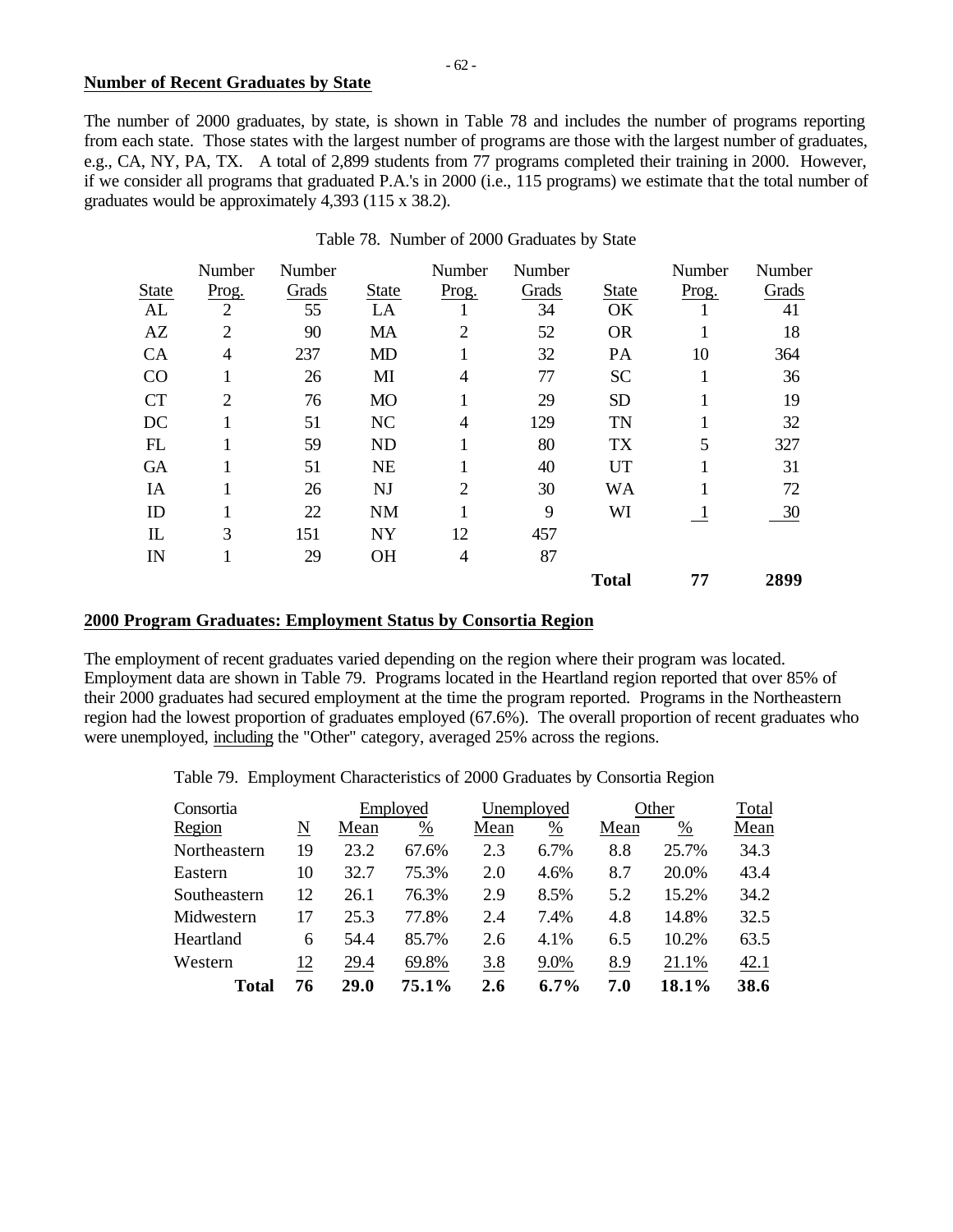## **Trends in Medical Specialty Selection of Recent Graduates, 1985 Through 2000**

A comparison of the employment of recent graduates in primary and non-primary care medicine from 1985 through 2000 is shown in Table 80 and illustrated in Figure 25 (primary care includes F.M., G.I.M., Ob/Gyn, Peds)(next page). From 1985 through 1989 there was an overall decrease in the proportion of graduates entering primary care practice, from 60% in 1985 to a low of 48% in 1989, a decline averaging 3.8% per year. In the past ten years an average of 56% of the graduates have selected primary care medical specialties and the overall sixteen-year mean is 55.8%.

Table 80. Employment of Recent Graduates in Primary and Non-Primary

| 1986-1987   | 404  | 55.6% | 322  | 44.4% | 726  | 100% |
|-------------|------|-------|------|-------|------|------|
| 1987-1988   | 418  | 56.4% | 323  | 43.6% | 741  | 100% |
| 1988-1989   | 422  | 52.2% | 387  | 47.8% | 809  | 100% |
| 1989-1990   | 398  | 48.2% | 427  | 51.8% | 825  | 100% |
| 1990-1991   | 508  | 58.1% | 367  | 41.9% | 875  | 100% |
| 1991-1992   | 511  | 53.5% | 444  | 46.5% | 955  | 100% |
| 1992-1993   | 674  | 55.7% | 537  | 44.3% | 1211 | 100% |
| 1993-1994   | 826  | 58.0% | 597  | 42.0% | 1423 | 100% |
| 1994-1995   | 852  | 55.5% | 684  | 44.5% | 1536 | 100% |
| 1995-1996   | 817  | 52.2% | 702  | 44.8% | 1566 | 100% |
| 1996-1997   | 970  | 62.3% | 588  | 37.7% | 1558 | 100% |
| 1997-1998   | 1046 | 56.9% | 792  | 43.1% | 1838 | 100% |
| 1998-1999   | 1113 | 54.5% | 928  | 45.5% | 2041 | 100% |
| 1999-2000   | 1176 | 53.7% | 1015 | 46.3% | 2191 | 100% |
| 2000-2001   | 1143 | 53.9% | 977  | 46.1% | 2120 | 100% |
| 16-Yr. Mean | 716  | 55.8% | 570  | 44.2% | 1286 | 100% |

## **Employment of Recent Graduates in Primary and Non-Primary Care by Consortia Region**

The relative proportion of 2000 graduates entering primary and non-primary care medical specialties by region is shown in Table 81. Graduates from programs in the Heartland region had the highest level of employment in primary care medical specialties (82.2%). Graduates from the Northeastern region had the highest level of employment in non-primary care specialties (46.7%).

| Table 81. Employment of 2000 Graduates in Primary and Non-Primary |
|-------------------------------------------------------------------|
| Care Medicine by Consortia Region                                 |

|                  |              |            |      | Primary Care | Non-Primary Care |               |
|------------------|--------------|------------|------|--------------|------------------|---------------|
| Consortia Region |              | N          | Mean | %            | Mean             | $\frac{0}{0}$ |
| Northeastern     |              | 19         | 11.3 | 53.3%        | 9.9              | 46.7%         |
| Eastern          |              | 10         | 10.4 | 56.2%        | 8.1              | 43.8%         |
| Southeastern     |              | 12         | 11.9 | 57.5%        | 8.8              | 42.5%         |
| Midwestern       |              | 17         | 18.2 | 74.0%        | 6.4              | 26.0%         |
| Heartland        |              | 6          | 32.7 | 82.2%        | 7.1              | 17.8%         |
| Western          |              | <u> 12</u> | 18.8 | 73.2%        | 6.9              | 26.8%         |
|                  | <b>Total</b> | 76         | 18.4 | 68.1%        | 8.6              | 31.9%         |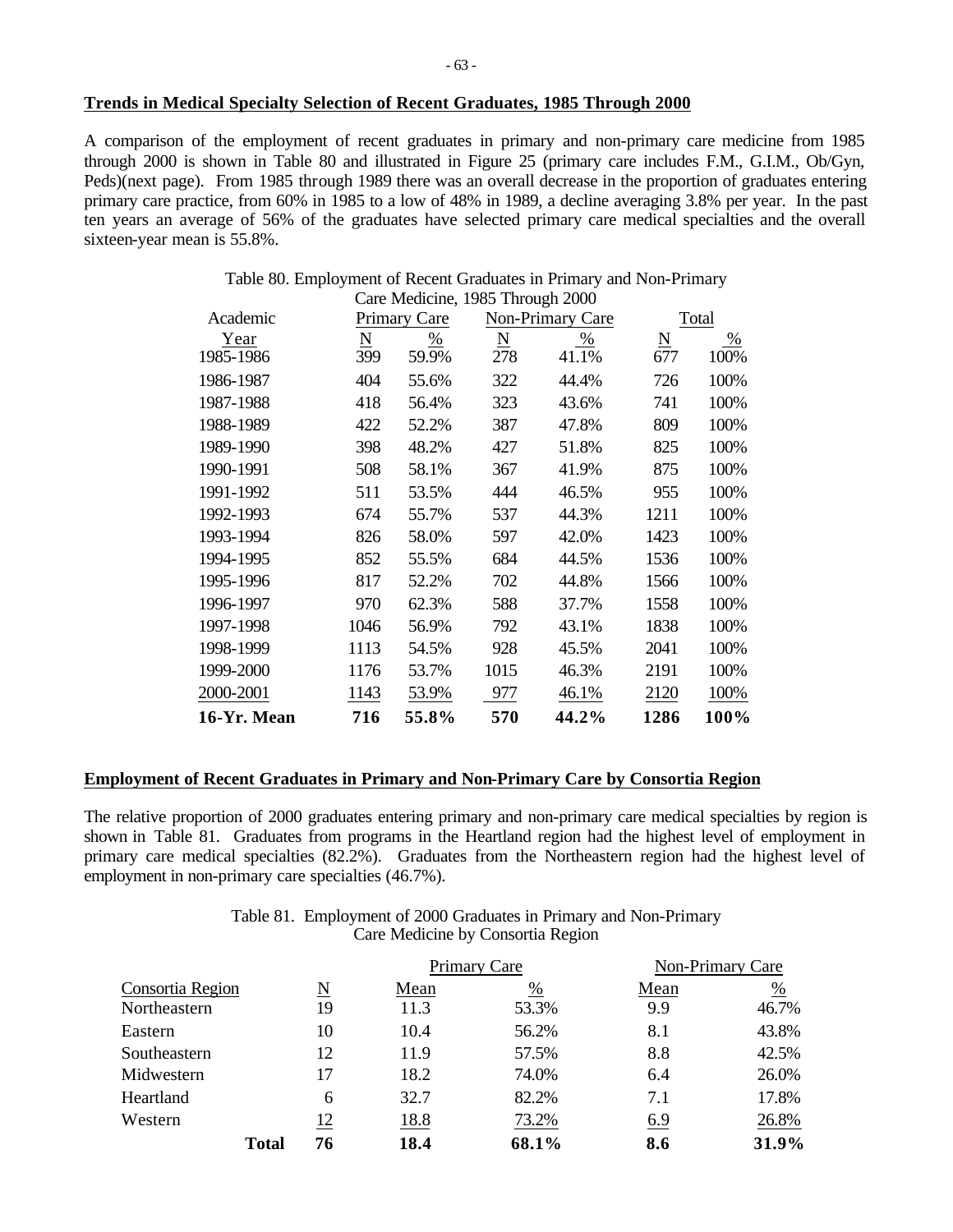

The distribution of recent graduates selecting primary care medical specialties from 1991 through 2000 is shown in Table 82. Over the period analyzed, family medicine and general internal medicine remained the primary care specialties of choice. This year, family medicine decreased and general internal medicine increased. The ten-year average was 73% for family medicine and 16% for general internal medicine. The selection of both obstetrics and gynecology and pediatrics also varied over time, ranging from 3.1% to 7.6% and 4.6% to 8.4%, respectively.

Table 82. Trends in the Primary Care Medical Specialty Selection of Recent Graduates,

| 1991 Through 2000               |                                 |                               |                                 |                               |                               |                               |                                 |                               |                                    |                                    |
|---------------------------------|---------------------------------|-------------------------------|---------------------------------|-------------------------------|-------------------------------|-------------------------------|---------------------------------|-------------------------------|------------------------------------|------------------------------------|
|                                 | 1991                            | 1992                          | 1993                            | 1994                          | 1995                          | 1996                          | 1997                            | 1998                          | 1999                               | <b>2000</b>                        |
| Clinical<br>Specialty<br>Fam Md | (47)<br>$\frac{\%}{\%}$<br>72.2 | (51)<br>$\frac{0}{0}$<br>71.1 | (53)<br>$\frac{\%}{\%}$<br>71.0 | (48)<br>$\frac{0}{0}$<br>76.0 | (56)<br>$\frac{9}{6}$<br>75.4 | (57)<br>$\frac{0}{0}$<br>73.1 | (68)<br>$\frac{\%}{\%}$<br>73.2 | (74)<br>$\frac{0}{6}$<br>75.1 | $(77)*$<br>$\frac{\%}{\%}$<br>74.9 | $(76)*$<br>$\frac{\%}{\%}$<br>67.3 |
| Int Med                         | 14.3                            | 16.3                          | 15.1                            | 16.0                          | 15.4                          | 16.9                          | 17.7                            | 16.3                          | 14.8                               | 21.5                               |
| Gen Ped                         | 5.9                             | 5.9                           | 8.4                             | 4.6                           | 5.2                           | 6.4                           | 5.3                             | 5.6                           | 6.8                                | 5.5                                |
| Ob/Gyn                          | 7.6                             | 6.7                           | 5.5                             | 3.4                           | 3.1                           | 3.6                           | 3.8                             | 3.0                           | 3.4                                | 5.7                                |

**Figure 25. Recent Graduate Employment in Primary Care: 1985 Through 2000**

\* Number of Programs responding

Trends in the graduates' selection of non-primary care medicine over the past ten years shown in Table 83 (next page). Surgery (plus sub-specialties) and medicine specialties accounted for the majority of positions (40.4%) selected by recent graduates in non-primary care.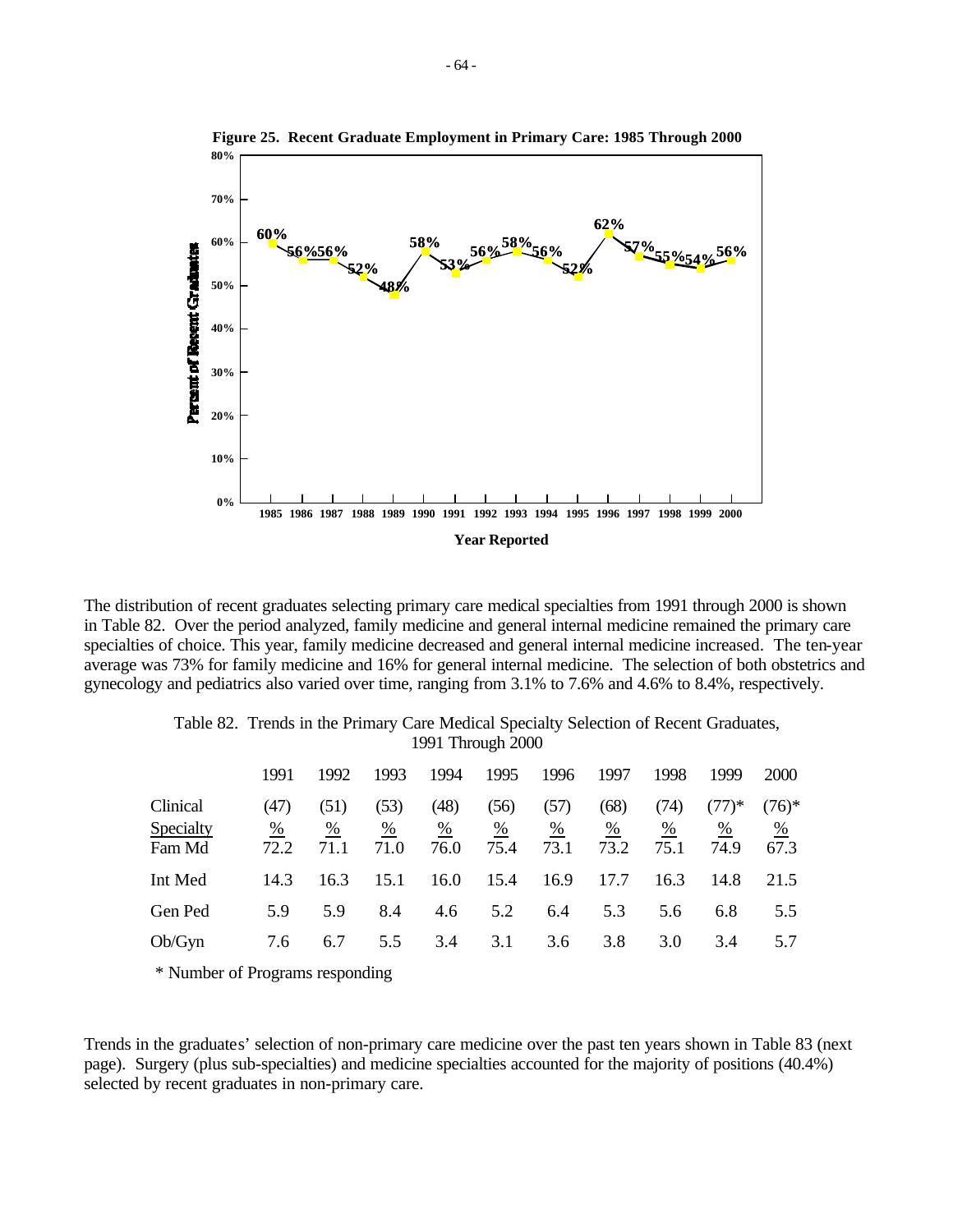|                                  | 1991                          | 1992              | 1993                          | 1994                          | 1995              | 1996              | 1997                          | 1998              | 1999              | 2000                          |
|----------------------------------|-------------------------------|-------------------|-------------------------------|-------------------------------|-------------------|-------------------|-------------------------------|-------------------|-------------------|-------------------------------|
| Clinical<br>Specialty<br>Surgery | (47)<br>$\frac{0}{0}$<br>57.7 | (51)<br>%<br>47.4 | (53)<br>$\frac{0}{0}$<br>36.2 | (48)<br>$\frac{0}{0}$<br>35.5 | (56)<br>%<br>33.0 | (57)<br>%<br>34.1 | (68)<br>$\frac{0}{0}$<br>35.1 | (74)<br>%<br>36.2 | (77)<br>%<br>31.4 | (76)<br>$\frac{0}{6}$<br>40.4 |
| Med                              | 20.4                          | 22.6              | 35.4                          | 25.1                          | 29.4              | 30.6              | 29.1                          | 28.4              | 23.3              | 18.6                          |
| Em Med                           | 19.4                          | 25.6              | 23.1                          | 37.0                          | 33.2              | 28.7              | 32.3                          | 33.3              | 37.7              | 36.5                          |
| Psych.                           | 1.2                           | 1.6               | 0.9                           | 1.1                           | 0.8               | 1.0               | 1.5                           | 0.7               | 3.3               | 2.1                           |
| Ind Med                          | 1.5                           | 2.8               | 4.4                           | 1.3                           | 3.6               | 5.6               | 2.0                           | 1.4               | 4.3               | 2.4                           |

Table 83. Trends in the Non-Primary Care Medical Specialty Selection of Recent Graduates, 1991 Through 2000

A list of the specific internal medicine subspecialties selected by 2000 graduates is shown in Table 84, along with the number of graduates and programs represented. A total of 434 recent graduates from seventy-six programs were employed among the subspecialties. It should be noted that one of the armed services programs defined their graduate employment as "military medicine". Otherwise, the largest number of recent graduates selected cardiology (n=64; 36 programs) and oncology (n=33; 24 programs).

Table 84. Internal Medicine Subspecialties Selected by 2000 Graduates

|                          | # of      | # of     |                    | # of        | # of      |
|--------------------------|-----------|----------|--------------------|-------------|-----------|
| Medical Area             | Graduates | Programs | Medical Area       | Graduates   | Programs  |
| <b>Military Medicine</b> | 189       |          | Dermatology        |             |           |
| Cardiology               | 64        | 36       | AIDS/Inf. Diseases |             |           |
| Oncology                 | 33        | 24       | Other              | <u> 102</u> | <u>45</u> |
| Gastroenterology         | 28        |          | <b>Total</b>       | 434         | 76        |

A list of surgical subspecialties selected by the recent graduates is in Table 85. A total of 192 recent graduates from seventy-six P.A. programs selected surgical sub-specialty areas as their first position. Proportionately, these graduates were employed most commonly in cardiovascular/cardiothoracic surgery (n=93; 48%) and neurosurgery (n=37; 19%).

Table 85. Surgical Subspecialties Selected by 2000 Graduates

| Surgical Area | Number of<br>Graduates | Number of<br>Programs | Surgical Area     | Number of<br>Graduates | Number of<br>Programs |
|---------------|------------------------|-----------------------|-------------------|------------------------|-----------------------|
| CV/CT         | 93                     | 37                    | <b>Plastic</b>    | n                      |                       |
| Neurosurgery  | 37                     | 26                    | Organ Transplant  |                        |                       |
| Orthopedics   | 16                     | 10                    | Other Surg. Spec. | <u> 138</u>            | $\underline{24}$      |
|               |                        |                       | Total             | 192                    | 76                    |

# **Medical Specialty Selection of Recent Graduates by Consortia Region**

A comparison of medical specialty selection of recent graduates by consortia region is shown in Table 86 (next page). The data are presented as the mean number of recent graduates per program employed in each area. Medical specialties in which the largest proportion of recent graduates was employed is shown and include, family medicine, internal medicine (including subspecialties), and surgery (including subspecialties).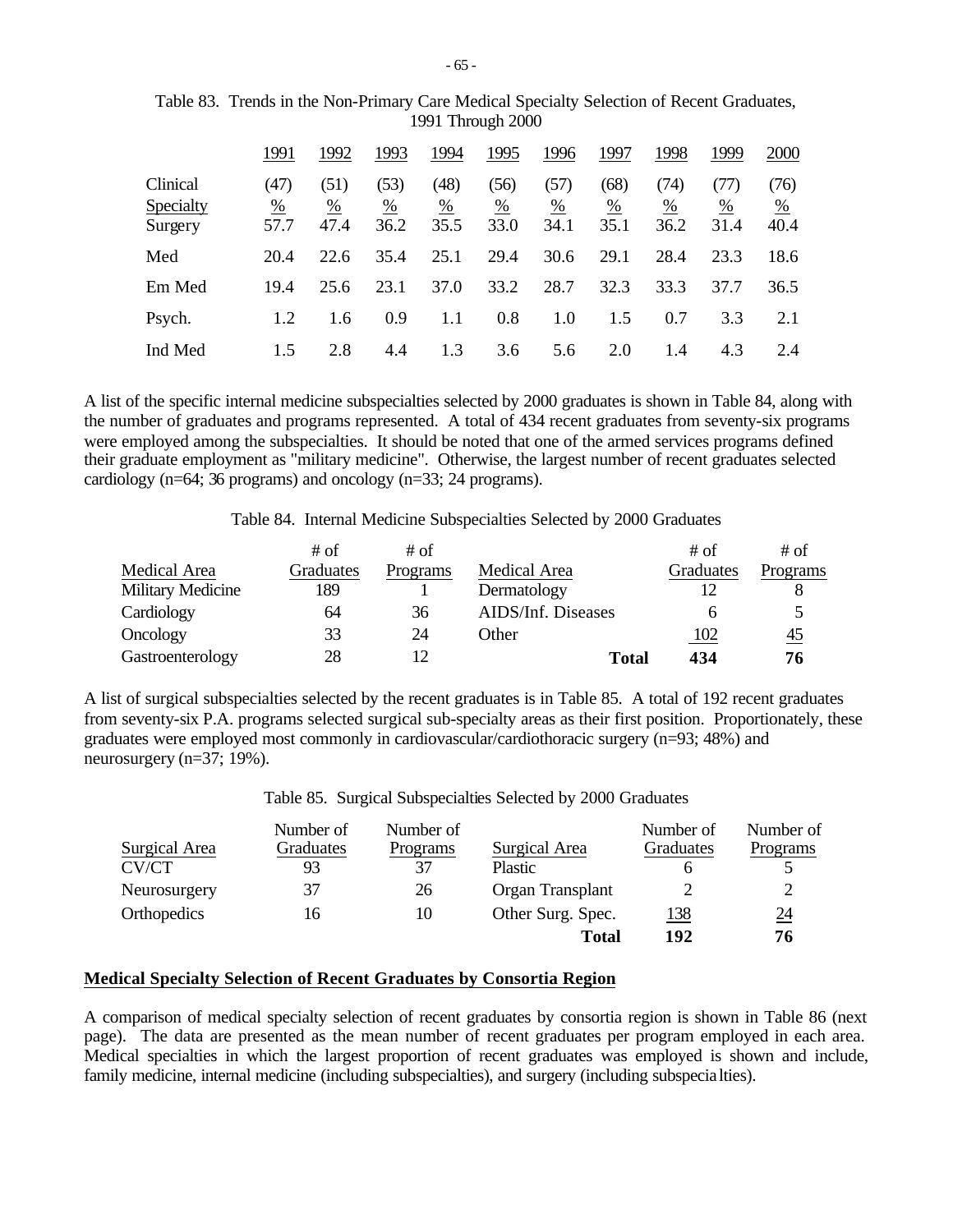|                  |    | <b>Family Medicine</b> |       |      | Internal Medicine* | $Surgery*$ |               |
|------------------|----|------------------------|-------|------|--------------------|------------|---------------|
| Consortia Region | N  | Mean                   | %     | Mean | %                  | Mean       | $\frac{0}{0}$ |
| Northeastern     | 19 | 6.9                    | 43.1% | 5.0  | 31.3%              | 4.1        | 25.6%         |
| Eastern          | 10 | 9.0                    | 54.5% | 4.3  | 26.1%              | 3.2        | 19.4%         |
| Southeastern     | 12 | 8.3                    | 52.2% | 4.2  | 26.4%              | 3.4        | 21.4%         |
| Midwestern       | 17 | 13.6                   | 68.0% | 3.5  | 17.5%              | 2.9        | 14.5%         |
| Heartland        | 6  | 28.8                   | 78.9% | 4.9  | 13.4%              | 2.8        | 7.7%          |
| Western          | 12 | 13.5                   | 75.8% | 3.1  | 17.4%              | 1.2        | 6.7%          |
| <b>Total</b>     | 76 | 12.4                   | 62.3% | 4.5  | 22.6%              | <b>3.0</b> | 15.1%         |

|  | Table 86. Medical Specialties Selected by 2000 Graduates by Consortia Region |  |  |  |
|--|------------------------------------------------------------------------------|--|--|--|
|  |                                                                              |  |  |  |

\* Includes the sub-specialties

Note, the "other" category is not included in the table. Graduates from the Heartland region selected family medicine preferentially (78.9%) and those from the Northeastern region had the least percentage entering family medicine (43.1%). Conversely, graduates from programs in the Northeast selected surgery (25.6%) and internal medicine (31.3%) more frequently than did graduates from other regions.

## **Regional Variation and Trends in New Graduate Starting Salaries**

Table 87 shows the estimated starting salary of recent graduates in 2000 by region. The overall average was \$55,415, an increase of 1.2% from the 1999 average of \$54,761. Salaries were above \$54,000 for graduates from programs located in all but the Eastern region. The median starting salary was highest for those graduates from programs located in the Midwest.

|                                  |              |           | for P.A. Graduates by Consortia Region |                    |                              |
|----------------------------------|--------------|-----------|----------------------------------------|--------------------|------------------------------|
| Consortia Region<br>Northeastern |              | N<br>18   | Mean<br>\$54,778                       | Median<br>\$55,000 | Change from 1999<br>$-1.9\%$ |
| Eastern                          |              |           | \$53,240                               | \$52,000           | $+ 4.4%$                     |
| Southeastern                     |              | 11        | \$56,903                               | \$56,000           | $-0.7\%$                     |
| Midwestern                       |              | 17        | \$56,811                               | \$57,000           | $+ 1.4%$                     |
| Heartland                        |              | 6         | \$54,800                               | \$53,500           | $+ 4.6\%$                    |
| Western                          |              | <u>10</u> | \$54,444                               | \$55,000           | $+ 3.9%$                     |
|                                  | <b>Total</b> | 69        | \$55,415                               | \$55,000           | $+ 1.2\%$                    |

# Table 87. Program Directors' Perceptions of Starting Salaries

Salaries of graduates from programs located in the Heartland region marked the greatest increase from 1999 (4.6%), while programs in the Northeastern region reported a decrease of 1.9% from 1999. These data are also shown in Figure 26 (next page). Thus, starting salaries have increased each year by an average of 4.7% and there has been an overall increase in salaries of 50.5% since 1991.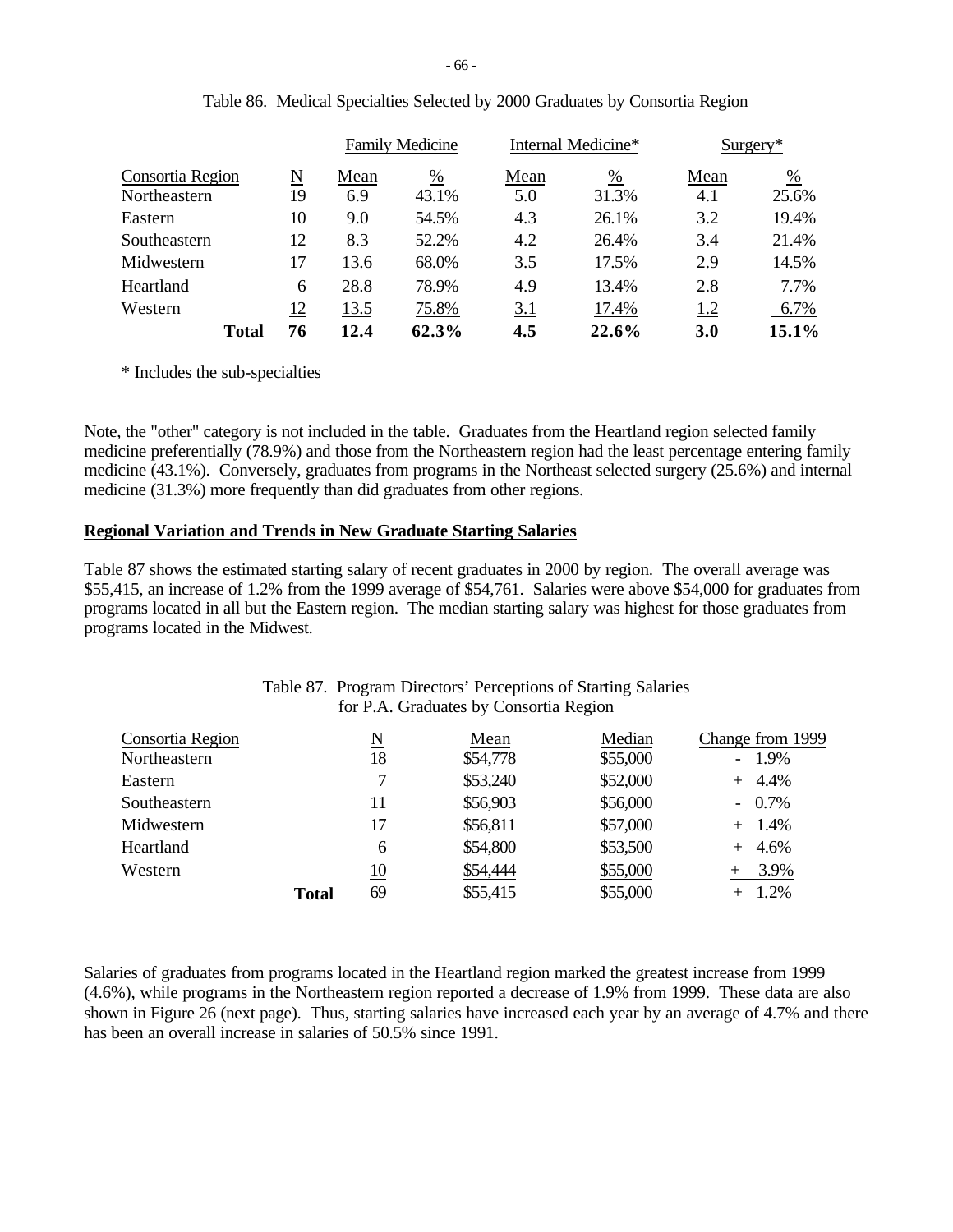

**Figure 26. Trends in Starting Salary for New Graduates: 1989 Through 2000**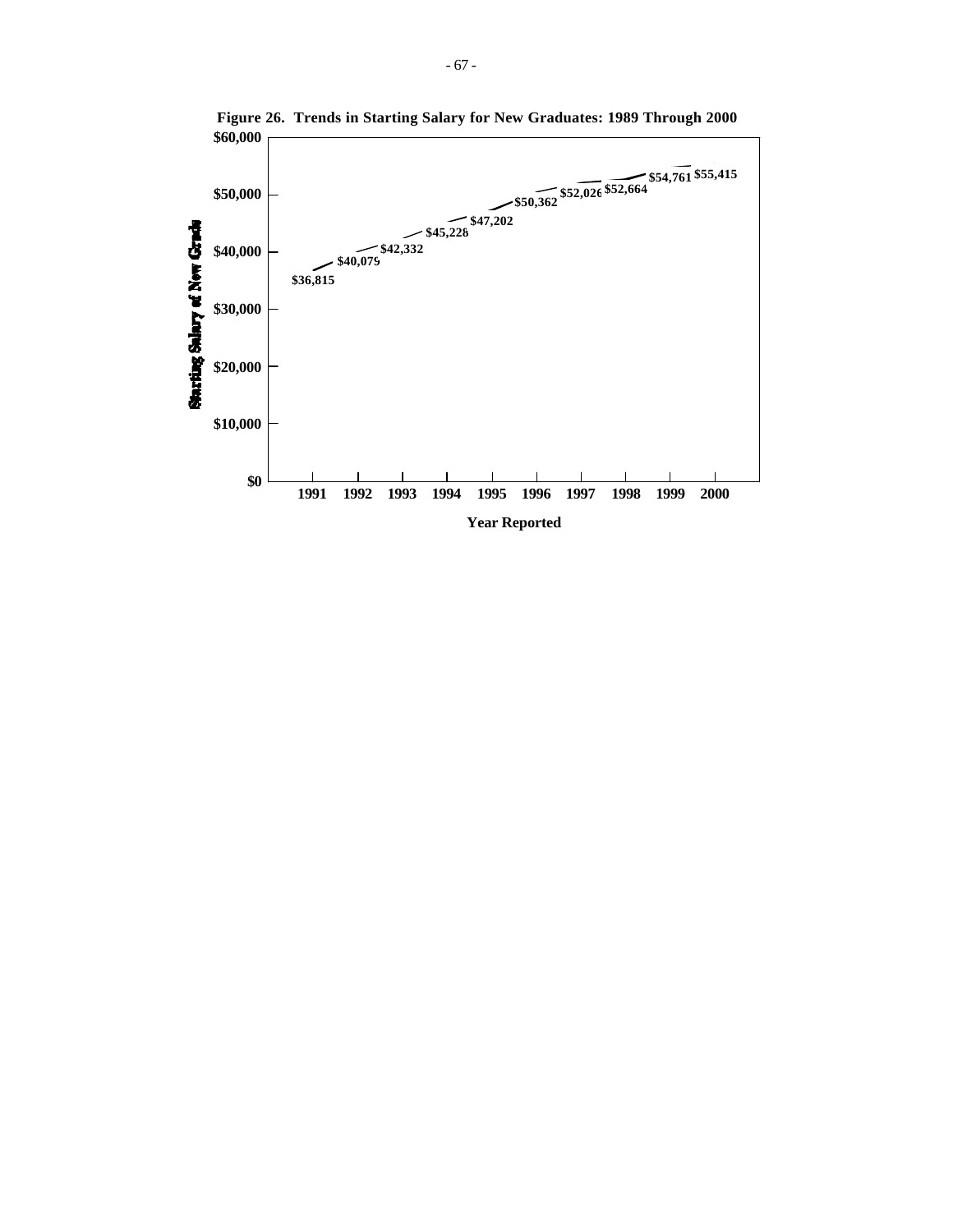### **SECTION V. P.A. PROGRAMS AND TITLE VII FUNDING**

In 1999, the authors of this Report were approached by the Division of Medicine and Dentistry and the Bureau of Health Professions to discuss the collection of data relative to Title VII Funding of physician assistant programs. As a result of these discussions and with the approval of the APAP Board of Directors, the Annual Report has been expanded to survey and report on various data elements more specific to the requirements of Title VII Funding. It is anticipated that this will be a continuing effort with results reflected in future Reports.

### **Disadvantaged Personnel, Students and Graduates**

For the purpose of the Report, a disadvantaged person was defined as an individual who (1) comes from an environment that has inhibited the individual from obtaining the knowledge, skill, and abilities required to enroll in and graduate from a health professions school or from a program providing education or training in an allied health profession; or (2) comes from a family with an annual income below a level based on low income thresholds according to family size published by the U.S. Bureau of the Census, adjusted annually for changes in the Consumer Price Index, and adjusted by the Secretary for use in all health professions programs (42 CFR 57.1804(c)). The following are provided as example s, for guidance only and are not intended to be all inclusive: comes from high school with low SAT scores or below the average State test results; comes from a school district where 50% or less of graduates go to college; first generation to attend college who are from rural or urban areas or receiving public assistance.

Forty-three programs reported that they employ a total of 97 disadvantaged personnel (10 Program Directors, 43 Category I, 17 Category II, 3 Category III and 24 Category IV).

A summary of the number of programs reporting that disadvantaged students were enrolled for the 2000-2001 academic year by region is shown in Table 88. The table also provides the mean/program for all programs responding, as well as for those enrolling one or more disadvantaged students.

For those programs with disadvantaged students enrolled, the Western region reported 15.6 disadvantaged students/program, while the Eastern and Midwestern regions reported 1.8 disadvantaged student/program. When considering all programs that responded, the Western region averaged 6.0/disadvantaged students/program. The Eastern and Midwestern regions reported 0.6 disadvantaged students/program.

| Consortia Region | $N/N^*$ | Mean/program** | Mean/program*** |
|------------------|---------|----------------|-----------------|
| Northeastern     | 9/18    | 3.2            | 1.6             |
| Eastern          | 5/14    | 1.8            | 0.6             |
| Southeastern     | 5/16    | 4.8            | 1.5             |
| Midwestern       | 6/19    | 1.8            | 0.6             |
| Heartland        | 4/11    | 5.0            | 1.8             |
| Western          | 5/13    | 15.6           | 6.0             |
| <b>Total</b>     | 34/91   | 5.0            | 1.9             |

Table 88. Numbers of Disadvantaged Students Enrolled by Consortia Region

\* Number of programs reporting disadvantaged students/Number of programs responding<br>\*\* Mean based upon pro

Mean based upon programs reporting disadvantaged students enrolled

\*\*\* Mean based upon all programs responding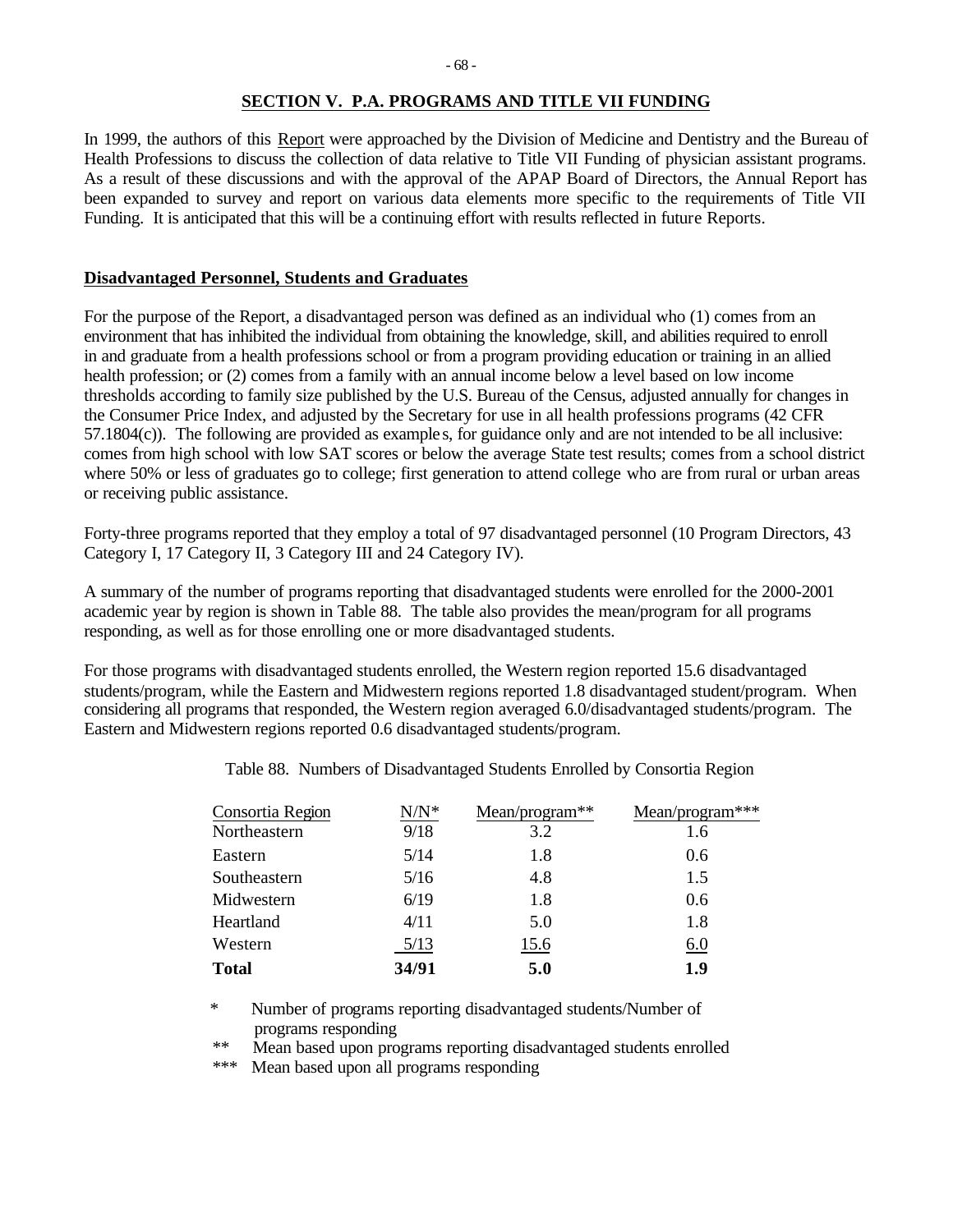Table 89 provides the percent of disadvantaged students in comparison to the total number of students enrolled by region. The Western region enrolls the largest percent of disadvantaged students (11.8%). The Midwestern region enrolls only 1.6% disadvantaged students.

|                  |                        | Number of       |                 | % of            |
|------------------|------------------------|-----------------|-----------------|-----------------|
|                  |                        | Disadvantaged   | Total # of      | Disadvantaged   |
| Consortia Region | $\underline{\text{N}}$ | <b>Students</b> | <b>Students</b> | <b>Students</b> |
| Northeastern     | 18                     | 29              | 784             | 3.7%            |
| Eastern          | 14                     | 9               | 522             | 1.7%            |
| Southeastern     | 16                     | 24              | 624             | 3.8%            |
| Midwestern       | 19                     | 11              | 693             | 1.6%            |
| Heartland        | 11                     | 20              | 551             | 3.6%            |
| Western          | <u>13</u>              | 78              | 661             | 11.8%           |
| Total            | 91                     | 171             | 3835            | 4.5%            |

Table 89. Percentage of Disadvantaged Students Enrolled by Consortia Region

Table 90 provides a summary of the number of programs responding to the questions regarding disadvantaged 2000 graduates by region. The table also provides the mean/program and median/program for all programs. The Western region reported 9.64 disadvantaged graduates/program, while programs in the Midwestern region averaged 2.25 disadvantaged graduates/program.

Table 90. Numbers of Disadvantaged 2000 Graduates by Consortia Region

|                  |              |                   | Mean/   | Median/ |
|------------------|--------------|-------------------|---------|---------|
| Consortia Region |              | $\underline{N^*}$ | program | program |
| Northeastern     |              | 13                | 3.85    | 2.0     |
| Eastern          |              | 9                 | 3.33    | 1.0     |
| Southeastern     |              | 11                | 4.09    | 4.0     |
| Midwestern       |              | 12                | 2.25    | 0.0     |
| Heartland        |              | 5                 | 2.80    | 3.0     |
| Western          |              | 11                | 9.64    | 7.0     |
|                  | <b>Total</b> | 61                | 4.46    | 1.0     |

\* Number of programs

The percent of disadvantaged 2000 graduates in comparison to the total number of graduates by region is shown in Table 91 (next page). The programs in the Western region had the largest percent of disadvantaged graduates (23.2%). While the Heartland region graduated only 3.4% disadvantaged students.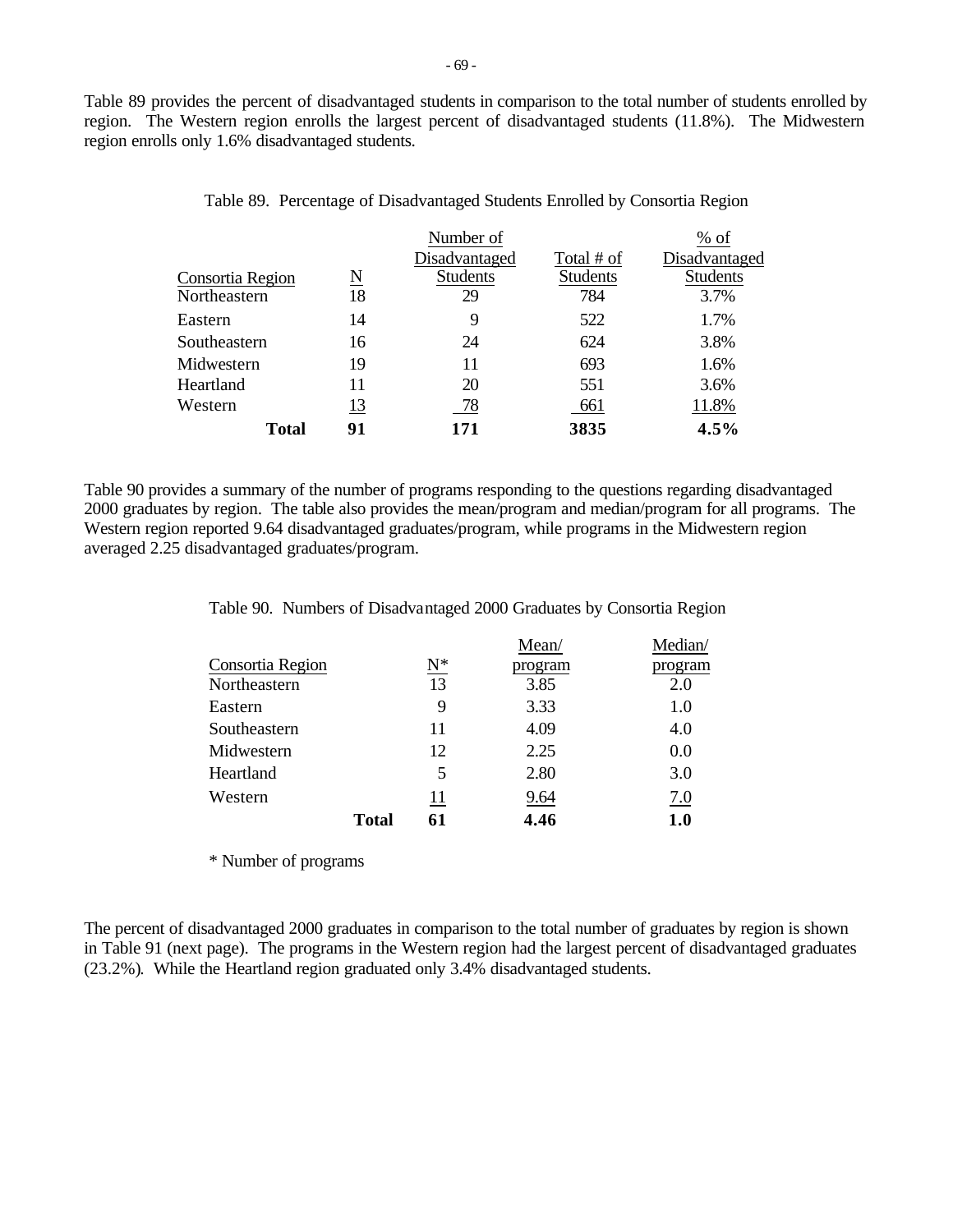|                  |    | Number of     |            | % of          |
|------------------|----|---------------|------------|---------------|
|                  |    | Disadvantaged | Total # of | Disadvantaged |
| Consortia Region | N  | Grads         | Grads      | Grads         |
| Northeastern     | 13 | 50            | 628        | 8.0%          |
| Eastern          | 9  | 30            | 400        | 7.5%          |
| Southeastern     | 11 | 45            | 370        | 12.2%         |
| Midwestern       | 12 | 27            | 545        | 5.0%          |
| Heartland        | 5  | 14            | 408        | 3.4%          |
| Western          | 11 | 106           | 456        | 23.2%         |
| <b>Total</b>     | 61 | 272           | 2807       | $9.7\%$       |

# Table 91. Percentage of Disadvantaged 2000 Graduates by Consortia Region

#### **Ethnic Representation of Applicants and Enrolle es**

The mean number and proportion of P.A. applicants and students enrolled in the first-year class on the basis of both ethnicity and region is in Table 92. A minority student is classified as Black/African-American (non-Hispanic), Hispanic/Latino/Mexican American, Asian Subpopulations (any Asian other than Chinese, Filipino, Japanese, Korean, Asian Indian, or Thai) or Native Hawaiian/Other Pacific Islander.

Table 92. Applicants and Enrollees by Ethnicity and Consortia Region

|              |       |       |              | Applicants |               | Enrollees   |               |      |               |  |
|--------------|-------|-------|--------------|------------|---------------|-------------|---------------|------|---------------|--|
| Consortia    |       |       | Non-Minority |            | Minority      |             | Non-Minority  |      | Minority      |  |
| Region       |       | Mean  | %            | Mean       | $\frac{0}{0}$ | Mean        | $\frac{0}{0}$ | Mean | $\frac{0}{0}$ |  |
| Northeastern |       | 167.8 | 78.0%        | 47.3       | 22.0%         | 31.1        | 77.6%         | 9.0  | 22.4%         |  |
| Eastern      |       | 152.8 | 89.1%        | 18.6       | 10.9%         | 34.7        | 92.8%         | 2.7  | 7.2%          |  |
| Southeastern |       | 192.1 | 77.4%        | 56.1       | 22.6%         | <b>33.0</b> | 79.7%         | 8.4  | 20.3%         |  |
| Midwestern   |       | 149.2 | 92.5%        | 12.1       | 7.5%          | 31.9        | 90.9%         | 3.2  | 9.1%          |  |
| Heartland    |       | 135.8 | 88.8%        | 17.1       | 11.2%         | 35.9        | 78.4%         | 9.9  | 21.6%         |  |
| Western      |       | 195.5 | 80.9%        | 46.3       | 19.1%         | 32.1        | 68.0%         | 15.1 | 32.0%         |  |
|              | Total | 167.1 | 83.0%        | 34.2       | 17.0%         | 32.8        | 81.2%         | 7.6  | 18.8%         |  |

There was considerable variation in the proportion of minorities applying to, and enrolled in, programs across regions. Programs in the Southeastern region had the largest proportion of minority applicants at 22.6% and the Midwestern region the least number, with only 7.5% being minority. The Western region enrolled the largest percentage (32%) of minority students. Programs in the Eastern region had the fewest number of minority enrollees (7.2%).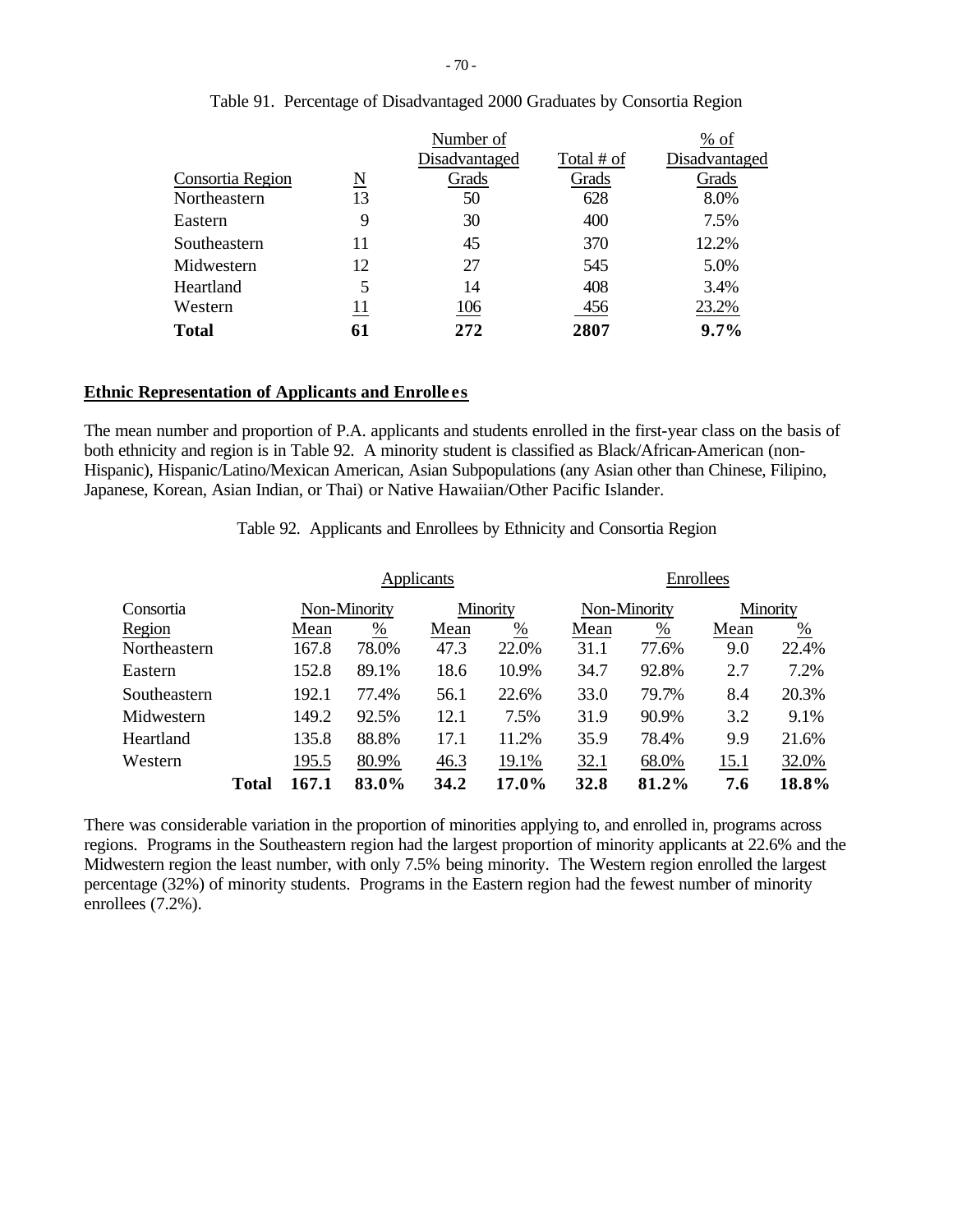The number and percent of programs reporting no minority students enrolled in the first-year class is shown in Table 93. Ten programs, in each of the six regions, had no minority students enrolled.

| Consortia Region |              | <u>N</u> | # of Programs | %     |
|------------------|--------------|----------|---------------|-------|
| Northeastern     |              | 21       |               | 4.8%  |
| Eastern          |              | 15       | 3             | 20.0% |
| Southeastern     |              | 17       |               | 5.9%  |
| Midwestern       |              | 22       | 3             | 13.6% |
| Heartland        |              | 12       |               | 8.3%  |
| Western          |              | 14       |               | 7.1%  |
|                  | <b>Total</b> | 101      | 10            | 9.9%  |

Table 93. Number of Programs with No Minority Enrollment by Consortia Region

Figure 27 represents the number of programs with certain percentages of minority enrollment. There are 39 programs that have a larger percentage of minority enrollment than the mean of 12.4%; 61 programs have less. The average minority enrollment for programs with greater than 20% is 43.0%; for programs with 20% or less minority enrollment, 10.8%.



**Figure 27. Number of Programs vs. Percentage of Minority Enrollment**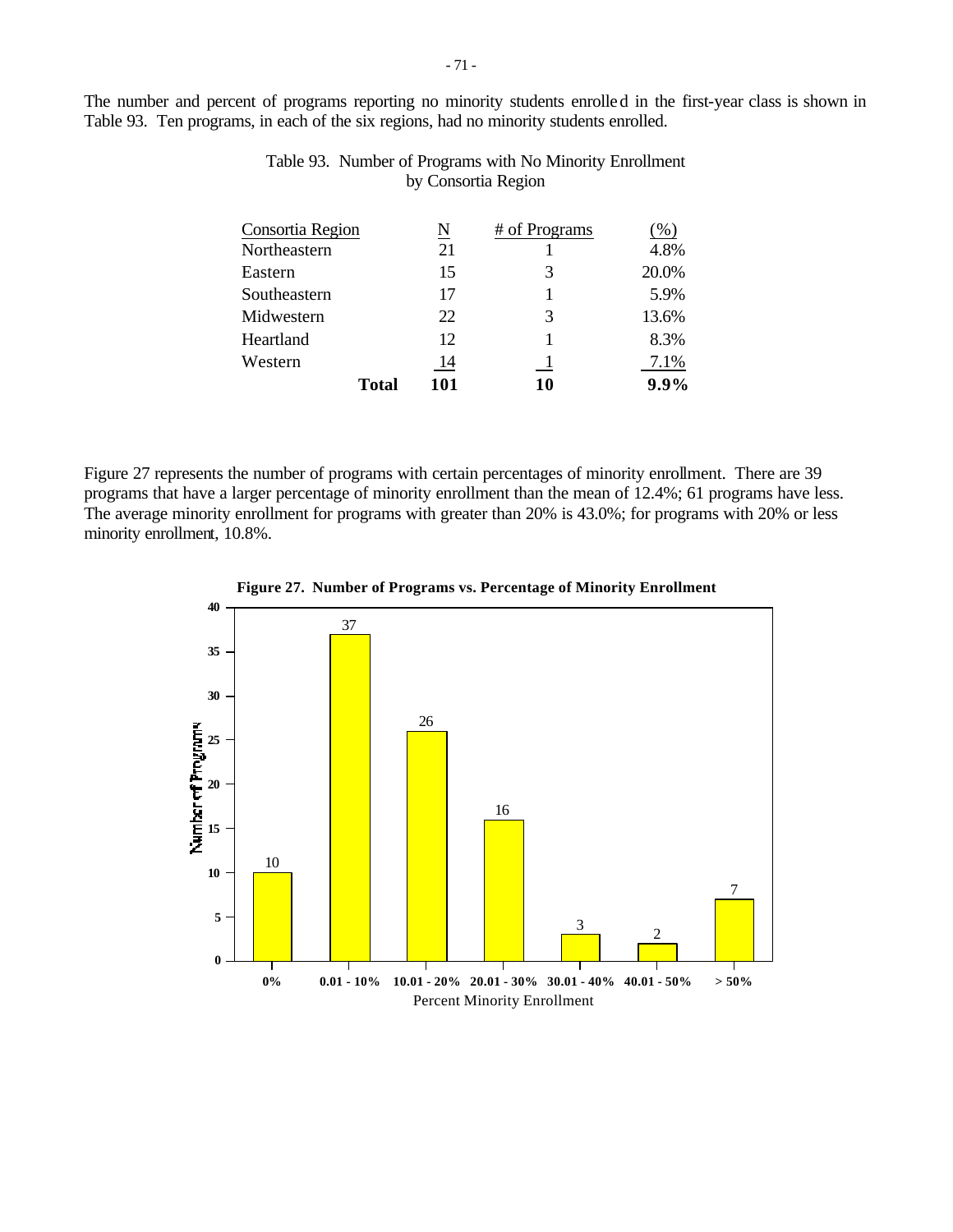# **Geographic Distribution of Recent Graduates**

Programs were asked to identify the number of clinically practicing 2000 graduates by Rural/Urban Continuum Code. Programs needed to identify the counties in which their graduates were practicing, and then based upon that information utilize the following web site to determine the Rural/Urban Continuum Code: http://www.ers.usda.gov/briefing/rural/data/codes/RUCC.HTM. The Rural/Urban Continuum Codes are as follows:

- 00 Central counties of metropolitan areas of 1 million population or more
- 01 Fringe counties of metropolitan areas of 1 million population or more
- 02 Counties in metropolitan areas of 250,000 1,000,000 population
- 03 Counties in metropolitan areas of less than 250,000 population
- 04 Urban population of 20,000 or more, adjacent to a metropolitan area
- 05 Urban population of 20,000 or more, not adjacent to a metropolitan area
- 06 Urban population of 2,500 19,999, adjacent to a metropolitan area
- 07 Urban population of 2,500 19,999, not adjacent to a metropolitan area
- 08 Completely rural (no places with a population of 2,500 or more) adjacent to a metropolitan area
- 09 Completely rural or less than 2,500 urban pop., not adj. to metro area

Table 94 provides the average number of graduates/program practicing in a geographic area by APAP consortia region. Program in the Heartland region had the highest average of graduates practicing in a central county of metropolitan areas of 1 million population or more (15.2 graduates/program); the Eastern region had the least (2.0). Programs in the Heartland region had the highest average of graduates practicing in a county completely rural (no places with a population of 2,500 or more) not adjacent to a metropolitan area (1.0 graduates/program); the Western region had the least (0.0). The Northeastern region had the largest amount of unknown (16.1 graduates/program).

## Table 94. Geographic Distribution of Recent Graduates by Consortia Region

| Consortia    |    |        |     |     |            |            |     |     |     |     |     |      |       |
|--------------|----|--------|-----|-----|------------|------------|-----|-----|-----|-----|-----|------|-------|
| Region       | N  | $00\,$ | 01  | 02  | 03         | 04         | 05  | 06  | 07  | 08  | 09  | Unk  | Total |
| Northeastern | 14 | 7.3    | 1.9 | 2.9 | 2.7        | 2.5        | 0.5 | 0.5 | 0.4 | 0.1 | 0.4 | 16.1 | 35.3  |
| Eastern      | 8  | 2.0    | 0.5 | 5.6 | 5.9        | 2.5        | 0.3 | 0.8 | 0.3 | 0.4 | 0.3 | 15.6 | 34.0  |
| Southeastern | 12 | 5.1    | 0.8 | 9.0 | 4.1        | 1.0        | 1.9 | 1.6 | 0.6 | 0.5 | 0.7 | 9.1  | 34.3  |
| Midwestern   | 13 | 6.2    | 1.8 | 4.1 | 2.2        | 1.2        | 1.4 | 0.4 |     | 0.0 | 0.9 | 9.4  | 28.6  |
| Heartland    | 5  | 15.2   | 0.8 | 4.6 | 1.0        | 0.6        | 2.4 | 0.6 | 0.8 | 0.4 | 1.0 | 4.4  | 31.8  |
| Western      | 10 | 7.4    | 0.8 | 9.8 | 6.8        | <u>1.3</u> | 0.8 | 0.7 | 0.4 | 0.9 | 0.0 | 5.9  | 34.8  |
| <b>Total</b> | 62 | 6.6    | 1.4 | 5.8 | <b>3.8</b> | 1.6        | 1.1 | 0.7 | 0.6 | 0.3 | 0.5 | 11.0 | 33.6  |

## **Degree of Completion for Recent Graduates**

As reported by 74 programs, Table 95 (next page) lists the degree of completion for recent graduates by region. Forty percent of the 2000 graduates earned a bachelors degree at the completion of their studies, 35% earned a masters degree, 21.2% obtained a certificate and less than 4% earned an associate degree. The programs in the Western region reported the largest percentage of Certificates (70.6%), while programs in the Southeastern region reported 59% of the recent graduates received a masters degree upon completion. Almost three-fourths of the graduates in the Heartland region earned a bachelors degree. Only 13% of the graduates in the Western region earned a masters degree.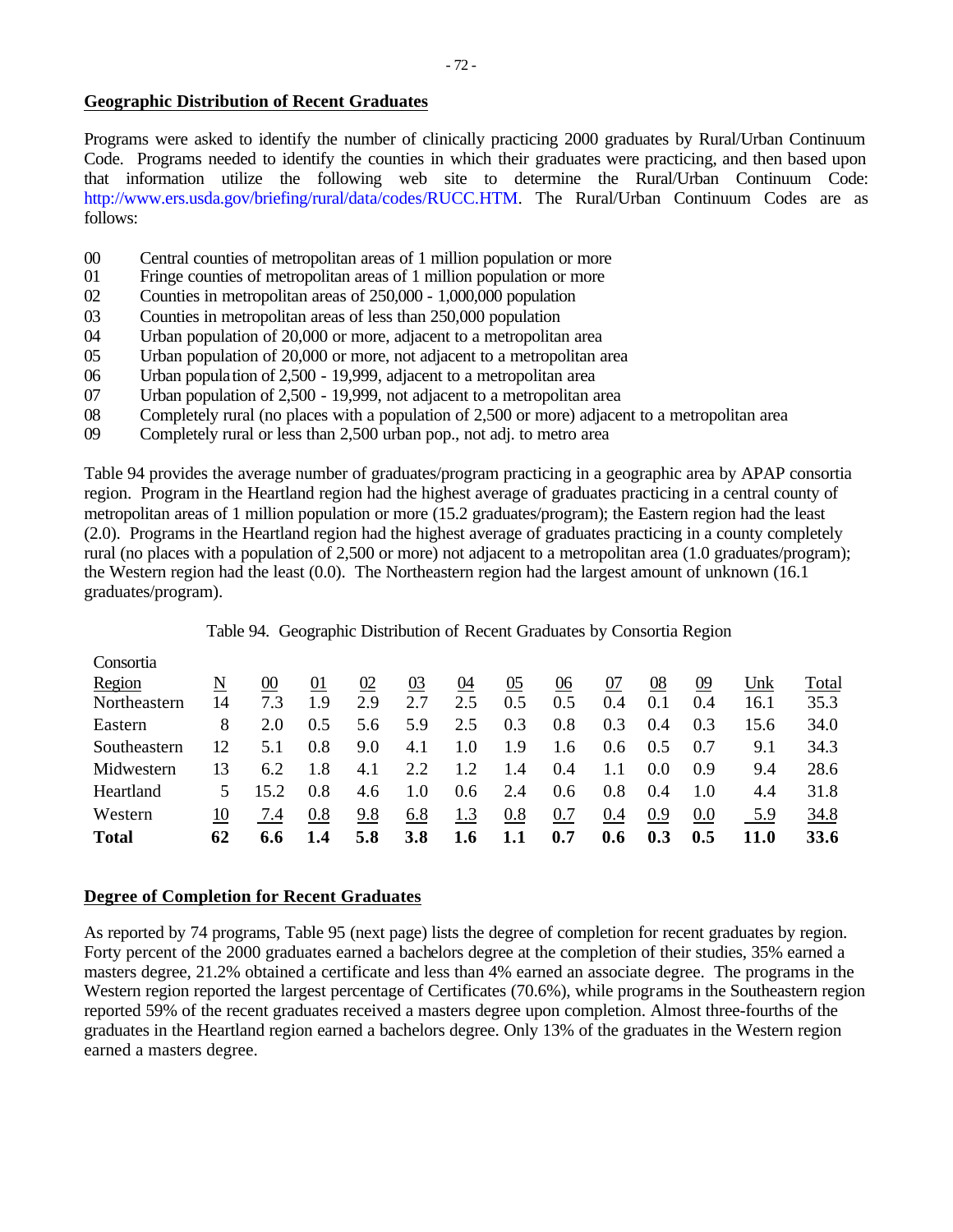| Consortia    |    |          | Certificate |                | Associate |      | <b>Bachelors</b> |     | <b>Masters</b> |
|--------------|----|----------|-------------|----------------|-----------|------|------------------|-----|----------------|
| Region       | N  | N        | %           | N              | $\%$      | N    | %                | N   | %              |
| Northeastern | 18 | 118      | 18.8%       | 38             | 6.1%      | 303  | 48.2%            | 169 | 26.9%          |
| Eastern      | 11 | 46       | 11.5%       | 0              | 0.0%      | 188  | 47.0%            | 166 | 41.5%          |
| Southeastern | 11 | 0        | $0.0\%$     | 0              | $0.0\%$   | 152  | 41.1%            | 218 | 58.9%          |
| Midwestern   | 16 | 110      | 20.2%       | 71             | 13.0%     | 107  | 19.6%            | 257 | 47.2%          |
| Heartland    |    | $\Omega$ | $0.0\%$     | 0              | 0.0%      | 300  | 73.5%            | 108 | 26.5%          |
| Western      | 11 | 322      | 70.6%       | $\overline{0}$ | $0.0\%$   | 75   | 16.4%            | 59  | 12.9%          |
| <b>Total</b> | 74 | 596      | 21.2%       | 109            | $3.9\%$   | 1125 | 40.1%            | 977 | 34.8%          |

Table 95. Degree of Completion for Recent Graduates by Consortia Region

# **Underserved Setting of Clinically Active Recent Graduates**

Programs were asked to identify the number of recent graduates that are practicing in a Medically Underserved Community (defined as follows) or Medically Underserved Area (based on four variables: the primary care physician-to-population ratio; the infant mortality rate, the percentage of the population 65 years of age and older, and the percentage of the population with an income below the poverty level).

Medically Underserved Community (MUC): Community Health Centers (CHC) Migrant Health Centers (MHC) Health Care for the Homeless Grantees (Home) Public Housing Primary Care Grantees (PH) Rural Health Clinics, federally designated (RHC) National Health Service Corps Sites (NHS) Indian Health Service Sites (IHS) Federally Qualified Health Centers (FQH) Primary Medical Care Health Professional Shortage Areas (HPSA) State or Local Health Departments (State) Sites Designated by State Governors (Gov)

Table 96 lists the number of graduates by region reported to be working in one of the medically underserved communities, or in a medically underserved area (MUA). Over one hundred 2000 graduates are working in health professional shortage areas. The least amount of graduates is working in health care for the homeless grantees and public housing primary care grantees.

| <b>Total</b>                        | 64             | 83               | 6              | 3                | 2                  | 36         | 16              |                              | 30               | 137               | 13             | 27           | 145            |
|-------------------------------------|----------------|------------------|----------------|------------------|--------------------|------------|-----------------|------------------------------|------------------|-------------------|----------------|--------------|----------------|
| Western                             | <u> 11</u>     | 52               | $\overline{2}$ | $\overline{0}$   | $\overline{0}$     | 9          | $\overline{0}$  | $\epsilon$                   | <u> 11</u>       | <u>17</u>         | $\overline{4}$ | <u>16</u>    | $\frac{29}{2}$ |
| Heartland                           | 5              | $\overline{0}$   | 0              |                  | $\mathbf{0}$       | 3          |                 | 3                            | $\mathbf{0}$     | $\theta$          | $\overline{0}$ | $\mathbf{0}$ | 13             |
| Midwestern                          | 15             |                  | 0              | $\overline{0}$   | $\mathbf{0}$       | 17         | 5               | 2                            |                  | 57                | 3              | $\theta$     | 25             |
| Southeastern                        | 11             |                  | 3              |                  | 2                  | 4          | 5               | $\theta$                     |                  | 40                | 2              | $\mathbf{0}$ | 51             |
| Eastern                             |                | 9                |                |                  | $\mathbf{0}$       | 2          |                 | $\theta$                     | $\mathbf{0}$     | 12                |                | $\mathbf{0}$ | 12             |
| Consortia<br>Region<br>Northeastern | <u>N</u><br>15 | <b>CHC</b><br>14 | MHC<br>0       | Home<br>$\theta$ | PН<br>$\mathbf{0}$ | <b>RHC</b> | <b>NHS</b><br>4 | <b>IHS</b><br>$\overline{0}$ | <b>FOH</b><br>17 | <b>HPSA</b><br>11 | State<br>3     | Gov<br>11    | MUA<br>15      |

Table 96. Underserved Setting of Clinically Active Recent Graduates by Consortia Region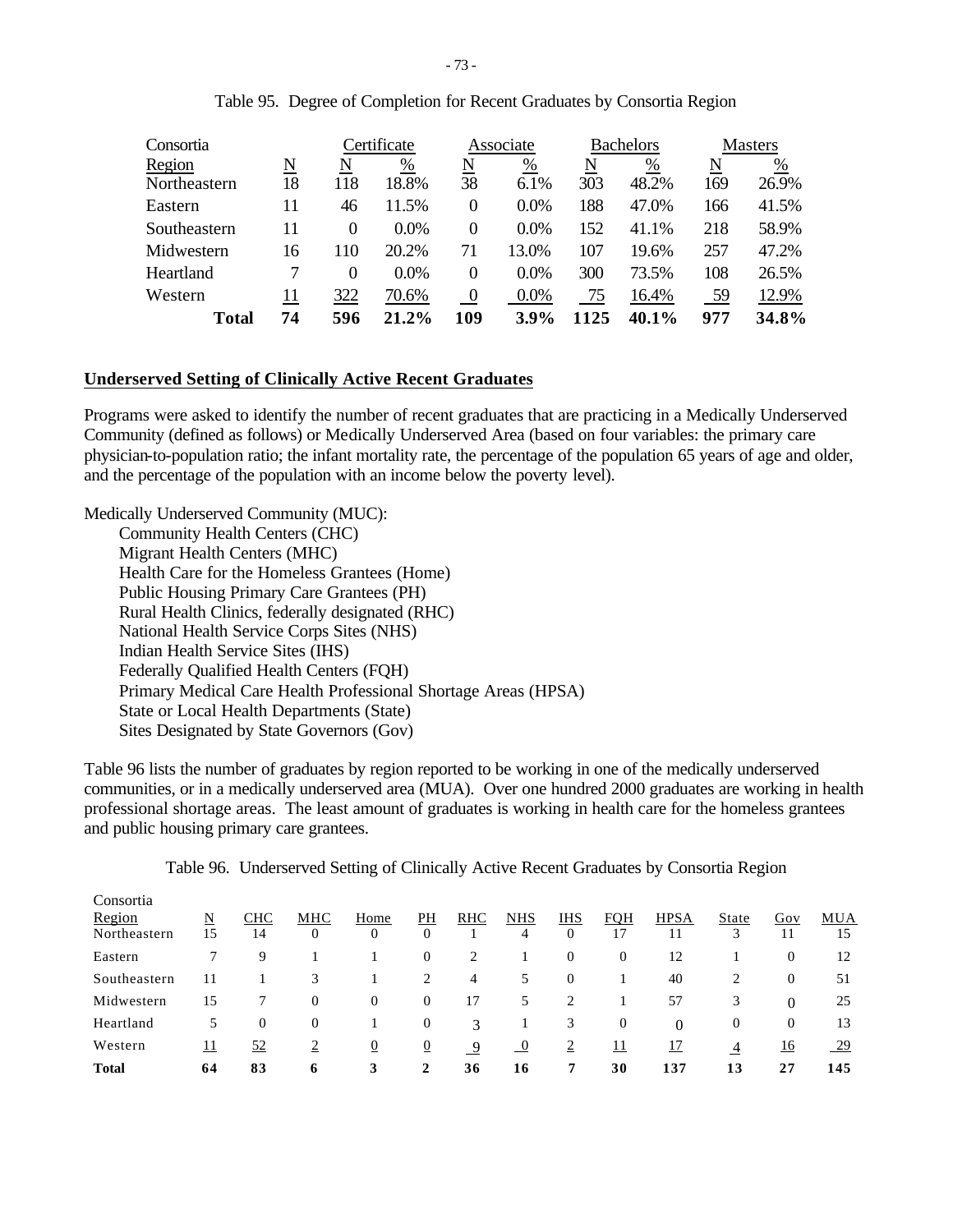Table 97 provides a summary of those graduates practicing in a MUC/MUA in comparison to those who are not, by region. Programs located in the Western region have the highest percentage of graduate practicing in a MUC/MUA (39%), while programs located in the Heartland have the lowest percentage of graduates practicing in a MUC/MUA (12.6%). Programs in the Eastern region have the highest percentage of graduates not working in a MUC/MUA (55.2%). Programs located in the Heartland report the highest unknown values.

|              |              |                        |     |                |     | Not in         |                     |               |
|--------------|--------------|------------------------|-----|----------------|-----|----------------|---------------------|---------------|
| Consortia    |              |                        |     | <b>MUC/MUA</b> |     | <b>MUC/MUA</b> | Unknown             |               |
| Region       |              | $\underline{\text{N}}$ | N   | $\frac{0}{0}$  | N   | $\frac{0}{0}$  | $\underline{\rm N}$ | $\frac{0}{0}$ |
| Northeastern |              | 15                     | 76  | 14.1%          | 160 | 29.7%          | 302                 | 56.1%         |
| Eastern      |              | 7                      | 39  | 15.5%          | 139 | 55.2%          | 74                  | 29.4%         |
| Southeastern |              | 11                     | 110 | 36.2%          | 112 | 36.8%          | 82                  | 27.0%         |
| Midwestern   |              | 15                     | 117 | 28.7%          | 171 | 42.0%          | 119                 | 29.2%         |
| Heartland    |              | 5                      | 21  | 12.6%          | 58  | 34.7%          | 88                  | 52.7%         |
| Western      |              | 11                     | 142 | 39.1%          | 148 | 40.8%          | 73                  | 20.1%         |
|              | <b>Total</b> | 64                     | 505 | 24.9%          | 788 | 38.8%          | 738                 | 36.3%         |

Table 97. Recent Graduates Practicing in Underserved Settings by Consortia Region

#### **NCCPA Board Pass Rates**

The average and median NCCPA Board Pass Rate by region is shown in Table 98. Seventy programs reported an average board pass rate of 93.7%, slightly higher than the 93% Fall pass rate for 2000 as reported by the National Commission on the Certification of Physician Assistants. Programs in the Western region report the lowest average pass rate (89.9%), while programs in the Heartland region report a (99.0%) pass rate.

Table 98. NCCPA Board Pass Rates by Consortia Region

|              | <b>Total</b> | 70                          | 93.7% | 94.0%  |
|--------------|--------------|-----------------------------|-------|--------|
| Western      |              | 11                          | 89.9% | 90.0%  |
| Heartland    |              | 6                           | 99.0% | 100.0% |
| Midwestern   |              | 16                          | 91.2% | 96.0%  |
| Southeastern |              | 11                          | 91.7% | 93.0%  |
| Eastern      |              | 11                          | 96.2% | 97.0%  |
| Northeastern |              | 15                          | 96.6% | 96.0%  |
| Region       |              | $\underline{\underline{N}}$ | Mean  | Median |
| Consortia    |              |                             |       |        |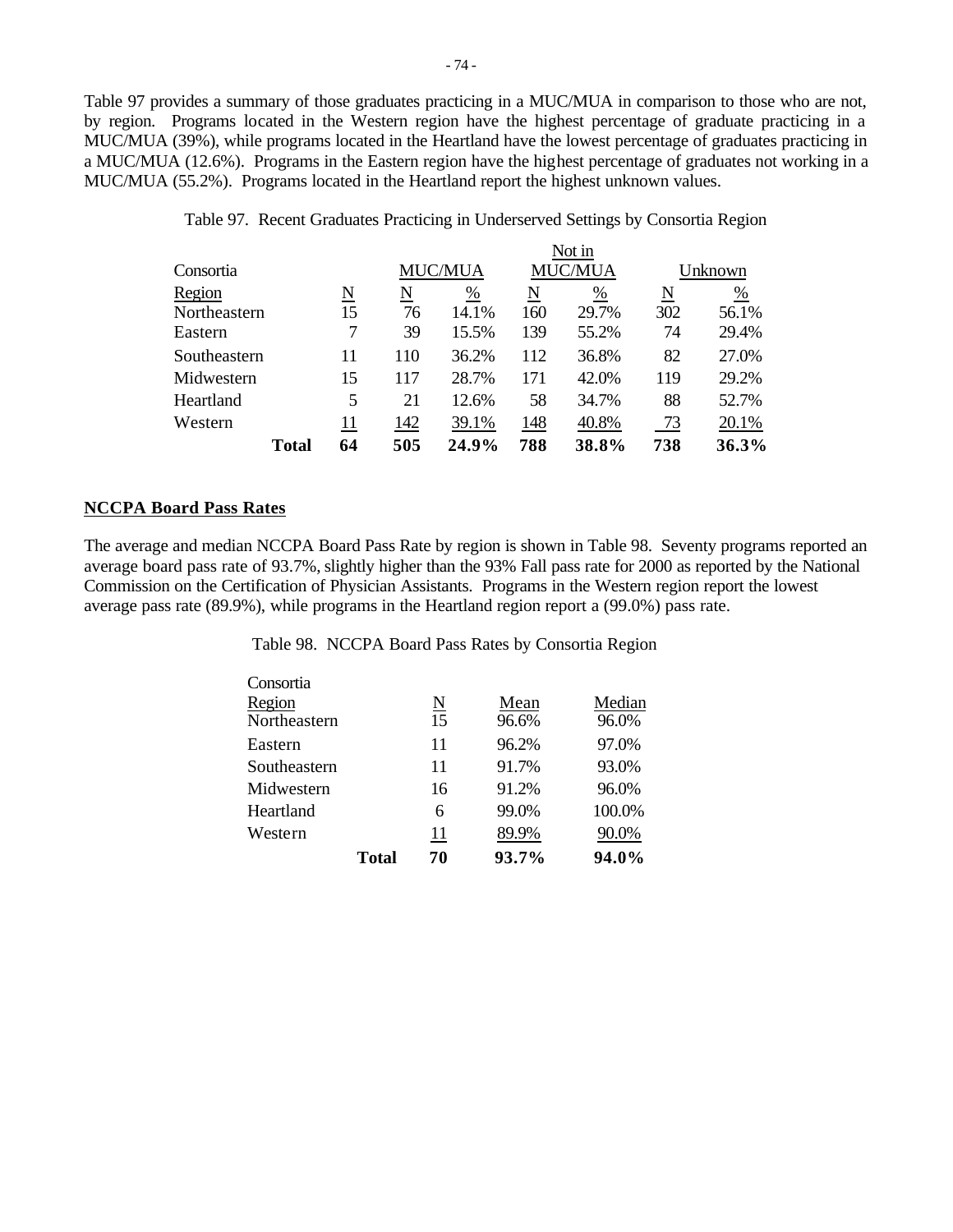### **SUMMARY AND CONCLUSIONS**

This report presents an update of physician assistant educational programs in the United States for the 2000-2001 academic year. This is the seventeenth annual report to be published since 1984 and is based upon data drawn from the 2000 national survey of P.A. programs and includes APAP member programs and those enrolling students for the first time in 2000. Two surveys were administered. Survey #1 was mailed in October to 126 programs. The response rate for survey #1 was 83.3% (105 programs). The second survey was mailed in November, with a return of seventy-four surveys. Highlights of the findings are provided in this summary and includes a description of the "typical" P.A. program. Comparisons were also made across programs by consortia region.

As we have data extending from 1984, we were able to also examine trends which have occurred over the past fifteen years for certain variables. Trends were analyzed relative to program budget and student expenses, personnel salaries and turnover, curriculum and interdisciplinary education, applicant, student and graduate characteristics, and salaries for recent graduates.

#### **SECTION I. General Characteristics of P.A. Programs**

The majority of programs (N=114; 90.5%) were associated with either a University or 4-year College and equal numbers (N=54; 42.8%) awarded graduates a baccalaureate degree or a master's degree; the remainder awarded either an associate degree or only a certificate of completion. The majority (N=75; 59.5%) of the current P.A. Programs were established since 1989; thirty-five percent of the programs were established in the period 1969 through 1976, an average of 5.5 programs/year. From 1977 through 1988 (12 years) only three new programs were developed. The "typical" P.A. curriculum was 25.5 months in length and ranged from 12 to 36 months. The majority of programs graduated their seniors over two periods, between May-June (N=37) and August-September  $(N=62)$ .

P.A. programs received the majority of their financial support from the sponsoring institution, averaging \$487,739 (56% of the budget) and federal training grants, averaging \$123,055 (14% of the budget). Thirty-one programs (31%) reported they received federal training grant support in 2000-2001. The average cost per program to educate a P.A. student was estimated to be \$11,064/student/year, a figure derived by dividing the total budget by the total number of students enrolled. This value does not include other costs, for example, clinical preceptors and other educators whose wages are not included in the program's budget. Programs located in the Western region had the highest total budget (\$1,215,996 per program). Programs located in the Northeastern region had the highest level of federal training grant support (\$188,500 per program). Programs in the Heartland region had the lowest total budget, averaging \$609,000 per program. Programs in the Heartland region had the lowest level of federal training grant support (\$67,500).

The typical resident student paid an average of \$32,684 for tuition, books, fees, and equipment for their entire professional education in a P.A. program, the non-resident student paid \$39,298. Eighty-six percent of the students received financial aid averaging \$16,930 per student per year. Students enrolled in programs located in the Eastern region had the highest resident tuition (\$39,397/student/curriculum), while programs in the Heartland region had the lowest resident tuition (\$12,035/student/curriculum).

Eighty-eight percent of the students in programs located in the Southeastern region received financial aid, while 83% of the students in the Midwestern region received financial aid. For all students enrolled in 2000, only 26 (1st year students) and 51 (2nd year students) were awarded support from any of the several types of Public Health Service Corps Scholarships.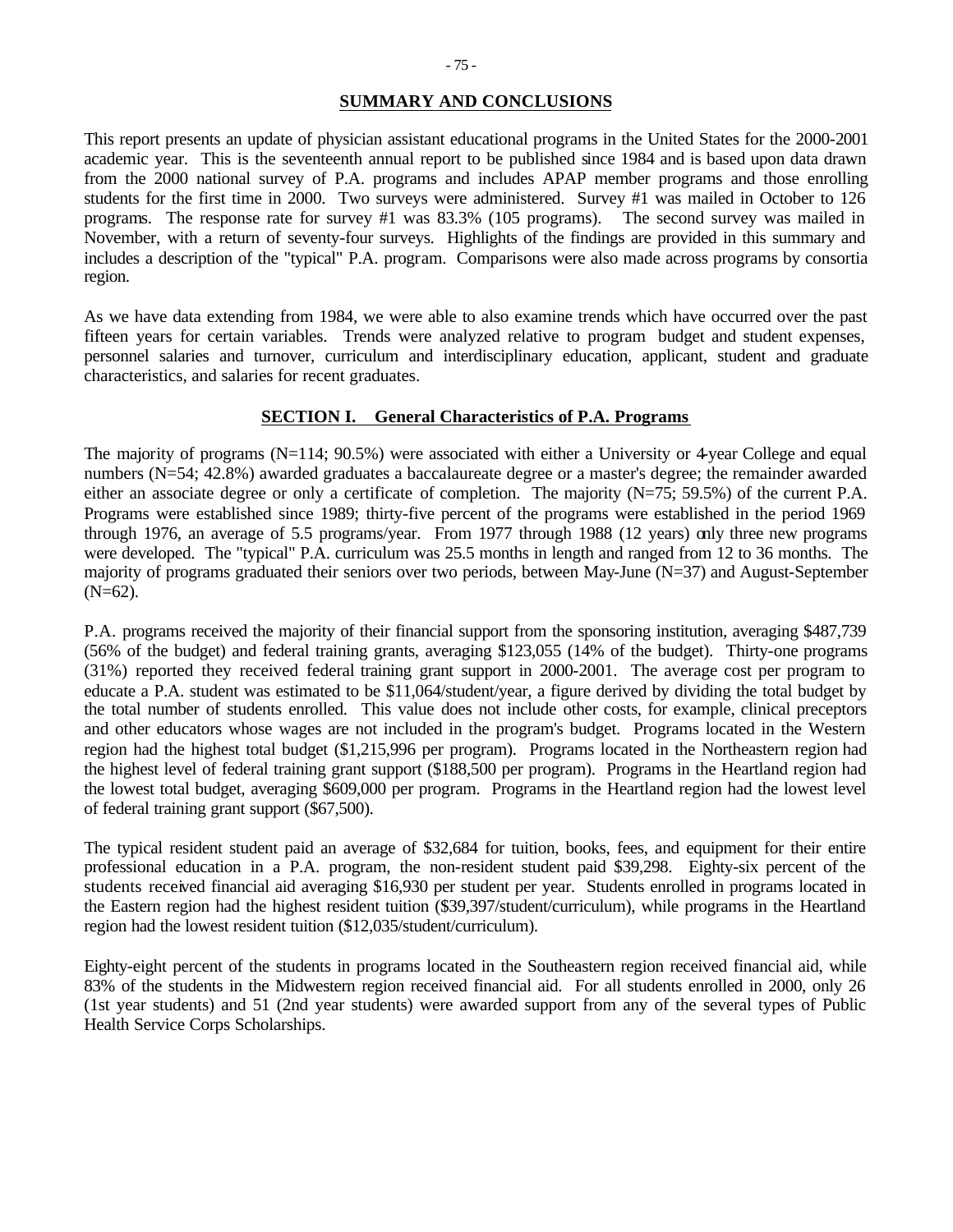### **Trends from 1984 Through 2000**

Total program budget increased an average of 7.7% annually from 1984 through 2000, a total increase of 215% over the past seventeen years. During this period, institutional support for the typical program increased an average of 7% per year, while federal training grant support remained relatively unchanged (17 year mean=\$137,951) and accounted for an average of 28% of the total program budget (41% in 1985 down to 14% in 2000). Since 1984, both tuition and total student expenses have increased by over 280% while the proportion of students receiving financial assistance has increased to 86%. Since 1986, the amount of financial aid provided to students has increased by almost 338%, from \$3,866/student/year to \$16,930/student/year in 2000.

# **SECTION II. Program Personnel**

In order to conduct an analysis of P.A. program personnel, the faculty and staff were divided into three major groups as follows: (1) program directors, (2) medical directors and (3) those faculty and staff associated with the educational and/or administrative aspects of the program (referred herein as program personnel). The latter group was subdivided on the basis of whether they were P.A.'s or non-P.A.'s and organized across four categories (I, II, III, IV) based on job titles and program responsibilities.

The typical P.A. program employed one medical (0.29) and one program director (0.965) and, on average, 3.7 P.A. credentialed and 0.9 non-P.A. faculty, and 2.4 Category IV personnel. Thus, the "core" personnel for the typical program amounted to approximately 8.26 FTE's including clerical and/or other types of support personnel. General characteristics were reported for directors and program faculty and staff, including, percent time working with the program, months in position, annual salary, highest degree held, academic classification and tenure track status, gender, and ethnicity. Annual salary was shown to vary by job category, consortia region, gender, ethnicity, academic classification, and highest degree held.

In comparison to the Category I - III personnel data gathered in 1999-2000, salaries for P.A. program personnel increased by 5.1% and 3.8% for non-P.A.'s. Ninety-three percent of the P.A. and 62% of the non-P.A. personnel were classified as faculty. Twenty-eight percent were on a tenure track and 24.5% of the tenure track faculty were tenured. Forty-five percent of the Category I - III program personnel had earned a masters degree and 11% held a doctorate as their highest degree.

On average, 51% of the P.A. credentialed staff and faculty (including program directors) provided 13 hours per week of clinical practice in addition to their educational activities. Ninety-one percent were paid for their clinical service which averaged \$38.28 per hour. Clinical earnings accounted for 35.5% of their salary.

In comparison to the 1999 data, the proportion of program directors who were credentialed as P.A.'s increased from 79.5% to 83%, salaries increased by 4.1% and months in position increased from 70 to 76 months. The majority of program (87%) and medical (84%) directors were classified as faculty and were on a tenure track. Less than one-fifth were tenured. While all but one of the medical directors held M.D., D.O., or Ph.D. degrees, thirty-seven percent of the program directors had doctoral-level degrees (typically the Ph.D. or Ed.D.). Since 1984, there has been a 113% increase in mean salary for program directors and 70% increase for medical directors. The time in position for both medical and program directors has fluctuated extensively over the seventeen year period.

Respondents also provided data on personnel turnover over the past year. For the period September 1999 through August 2000, turnover averaged 1.1 individual per program. Turnover across all programs was highest among Category I personnel (39/year) and lowest among Category III personnel. Three program director positions were filled during this period. Departing personnel had been in their positions an average of 42 months, those filling the position were in their previous position 26.5 months and were typically two years older than their predecessors.

Vacated positions were filled within 8.4 weeks and were filled by individuals with similar academic and personal characteristics as those departing. The three primary reasons cited for the departure of personnel included, in descending order, geographic relocation, career advancement and return to clinical practice. In this past year, the salary of those filling the vacated position was 1.3% less than the salary of the person leaving the position.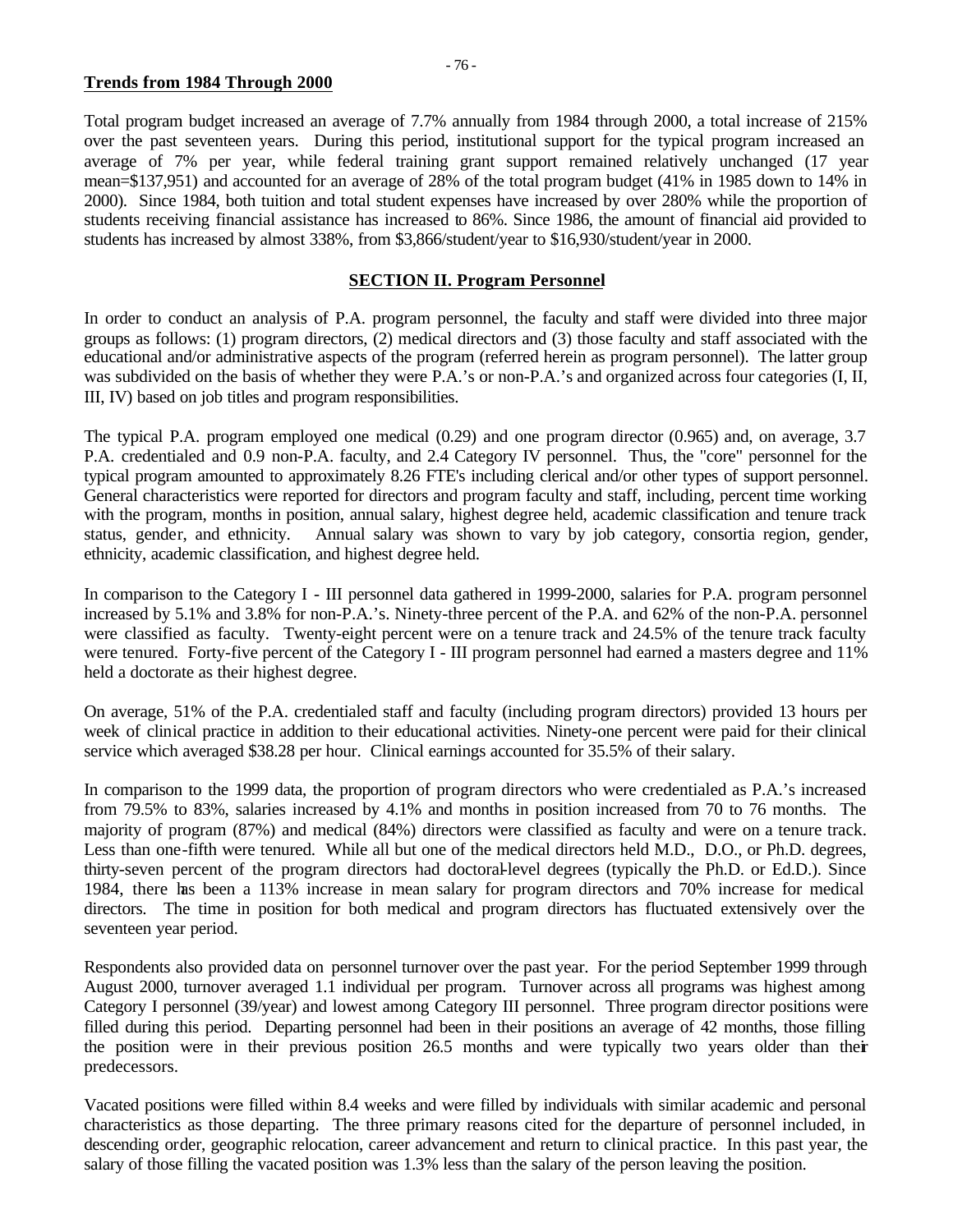### **SECTION III. P.A. Applicant and Student Characteristics**

In 2000, the average size of the entering P.A. class was 39.6 students, 65% of whom were women. The senior class averaged 41.3 students per program with 7.5% of the maximum capacity of the class unfilled (due largely to attrition from the program). The typical program received 200 applications and reported a ratio of 5.0 applicants to students enrolled. Using the mean values of the responding programs, the total enrollment (all classes) across all 102 programs was estimated to be 8,132 (144 more students than the previous year). Similarly, the estimated first-year enrollment was 3,896 students with only 1.3% enrolled as part-time students. Programs located in the Southeastern region had the largest number of applicants (248/program). The Heartland region had the largest number of students enrolled (45.8/program). Programs in the Eastern region had the smallest number of applicants (162.6/program). Programs in the Midwestern region had the fewest number of students enrolled (35.0/program).

The typical entering student was described as a white/non-Hispanic female, 28 years of age, with a grade point average of 3.37 and 43 months of health care experience prior to admission.

The proportion of minority students enrolled in the first-year class has increased from 13.8% in 1983-84 to 24.9% in the current year, with the majority of these students in the Latino/Hispanic/Mexican-American ethnic group. All but three programs reported that at least one minority student was enrolled in the 2000 class.

Although there was relatively little change in the number of applicants and students enrolled between 1984 and 1989, the number of applicants and students enrolled from 1989 to the 1995 increased substantially, 325% and 52%, respectively, during that period. The number of applicants has decreased by 52.4% since 1995 (420/program to 200/program)

Information was also obtained on the number of unlicensed medical graduates (U.S.-born and alien) applying to and enrolling in P.A. programs during 2000. The total number of UMG applicants increased from 170 (2.2/program) in 1999 to 256 (3.6/program) in 2000. UMG enrollment has increased from 65 (0.7/program) in 1999 to 140 (1.49/program) in 2000. On average, 49% of the UMG applicants were admitted in 2000.

Almost one-half (48.1%; 38/79) of the programs received an UMG application while 36.1% (34/94) of the programs enrolled an UMG in 2000. In a broader perspective and with respect to the total applicant pool, UMG's accounted for only 1.8% of the total number of applicants and 3.9% of all students enrolled in the 2000 class.

Programs located in the Western region accounted for the majority of UMG applicants, averaging 5.6/program, while programs in the Heartland region only received an average of 0.8/program. Programs in the Western region enrolled the highest proportion (4.0/program) of UMG's, while programs in the Heartland region enrolled

#### **SECTION IV. Graduate Information**

The average size of the 2000 graduating class was 38.2/program and was highest for programs located in the Heartland region (58.3/program) and lowest in the Midwestern region (34.5/program). The majority of recent graduates were female (62%) and non-minority (83%). The attrition rates across programs averaged 4.2% (1.7 students per program) and the reasons for withdrawal were most frequently due to academic (55%) and/or personal (26.5%) problems. The attrition rate reported in 2000 was higher than the previous year (3.9%) and lower than the seventeen average of 7.8%. Attrition was highest among minorities and younger students. Students from programs in the Eastern region had the highest attrition rate (6.7%) and those from programs in the Western region the lowest attrition (1.8%).

On average, 1.0 student per program was decelerated for a deceleration rate of 2.4%. These students were not considered "withdrawn" and therefore not included in the attrition figures. Deceleration occurred more frequently among minorities and older students. The highest deceleration rates were reported by programs located in the Eastern region (4.0%) and lowest for programs in the Southeastern region (0.3%).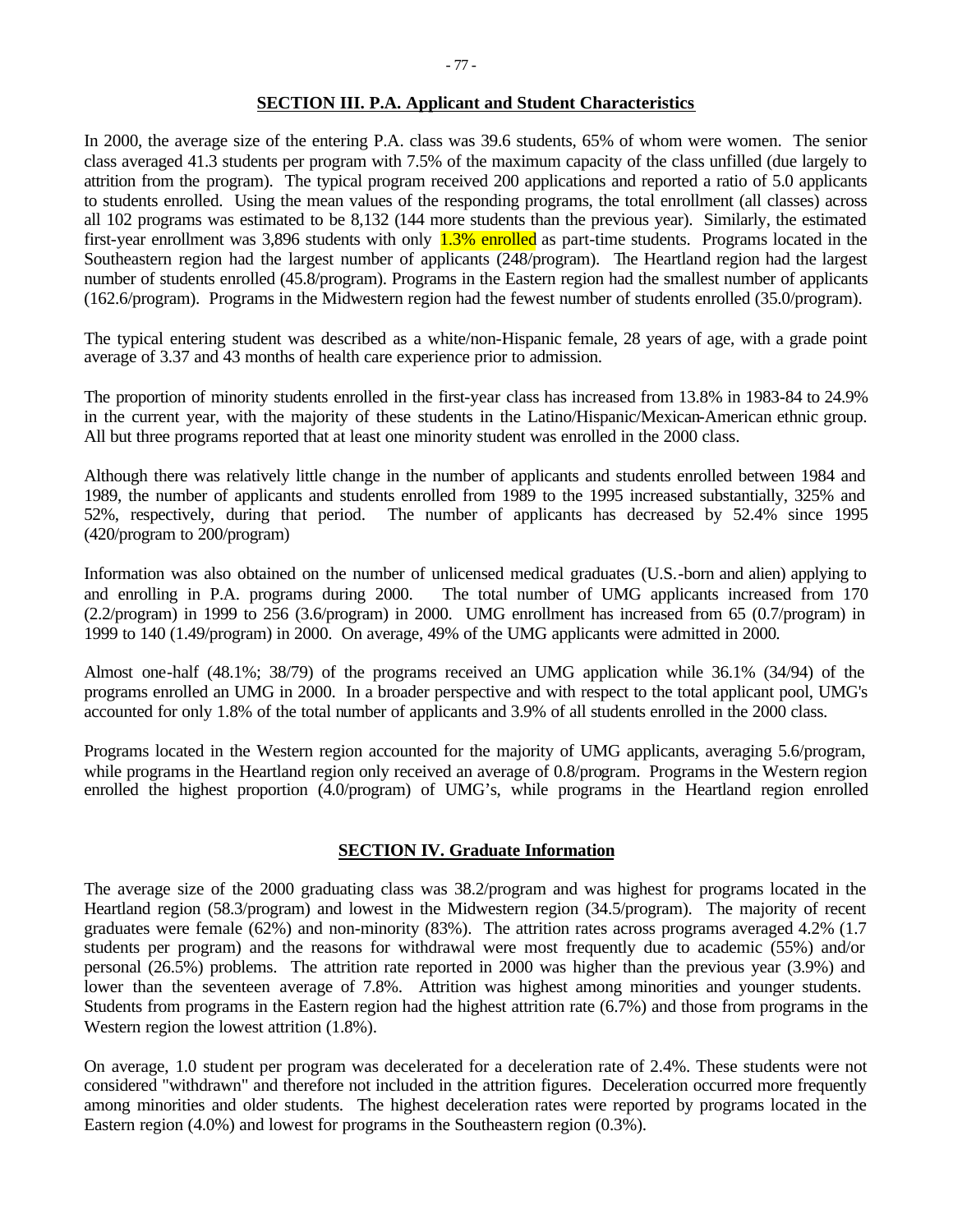The proportion of 2000 graduates employed in primary care specialties increased slightly from the previous year (53.9% versus 53.7% in 1999) and those so employed remained principally in family medicine or general internal medicine. The most common non-primary care specialties selected by recent graduates were surgery (including subspecialties) and emergency medicine. The most common medicine subspecialties were cardiology and oncology, while cardiothoracic and cardiovascular surgery were the most common surgical specialties selected.

Based on responses from program directors, starting salaries continued to increase, averaging \$55,415, 1.2% above that reported for the 1999 academic year (\$54,769). Programs in the Heartland region had the highest percent of employment (85.7%) while programs in the Northeastern region had the lowest percent of employment of recent graduates.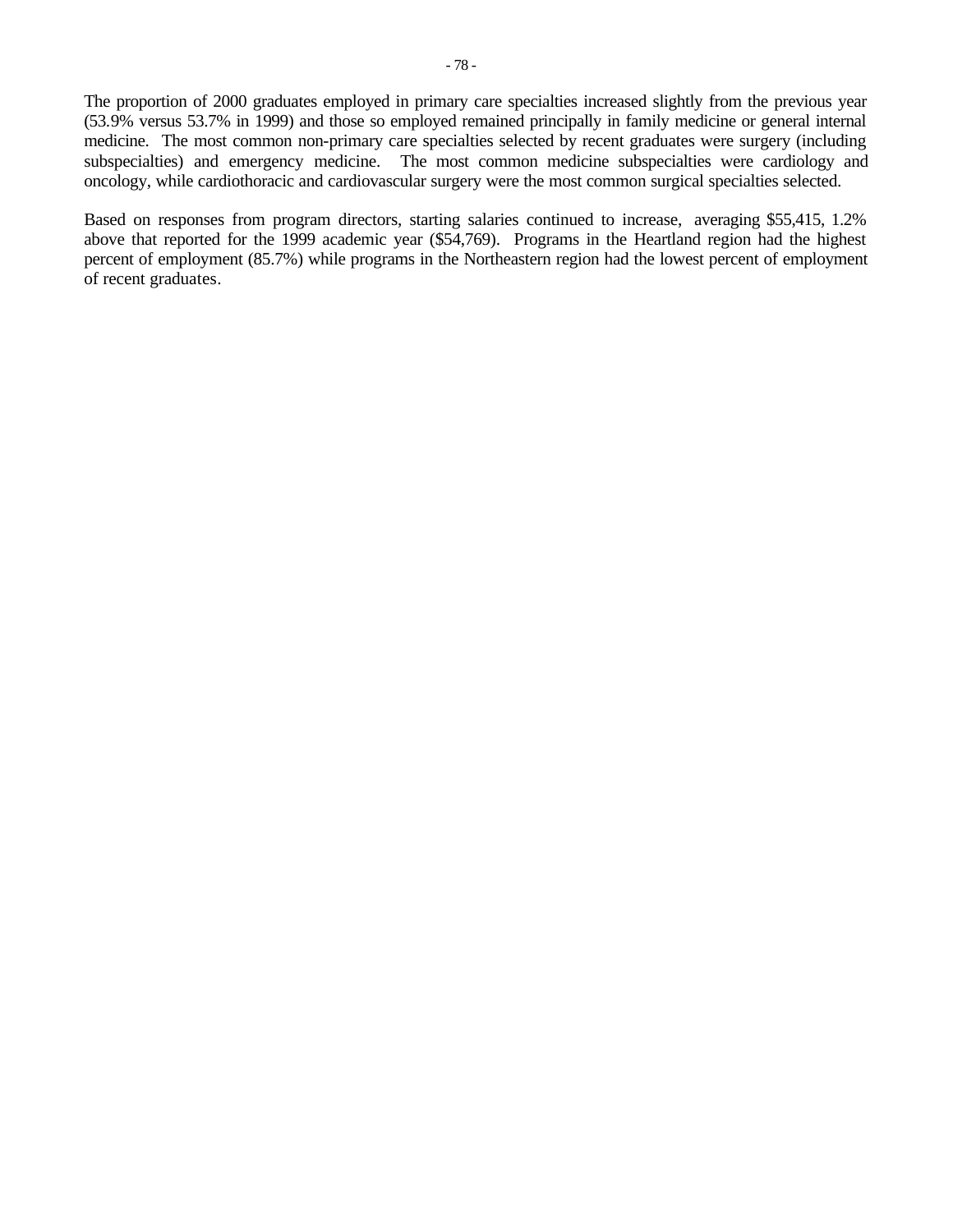#### **REFERENCES**

- 1. 2000 Physician Assistant Programs Directory. Association of Physician Assistant Programs, Eighteenth Edition, February, 2000.
- 2. Accredited Physician Assistant Programs as of October 2000. Association of Physician Assistants Programs, October, 2000.
- 3. Oliver, D., J. Baker, and W. Donahue. First Annual Report on Physician Assistant Educational Programs in the United States, 1984-85. Association of Physician Assistant Programs, May, 1985.
- 4. Oliver, D., J. Baker, and W. Donahue. Second Annual Report on Physician Assistant Educational Programs in the United States, 1985-86. Association of Physician Assistant Programs, May, 1986.
- 5. Oliver, D., J. Baker, and W. Donahue. Third Annual Report on Physician Assistant Educational Programs in the United States, 1986-87. Association of Physician Assistant Programs, May, 1987.
- 6. Oliver, D., J. Baker, and W. Donahue. Fourth Annual Report on Physician Assistant Educational Programs in the United States, 1987-88. Association of Physician Assistant Programs, May, 1988.
- 7. Oliver, D., J. Baker, and W. Donahue. Fifth Annual Report on Physician Assistant Educational Programs in the United States, 1988-89. Association of Physician Assistant Programs, May, 1989.
- 8. Oliver, D., J. Baker, and W. Donahue. Sixth Annual Report on Physician Assistant Educational Programs in the United States, 1989-90. Association of Physician Assistant Programs, May, 1990.
- 9. Oliver, D., J. Baker, and W. Donahue. Seventh Annual Report on Physician Assistant Educational Programs in the United States, 1990-91. Association of Physician Assistant Programs, May, 1991.
- 10. Oliver, D., J. Baker, and W. Donahue. Eighth Annual Report on Physician Assistant Educational Programs in the United States, 1991-92. Association of Physician Assistant Programs, May, 1992.
- 11. Oliver, D., J. Baker, and W. Donahue. Ninth Annual Report on Physician Assistant Educational Programs in the United States, 1992-93. Association of Physician Assistant Programs, May, 1993.
- 12. Oliver, D., J. Baker, and W. Donahue. Tenth Annual Report on Physician Assistant Educational Programs in the United States, 1993-94. Association of Physician Assistant Programs, May, 1994.
- 13. Oliver, D., J. Baker, and W. Donahue. Eleventh Annual Report on Physician Assistant Educational Programs in the United States, 1994-95. Association of Physician Assistant Programs, May, 1995.
- 14. Simon, A., M. Link, and A. Miko. Twelfth Annual Report on Physician Assistant Educational Programs in the United States, 1995-96. Association of Physician Assistant Programs, May, 1996.